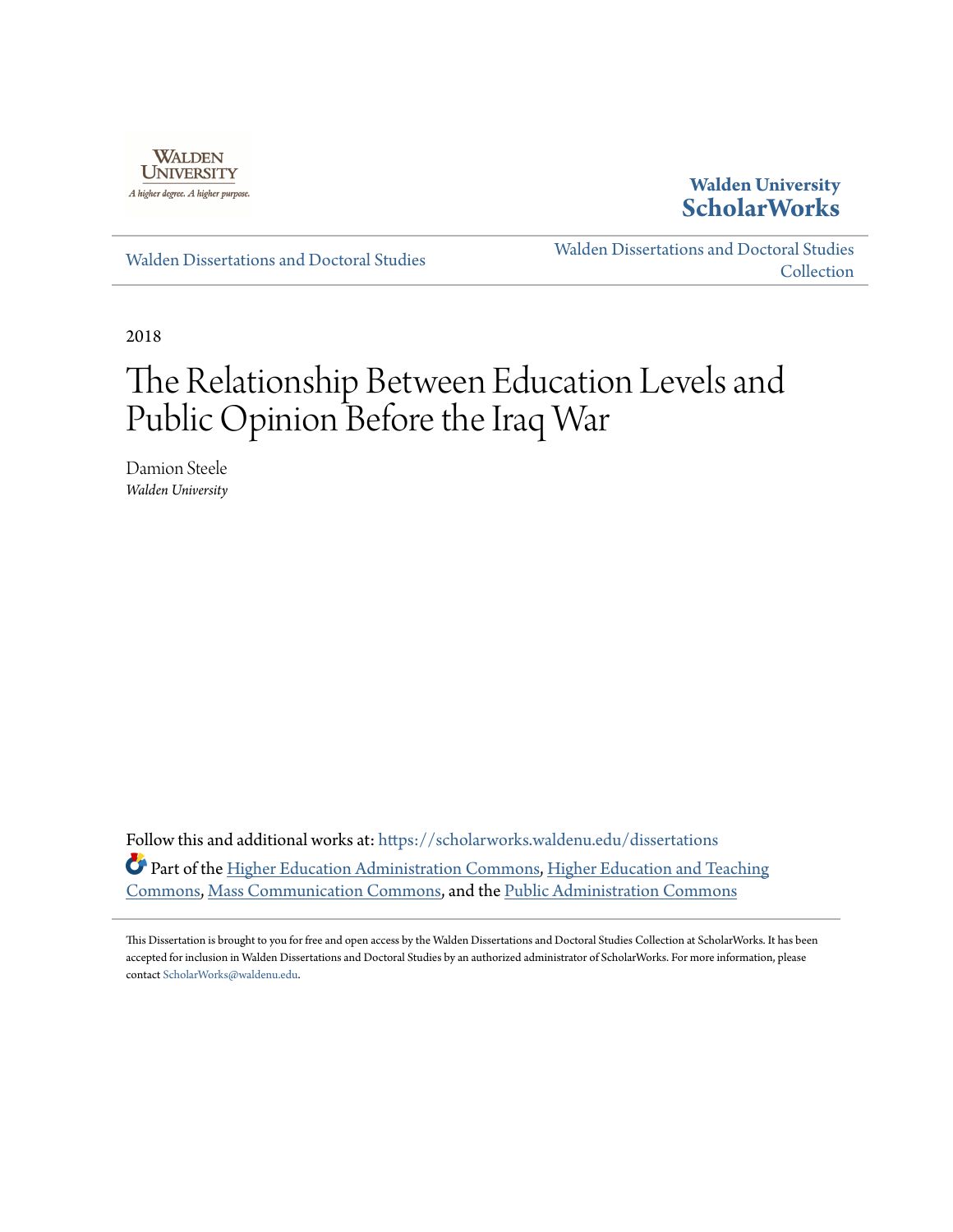# Walden University

College of Social and Behavioral Sciences

This is to certify that the doctoral dissertation by

Damion Steele

has been found to be complete and satisfactory in all respects, and that any and all revisions required by the review committee have been made.

> Review Committee Dr. Karen Shafer, Committee Chairperson, Public Policy and Administration Faculty

Dr. David Powell, Committee Member, Public Policy and Administration Faculty

Dr. Tanya Settles, University Reviewer, Public Policy and Administration Faculty

> Chief Academic Officer Eric Riedel, Ph.D.

> > Walden University 2018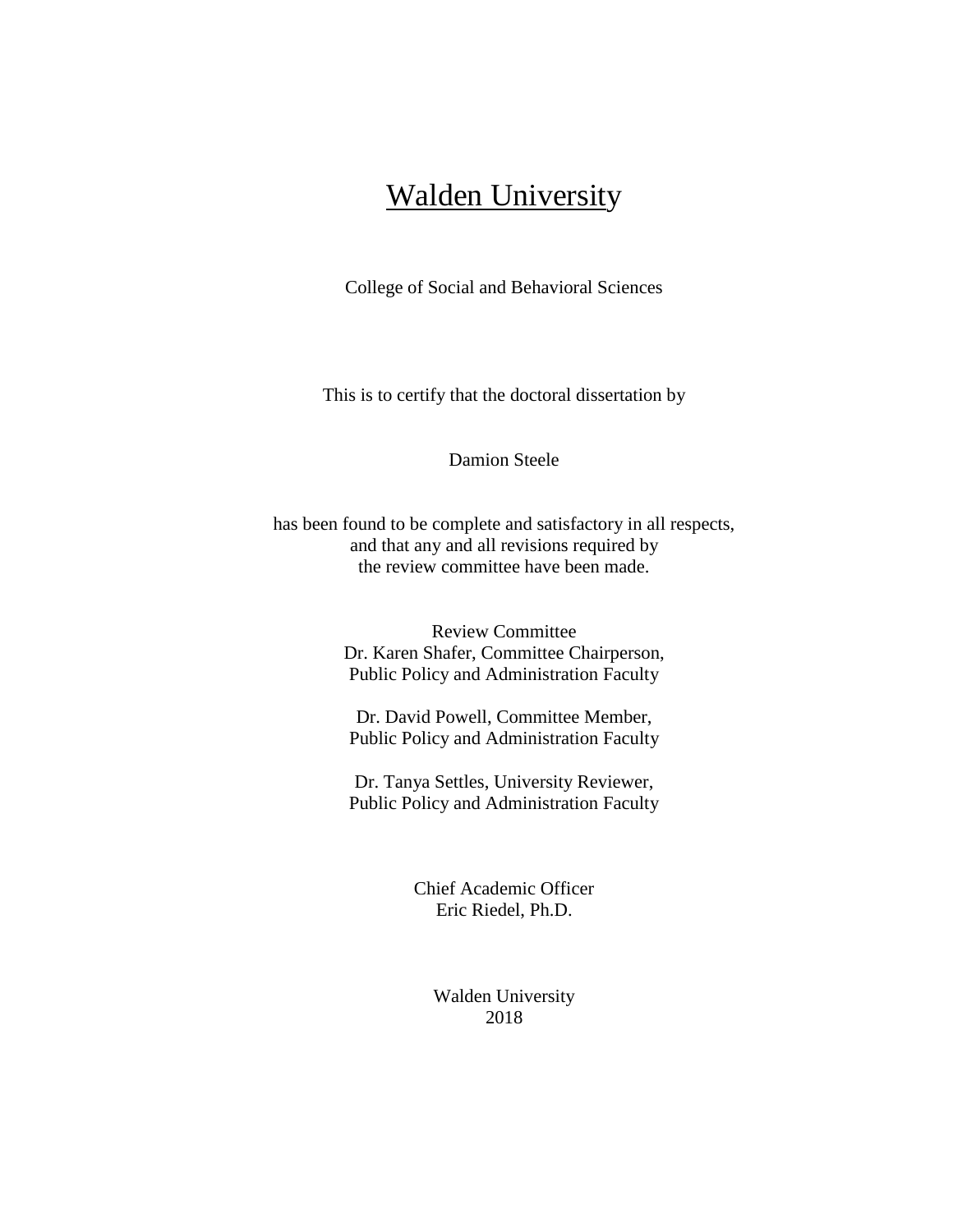#### Abstract

The Relationship Between Education Levels and Public Opinion Before the Iraq War

by

Damion Steele

MLS, Indiana University South Bend, 2007

BFA, Indiana University South Bend, 2002

Dissertation Submitted in Partial Fulfillment

of the Requirements for the Degree of

Doctor of Philosophy

Public Policy and Administration

Walden University

September 2018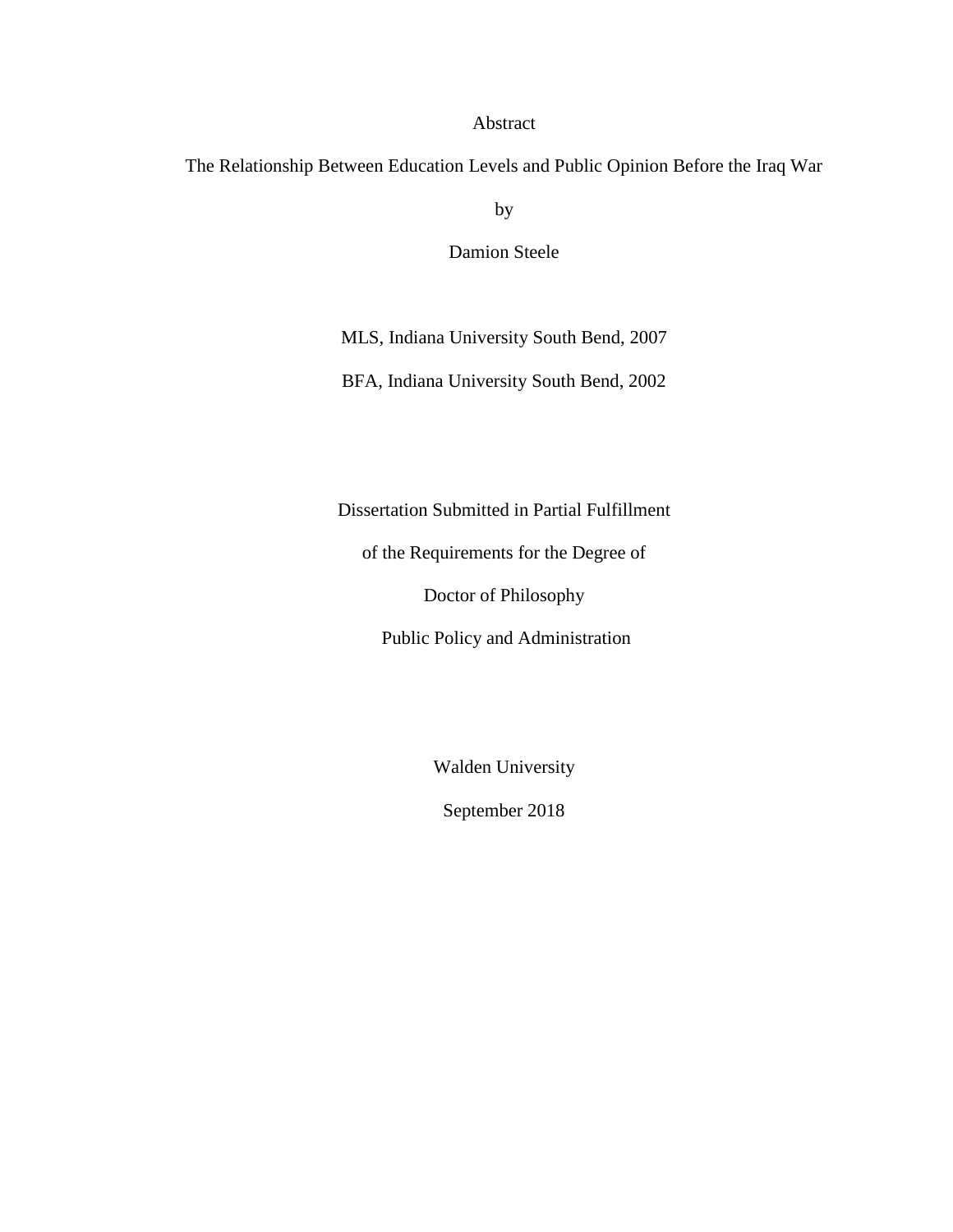#### **Abstract**

Researchers have found that higher education is known to stabilize political opinions and thought to enhance critical thinking skills. The role that an individual's level of education plays in shaping public opinion during a foreign affairs crisis, within the context of repetitious and uniform news media coverage, has yet to be determined. The theoretical foundation of agenda-setting explains how salience is created by emphasizing certain messages and influencing public opinion and may bypass education and political knowledge. The purpose of this quantitative study was to examine the relationship between education level and public opinion immediately before the Iraq War. The analysis used a secondary dataset consisting of 3,262 respondents in a 2002 national public opinion survey. Binomial logistic regression was used to test 5 hypotheses. Findings indicated there was a significant relationship between education levels and support for combatting international terrorism as a foreign policy goal as well as the use of troops to invade Iraq  $(p < .006)$ . The results indicated that in some instances higher education played a significant role in shaping public opinion during the period before the Iraq War. Positive social change from this research includes helping policy-makers understand how public opinion is shaped during a crisis so the views of the citizenry can be more effectively incorporated into the policy-making process.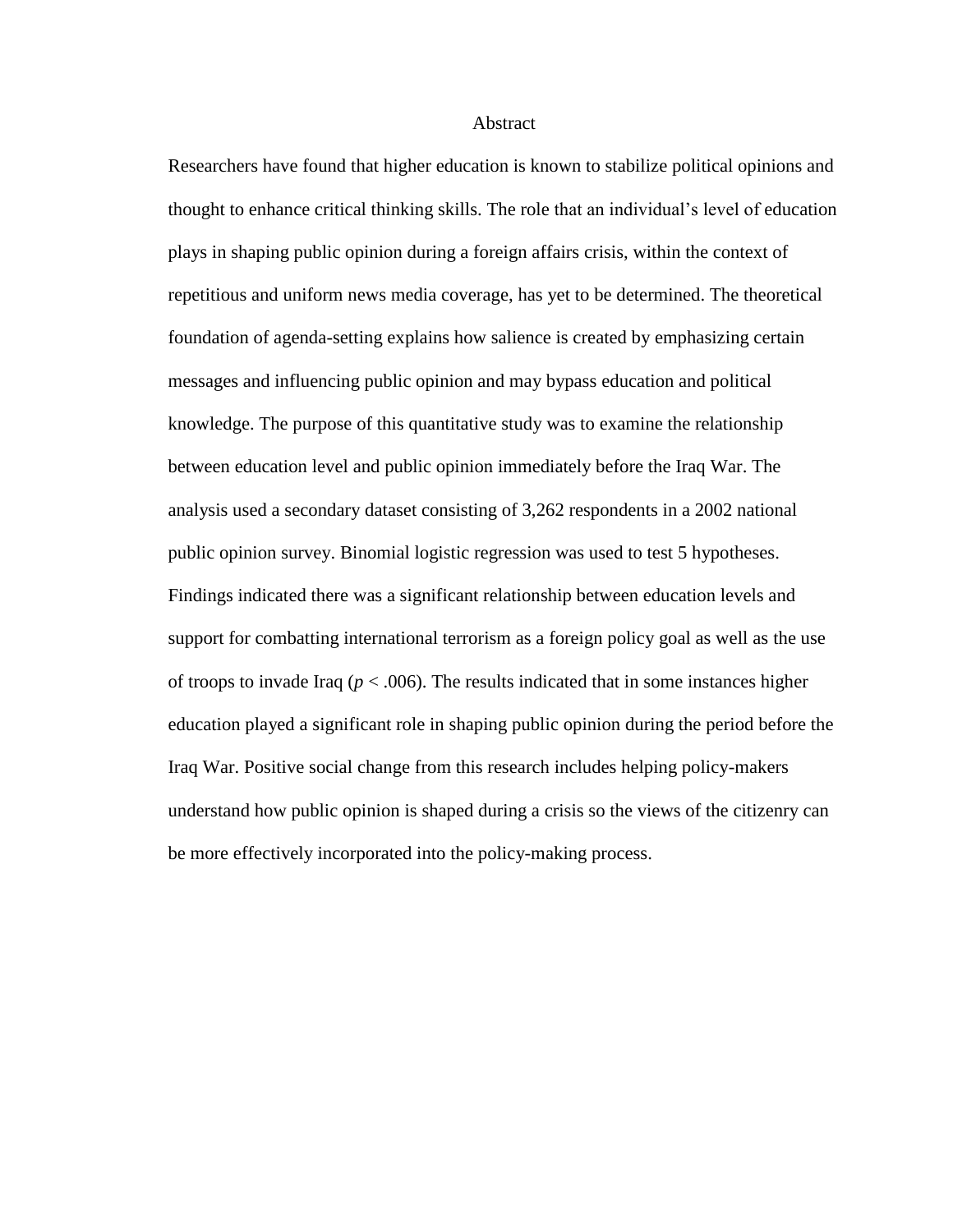The Relationship Between Education Levels and Public Opinion Before the Iraq War

by

Damion Steele

MLS, Indiana University South Bend, 2007

BFA, Indiana University South Bend, 2002

Dissertation Submitted in Partial Fulfillment

of the Requirements for the Degree of

Doctor of Philosophy

Public Policy and Administration

Walden University

September 2018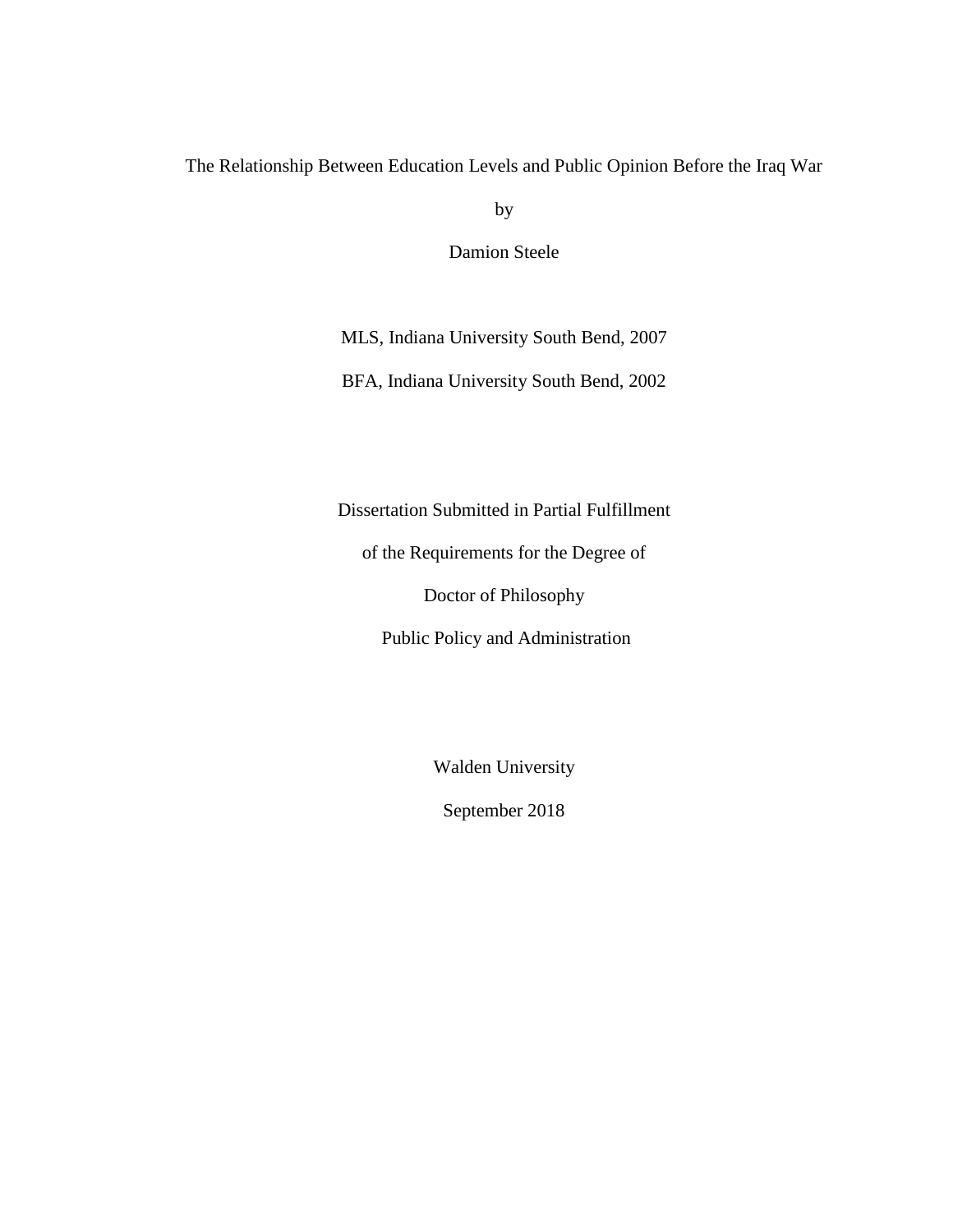### Dedication

I dedicate this body of research to the remarkable women in my life. My wife, Michelle, who has helped shape the man I have become. She has challenged me to not only obtain new skills and pursue my dreams, she has been instrumental in helping me accomplish anything I set my mind upon. To my daughters, Katanna and Satori - may you continue to seek out knowledge, never stop improving yourselves and leave the world a better place. But most importantly, *Gnothi Seauton*, always and forever. If you do this, the rest will fall into place, effortlessly.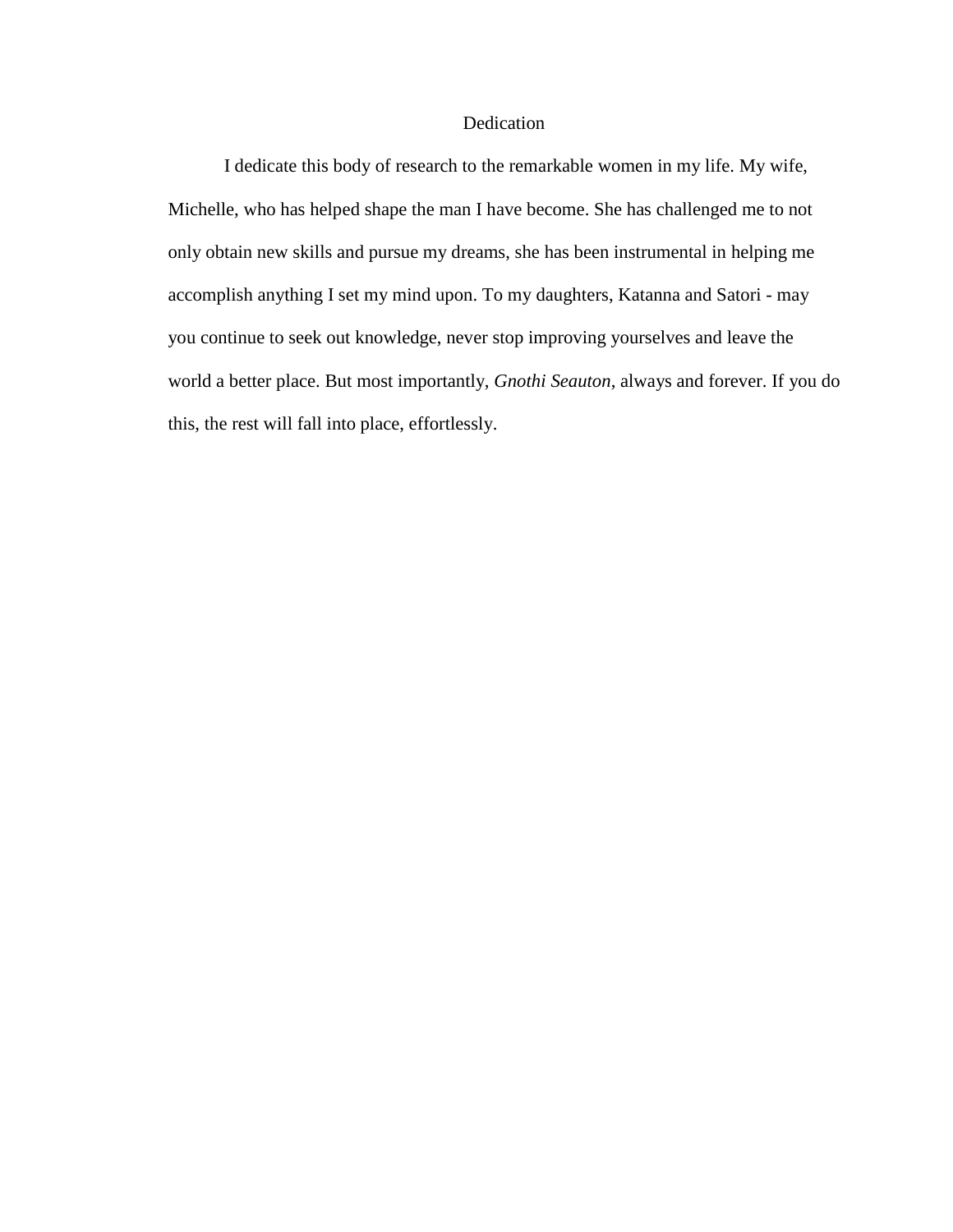#### Acknowledgments

This dissertation would not have been possible without the expertise, and guidance of Dr. Karen Shafer. I am forever grateful for your help in completing this body of work. You were instrumental in making me a better writer and researcher. I would like to acknowledge Dr. David Powell for his patience and support, as well as Dr. Tanya Settles for her bringing it all together. Your serving on my committee and kind words meant a great deal, especially in the end.

It is also necessary to express my eternal gratitude toward my wife, Michelle Steele. I could not have accomplished this monumental task without her words of encouragement, love, and patience, through all the late nights and sacrifices along the way. My daughters, Katanna and Satori, also for their love, patience, and understanding while I pursued this dream. I would not be the person I am without you all, and this would not have been possible without all your support.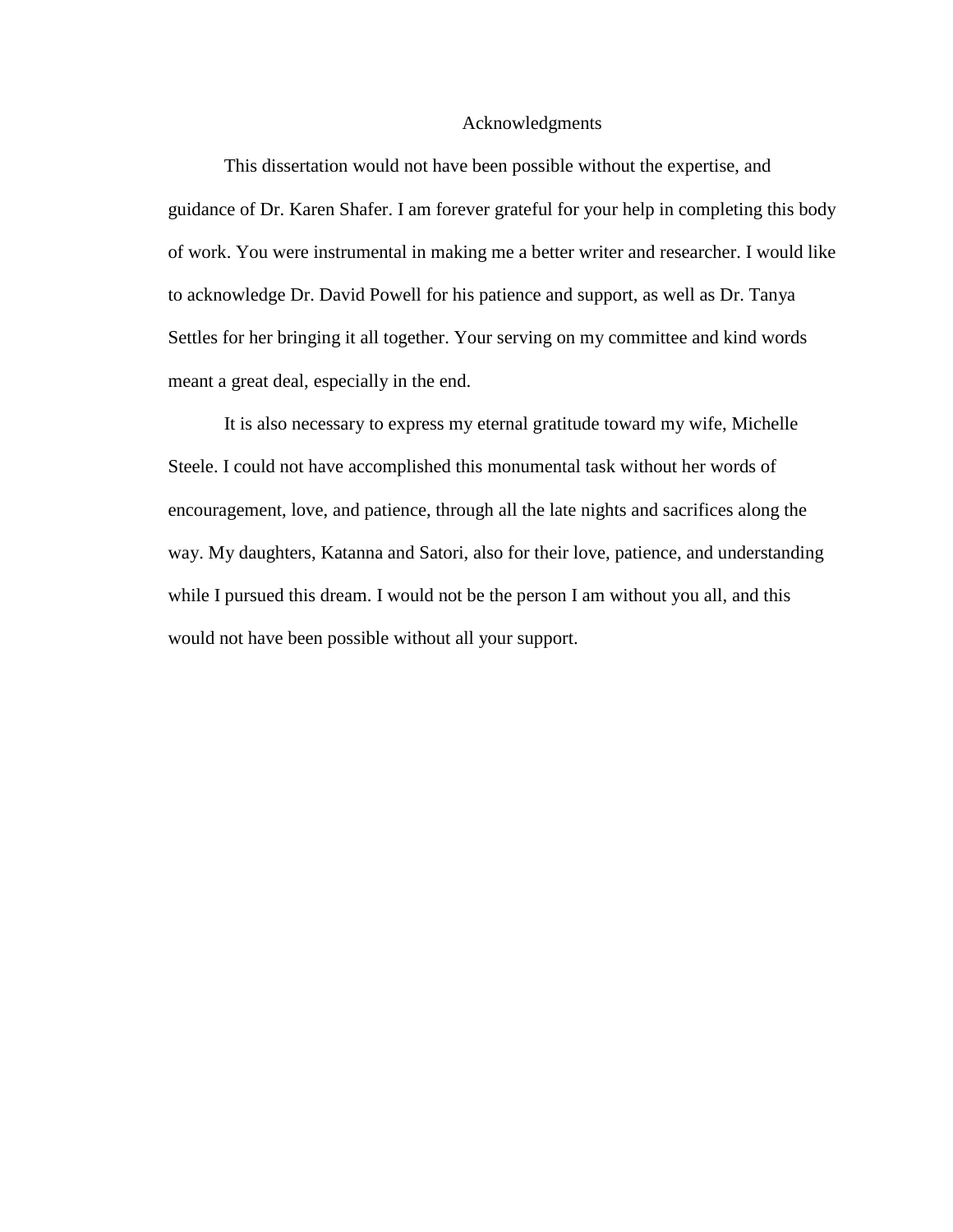## Table of Contents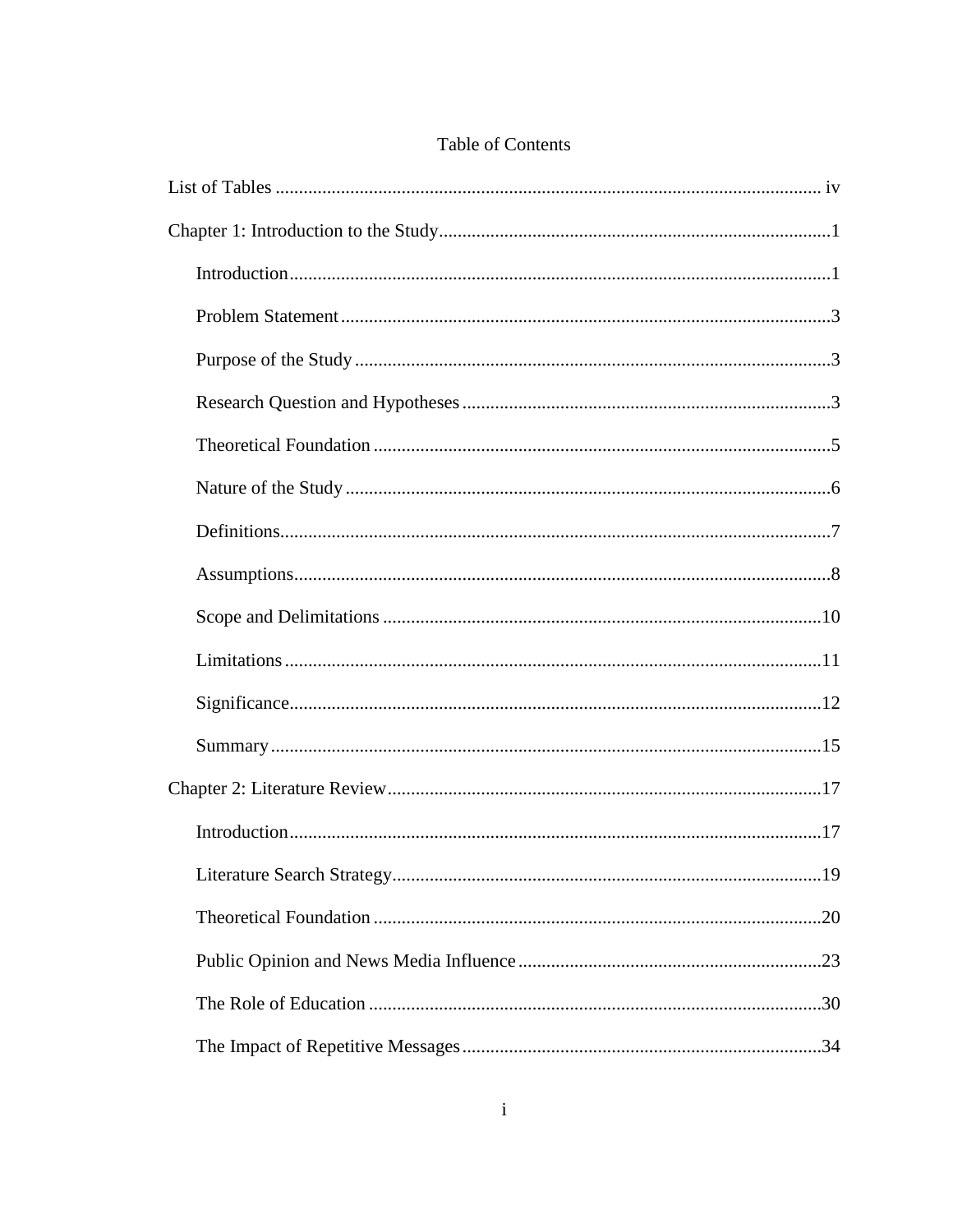| Data |  |
|------|--|
|      |  |
|      |  |
|      |  |
|      |  |
|      |  |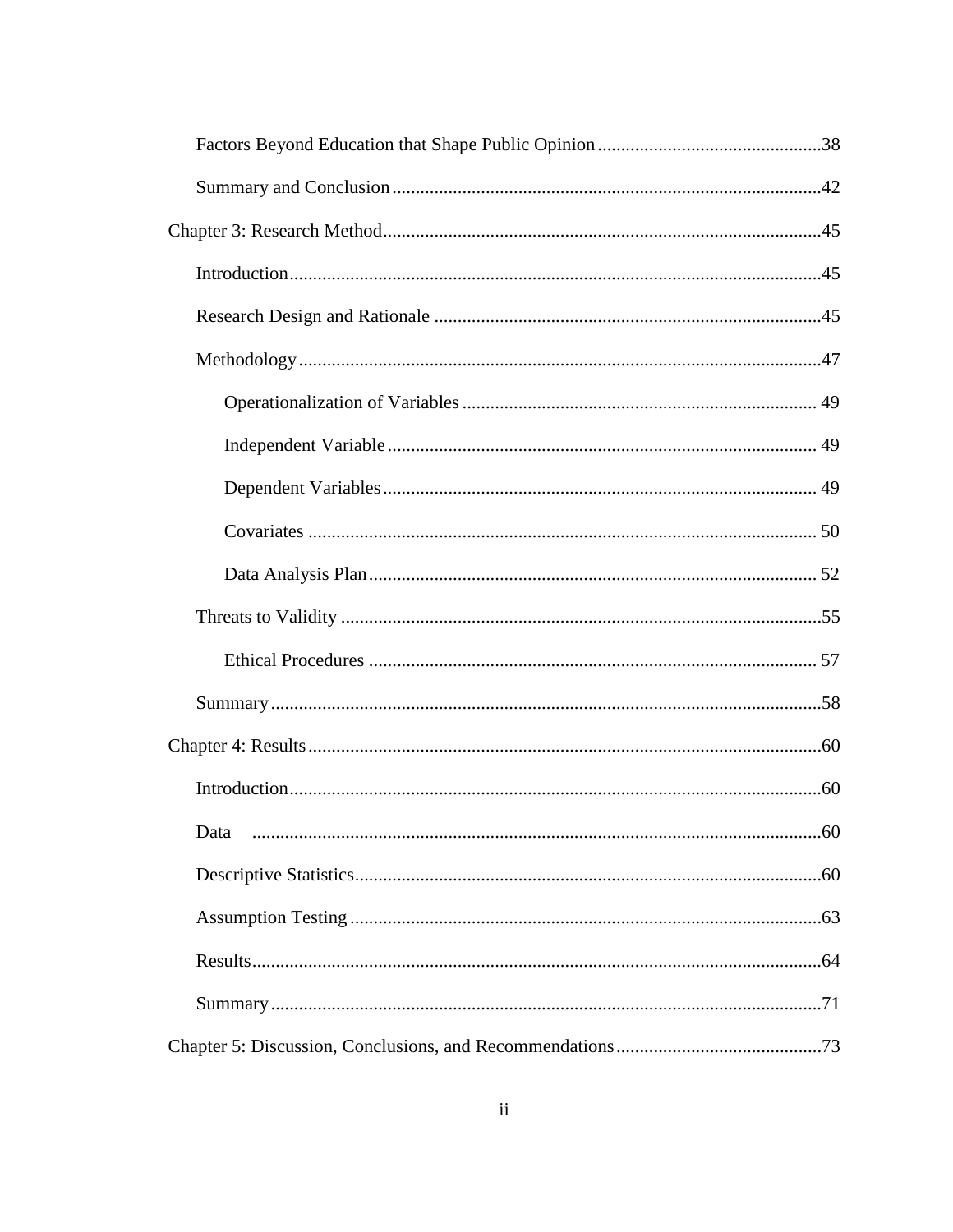| Appendix A: Operational Definitions Full Text from the original Survey used by |  |
|--------------------------------------------------------------------------------|--|
| ICPSR Study Number 3673 (Chicago Council on Foreign Relations,                 |  |
|                                                                                |  |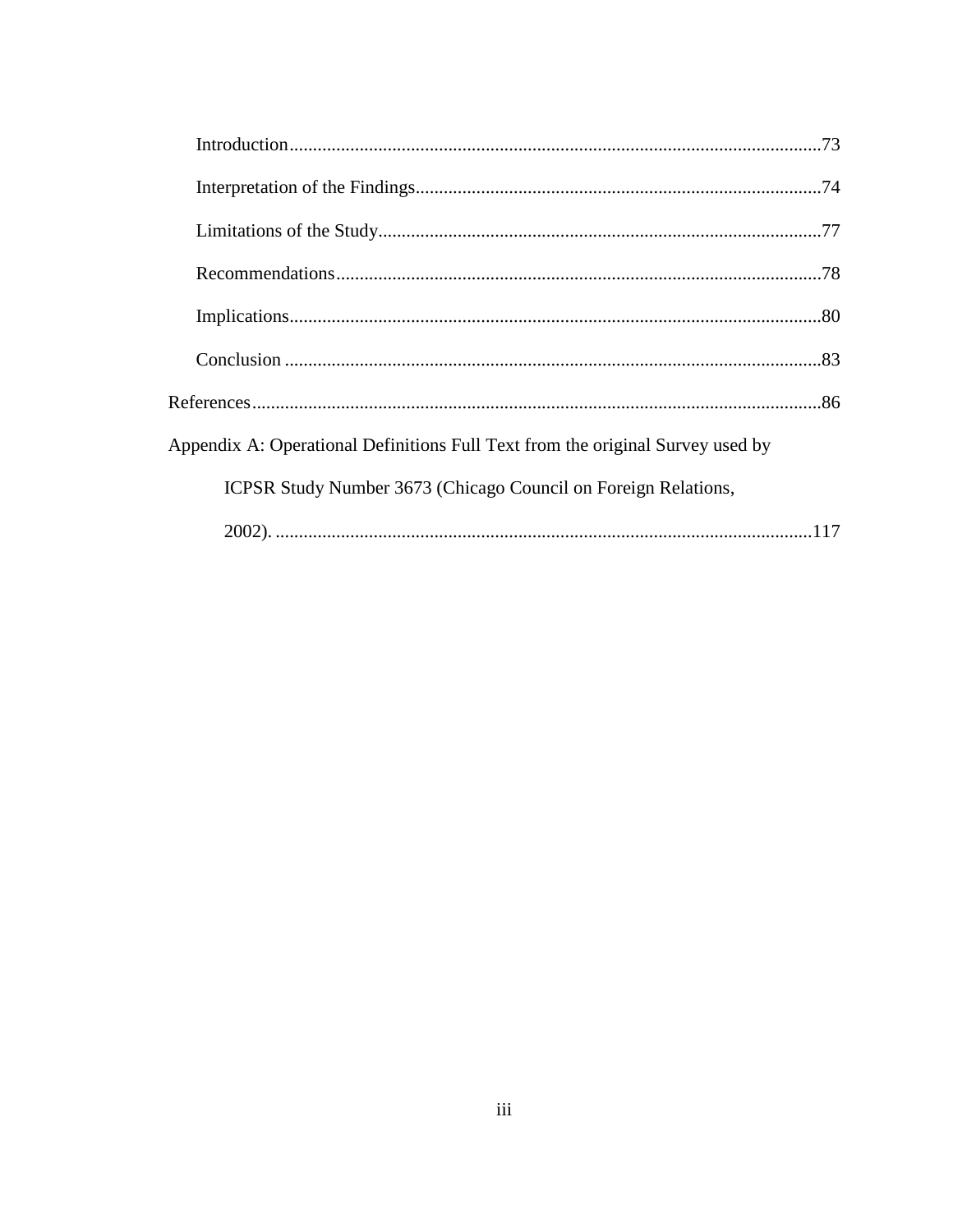# List of Tables

<span id="page-10-0"></span>

| Table 4. Opinions rating combating international terrorism as a United States foreign  |  |
|----------------------------------------------------------------------------------------|--|
|                                                                                        |  |
|                                                                                        |  |
| Table 6. Opinions of favoring or opposing the use of U.S. troops if Iraq invaded Saudi |  |
|                                                                                        |  |
| Table 7. Opinions on using United States troops to invade and overthrow Saddam         |  |
|                                                                                        |  |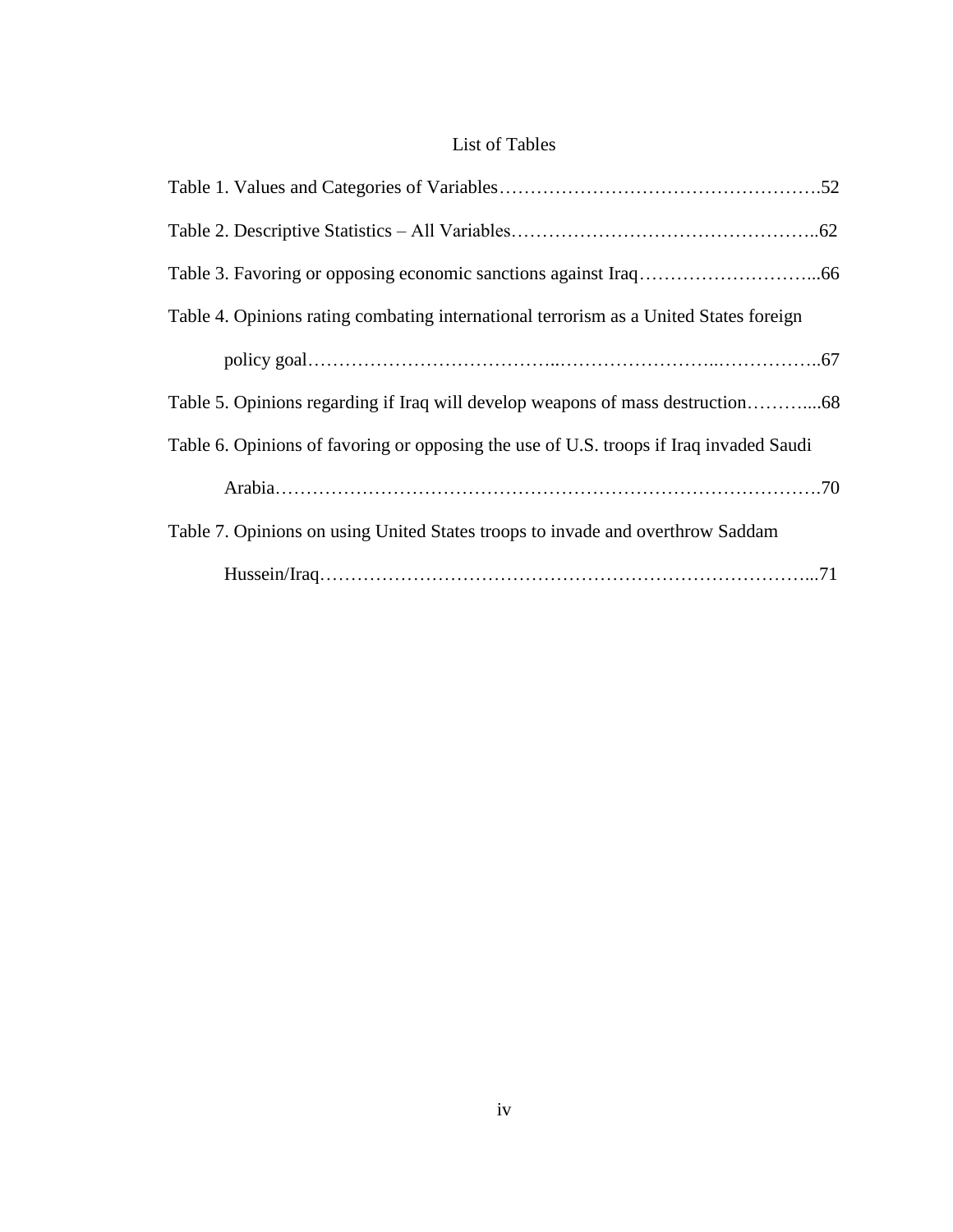#### Chapter 1: Introduction to the Study

#### **Introduction**

<span id="page-11-1"></span><span id="page-11-0"></span>Agenda-setting occurs when a topic in the media is brought to the forefront of public awareness and influences public opinion (McCombs, 2004/2014; McCombs & Shaw, 1972). Agenda-setting can change public opinion. Individuals rarely take the opportunity to fact-check, and therefore may not know if the information provided has been misrepresented (Unkelbach, Bayer, Alves, Kich, & Stahl, 2011). The difficulty of fact-checking the enormous number of news media messages leads to information being consumed as presented without consideration of counter or dissenting arguments. Because context is necessary for a fuller understanding of historical events as they relate to a crisis or international dispute, the average citizen must rely on subject matter experts to frame arguments and detail facts, usually accomplished through the news media.

Those with higher levels of education have more stabilized political opinions compared to their less educated counterparts (Converse, 1964/2006; Zaller, 1991). Politics and their consequences are followed more closely by the educated than the less educated (Campbell, 2013). Johansen and Joslyn (2008) cited education as a resource to combat political propaganda but found it is not as effective when uncompetitive messaging exists. Higher formal education can influence the formation of public opinion.

Increased news media coverage concentrating on the topic of war then propagates agenda-setting (Rampton & Stauber, 2003). As the news media cover stories with increased repetition, their target audience is exposed to specific information designed to leave a lasting memory. Repeating information reinforces memory, improves recall, and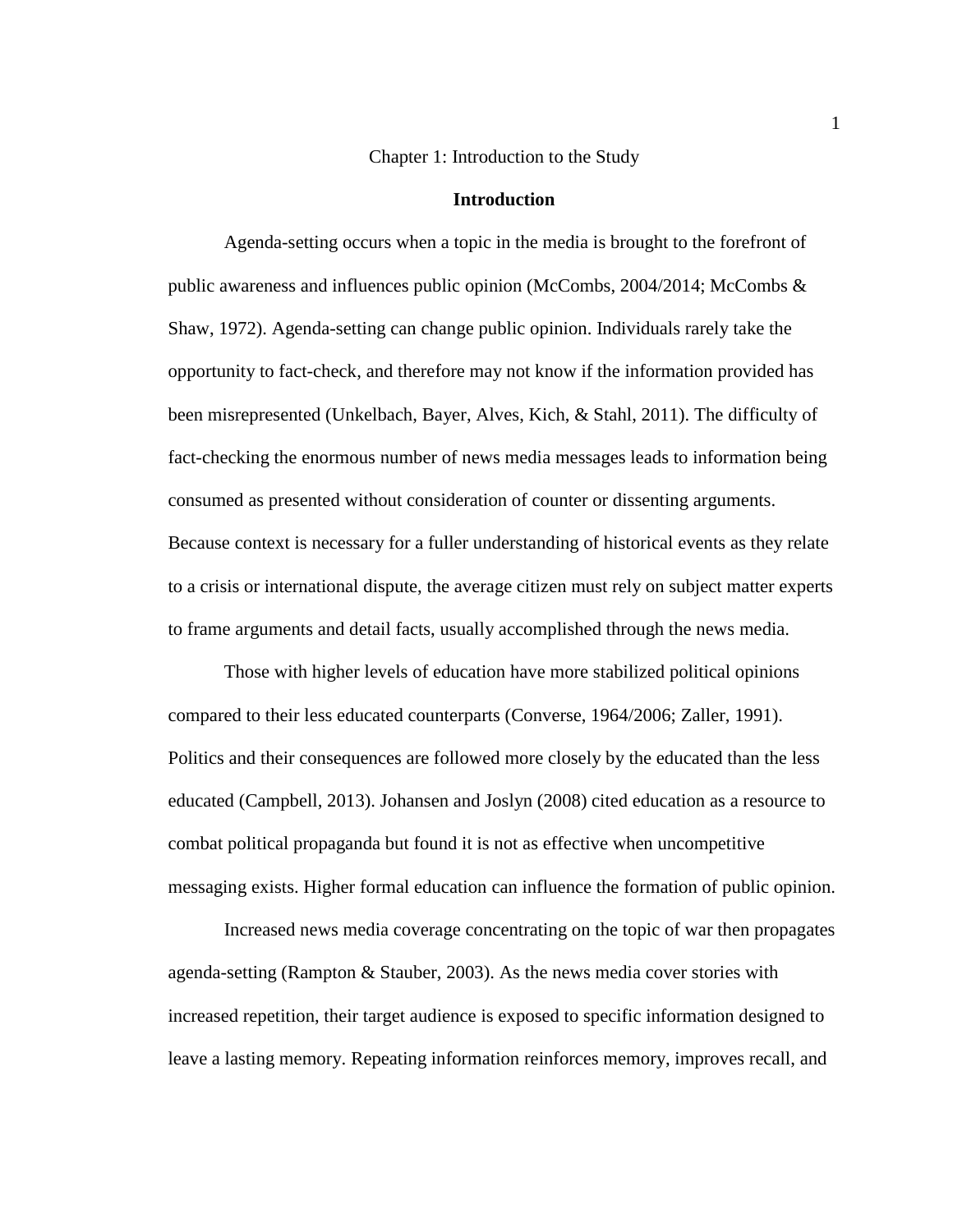influences action (Brown & Nix, 1996; Dubuisson, Fiori, & Nicolas, 2012; Lakoff, 2006; Rampton & Stauber, 2003; Saville, 2011; Schreiber et al., 2013). Repetition of a message, even if the information is false, can promote belief in an idea (Rampton & Stauber, 2003). Message repetition may contribute to lessening the influence of education on the formation of public opinion. Zaller's (1992) research indicated that individuals answer questions "off the top of the head," relying on the information to which they have access at any given moment (p. 38). If Zaller (1992) is correct, and news media messaging is ubiquitous and repetitious in nature, an individual may only have access to a limited perspective.

News media coverage sets agendas through increasing the salience of the message, which in turn shapes public opinion. Salience is determined by repetition, by which a message garners more attention and credibility and becomes stored in long-term memory (McCombs, 2004/2014). Repeated information reinforces memory, improving recall and influencing action (Brown & Nix, 1996; Dubuisson, et al., 2012; Lakoff, 2006; Rampton & Stauber, 2003; Saville, 2011; Schreiber et al., 2013). The greater the salience, the greater its impact on public opinion (McCombs, 2004/2014). Whether education creates a barrier or an opening to changing public opinion is not understood fully. There is a gap in the literature regarding if and how education levels impact the way in which public opinion is shaped during a crisis. The findings of my research close the gap by determining if education levels have an impact on public opinion during a foreign affairs crisis when there is repetitious and uniform media coverage, such as before the Iraq War.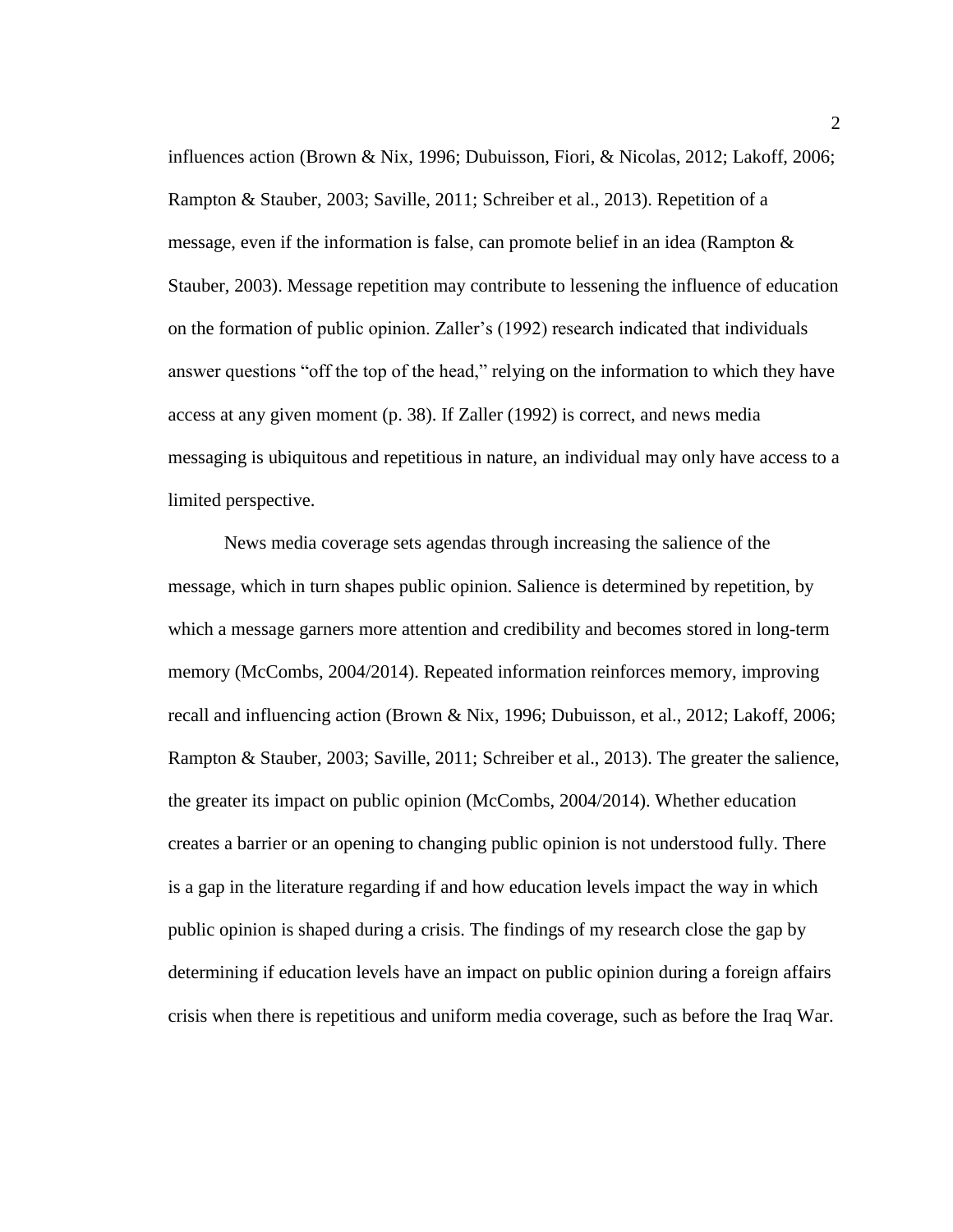#### **Problem Statement**

<span id="page-13-0"></span>The role education levels play in shaping public opinion during a foreign affairs crisis within the context of repetitious and uniform news media coverage has not been determined. While agenda-setting is well-studied in political communication (Jenkins & Monroe, 2012; Johansen & Joslyn, 2008; McCombs, 2004/2014; Minor, 2013; O'Neal, 2011; Steuter & Wills, 2008), there has been little, if any, research conducted linking agenda-setting, education, and repetition during a foreign affairs crisis. To understand the complexities and effects of agenda-setting further, I conducted a quantitative study to determine if education levels affect public opinion during periods of crisis, specifically the period leading up to the Iraq War.

#### **Purpose of the Study**

<span id="page-13-1"></span>The purpose of the quantitative study was to determine if there is a relationship between education level attainment and public opinion before the Iraq War started. The independent variable was education level. I used ideology, sex, race, income level, and political party as covariates, which were expected to influence the dependent variables. The dependent variables were: favoring economic sanctions against Iraq, combating international terrorism as a foreign policy goal, Iraq developing weapons of mass destruction in the next 10 years, favor or oppose the use of U.S. troops if Iraq invaded Saudi Arabia, and, support for the United States using troops to invade Iraq and overthrow the government of Saddam Hussein.

#### **Research Question and Hypotheses**

<span id="page-13-2"></span>The following research question guided this study.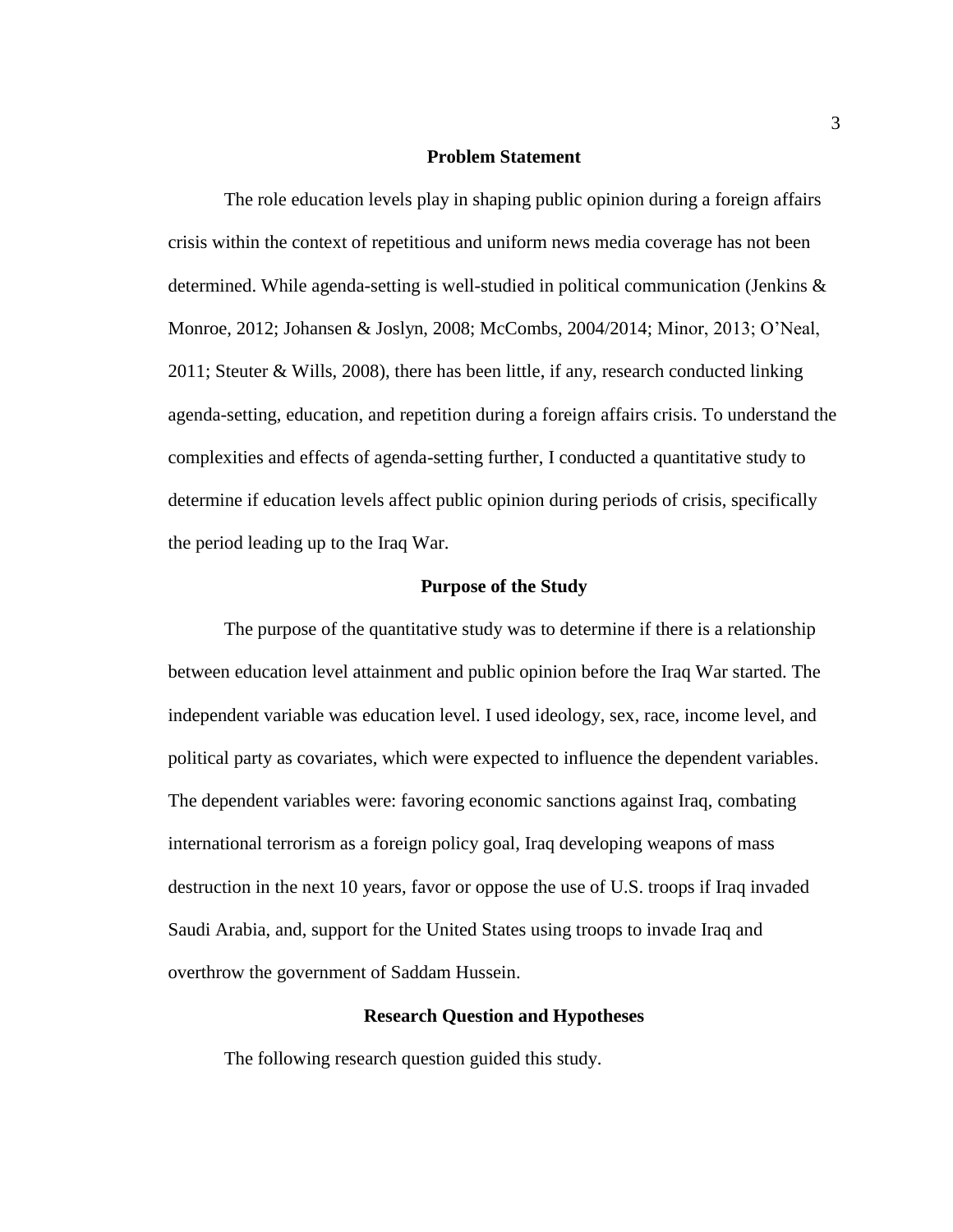#### **Research Question**

What is the relationship between education levels and public opinion on foreign policy issues covered extensively by the news media during periods of crisis such as before the Iraq War?

I formulated the following five hypotheses to help answer this research question by examining various aspects of public opinion before the Iraq War.

**H01A.** There is no significant difference in public opinion opposing economic sanctions on Iraq by the United States based on education levels.

**Ha1A.** There is a significant difference in public opinion opposing economic sanctions on Iraq by the United States based on education levels.

**H01B.** There is no significant difference in public opinion rating combating international terrorism as a United States foreign policy goal based on education levels.

**Ha1B.** There is a significant difference public opinion rating combating international terrorism as a United States foreign policy goal based on education levels.

**H01C.** There is no significant difference in public opinion regarding if Iraq will develop weapons of mass destruction based on education levels.

**Ha1C.** There is a significant difference in public opinion regarding if Iraq will develop weapons of mass destruction based on education levels.

**H01D.** There is no significant difference in public opinion of favoring or opposing the use of U.S. troops if Iraq invaded Saudi Arabia based on education levels.

**Ha1D.** There is a significant difference in public opinion on favoring or opposing the use of U.S. troops if Iraq invaded Saudi Arabia based on education levels.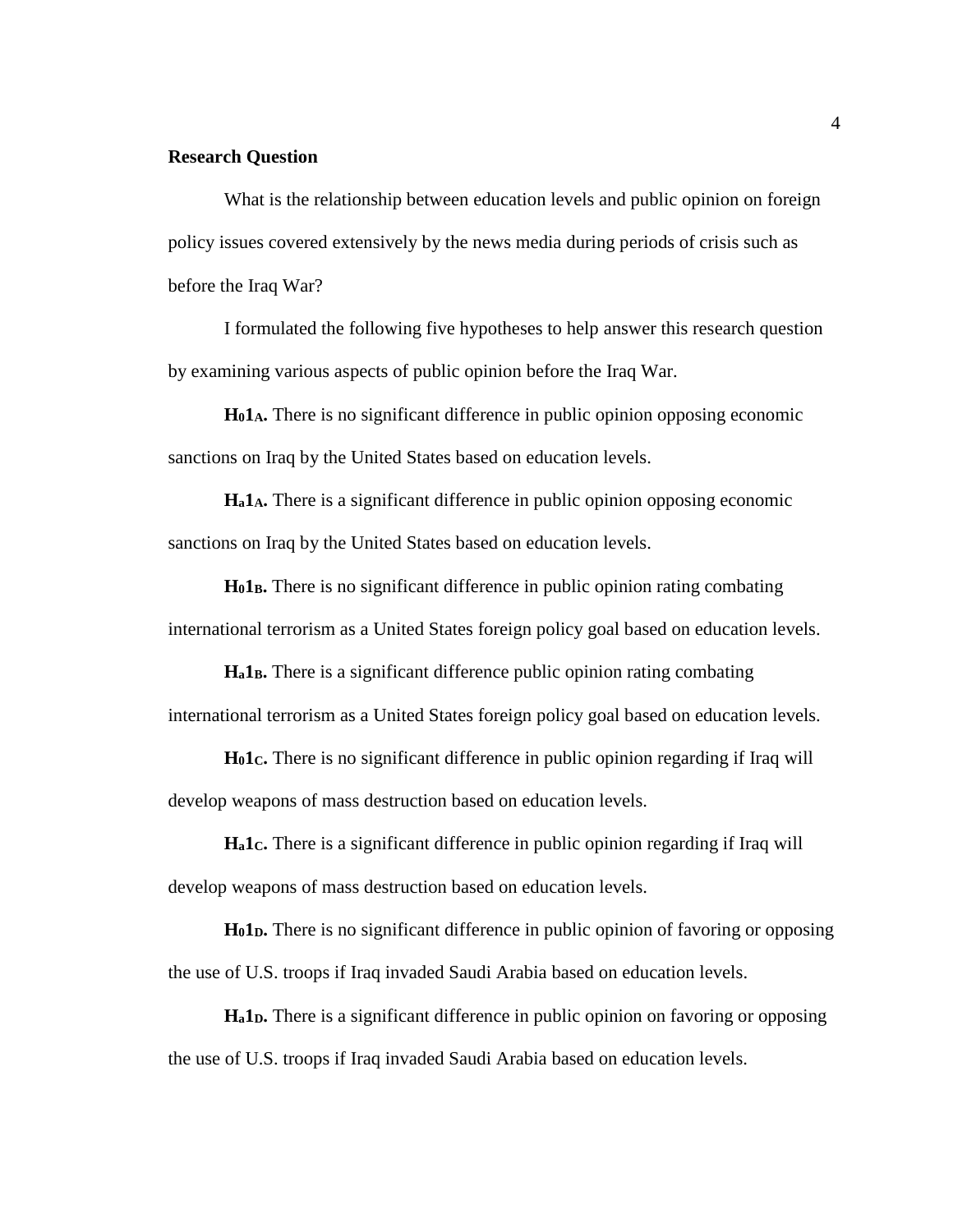**H01E.** There is no significant difference in public opinion on using U.S. troops to invade and overthrow the government of Saddam Hussein/Iraq based on education levels.

**Ha1E.** There is a significant difference in public opinion on using United States troops to invade and overthrow Saddam Hussein/Iraq based on education levels.

#### **Theoretical Foundation**

<span id="page-15-0"></span>Agenda-setting theory was the foundation for this study. Agenda-setting is created when the salience of topic is high, or prominent at a given moment (McCombs & Shaw, 1972). Journalists, unwitting or not, set the focus of public attention on topics and stories, which change perceptions of specific issues, thus changing public opinion (McCombs, 2004/2014). While agenda-setting can be used for a wide array of applications, it is best known for its use in understanding how public opinion is shaped.

McCombs (2004/2014) illustrated the central assertion of agenda-setting: transfer of issue to the salience of the message from the news media agenda to the public agenda. As news coverage becomes patterned, the public transfers the issue from prominence to importance (McCombs, 2004/2014). News media shape public opinion (Baum & Potter, 2008), which then shapes public policy. Agenda-setting is the critical link between the news media and the formation of public opinion. The shaping of public opinion through agenda-setting by the news media has created patterns that have been studied by social scientists for nearly five decades. Further examples of use, relevance, and explanation of agenda-setting theory follow in Chapter 2.

My research question examined the role of education levels in shaping public opinion during periods of crisis with repetitious and uniform news media coverage. The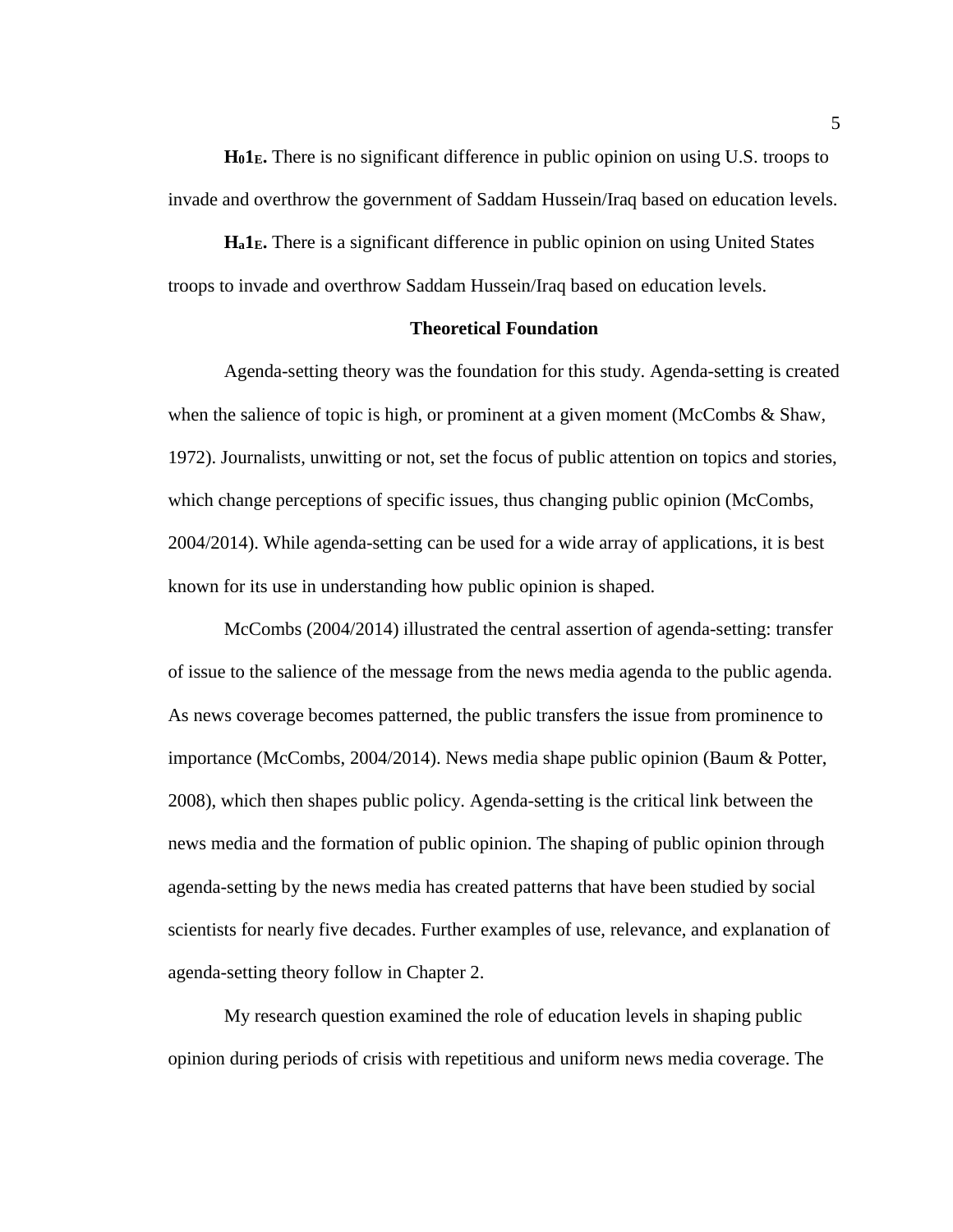theory of agenda-setting was appropriate for this study as it is designed to help explain how the news media influence public opinion and has been extensively used in previous research on political messaging (Berganza & Martin, 1997; McCombs, 2004/2014; McCombs & Shaw, 1972; Sanchez-Aranda et al., 1997). The role of education as a stabilizing mechanism of political opinion is relevant, as those same periods of highmessaging are often in conjunction with turbulent affairs, and as a result, politics (Converse, 1964/2006). Because the assumptions of news media and reaction were present, agenda-setting was an appropriate theoretical framework to address the research question.

#### **Nature of the Study**

<span id="page-16-0"></span>In this quantitative study, I used secondary data analysis to examine the role that education levels played in shaping public opinion on public policy during periods of crisis. I obtained the data set from Inter-University Consortium for Political and Social Research (Chicago Council on Foreign Relations, [ICPSR]). Study Number 3673, American Public Opinion and U.S. Foreign Policy (Chicago Council on Foreign Relations, 2002) involves a public opinion survey of 3,262 adults 18 years or older living in the United States. Surveys were conducted June 1–30, 2002, via telephone and personal interviews by the Chicago Council on Foreign Relations and The German Marshall Fund of the United States.

I chose a quantitative approach because it can determine if there were statistical correlations between the concepts of agenda-setting, education level, and public opinion, especially during times of war and crisis, with high repetition present. I chose secondary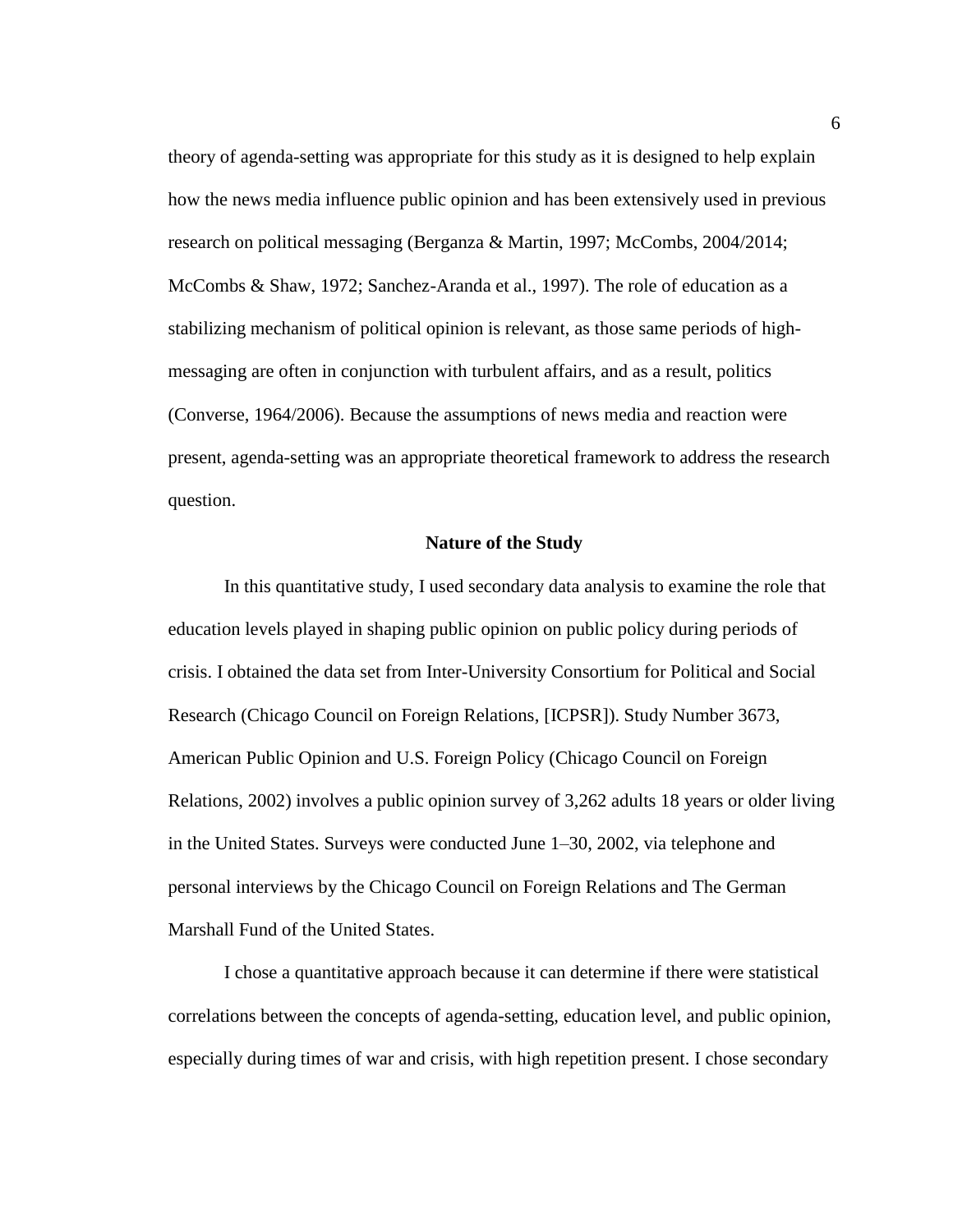data because the resources necessary to conduct nationwide interviews would have been difficult and costly as a graduate student. The questions asked of respondents of this survey coincided with the period directly before the Iraq War, therefore it makes this survey an ideal source of data to address the research question and hypotheses.

I used binomial logistic regression analysis to determine if there was a relationship between the independent variable and the dependent variable. In binomial logistic regression, the dependent variable must be dichotomous (Laerd Statistics, 2015). The independent variable was education level of the respondents. Covariates included ideology, sex, race, income level, and political party. The dependent variables were: favor economic sanctions against Iraq, combating international terrorism as a foreign policy goal, Iraq developing weapons of mass destruction in the next 10 years, favor or oppose the use of U.S. troops if Iraq invaded Saudi Arabia, and, support for the United States using troops to invade Iraq and overthrow the government of Saddam Hussein.

#### **Definitions**

<span id="page-17-0"></span>*Agenda-setting:* Messaging that is typically unintentional, and the consequence of the news media garnering ratings for the explicit purpose of sales. The journalistic focus of attention on issues that create salience, which influences perceptions and changes public opinion (McCombs, 2004/2014, p. 1).

*Propaganda:* messaging to achieve a desired outcome that consciously and deliberately manipulates the information to influence behaviors and opinions (Bernays, 1928, p. 38).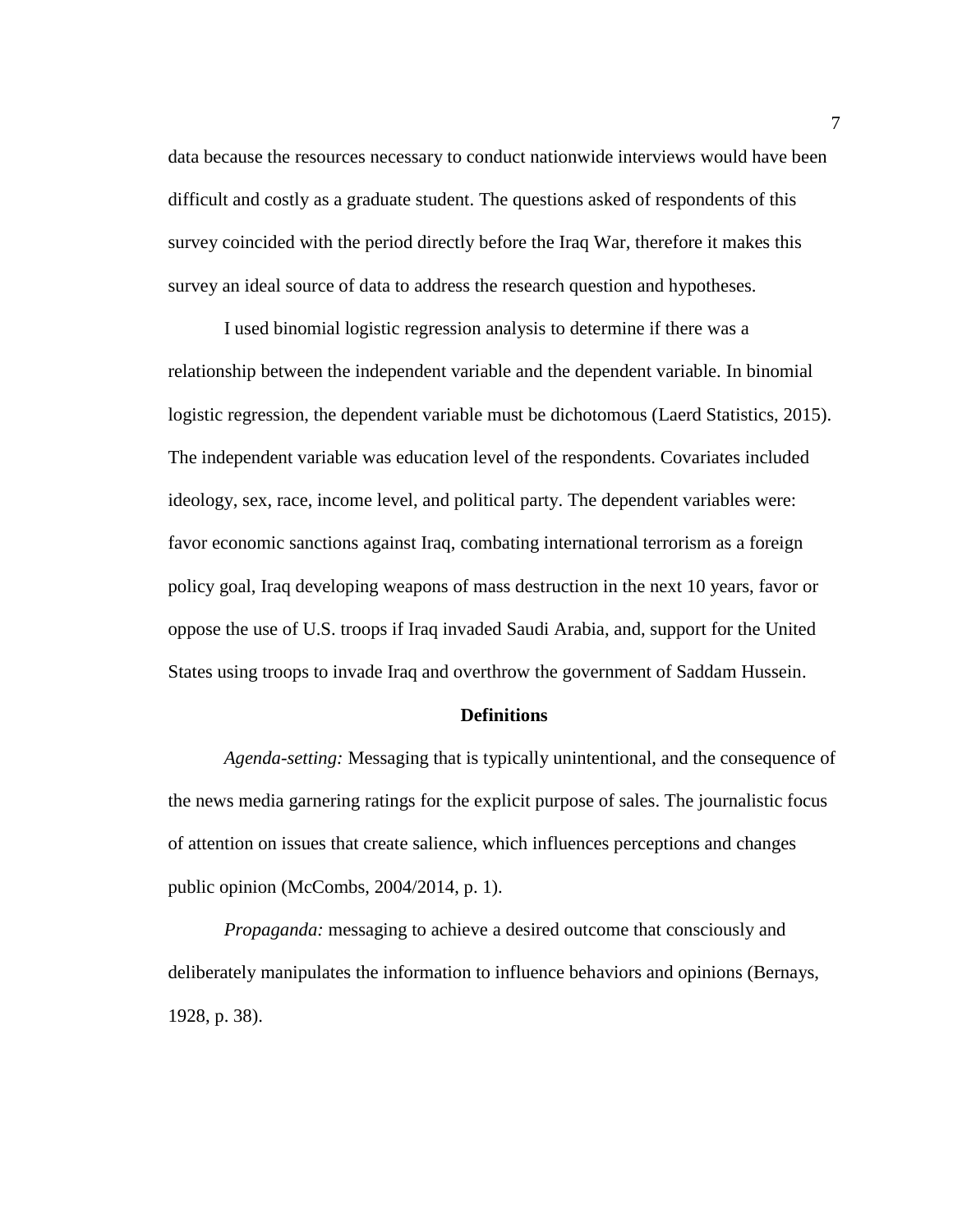*Repetition:* A repeated message, or similar wording, which cumulates with higher impact psychologically than a single iteration, creating cohesion through "vocabulary links between sentences" (Fairclough, 1989, p. 54).

#### **Assumptions**

<span id="page-18-0"></span>There were three underlying assumptions in this study. My first assumption was that because I used secondary data, the data set was error-free and complete. Second, because the study was based on survey data, I assumed the responses accurately reflect the underlying opinions of respondents. My final assumption was that respondents were exposed to frequent news coverage regarding the link between the terrorist attacks on September 11, 2001 and Iraq.

My first assumption involved the collection of the secondary data through the use of primary interviewers. The American Public Opinion and U.S. Foreign Policy (2002) survey was conducted between June 1–30, 2002 by The Chicago Council on Foreign Relations, and The German Marshall Fund of the United States (funded by the MacArthur Foundation and the McCormick Tribune Foundation). The purpose of the survey was to determine the opinions and attitudes of the general public for research purposes and as a part of a quadrennial public opinion survey conducted since at least 1978. All interviews were conducted by Harris Interactive, a professional polling firm and the data were collected by telephone and, personal interviews. Since the data were secondary in nature, I could not personally verify its accuracy. However, given the research was commissioned by non-profit organizations for the purpose of public opinion research, I concluded that the data were free from systematic errors.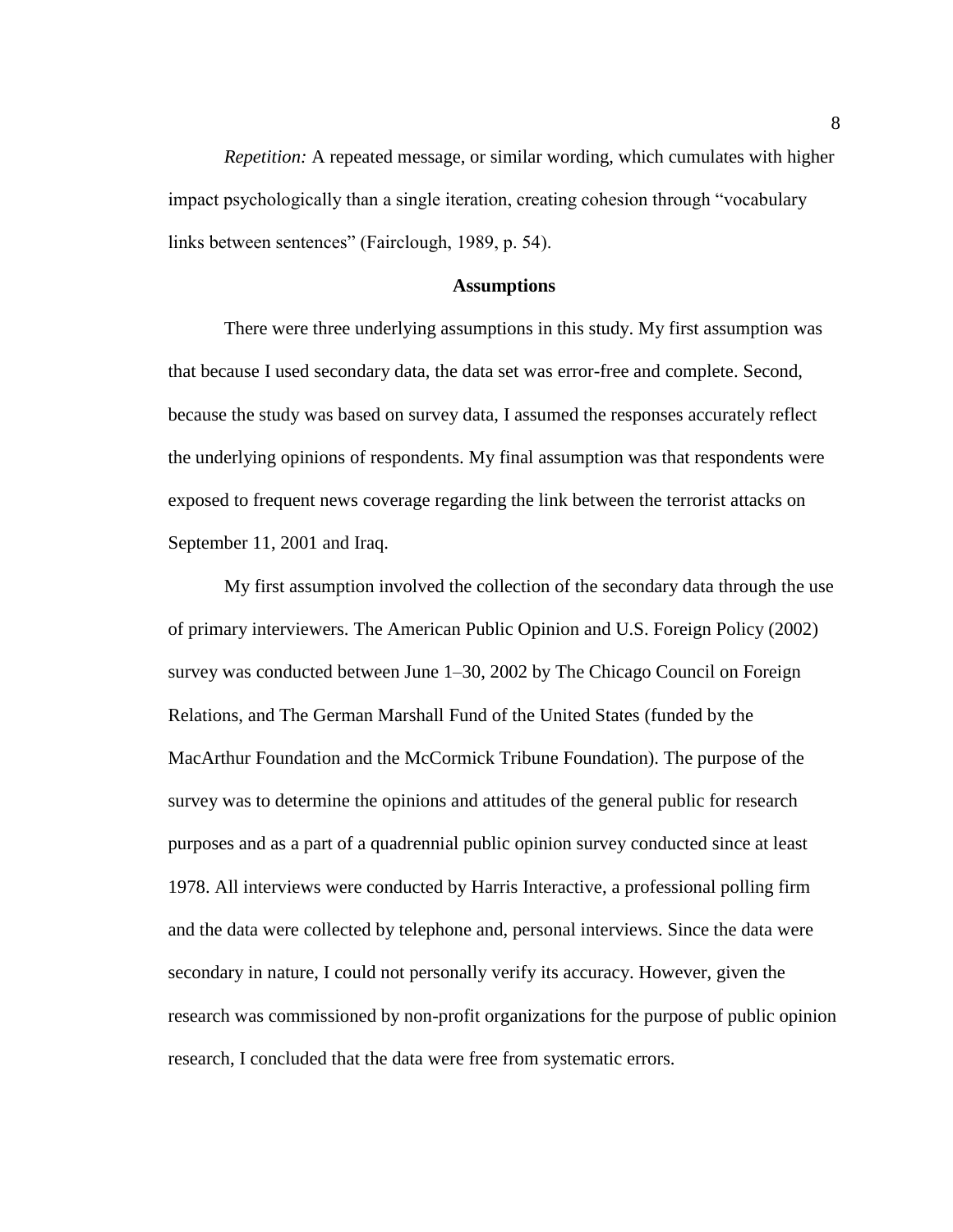My second assumption involved the use of survey data. Individuals questioned about public opinion must be taken at their word that they understood the questions and relevancy of the material and were honest in their responses since it is impossible to authenticate the answers of each participant.

My third assumption was that individuals who responded to the survey were repeatedly exposed to news media stories regarding Iraq, terrorism, and the Middle East before the Iraq War. This assumption was necessary because the respondents were not asked about their news media usage or exposure to information regarding Iraq in the survey. President Bush's use of repetition in messaging was very high in the year following September 11, 2001, with constant unsubstantiated claims of pending attacks in the United States (Donnelly, 2013). Kellner (2008) stated that Bush spoke in code, repeating the same phrases continually. Costenbader, Donahoe, Dry, Harvey, and Miller (2012) found a significant degree of repetition in President Bush's speeches between September 11, 2001, and March 20, 2003. Even the pundits and experts that were not contributing new information to the debate maintained the same repetitive narratives already presented (Hampton, 2008), reinforcing daily talking points. The repetition of talking points was translated into repeated stories by the news media. Hampton (2008) collected all Federal News Washington transcripts of public speech from January 19, 2001, to March 19, 2003 and found the 2,206 transcripts contained between 16 and 72,000 pages of references to Iraq or Iraqi. The volume of these transcripts is an indication that most individuals who were exposed to the news media heard repeated stories about these topics and therefore this assumption was reasonable.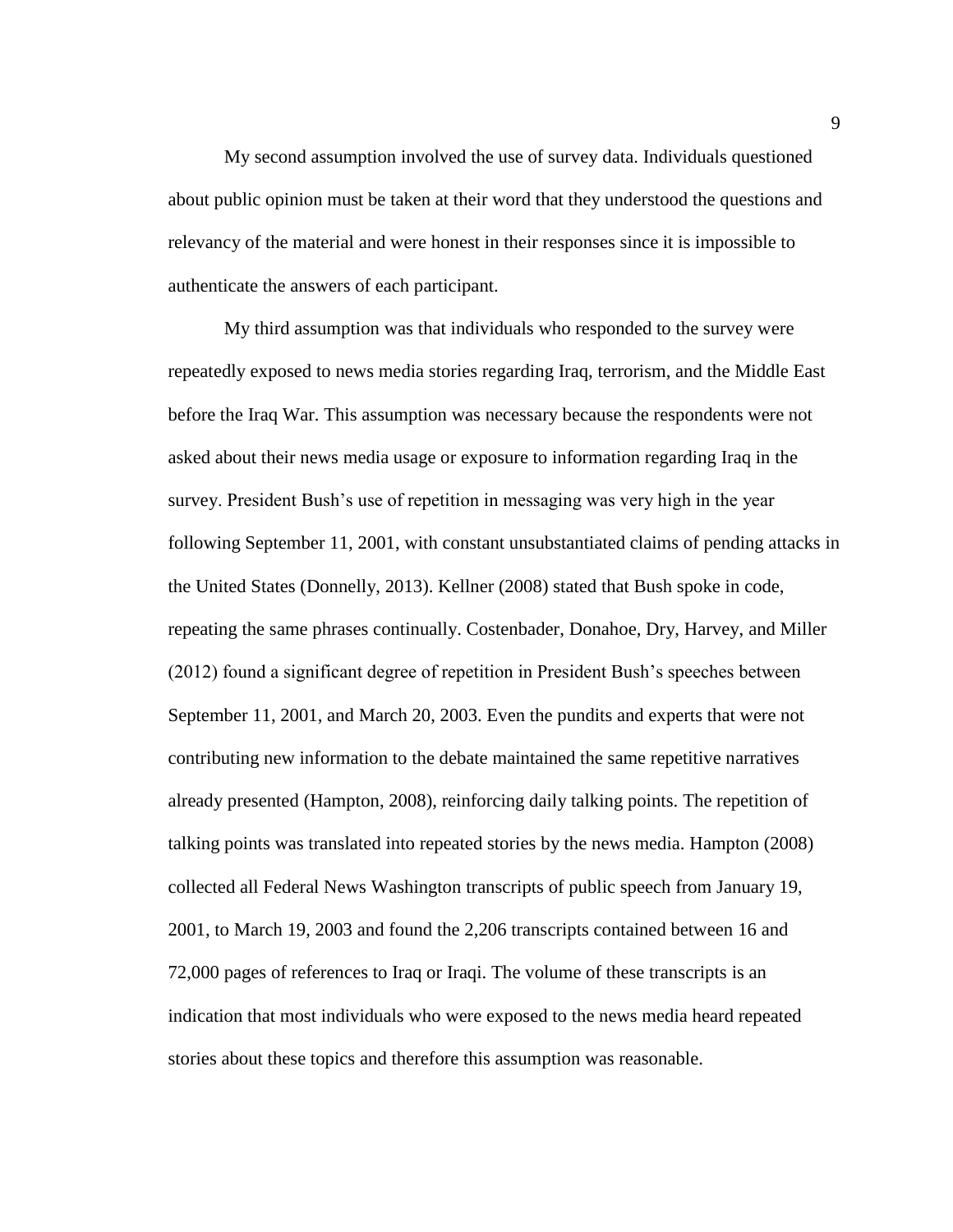#### **Scope and Delimitations**

<span id="page-20-0"></span>In this study, I used agenda-setting to test if education levels had a relationship in shaping public opinion on public policy during periods of crisis, such as before the Iraq War. The scope of the study was the period before the Iraq War and appropriate because news coverage from the September 11, 2001 terrorist attacks until the Iraq War had highmessaging regarding U.S. foreign policy. The news media and Bush administration used repeated broadcasts and messages to inform the public, which changed public opinion.

The findings of this study may not be generalizable to public opinion on foreign affairs in all situations, such as when low-messaging is present. Findings should be generalizable to foreign affairs where high-messaging is present.

There were several alternative theories that I considered utilizing but did not address the research question as successfully as agenda-setting. Theoretical frameworks not chosen for study include Bandura's (1986) social cognitive theory; Bernays's (1928) use of Freudian theory; Biddle's (1931) Psychological definition of propaganda theory; Cappella, Fishbein, Hornik, Ahern and Sayeed's (2001) integrative theory of behavior change; Herman and Chomsky's (1988/2002) propaganda model; Lasswell's (1930/1977) theory of political propaganda; Lippman's (1921/2010) public opinion theory; Mills' conflict theory (1956/2000); Rogers's (1995/2003) diffusion of innovations; and Stephenson and Witte's (2001) extended parallel process model. I did not choose other current theories because they did not align with the research question as well, while early works were not chosen because there was no modern work to accompany them. I chose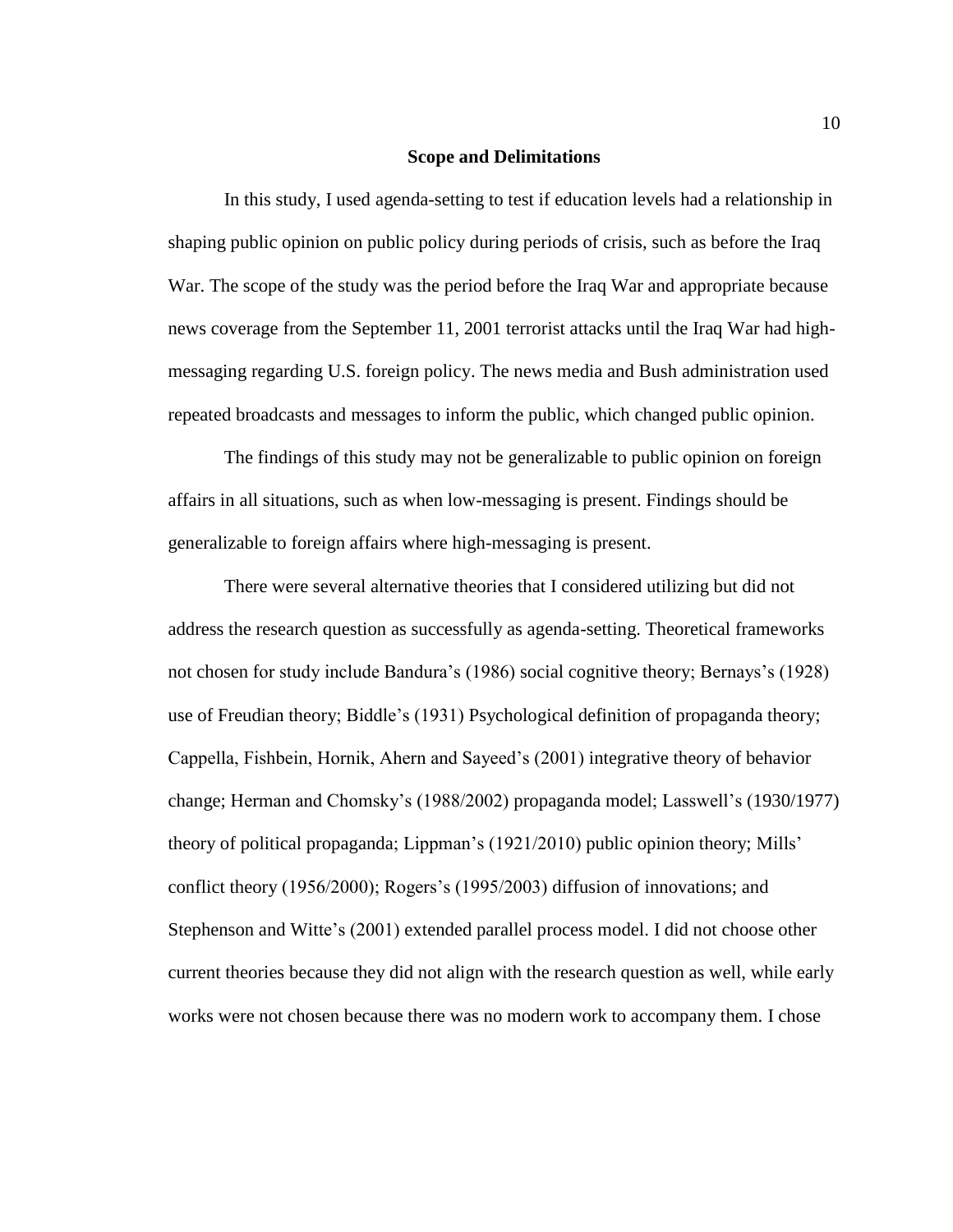agenda-setting as the theoretical framework because it is extant, evolving, and extends studies of propaganda research.

#### **Limitations**

<span id="page-21-0"></span>Limitations can impact internal and external validity (Campbell & Stanley, 1966). My first internal limitation was the observer effect, concerning the awareness of participant honesty and that their answers were not changed to suit an alternative agenda. A second internal limitation may have existed in statistical regression, as that is the statistical method chosen to extrapolate the data. These internal threats may limit the generalizability of the study (Campbell & Stanley, 1966).

Concerning external threats to validity, the first external limitation is that of *selection bias*, which may compromise the original study if randomness of participants was not an accurate representation of the population. Because these survey data were part of a quadrennial study by a reputable research organization, it was a reasonable expectation that sampling was well-conducted 2002.

Personal bias on my part may have also limited the study. I am a United States Air Force veteran who is disabled. As a noncommissioned officer, I was a trainer and subject-matter expert in air base ground defense during the Gulf War. My expertise consisted of the defense of priority aircraft, nonpriority aircraft and structures, nuclear materials, explosive ordinance, missiles, fellow airmen, VIPs, and foreign dignitaries. I was a standby for deployment to Iraq and the Gulf. I did not have influence on messaging or its distribution outside of following a chain-of-command. My disabilities occurred within the confines of training scenarios and not during conflict.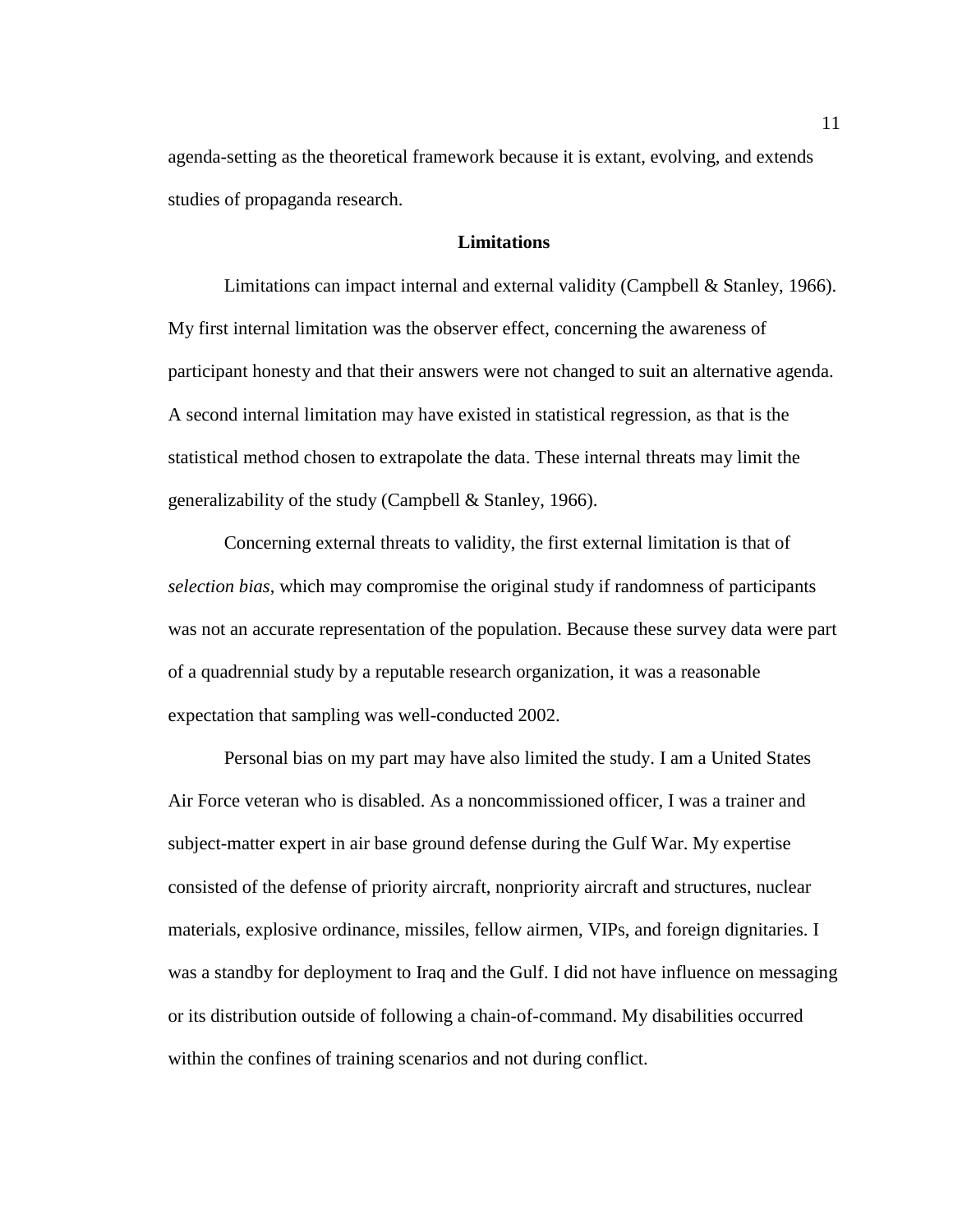Because the data are of a secondary nature, I was limited in my study by the steps taken by the original researchers in collecting the data. Any personal biases I may have had were eliminated through the use of secondary data and the utilization of standard statistical methods for analysis in this study. These issues did not affect bias, and no further measures were necessary. Despite the limitations in this study, this study provides insight into agenda-setting, education, and repetition.

#### **Significance**

<span id="page-22-0"></span>This study was necessary because it extended the understanding of the relationship that education levels played in shaping public opinion on public policy during periods of crisis, such as before the Iraq War. The study relied on literature related to agenda-setting, education, and repetition within the framework of McCombs's (2004/2014) agenda-setting theory. The study would be of interest to university academics, educators, policy legislators, and news media agencies because it offers new perspectives regarding periods of crises when messaging is high, the effects on public opinion, and agenda-setting theory.

While agenda-setting is well-studied in political communication (Jenkins & Monroe, 2012; Johansen & Joslyn, 2008; McCombs, 2004/2014; Minor, 2013; O'Neal, 2011; Steuter & Wills, 2008), there has been little, if any, research conducted linking agenda-setting, education, repetition, and public opinion, especially during times of war and crisis with high repetition. The amount of repetition survey respondents was exposed to is also unknown, but certain. As individuals orient themselves by mapping their world to fill in gaps, especially through news media and messaging, the individual becomes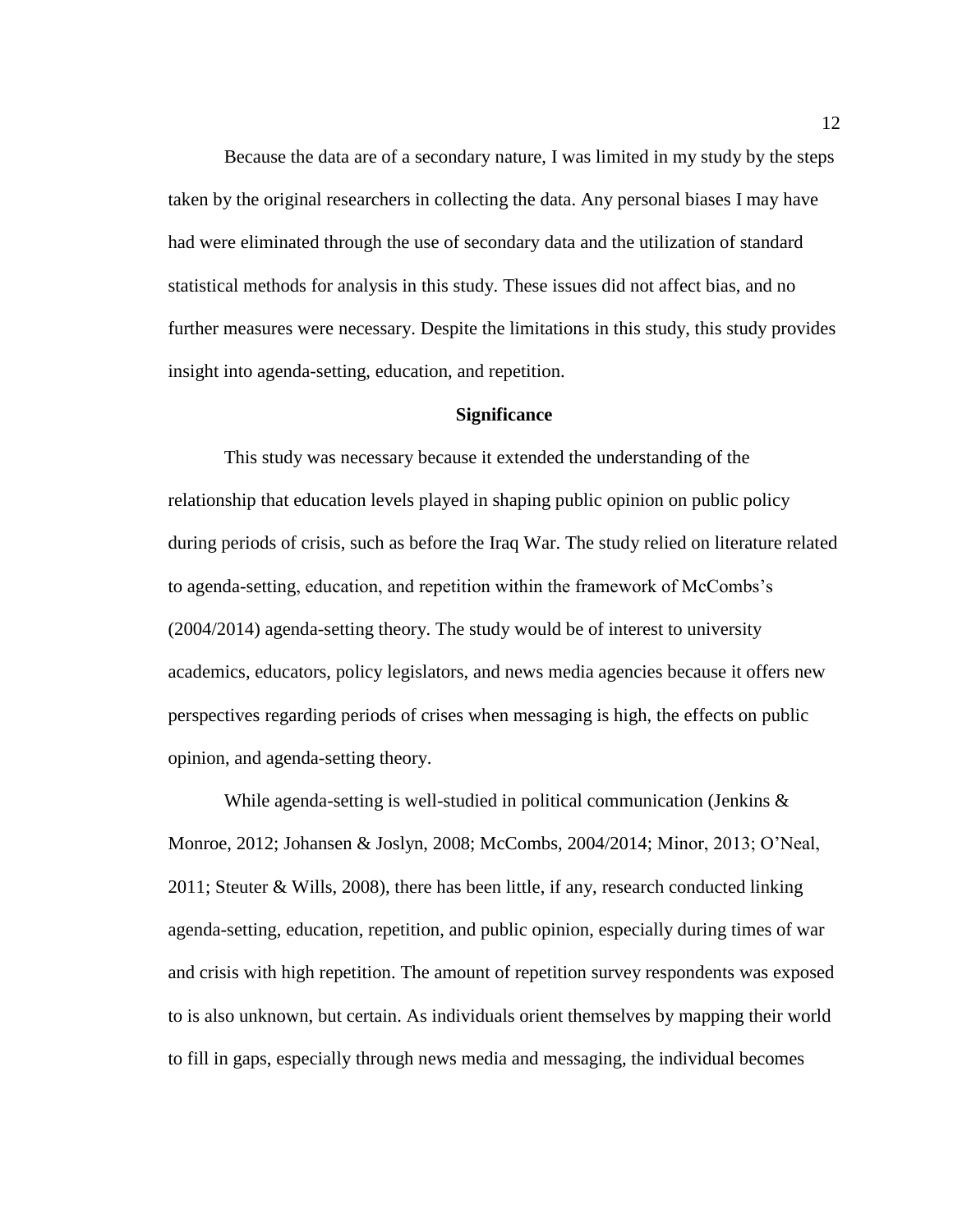more susceptible to the effects of agenda-setting by news media (McCombs, 1967; McCombs and Weaver, 1973; Tolman, 1932; Weaver, 1991; Westley & Borrow, 1959). To understand the complexities and effects of agenda-setting further, I conducted a quantitative study examining the role that education levels played in shaping public opinion on public policy during periods of crisis, such as before the Iraq War.

The policy implications of this study are necessary to consider. Decades ago, American civics courses were mandatory learning in high school. Putnam (2000) stated that the generation born from 1910 to 1940 developed exceptional civic engagement that lasted until the present. The number of civics courses in the United States decreased from 34 in 2001 to 21 states in 2012, with only nine states requiring students to pass a civics course to graduate high school (Civics Education Testing, 2012). The Department of Education noted failing grades on important information regarding the Constitution in Grades 4, 8, and 12, causing the executive director of the Center for Civic Education to state that educational policy now seems to be focused on developing workers instead of citizens (Dillon, 2011). The overall decline in education may jeopardize U.S. national security through stolen intellectual property resulting in a lack of economic growth and competitiveness (Crotty, 2012). National security may also be jeopardized through a lack of physical safety, global awareness, unity and cohesion. Political knowledge is a predictor of voting behavior, as those with more knowledge are more likely to vote than those with less knowledge (Delli Capini & Keeter, 1996; Popkin & Dimock, 1999). The decline of civics may be costly to the United States as there continues a steady loss of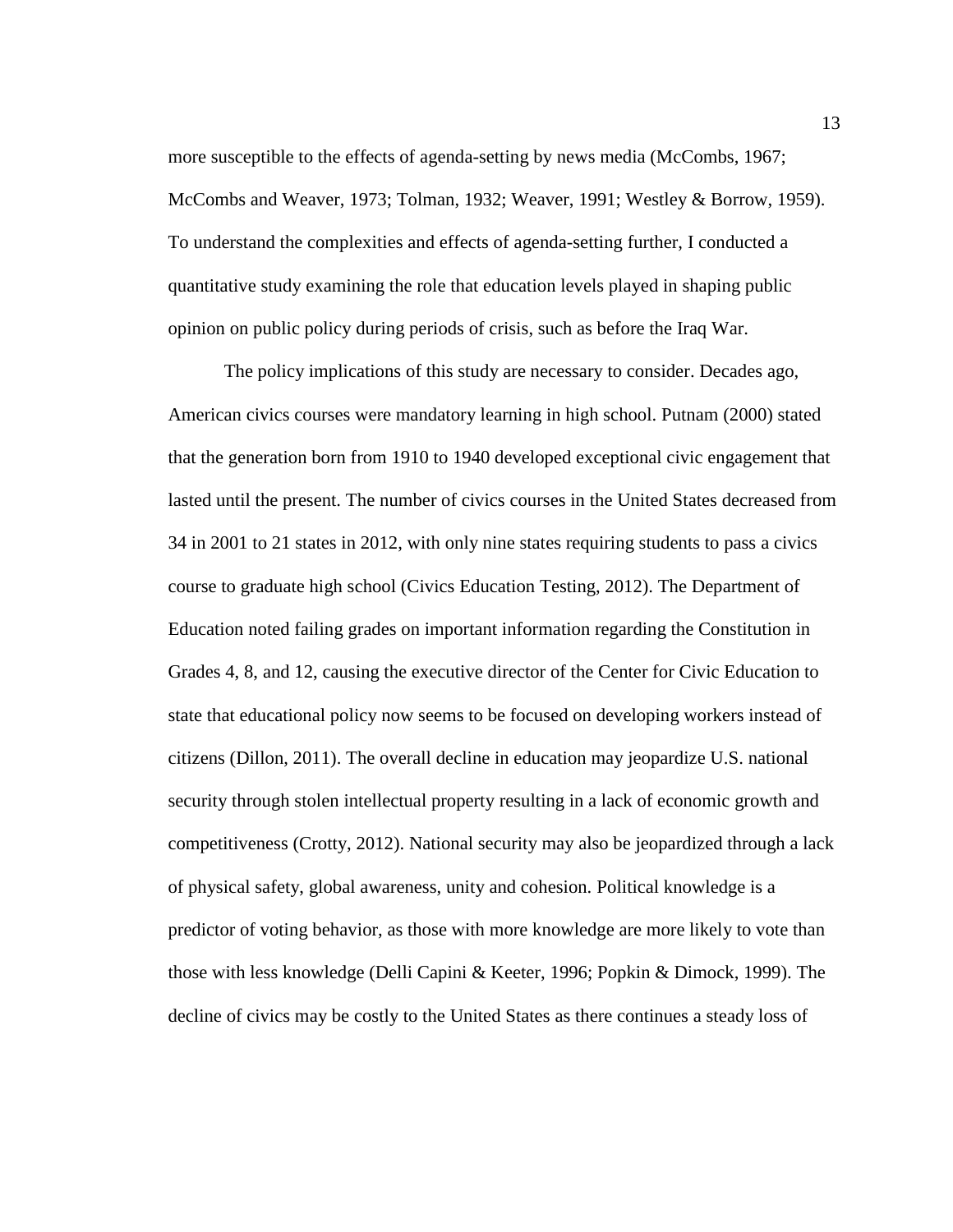legacy news media, while non-traditional news sources grow and the use of social media carries the risk of repeated propaganda exposure.

The Information Age included exponential growth of knowledge and news media consolidation. Magazines are still regarded for their in-depth journalistic integrity and shape public opinion (Mueller & Reichert, 2009). While news media are still available in legacy formats such as newspaper, magazine, radio and television, digital content and cable news channels have overtaken much of that market, and in some cases, eliminated their competition. The proliferation of news media has not given rise to a more informed population. However, Bennet, Breuing, and Givens (2008) found that those citizens who dissented and protested against an impending Iraq War, particularly on February 15, 2003, used social media to mobilize. Lenz and Lawson (2011) stated that television viewers focus on the physical appearances of candidates instead of content, influencing the merits of qualifications. Barnhurst (2011) finds the requisite time necessary for journalists to do their job has been undercut by demands for instant gratification in the digital era.

In this study, I extended the theory of agenda-setting and benefitted public policy by improving how public opinion is formed, thereby improving policy initiatives. Implications for positive social change include demonstrating the need for civics coursework in K-12 education. One argument is that institutions are responsible for the impetus for social change because a representative democracy relies upon informed citizens who are actively educated. American civics courses, which used to be part of the curriculum, have been eliminated in many states. The removal of these lessons leave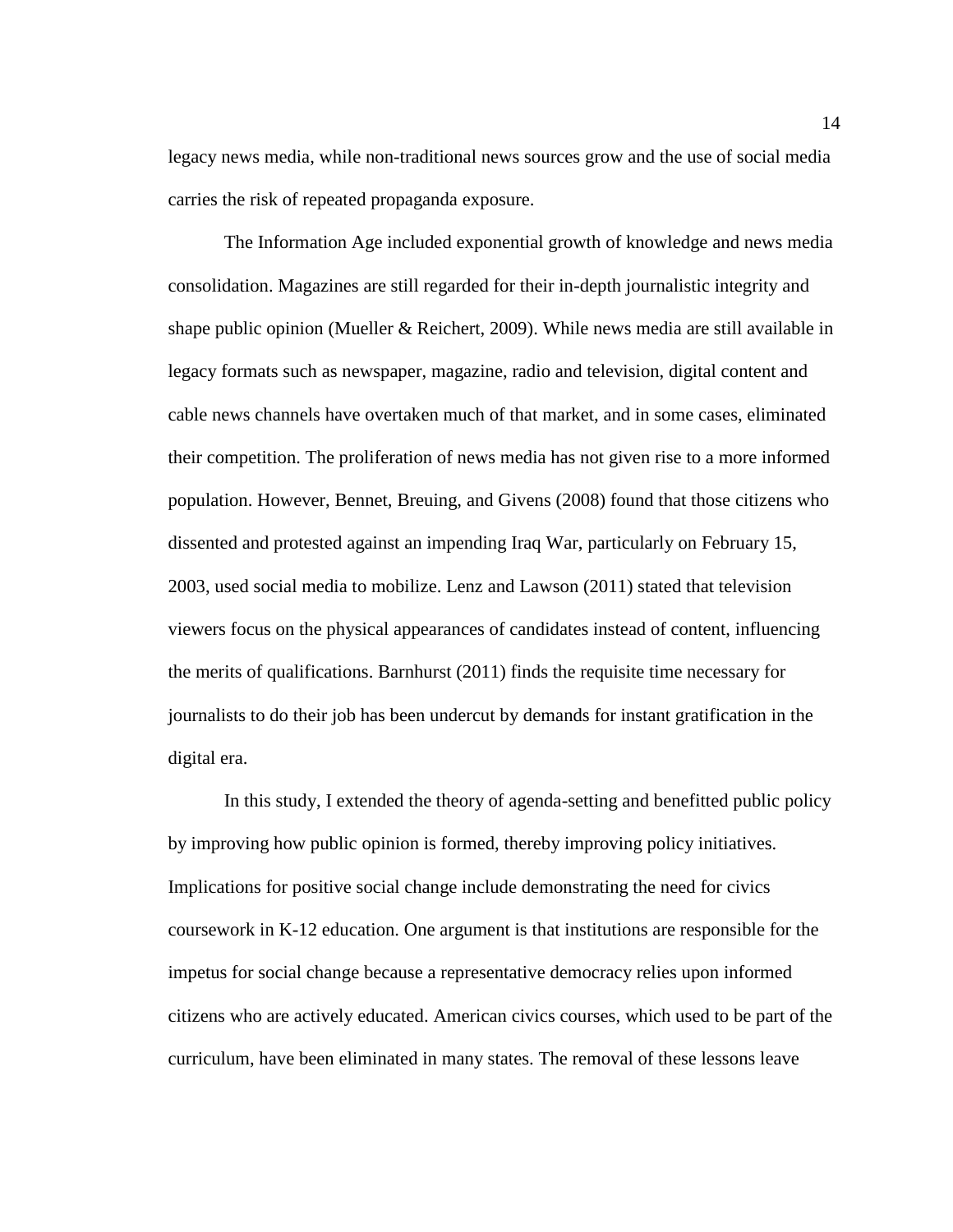graduating high school students less equipped than previous generations to engage in the democratic processes at the community level, regionally, and nationally. Understanding the relationship between education levels and public opinion would support the reinstitution of civics courses, which are fundamental to active citizenship.

Conversely, the impetus for social change from this research may reside in the individual more than the institution. A self-informed citizenry may be more feasible if individuals act as gatekeepers of their own news media consumption rather than depending on other options for social change. Citizens must recognize the circumstances and types of messaging to filter, digest, and process.

This study may further the understanding of how public opinions are shaped by crisis scenarios, help individuals and elected officials better understand the validity of polls, and inform better decision making. Because the Iraq War was the last war the United States was involved in and at the beginning of the 21st century, the results of the research are instructive moving forward, especially given how news media has affected public opinion with new methods.

#### **Summary**

<span id="page-25-0"></span>Media agenda-setting impacts public opinion on foreign policy. Despite the research, gaps still exist detailing the role education plays in shaping public opinion during a foreign affairs crisis with repetitious and uniform news media. While education is thought to have a variety of benefits, such as informing better opinions (Makowsky  $\&$ Miller, 2014) and stabilizing political opinions (Converse, 1964/2006; Zaller, 1991), the effect of education level in response to agenda-setting is unknown. Also, repetition of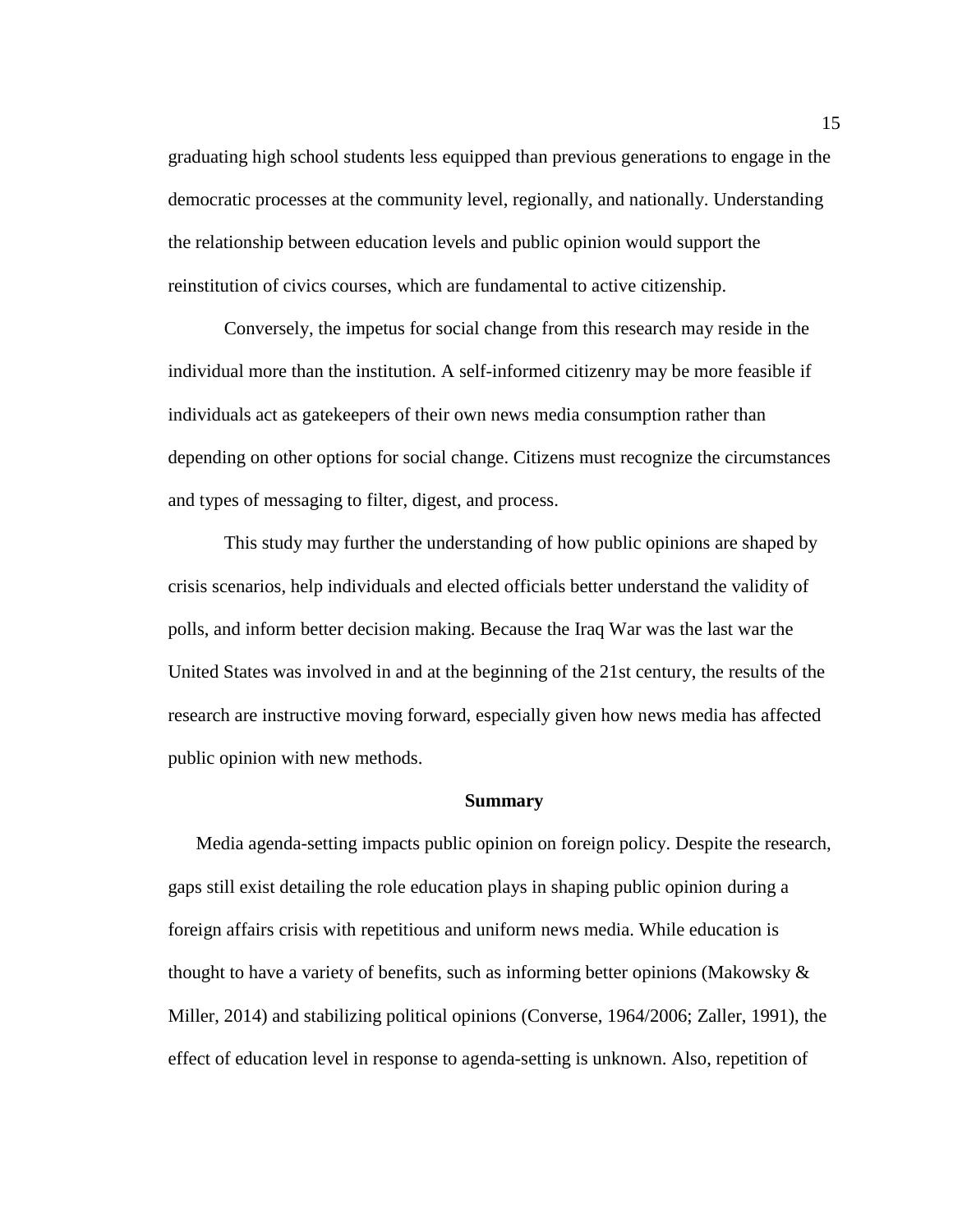messages by the news media may also increase the effectiveness of agenda-setting. Education levels that may normally create barriers to negative aspects of repetition and agenda-setting may be at risk during periods of crisis, affecting public opinion, such as before the Iraq War. McCombs' (2004/2014) agenda-setting is the theoretical framework guiding this quantitative study.

In Chapter 2, I will address relevant works within the theory of agenda-setting, I will also address public opinion and news media influence, the role of education, the impact of repetitive messages, and other factors that influence public opinion.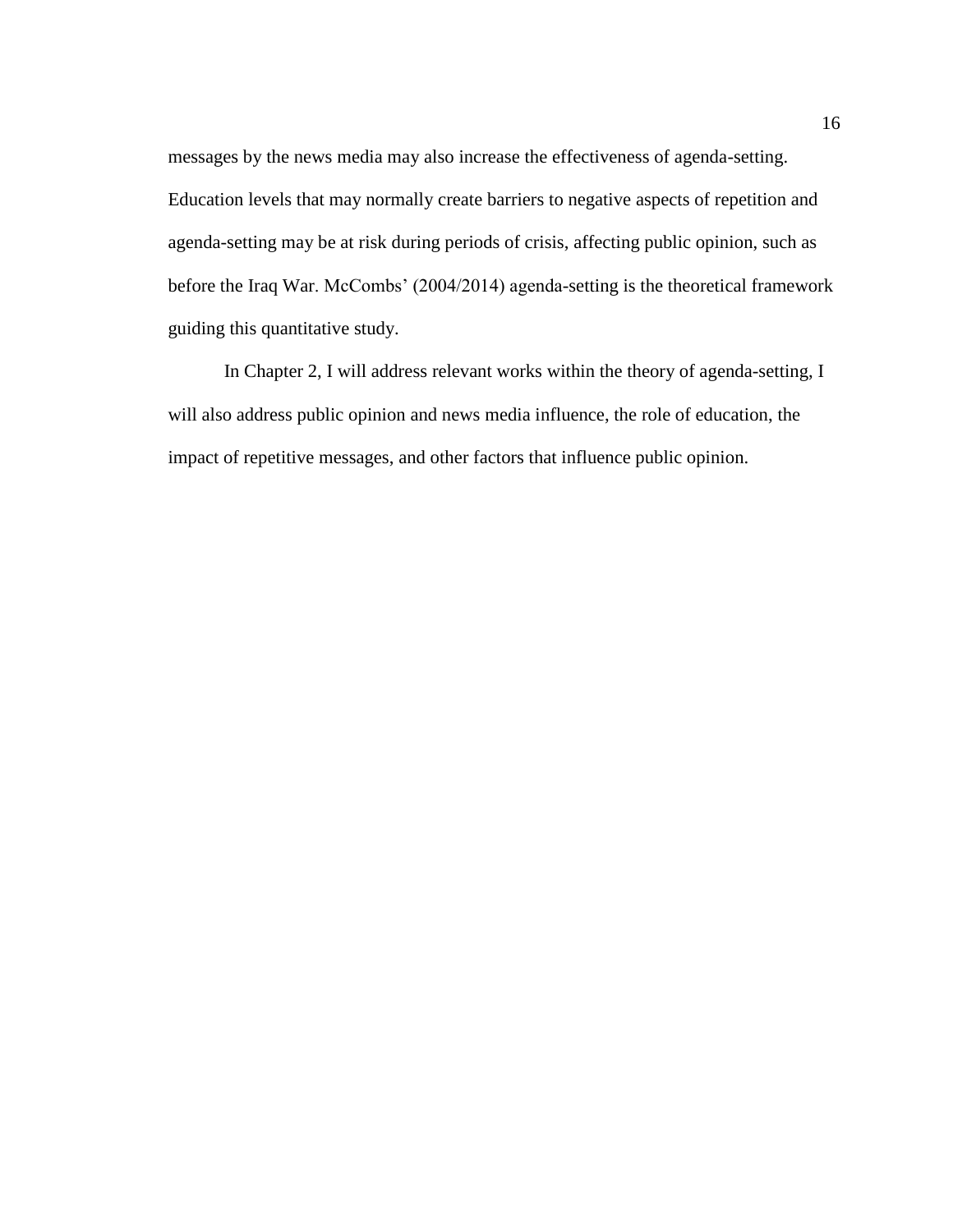#### Chapter 2: Literature Review

#### **Introduction**

<span id="page-27-1"></span><span id="page-27-0"></span>News media using bold lettering, catchy phrases, images, and placement of articles to grab and hold the attention of their viewers are using agenda-setting tactics, which are essentially, marketing techniques. McCombs and Shaw (1972) found that placement and the frequency of news messaging had an impact upon public opinion, regardless of intent by the media. Agenda-setting by the news media creates the salience of the message that changes perceptions of public opinion (McCombs, 2004/2014). While agenda-setting is well-studied in political communication (Jenkins & Monroe, 2012; Johansen & Joslyn, 2008; McCombs, 2004/2014; Minor, 2013; O'Neal, 2011; Steuter & Wills, 2008), there has been little, if any, research conducted linking agenda-setting, education level, and repetition to shaping public opinion during a foreign affairs crisis. To understand the complexities of agenda-setting further, I conducted a quantitative case study to determine how education levels shape public opinion during a foreign affairs crisis within the context of repetitious and uniform news media coverage.

Education affords attributes and opportunities to those who have obtained formal study. Those with higher levels of education are thought to have a more stable political ideology (Converse, 1964/2006; Zaller, 1991) and are less likely to change their political opinions (Johansen & Joslyn, 2008; Zaller, 1991) than those with less education. Individuals with higher education are often associated with significantly more effective critical thinking skills than their less educated counterparts (Zufari, 2013). Political knowledge prepares individuals with information needed to plan and implement effective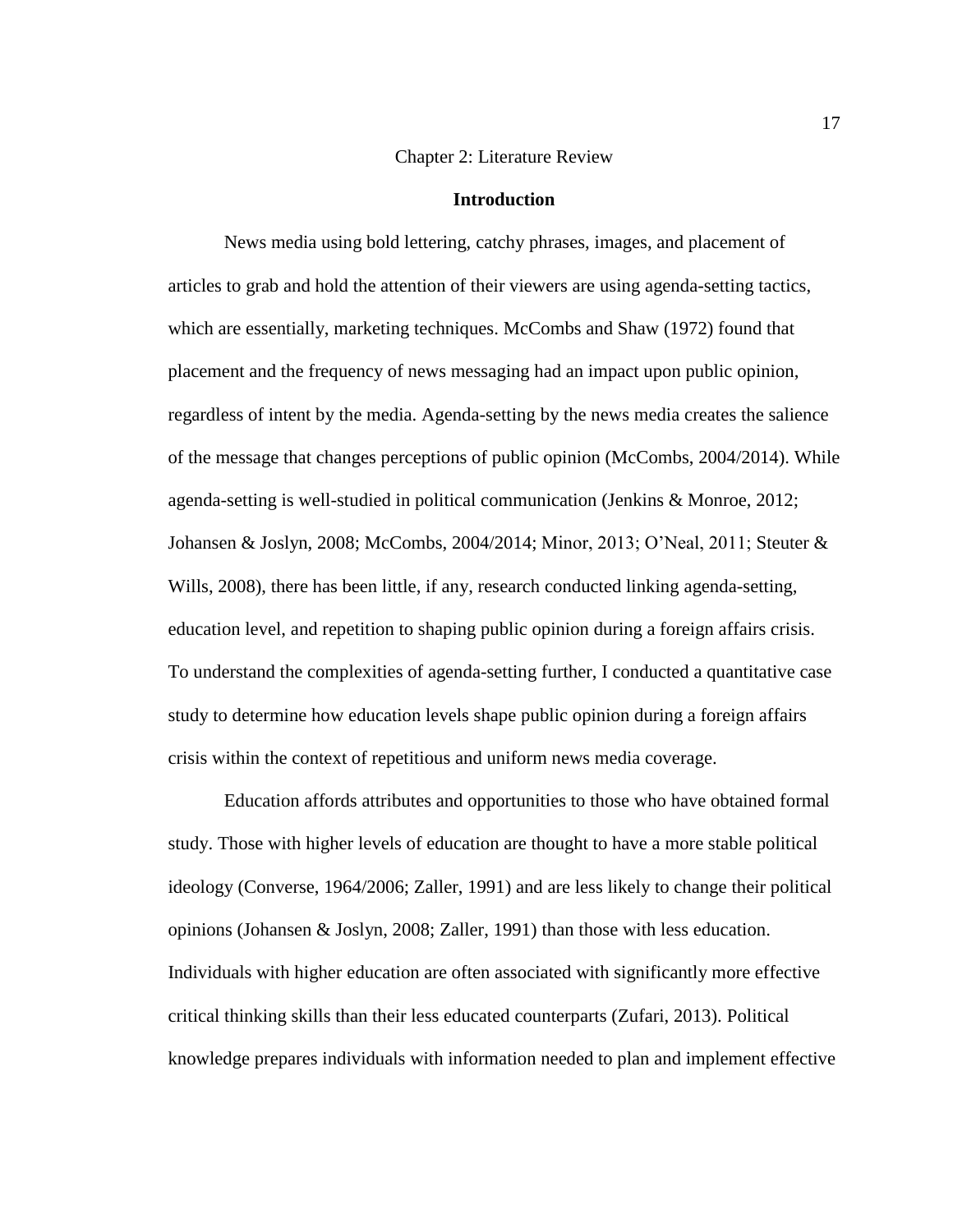social approaches, which enables them to participate in actions that represent their attitudes efficiently (Visser, Holbrook, & Krosnick, 2008). Education prepares individuals to be active citizens but can be undermined by bias, as it obfuscates facts, rendering the decision-making process incomplete.

Bias destroys objectivity, as only one viewpoint is expressed or favored. Biased news media were effective in changing public opinion before the Iraq War (DellaVigna & Kaplan, 2007). When only exposed to biased news media coverage preceding and during the Iraq War, the more educated were just as misinformed as the less educated (Johansen & Joslyn, 2008). Internationally, Baum (2013) found that countries with more political parties had more critical and diverse coverage of the Iraq War, resulting in more opposition to the war. While new electronic forms of media are burgeoning towards younger viewers and non-traditional ideologies, televised news programs in the United States are usually confined to network and cable news sources, which cater to mainstream ideas and traditional political party platforms. Johansen and Joslyn (2008) and Kull, Ramsay, and Lewis (2003) determined that out of all news media viewers, Columbia Broadcasting System (CBS) and Fox News viewers were the most misinformed. The U.S. news media reported few stories about foreign dissent of the Iraq War (Herber & Filak, 2007). Lin (2009) found that even toward the end of the Iraq War, viewership of Fox News proved a predictor for support for the war, while non-Fox News programs proved insignificant predictors of support for war. Vosoughi, Roy, and Aral (2018) found that false news traveled significantly faster and farther than the truth. Biased news media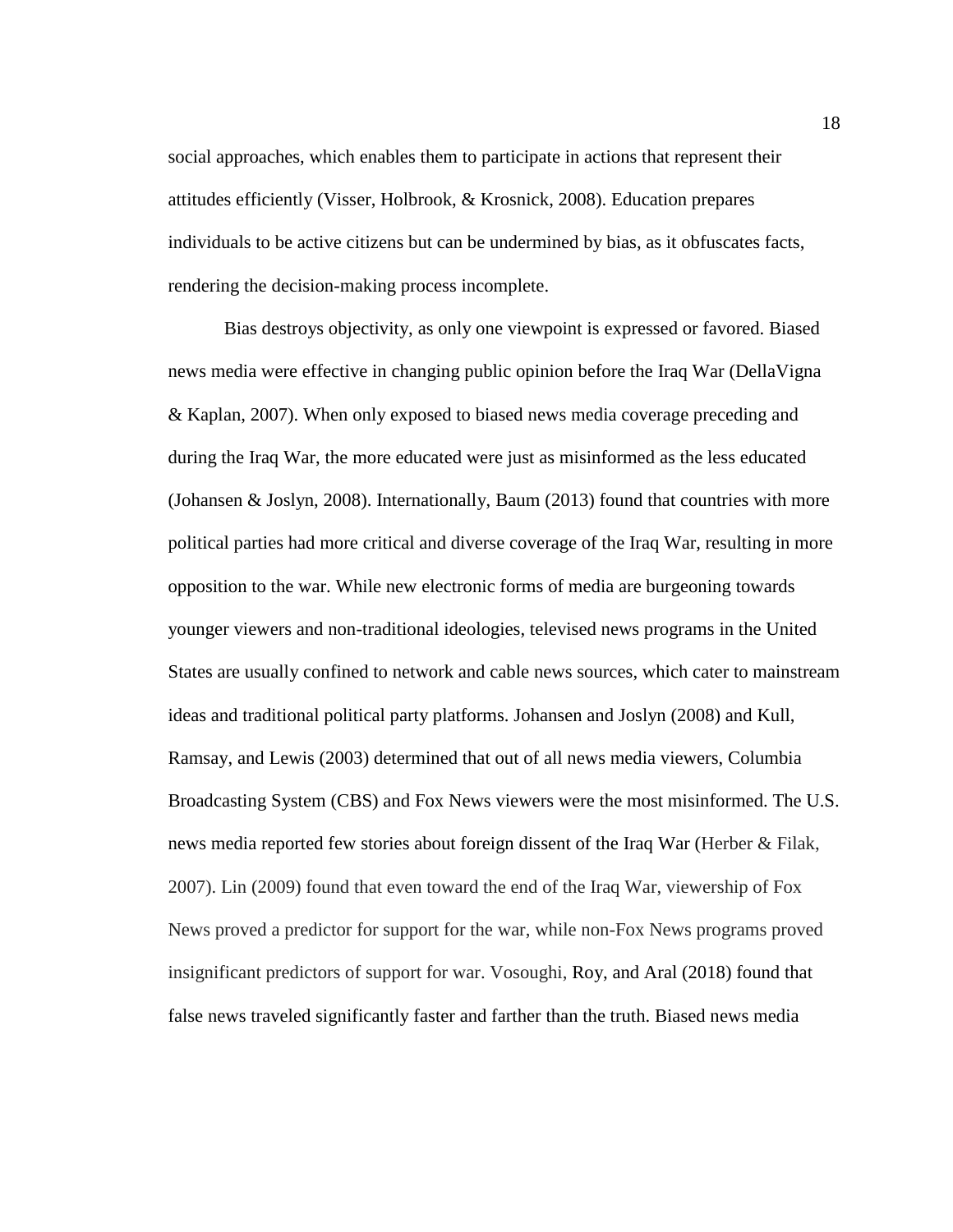coverage may circumvent education, as inaccurate and misrepresented stories create flawed understandings of complex events.

News media establish interest in topics based upon the need to remain relevant and up-to-date, with the intention of continuing coverage as necessary for ratings. Concurring news media messages have a direct correlation to message salience (McCombs, 2004/2014), which determines what topics are at the forefront in the minds and conversation of citizens. In turn, the news media messages can change public opinion (Brooks, 1985; Glynn, Herbst, Lindeman, O'Keefe, & Shapiro, 2016) and increase the likelihood of political action (Shaw & Hamm, 1997). Public opinion is shaped by the increased salience of the topic and can change policy as long as legislators have buy-in. The placement and frequency of coverage (repetition) are means to emphasize a message, creating increased salience of topic.

In Chapter 2, I will present the search techniques and terms used within the literature search strategy. I will explore the theoretical foundation, providing a framework and history of the theory used in this study. I will provide a literature review of public opinion and news media influence, the role of education, the impact of repetitive messages, and factors beyond education that shape public opinion. Lastly, I will provide a summary and conclusion to Chapter 2.

#### **Literature Search Strategy**

<span id="page-29-0"></span>I used the following search engines to complete the literature review: Academic Search Complete, Communication & Mass Media Complete, *EBSCO*host, Education Research Complete, ERIC, Google Books, Google Scholar, International Security &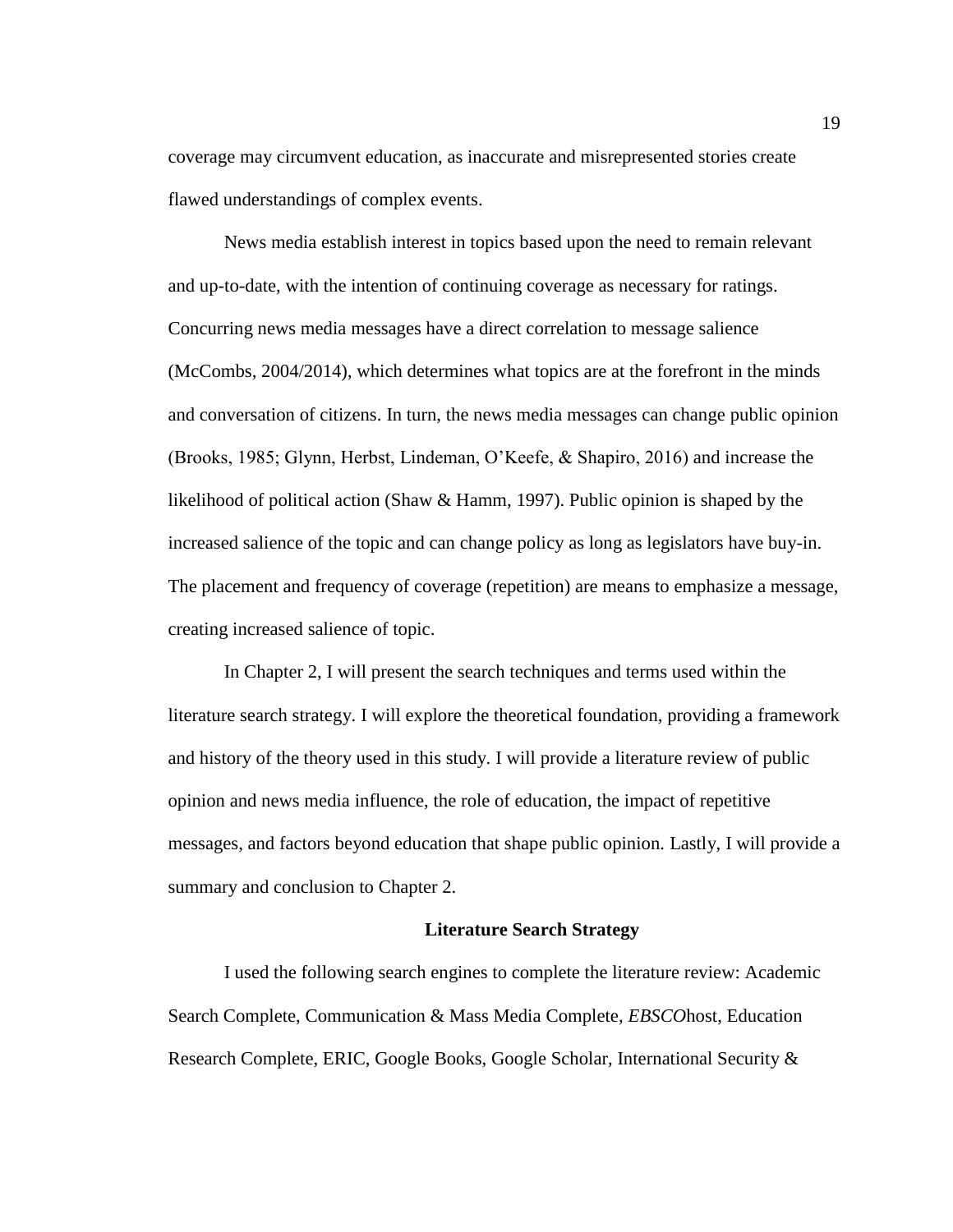Counter Terrorism Reference Center, JSTOR, Political Science Complete, ProQuest, PsychArticles, PsychBOOKS, PsychCRITIQUES, PsychEXTRA, PsychINFO, Research Starters - Education, SAGE, ScienceDirect, and SocINDEX.

Key search criteria I used were: *agenda-setting; age statistics in politics; belief preservation; binomial logistic regression; Bush administration; civics courses; cognitive science; critical thinking (and real life, in education); decision-making; disinformation; educated vs non-educated; effective frequency; embedded journalism; foreign policy (and knowledge); formal education levels; sex statistics; high-messaging; international terrorism; internet usage; marketing strategies; mass media statistics; news media (and usage); military support for warfare; political party identification (and statistics); persuasion; political messaging; propaganda; public opinion; repetition; Saddam Hussein; sanctions; September 11, 2001; the Gulf War; the Iraq War; Vietnam public opinion statistics;* and *WWII public opinion statistics.*

I reviewed full articles and referenced further materials when appropriate. Other searches of literature, both peer-reviewed and published, were focused on the past 10 years; however, many seminal works were outside of that period or had been updated by their respective authors/publishers.

#### **Theoretical Foundation**

<span id="page-30-0"></span>The theoretical foundation for the study was developed initially by McCombs and Shaw (1972) to study the 1968 American presidential election. McCombs (2004/2014) further developed agenda-setting to study public opinion formation. By 2005, more than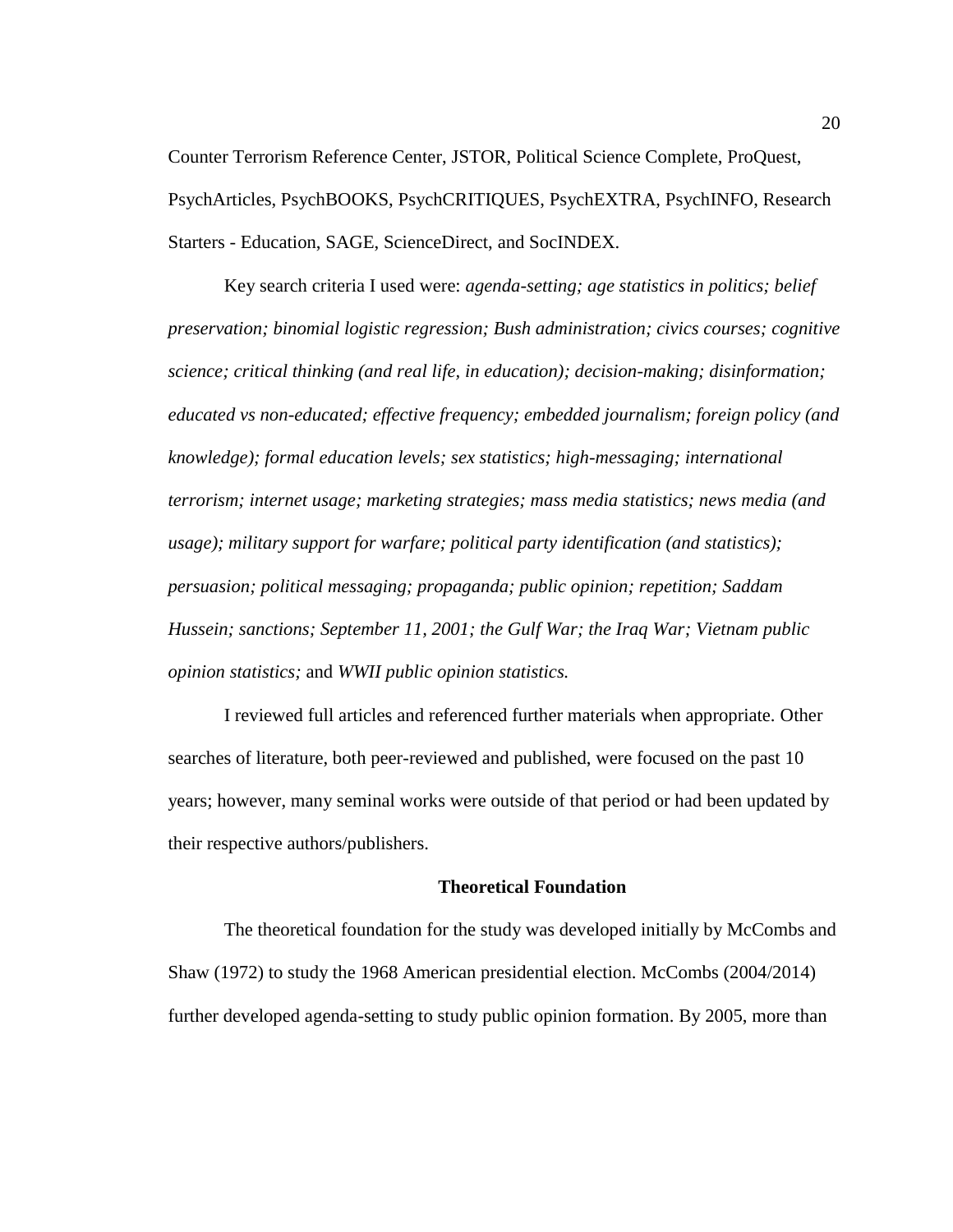400 articles had been published that rely on agenda-setting (McCombs, 2005). Agendasetting continues to be a relevant theory to understand how media shapes public opinion.

The intention of news headlines is to capture the attention of the viewer, drawing them into the article or segment. McCombs and Shaw (1972) concluded that news media created increased salience of topic by increased coverage, thereby influencing public opinion. McCombs and Shaw studied five main topics (from nine major news sources) and calculated the number of news stories on each topic. Page position and length of a newspaper article lend credence to stories and this, in turn, influenced public opinion (McCombs, 2004/2014). Agenda-setting and priming are methods that news sources use to ensure that subjects are more prominent and accessible when individuals are forming opinions (Weaver, McCombs, & Shaw, 2004). An underlying assumption of agendasetting is that the news media creates interest in a topic, which creates a sense of importance to people.

For agenda-setting to exist, two levels must be present. The first level involves the spread of message salience, delivering subjects of importance (awareness); the second level is the spread of characteristic increased salience (information), which determines which part of the subject is worth attention (Littlejohn  $\&$  Foss, 2010). Agenda-setting is a three-step process (Benton & Frazier, 1976): the importance of the stories in the news media themselves, the topics of the stories must have an influence on public opinion, and public opinion influencing public policy. Lastly, news media affect agenda-setting and vice versa (Littlejohn, 2002). Therefore, news media filters and shapes news while focusing on narrow bands of issues intimating importance.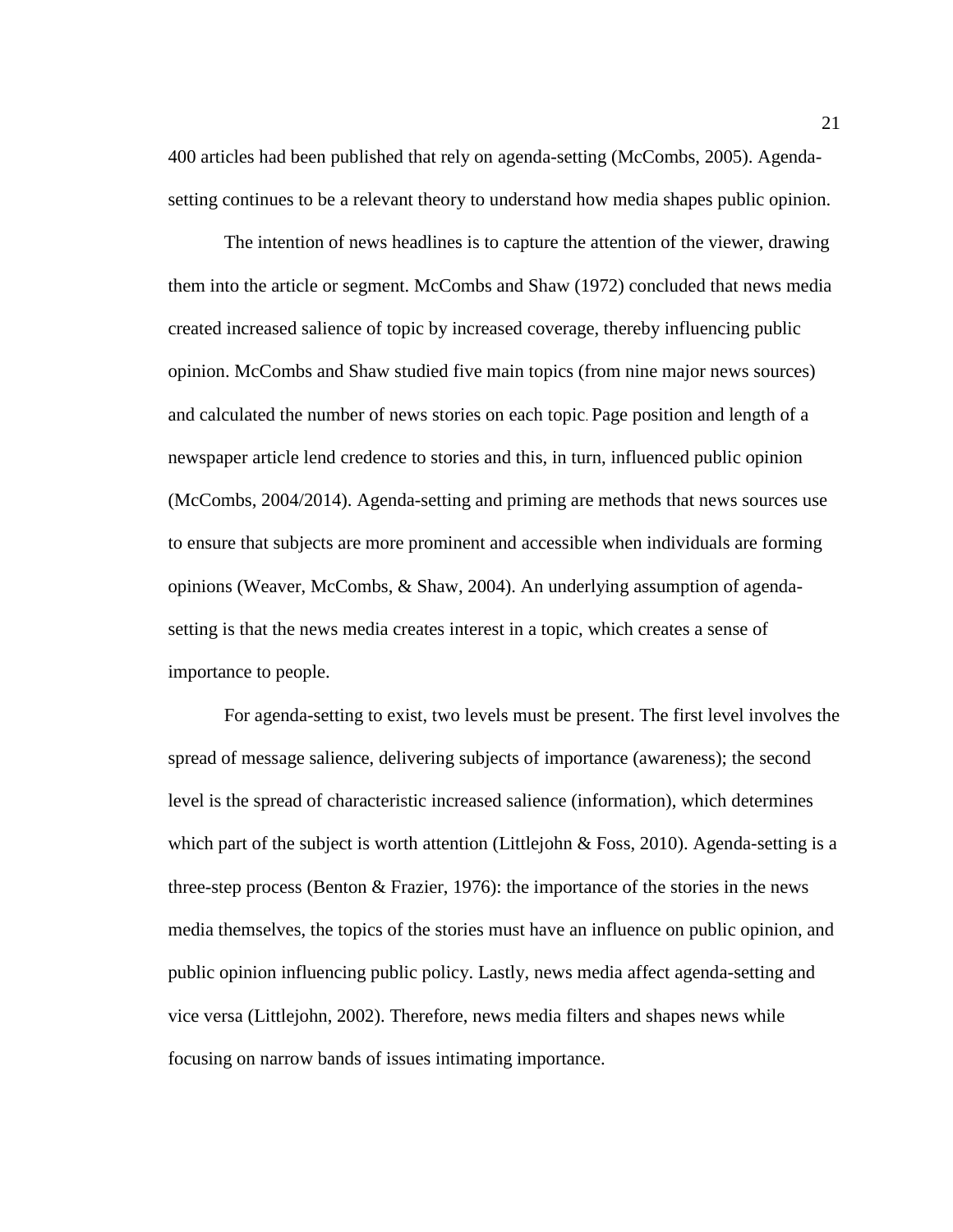Agenda-setting has been used to study news media (McCombs, 1967; Merritt, 1997; McCombs & Weaver, 1973; Weaver, 1991). Further, Weaver (1997) pointed to *purposeful* agenda-setting in the news media surrounding 1992 pre-election coverage by *The Washington Post* nationally and *The Wichita Eagle* in Kansas*.* Conway, Kenski, and Wang (2015) examined the use of Twitter in the 2012 U.S. presidential primary; Hopmann, Vliegenthart, De Vreese, and Albæk (2010) studied political party preference, Moon (2011) observed news media use and political participation, and Wood and Peake (1998) studied the dynamics of foreign policy.

I selected McCombs's (2004/2014) agenda-setting as the guiding theory for this study because it uses quantitative testing to determine how increased salience of message shapes public opinion. Increased salience is an aspect of news media messaging, especially with the advent of online news and the continuous coverage of dedicated news networks. McCombs (2004/2014) viewed the implications of agenda-setting as far reaching, with the consequences of news media messaging altering a wide range of behaviors, including how individuals think of policy and how they vote, no longer confined to the pictures in the mind of citizens. Muddiman, Stroud, and McCombs (2014) used agenda-setting to study the importance of cross-network viewing during the Iraq War. Atkin and Rice (2012) offered a definition of agenda-setting, stating, "The phenomenon of topical salience applies to campaign impact on the perceived importance of societal problems and the prominence of policy issues" (p. 4). Agenda-setting is an evolving theory that has been in use for more than 4 decades.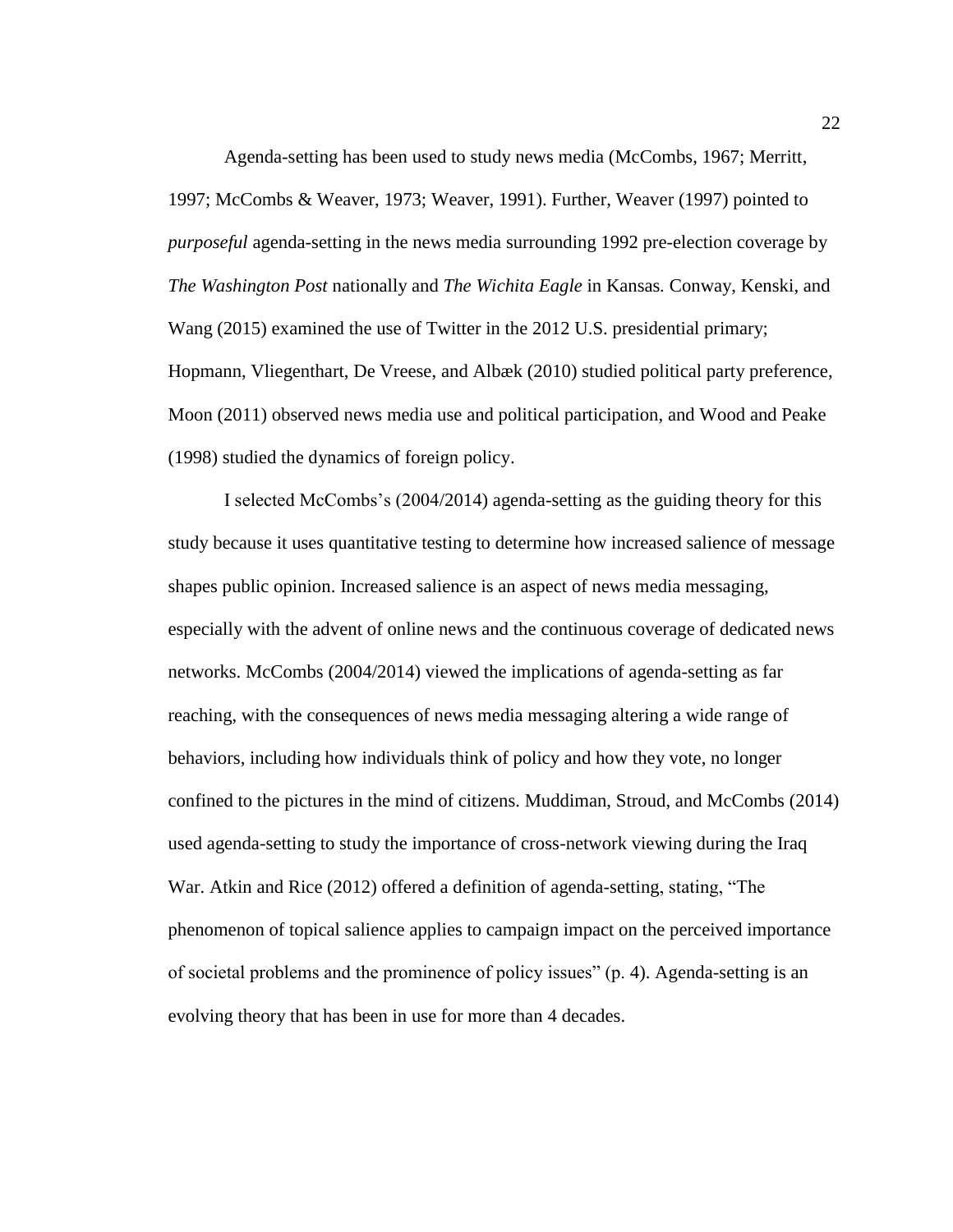#### **Public Opinion and News Media Influence**

<span id="page-33-0"></span>Public opinion is crucial to public policy, as it drives support for diverse topics such as candidate favorability, legislation, and warfare. The president usually sets the tone, news agenda, and frames the argument for the news media and the public (Patrick & Thrall, 2007). These actions have historically garnered strong support for presidents. However, presidents must still vie for attention during news cycles and will lead only as far as the public will follow (Patrick & Thrall, 2007). During the normal course of events, public opinion varies in response over a period; when major events occur, such as military conflict, public opinion usually moves "strongly and universally in one direction" (Wolf & Holian, 2006, p. 587). Modern public opinion polling science dates to the period just before WWII, when President Roosevelt used such polling to shape public policy (Converse, 1987; Holsti, 2004). After WWII, new methods of social science research led to specific public opinion data relating to political interest (Converse, 1987). As the research of actual opinions grew, social scientists and news media used quantitative methods to gauge support, level-of-informed opinion, and favorability (McCombs, 2004/2014). Early studies concluded that even among the most prolific events of the era (WWII, nuclear technology, and the cold war), the knowledge of U.S. citizens remained very low (Almond, 1950). However, there is long-standing debate whether public policy responds to public opinion (Arrow, 1951/1963; Dahl, 1956; Sen, 1970). Early studies regarding warfare and public opinion did not have a distinct pattern (Almond, 1950; Campbell, Converse, Miller, & Stokes, 1960; Converse, 1964/2006; Lippman, 1955/2009). By the Korean War and Vietnam War, casualty reports began to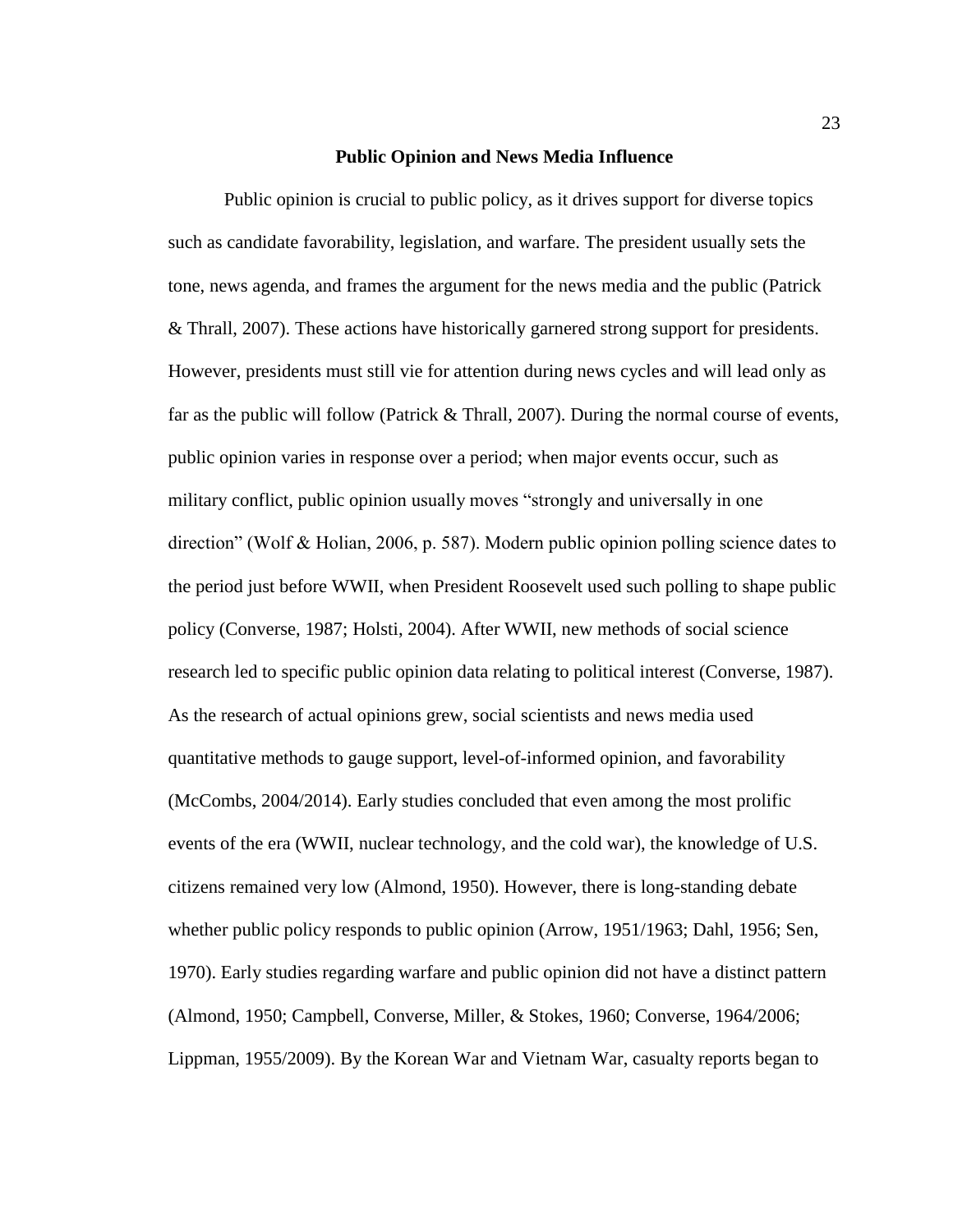affect public opinion regarding U.S. involvement in warfare (Milstein, 1973, Milstein & Mitchell, 1968; Mueller, 1971; Mueller, 1973). Public opinion tends to move policy more than policy changes public opinion; however, a policy may inform public opinion to some degree (Page & Shapiro, 1983). As news media becomes more abundant through a variety of sources, the influence of agenda-setting on public opinion could become more robust.

One of the ways public opinion can influence public policy is when the news media cover stories, particularly when television news media uses agenda-setting. Sahlane (2012) determined the influence of the news media on sociopolitical issues undermines democracy through the deliberate interference of public opinion. Further, agenda-setting may give reciprocal action from policy to public opinion (Page, Shaprio, & Dempsey, 1987). People often change their minds to fit the cultural zeitgeist (Enns  $\&$ Kellstedt, 2008); however, public opinion affects policy when the majority is stable (Page & Shapiro, 1983). Baum (2013) suggested the news media include more academic "research on the domestic sources of foreign policy and on international conflict," allowing for more nuanced arguments presented by the news media (p. 456). Zaller (1991) stated that exposure to and reception of communication, as well as acceptance of the message, is dependent upon the level of political astuteness of the individual. This acceptance may also be attributed in part to the education level of the individual.

Evidence suggests that legislation is tied to public opinion (Bartels, 1991; Erikson, MacKuen, & Stimson, 2002; Jacobs & Shapiro, 1996/2000; Monroe, 1998; Page & Shapiro, 1983; Stimson, MacKuen, & Erikson, 1995; and Wlezien, 2004), but Doyle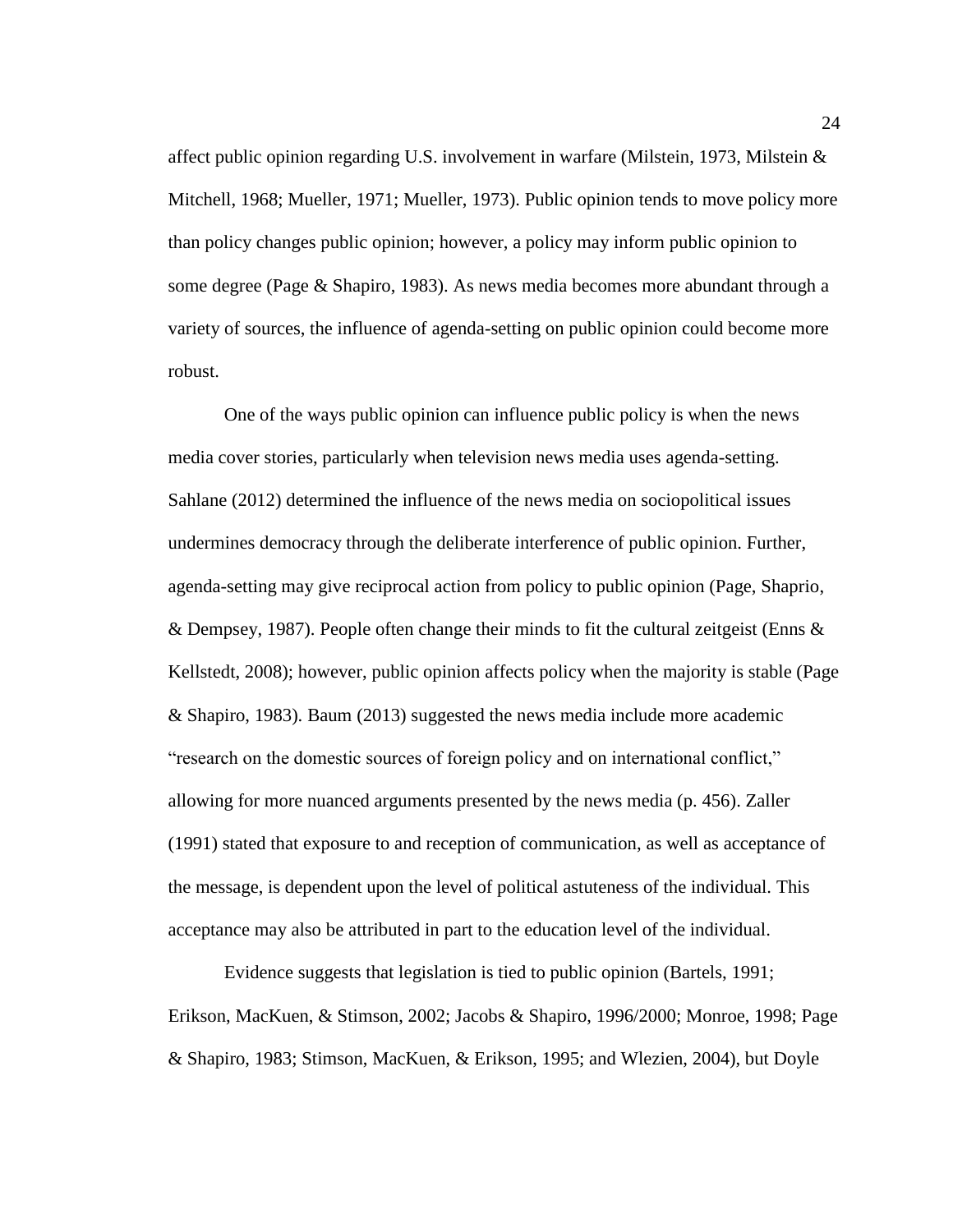(2007) maintained that constituents only matter to politicians who are trying to stay in office. In this case, public opinion informs elected officials of the popularity of topics and it is necessary that legislators listen keenly. Individuals within special interest groups tend to focus on specific opinions, using those preferences to change legislation (Stimson, 1999); however Page et al. (1987) found more than 20 cases where public opinion moved away from special interest group policy suggestions toward more general preferences. Further, a great deal of information is given to citizens from the news media by use of opinion leaders (pundits and political elites), who inform and influence news media consumers (Page et al., 1987; Watts & Dodds, 2007). Zaller (1992) disagreed somewhat, stating that while the exposure of elite opinions to citizens varies, exposure can "explain only a part of the variance in individual opinions," although opinion is largely tied to news media exposure of elite discourse (p. 22). The literature on the impact of news media on foreign policy is limited (Eissler, Russell, & Jones, 2014). Elites control news media; their messages become the most pervasive, which sets an agenda, in turn affecting public opinion.

Public opinion is still tenuous, despite persuasion techniques, and relies on other variables. Preconceived notions or prior knowledge is a baseline in the formation of public opinion, but opinions change as time elapses and news media coverage and its influence increase (Hoffman, Glynn, Huge, Sietman, & Thomson, 2007). Specific goals instead of political party identification are better indicators of influence on public opinion, especially about military action without the approval of the UN (as was the case with the Iraq War), approving policies, and actions that are congruent with their attitudes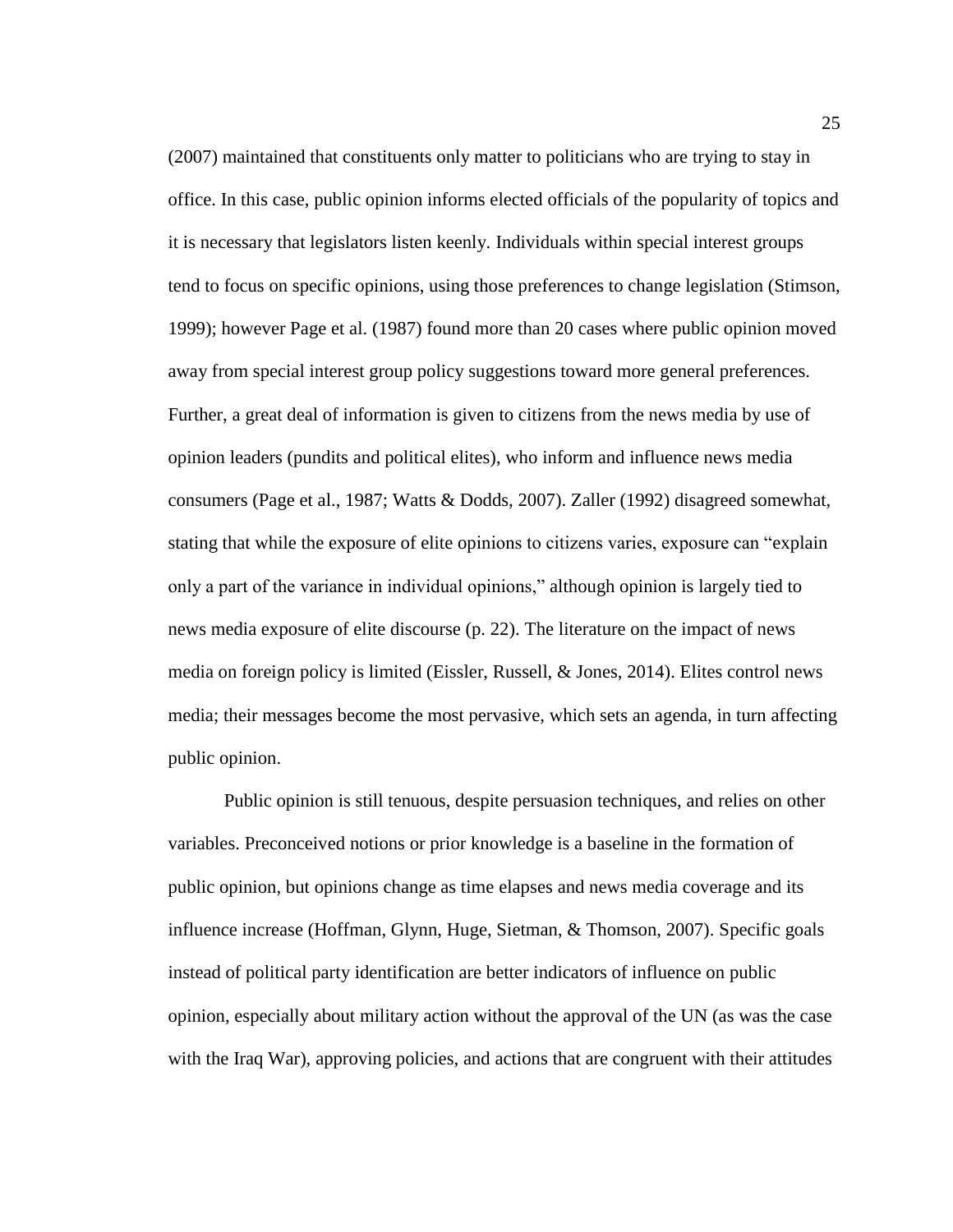(Holyk, 2011). Zaller (1991) agreed with Converse (1964/2006), insomuch as to say that individuals do not reason for themselves; they need contextualized ideas presented to them. As such, those with less education may be more open to suggestion, or to more suggestion than those with more or specific types of education. Public opinion is the uneasy, consensus of informed, and uninformed citizens on domestic, and foreign policy, whether influenced by public opinion leaders or not.

Citizens care more about domestic than foreign policy, as it is easier to understand, and affects them directly. Foreign policy issues are more difficult to grasp because of the number of nations, allies, conflicts, trade agreements, partnerships, geopolitical factors, and relevant historical events. Eichenberg (2016) stated that on foreign policy, U.S. citizens share the same apathetic attitudes that they do on other political issues (Zaller, 1991), as do citizens from around the globe. U.S. public opinions on international affairs are so uninformed they may be classified as not having an opinion; and uninformed opinion may have very little impact on foreign policy (Holsti, 2004). Foreign voices, on the other hand, influenced public opinion among Democrats and Republicans in the United States before the war in Iraq (Hayes & Guardino, 2011). Wanta, Golan and Lee (2004) determined that the more the news media covered another nation positively, the more U.S. citizens believed those nations to be of vital importance to U.S. interests, and the converse was true for negative stories on nations. Foreign policy has a direct effect on diplomacy with other nations regarding support for warfare.

United States citizens are historically not as informed on foreign as they are on domestic policy. There is congruence within foreign policy and public opinion, since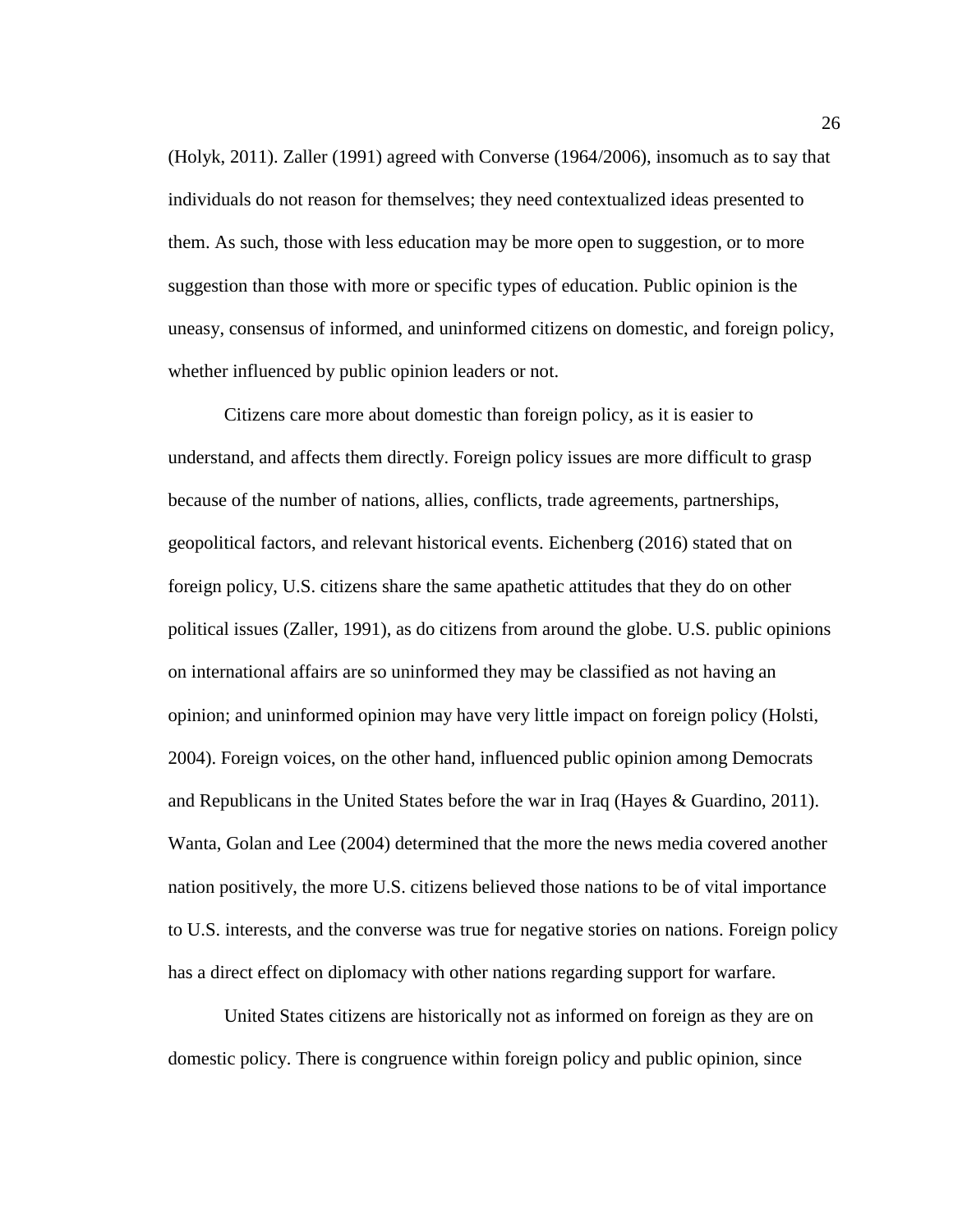there are examples following WWII to 1979 where government responded to polling on foreign (military aid for Nationalist Chinese; the Marshall Plan; European recovery) and domestic policy (the Federal Election Campaign Act of 1971; legislation to ration gasoline) (Page & Shapiro, 1983). In the interim period between the Vietnam War and the Gulf War, Page et al. (1987) found little difference between domestic (70%) and foreign (62%) policies concerning knowledge of U.S. citizens. The more citizens become informed, the more they rely upon news media perspectives, controlled by elites especially for foreign policy (Zaller, 1992). It is with an eye toward diplomacy which keeps the United States at peace or propels the nation toward war utilizing foreign policy. Diplomacy often uses language in rhetoric to persuade both foreign national leaders, and U.S. public opinion.

The role of the news media becomes more important during wartime, as journalists are reporting for who are not present (Fahmy & Johnson, 2005). News media influence during the Vietnam War was difficult to detect, and for this reason, researchers rarely attempt documentation concerning present evidence in advertising within elections, as an example (Zaller, 1991). Since the Vietnam War, the Pentagon has used the news media to control censorship by only reporting favorable content. The method of censorship has been effective by restricting access to only trusted news media outlets that could be used to instill patriotism (Kellner, 2008; Kumar, 2006; MacArthur, 2003; Thrall, 2000), values that conservatives had a greater proclivity toward (Lin, 2009). However, few have used modern research to examine persuasion of news content, or endorsements in politics (Ladd  $&$  Lenz, 2009). In the case of the Iraq War, many journalists became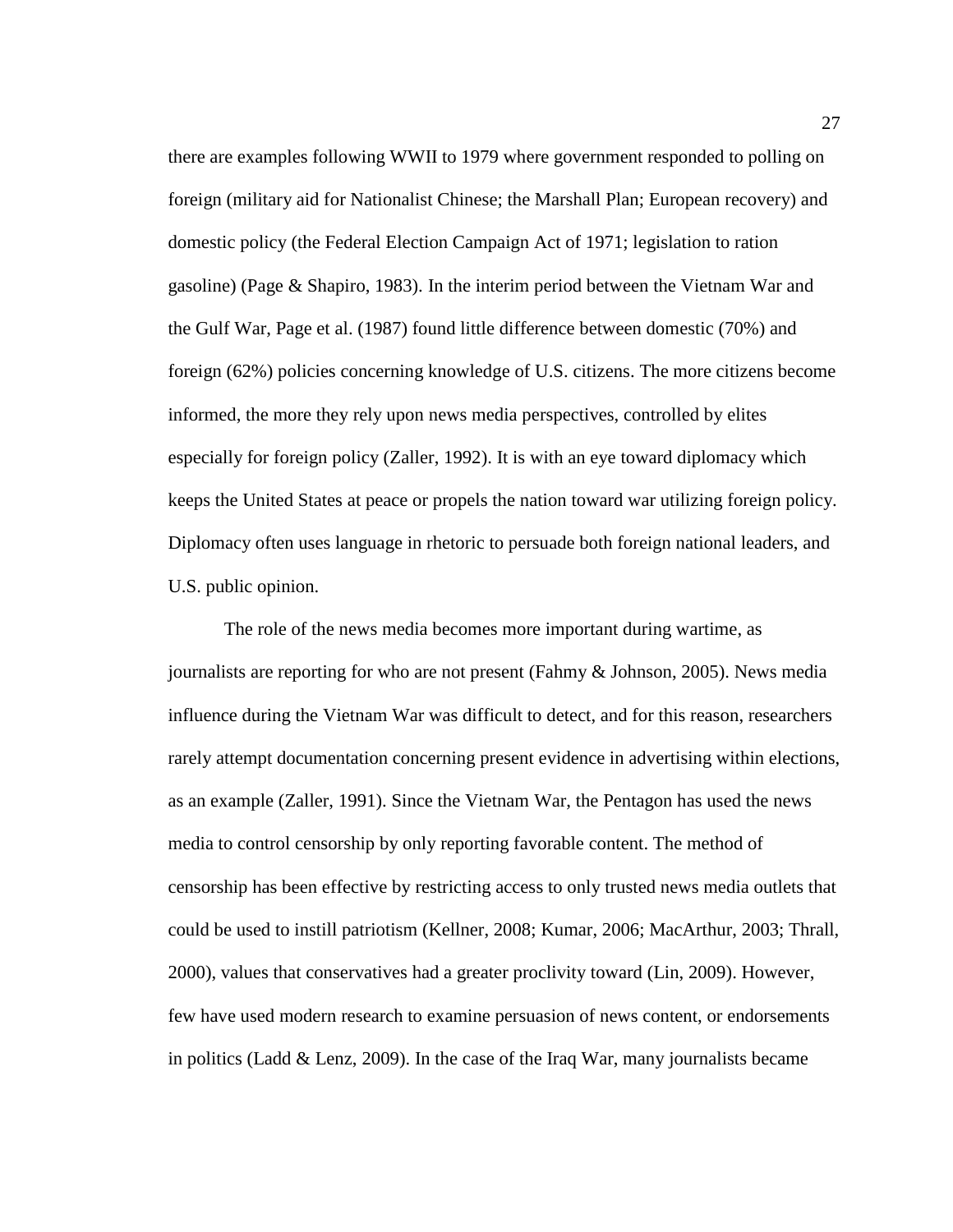propagandists for the war, spinning messages from the Bush administration (Kellner, 2008). Cobb and Elder (1973) stated that some topics such as war (drastic topics) are simultaneously in the news media and public; though this assertion is decades old, it is the way in which modern news media is disseminated that changed how frequently the messaging was observed by the public. The Vietnam War and the Iraq War may be decades apart; however, news media had an important role in each of these conflicts.

The role of the news media on public opinion does not always reflect the accuracy of information. Further, "the media drive the content of poll questions" (Stroud  $\&$ Sparrow, 2011, p. 162), which easily influences public opinion when results are given repeated attention from the news media. The news media did not hold the Bush administration accountable for "outrageous and false assertions about going to war in Iraq" (Harp, Loke, & Bachmann, 2010, p. 477). Further, the news media failed to ask tough unbiased questions and disregarded the best interests of an informed population, favoring sensationalism that translated into sales.

Public opinion in the United States about intervention or invasion in Iraq after the Gulf War but before September 11, 2001, was not unilateral. With few exceptions, research on messaging held partisan indications; Democrats and Independents were optimistic when presented with information that disputed with their previous opinions, while Republican were more pessimistic when faced with opposing information (Gelpi, 2010). Slusser and Williams (2008) found that support for military action in Iraq from 1991 to 2003 had decreased in almost every socioeconomic category, with the notable exception of those Republicans earning less than \$10,000 per year with less than a high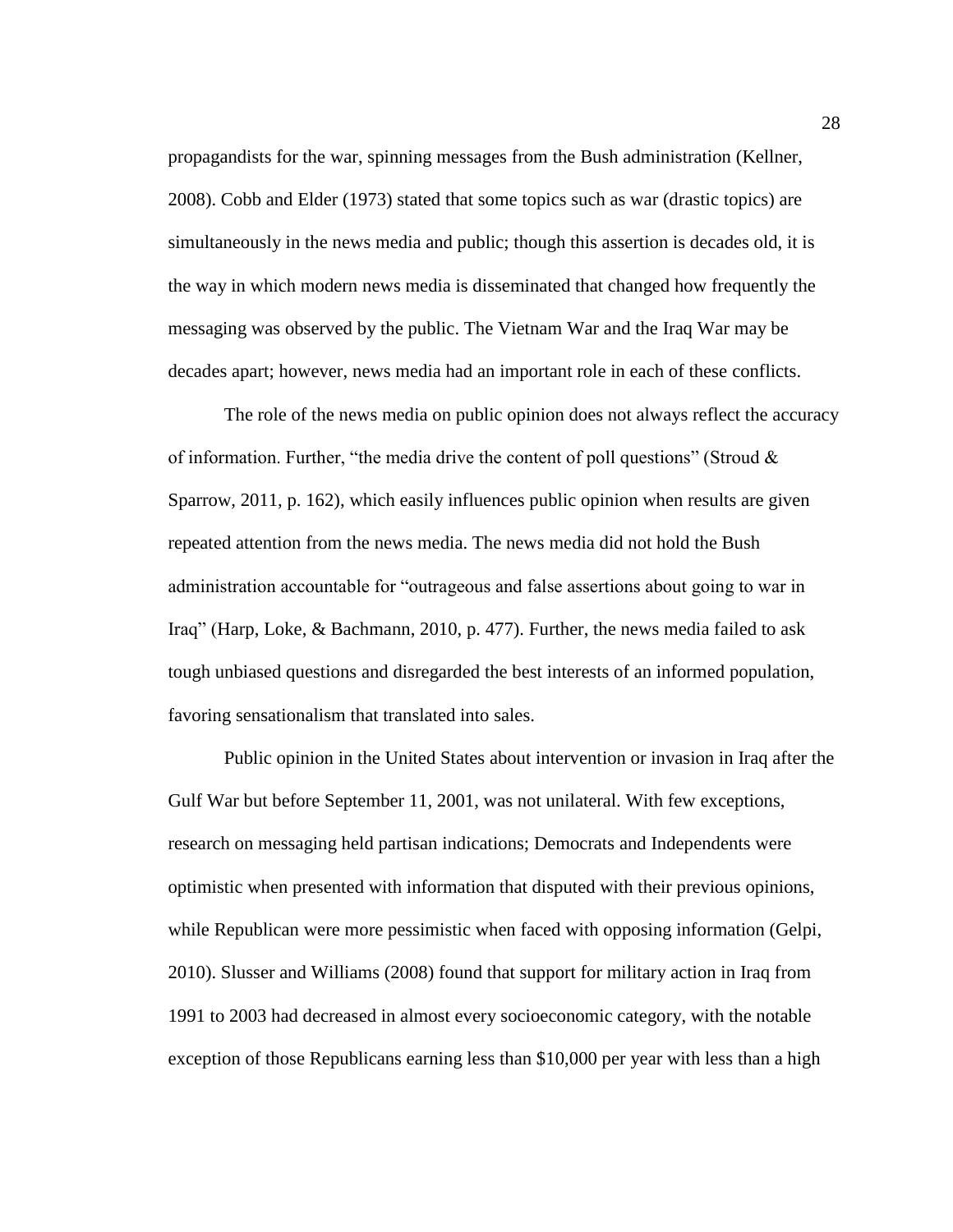school education. This decrease in support between the Gulf War and the Iraq War may be due in part to continued airstrikes and sanctions against Hussein's regime during President Clinton's tenure, effectively rendering retaliation improbable. Furthermore, during the period between the Gulf War and the Iraq War, criticisms began to emerge and disseminate to citizens who wanted no part of such unnecessary conflicts.

The decrease in support for military intervention began to change after the terrorist attacks on September 11, 2001. In the period between the terrorist attacks and the lead-up to the invasion, polls had shown that those individuals who were more knowledgeable about the war with Iraq were less likely to support it, while the inverse was applicable: those who were for the war knew considerably fewer facts concerning it (Merzer, 2003). Stroud and Sparrow (2011) determined that public opinion polls were not consistent regarding terrorism and Iraq during the period between September 11, 2001, and the authorization by Congress to invade Iraq. Finnegan (2007) found stories that had an alarmist nature were often placed on the front page of newspapers with high circulations, adding to agenda-setting (Finnegan, 2007). Kull et al. (2003) found that those who watched CBS or Fox News were more likely to be factually misinformed about the Iraq War than those who used National Public Radio (NPR) or Public Broadcasting Station (PBS) as their primary source of news. In reporting on the Iraq War, Fox News was more favorable to the Bush administration (Aday, 2010) than their counterparts, CNN and MSNBC (Muddiman et al., 2014). A Knight-Ridder poll in January 2002 suggested that American citizens who knew more about the build-up of the war were less likely to take a militaristic or aggressive perspective; the individuals who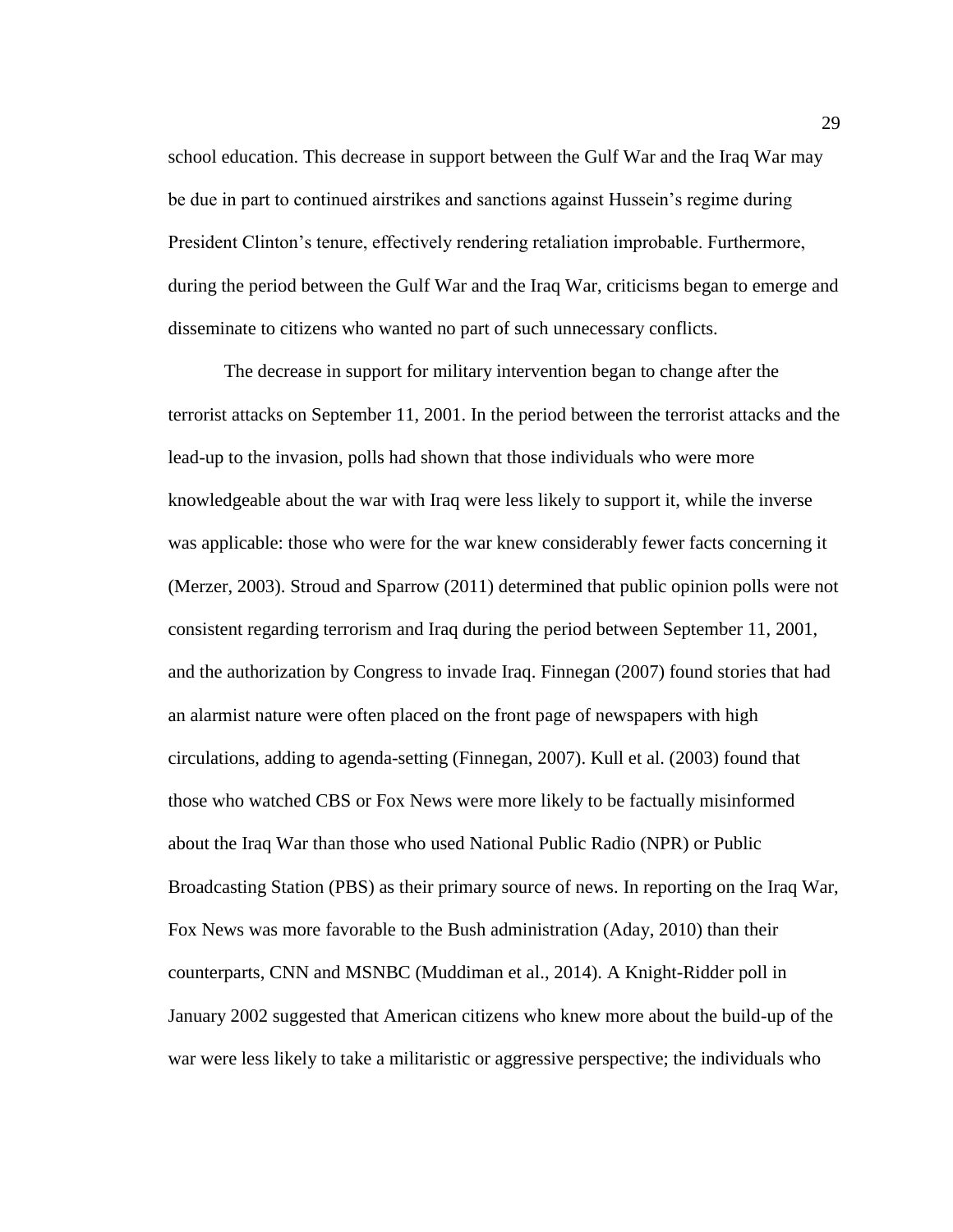were educated were less likely to support military action (Sheldon & Stauber, 2003). Rampton and Stauber (2003) stated that the gap in knowledge and hawkishness is not by accident. The role of education levels and public opinion offers insight into how the two are related.

In the case of the Iraq War, the average citizen did not have access to classified intelligence and was not privy to national security briefings. A former national intelligence officer for the CIA leveled the accusation that the Bush administration intentionally misused or disregarded intelligence used as justification for the invasion of Iraq instead of utilizing the tools of the intelligence community (Fox, 2006; Pincus, 2006; van der Heide, 2013). In addition, President Bush asserted that Hussein/Iraq had links to al Qaeda (Allen, 2002); these assertions later proved false. President Bush delivered a public address to the UN that advocated binary thinking, stating, "you're either with us or against us in the fight against terror" (You Are Either with Us, 2001). President Bush's assertion had the intention of being a black and white issue. Instead, Bush's message was perceived internationally as an ultimatum that weakened diplomatic ties. U.S. news sources merely repeated Bush's message without questioning its legitimacy and legality.

### **The Role of Education**

The role education plays in critical thinking influences the ability to sort information, such as news media, during times of war and crisis with high media coverage (Converse, 1964/2006). Research suggests that those with more education have better health, healthier lifestyles, live longer, and make better choices in their lives than their less educated counterparts (Feinstein, Sabates, Anderson, Sorhaindo, & Hammond,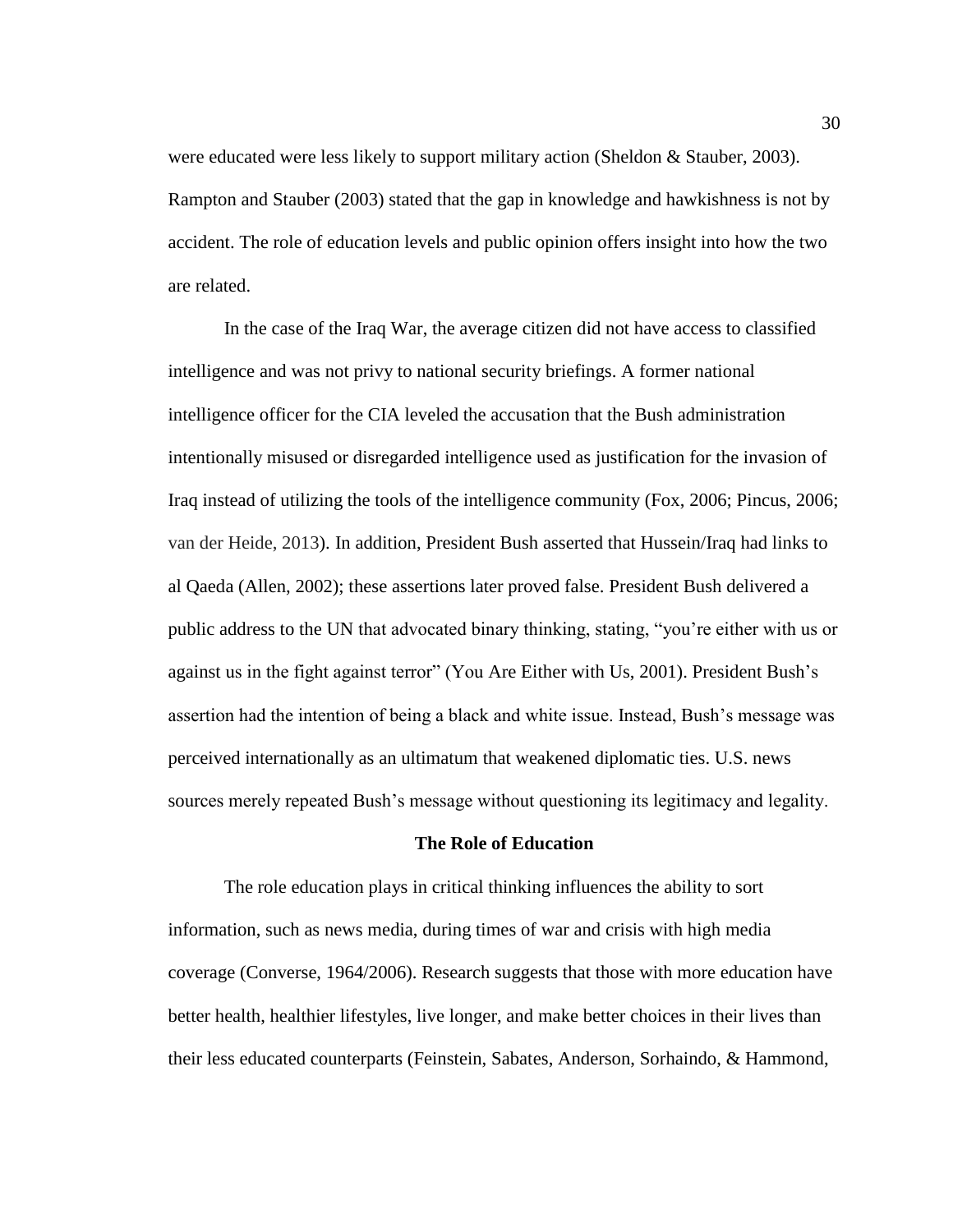2006; Visser, Holbrook, & Krosnick, 2008). Formal education helps to stabilize political opinions (Converse, 1964/2006; Zaller, 1991) by altering prevailing biases, preconceptions, policies, and social customs (Gardner, 2009). Together, education and intelligence enhance the opinions of each citizen. The educated are socially accepted to have more knowledge than uneducated citizens. Critical thinking is an integral part of intelligence, but it is important to note that higher education is no guarantee of knowledge (Deary & Johnson, 2010). The idea of those with education having knowledge is largely predicated on the notion that the educated can use outside influencers to their advantage and can sift through more information and extract better data.

Education shapes public opinion on matters of government policy (Converse, 1964/2006; Zaller, 1991), however, most citizens are uninformed, ambivalent and conflicted about complex issues (Eichenberg, 2016; Zaller, 1992; Zaller & Feldman, 1992). The highly educated and people with strong knowledge of politics have complex ideologies regarding domestic and foreign policies (Feldman & Lynch, 1988). The phenomenon of education affecting political attitudes during elections started to become relevant in the late 1960s (Nie & Andersen, 1974). Delli Carpini and Keeter (1996) discovered strong correlations between political knowledge and participation in politics. In research of non-educated and educated citizens using emotion to help code information, the gap "narrowed for emotionally personalized stories. These findings confirm that education levels drive information acquisition gaps" (Bas & Grabe, 2015, p. 176). While political knowledge is not directly measured in public opinion surveys, education is often used as a proxy (Neuman, 1986), as exemplified in research regarding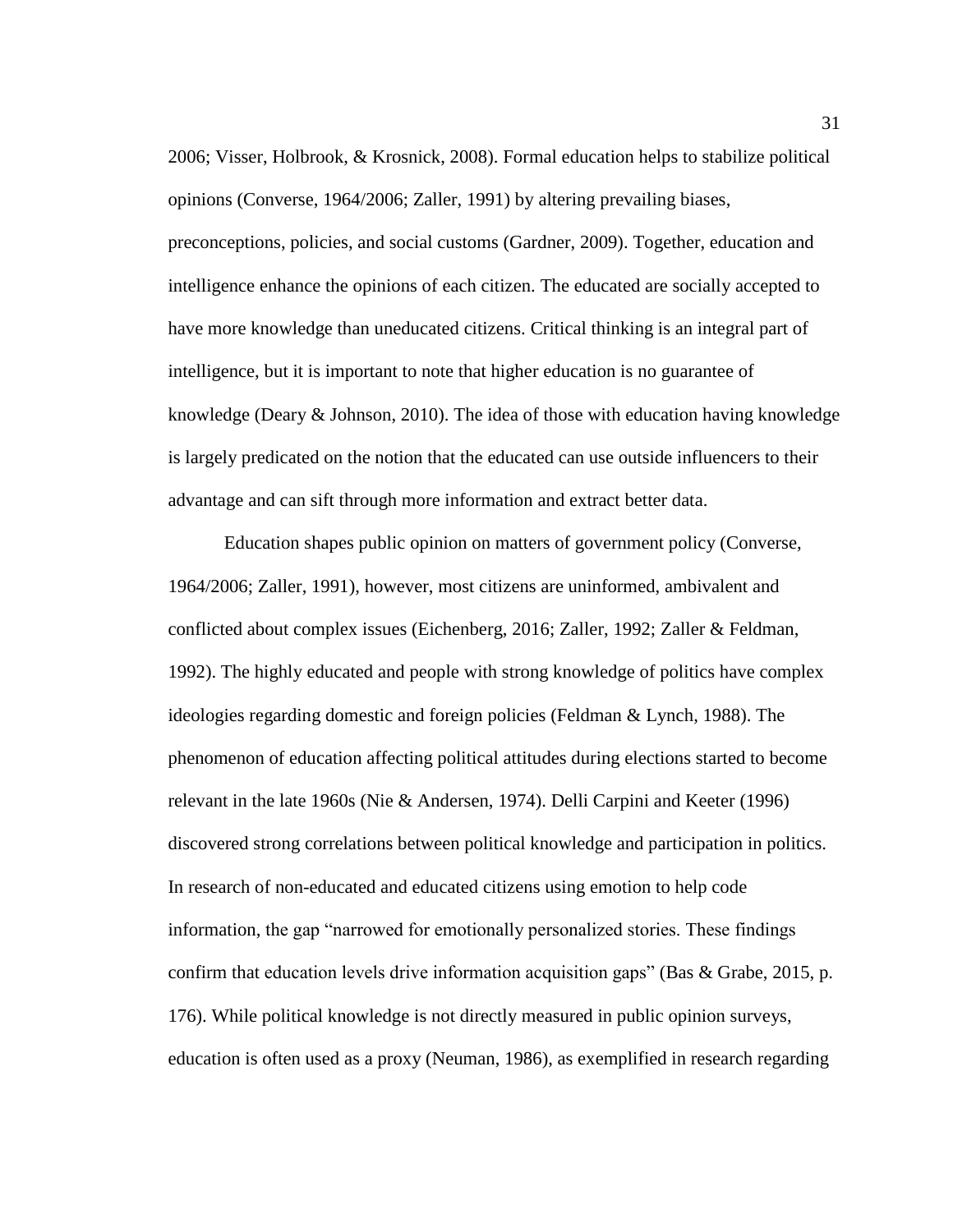attitudes on domestic policies (Anderson, 1998). While citizens may vote according to their interests regarding public policy (Stimson, 1999), many do not (Becker & Mulligan, 2016). Domestic policy differs from foreign policy, as it is exponentially more complicated. It is unclear whether there is a causal relationship between foreign policy and public opinion due to fewer studies investigating connections between them (Holsti, 1992; Light & Lake, 1985; Mello, 2014). Education and the influence of the public opinion leaders in modern news media may correlate with political opinions since it is their perspectives being broadcast extensively.

Public opinion leaders influence public opinion through individuals; however, research suggests that individuals may inflate their knowledge if they are unfamiliar with political information. Lasorsa (2009) found that women and those with less education, income, and were younger in age tended to inflate their political interest when presented with probing political questions. However, lack of information and education about perceived threats may not reflect mass public opinion post-September 11, 2001 within the United States and United Kingdom (Buckmaster & McKenzie, 2009). These results may indicate in part that older citizens are better informed than their younger counterparts, perhaps due to their choice of news media sources. Makowsky and Miller's (2014) research indicated that the ideal swing voter pool would be full of highly intelligent high school graduates, and few individuals with college degrees. Based on these research findings of Buckmaster and McKenzie (2009), Lasorsa (2009) and Makowsky and Miller (2014), an ideal voter is young, highly intelligent, but uninformed, and perhaps female.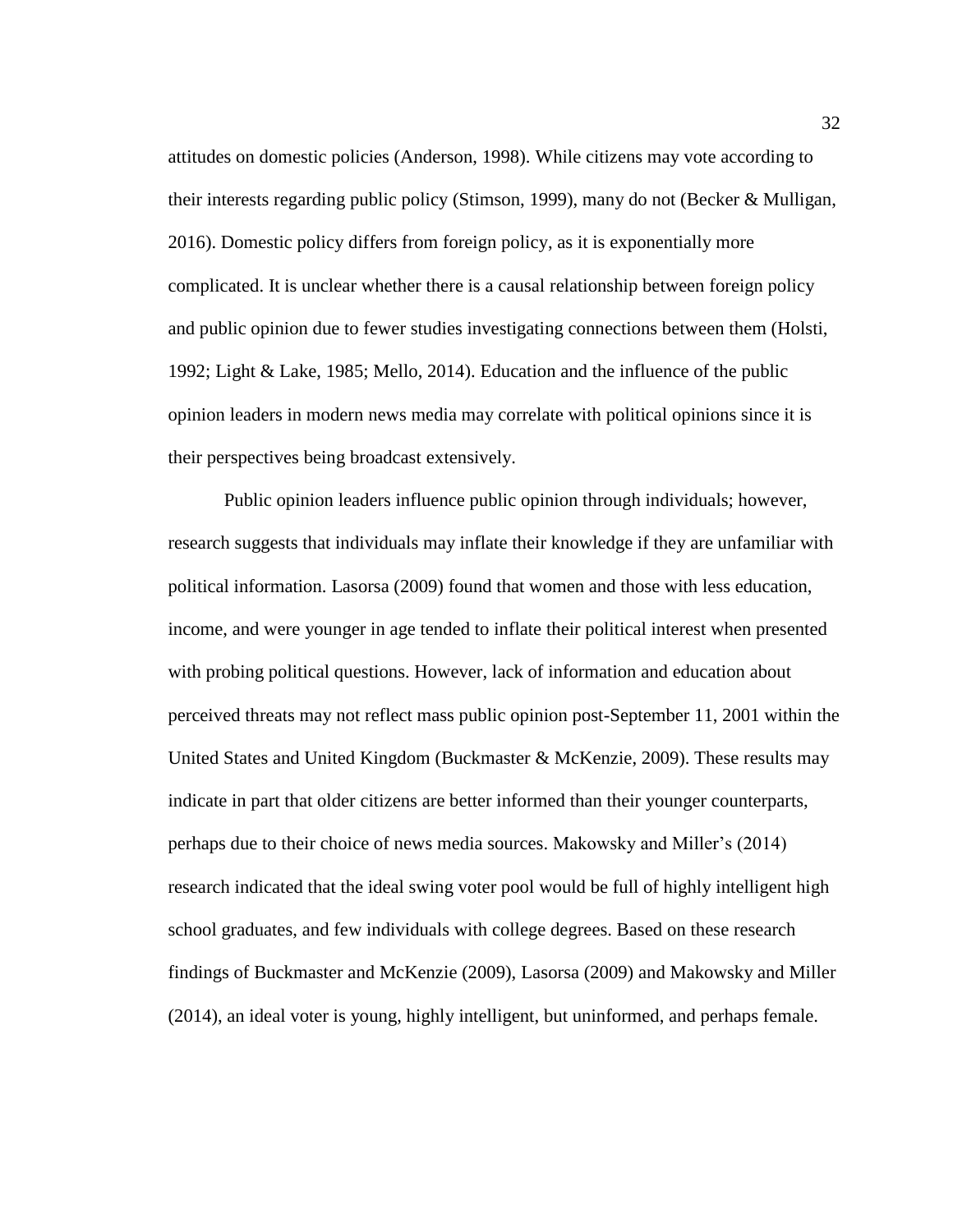The inflated supposition of political knowledge is in opposition to the thoughtful response on administration directives, policy, and casualties.

Public opinion on warfare in the United States has remained relatively steady for decades. Support for warfare among the educated had not changed significantly since WWII when support was low (American Public Differs from Experts, 1939). During the Vietnam War, public opinion in support of war among the educated began shifting toward an anti-war stance as foreign policy knowledge increased (Zaller, 1991). Data suggests that public opinion began to change in greater numbers in the early stages of the Iraq War, with rising vocal dissent amongst the educated (Burris, 2003). Johansen and Joslyn (2008) examined news media coverage preceding and during the Iraq War and discovered education offered no protection against propaganda when news was obtained from a singular source. As public opinion becomes more recognized as a motivating factor influencing public policy, the importance of education and levels of attainment may be important in circumventing repetitious and uniform media messaging.

Critical thinking blocks indoctrination by challenging messages, which is an obstacle a propagandist must overcome to ensure their message is persuasive (Rampton & Stauber, 2003). Rampton and Stauber (2003) stated the bypassing of the rational brain through emotional symbolism is meant to manipulate individuals on a primal level. Even auditory symbolism is important, as music and score set the tone to mirror the desired feeling (Borchers, 2013; Sellnow, 1996). News media during the lead-up to the Iraq War used metaphor, symbolism, slogans, iconography, and music repeatedly to persuade public opinion. There is a gap in the literature about the role education levels play in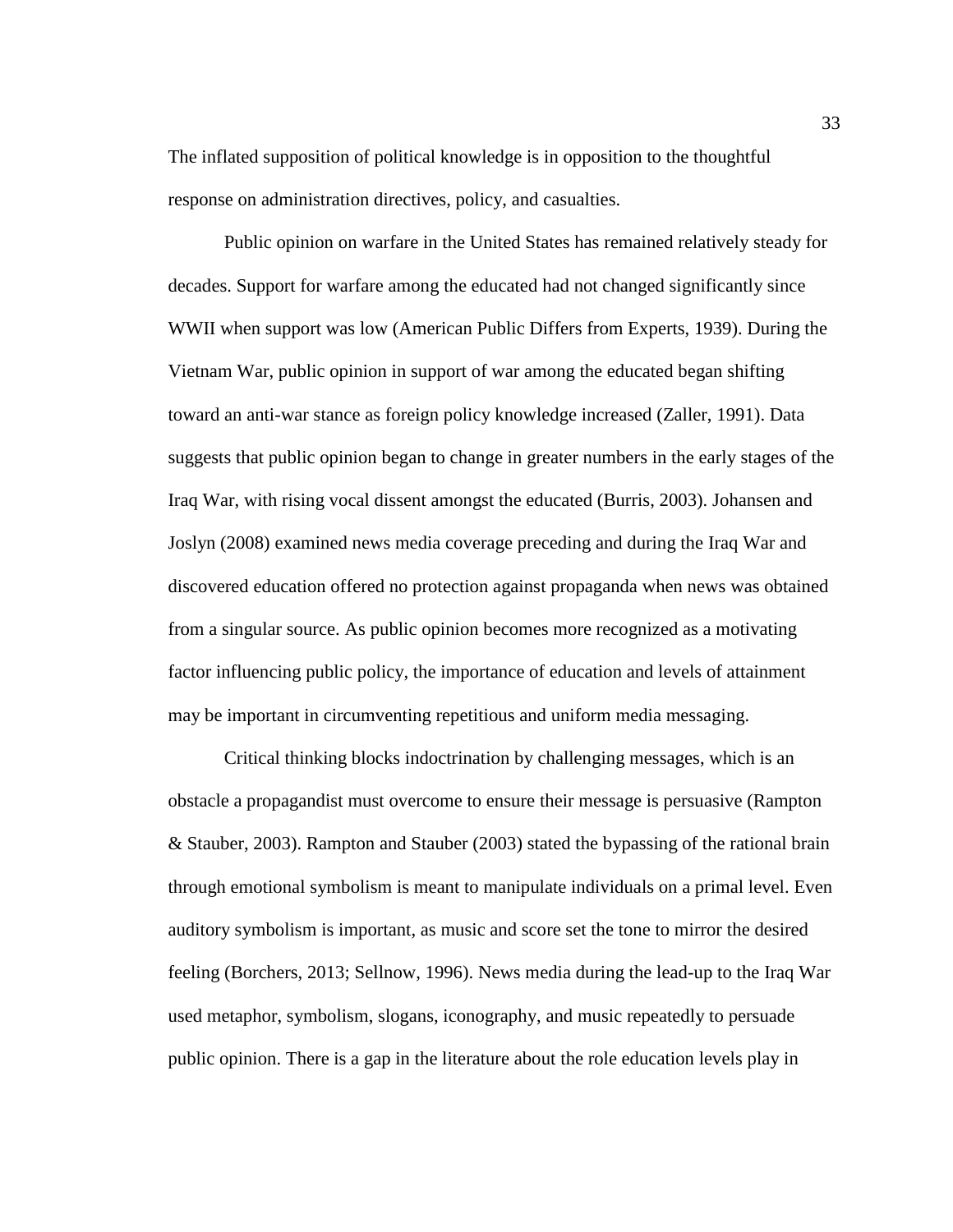shaping public opinion during a foreign affairs crisis within the context of repetitious and uniform news media coverage.

# **The Impact of Repetitive Messages**

The impact of repetitive messages may create a more favorable environment to agenda-setting, which affects public opinion. The old folk adage and propagandist maxim, that when a lie is repeated often it can be accepted as truth, has been confirmed by cognitive science studies in repetition by Arkes, Hackett and Boehm (1989); Bacon (1979); Begg, Anas and Farinacci (1992); Begg and Armour (1991); Begg, Armour and Kerr (1985); Brown and Nix (1996); Gigerenzer (1984); Hasher, Goldstein and Toppino (1977); Rampton and Stauber (2003); and Schwartz (1982). Redundant messaging helps duplicate the core idea and create connections to actions, and circumstances (Clampitt, 2012). Brown and Nix (1996) found that if the false repetitious information is not corrected immediately, it becomes solidified as truth to the viewer. Asch stated that even most reasonable people would agree that it is easy to "manipulate opinions and sentiments almost at will" (1952, p. 617). Further, Asch (1952) found the idea that human beings could be so easily suggestible and put so little effort into processing information, that it painted a pessimistic portrait of the human psyche. Stone and McCombs (1981) suggested that it takes between two and six months for themes to become part of the public consciousness. Repetition of news message contributes to increased salience of message, creating agenda-setting.

The number of iterations of a message delivered to change opinion is unknown, and while not an exact science, repetition is known to have a direct impact on memory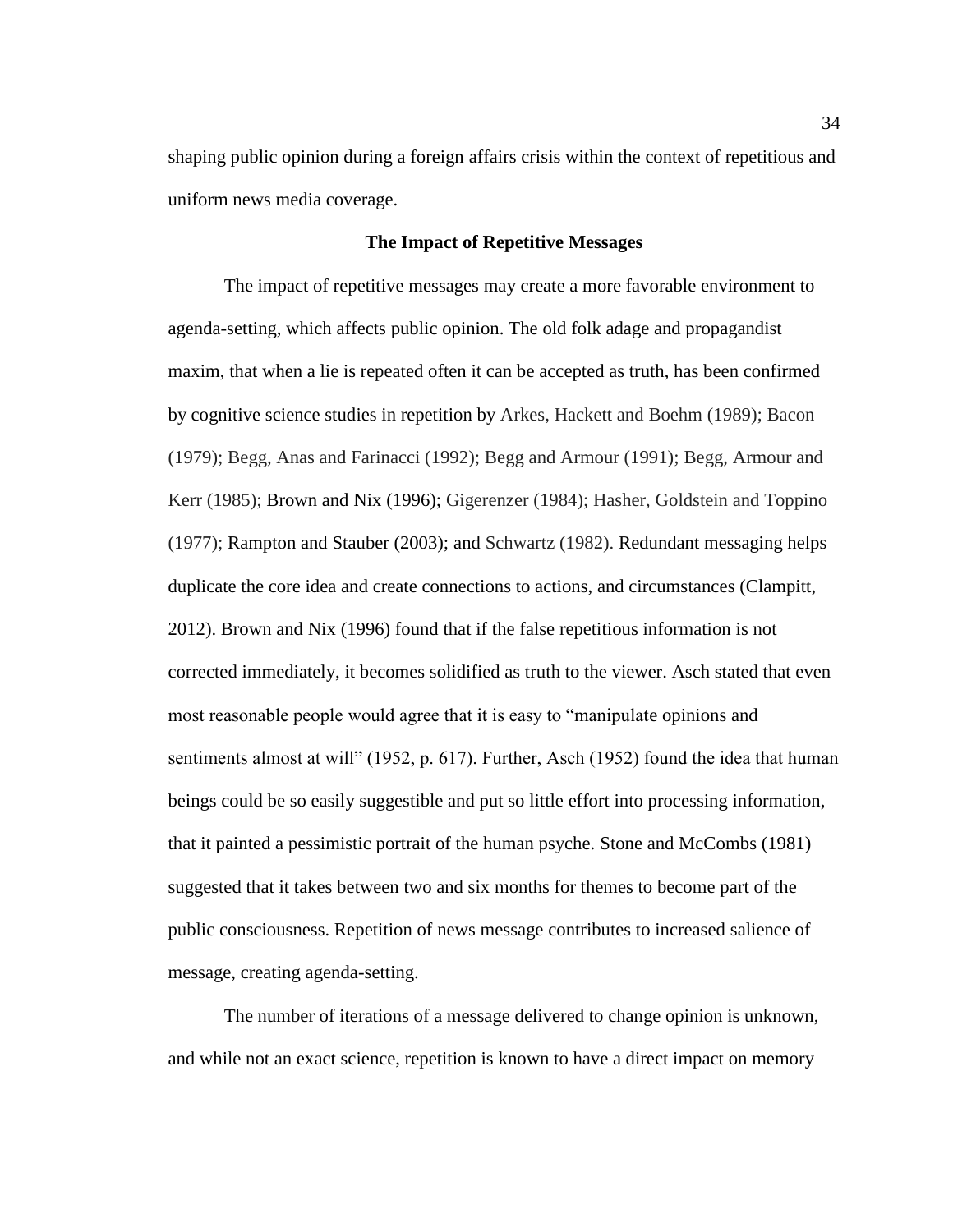and personality traits. Kim, Han, Choi and Kim (2012) found that in Korea, testing of Stone and McCombs (1981) hypothesis, using a longer period of twelve months, resulted in the discovery that news pieces that covered a particular topic from two to five times more often than other stories were identifiable by viewers. Kim et al. (2012) pointed out that the effect of accessibility is usually short-term, however, other research suggests agenda-setting and priming are longer lasting (Krosnick & Brannon, 1993; Stone & McCombs, 1981). Also, Kim et al. (2012) discovered that agenda-setting worked so long as viewers watched the news. Kim et al's (2012) results relating to the repetition of news media messaging could be generalizable to the United States particularly if news stories have an emotional component. Repetition alters not only memory, but also reinforces and/or creates habits, attitudes, and values, especially when emotion is involved.

While emotion within news stories is frowned upon by journalism schools and media watchdogs, it has played a role in media, especially when warfare is imminent or ongoing. Emotion is viewed as a liability to rationality and informed citizenry (Bas  $\&$ Grabe, 2015). Boaz (2011) listed 14 propaganda techniques that Fox News, specifically, uses in their broadcasts: panic mongering; character assassination/ad hominem; projection/flipping; rewriting history; scapegoating/othering; conflating violence with power and opposition to violence with weakness; bullying; confusion; populism; invoking the Christian God; saturation; disparaging education; guilt by association and diversion. In many cases, what is being saturated/repeated does not have to have merit or be factual, if it is repeated enough, someone will believe the lie, especially if the assertion is untrue and not fact-checked. Vosoughi, Roy, and Aral (2018) discovered that while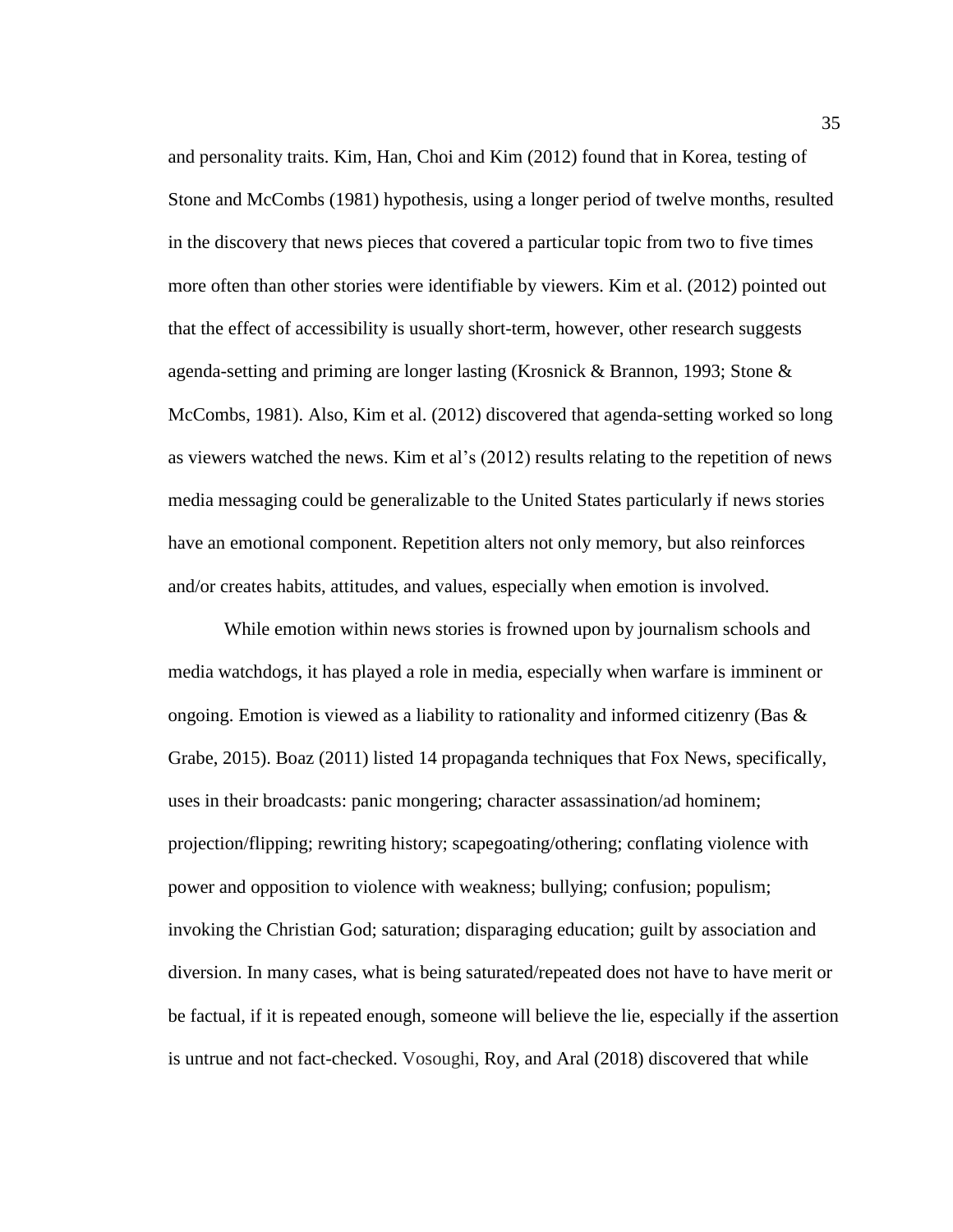false news traveled significantly "faster, deeper, and more broadly than the truth," false political news, was more pronounced than any other category (p. 1150). Emotion used in stories is exacerbated when used in volume through repetition.

Fast stimuli, like 24-hour news channels, use repetition not only to tell narratives but also when the news is slow to fill time, which leaves viewers unable to keep up with the volume of potential misinformation. Huxley (1958) viewed all forms of media as neutral and recognized that in repressive societies repetitious message utilization of the same idea was an "immensely powerful instrument" for propaganda, especially by use of radio and television. Individuals are now faced with a bombardment of messages that arrive through a variety of media, including logos, brochures, pamphlets, advertisements, and viral Internet campaigns (Dardis, 2009). When news media distribute misinformation, the potential for alteration of public opinion is present. The news, generally for profit, is delivered to audiences to inform, persuade (Fortunato & Martin, 2016), and increasingly, to entertain (Graber, 1994; Hallin, 1990; Mellado & van Dalen, 2016; Taylor, 1998; Thussu, 2007). News sources contribute to repetitious messaging because saturation of information is profitable to business, as it equates to expanded viewership and larger advertising revenue. Since news media delivery mechanisms have changed greatly in past two decades, the messages they deliver are almost incalculable to the average citizen.

Advertising and marketing research use effective frequency (repetition), to reach a target audience repeatedly to result in the message acceptance before being rendered useless (Rethans, Swasy, & Marks, 1986). There does not seem to be a specific message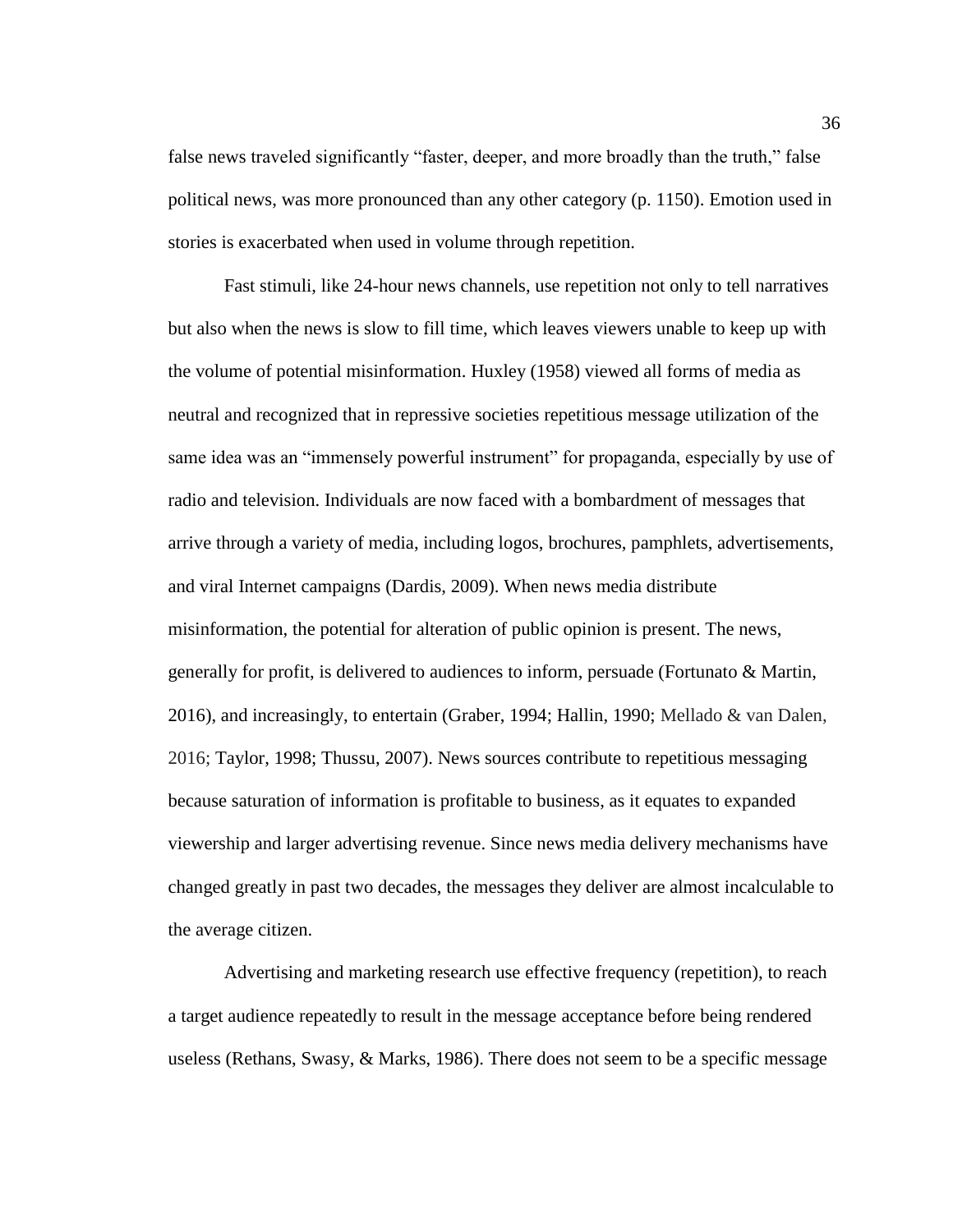delivery number to reach the desired yield, but making a memorable impact is necessary. Long-lasting results are obtained by continuous repetition in all media formats, as talk radio and the Internet can keep an issue salient long after traditional legacy news media have changed its focus (Ratner & Scarrah, 2006). While Janiszewski and Meyvis (2001) also studied marketing concepts, their conclusions somewhat echo Kitson (1927) with the exception that it is difficult to address when the influence began by stating that repeated exposure influences and evidence points to processing fluency, which results in preference. The effects of repetition are still being studied and understood by cognitive scientists, and delivery, as well as a specific number or repetitions remain elusive, unique or situational.

Increased news media presence due to technology ensures the repetition of messages, and thus saliency. CNN's Wolf Blitzer acknowledged the effect of repetition of information given by government officials that were broadcast by the news media was tantamount to groupthink (Blitzer, 2004). According to the Pew Research Center (2014), Internet usage between September 2001 (the period before the Iraq War) and August 2011 (just before the ending of the Iraq War), went from 59% to 78% of households. The assumption of repetition of the message is important because of the volume of information before, and during the Iraq War, suggests consumption of that media messaging was on a massive scale and inescapable, omnipresent, and unprecedented. Because of the nature of modern news media, messaging is now unavoidable, especially in times of war and crisis such as before the Iraq War.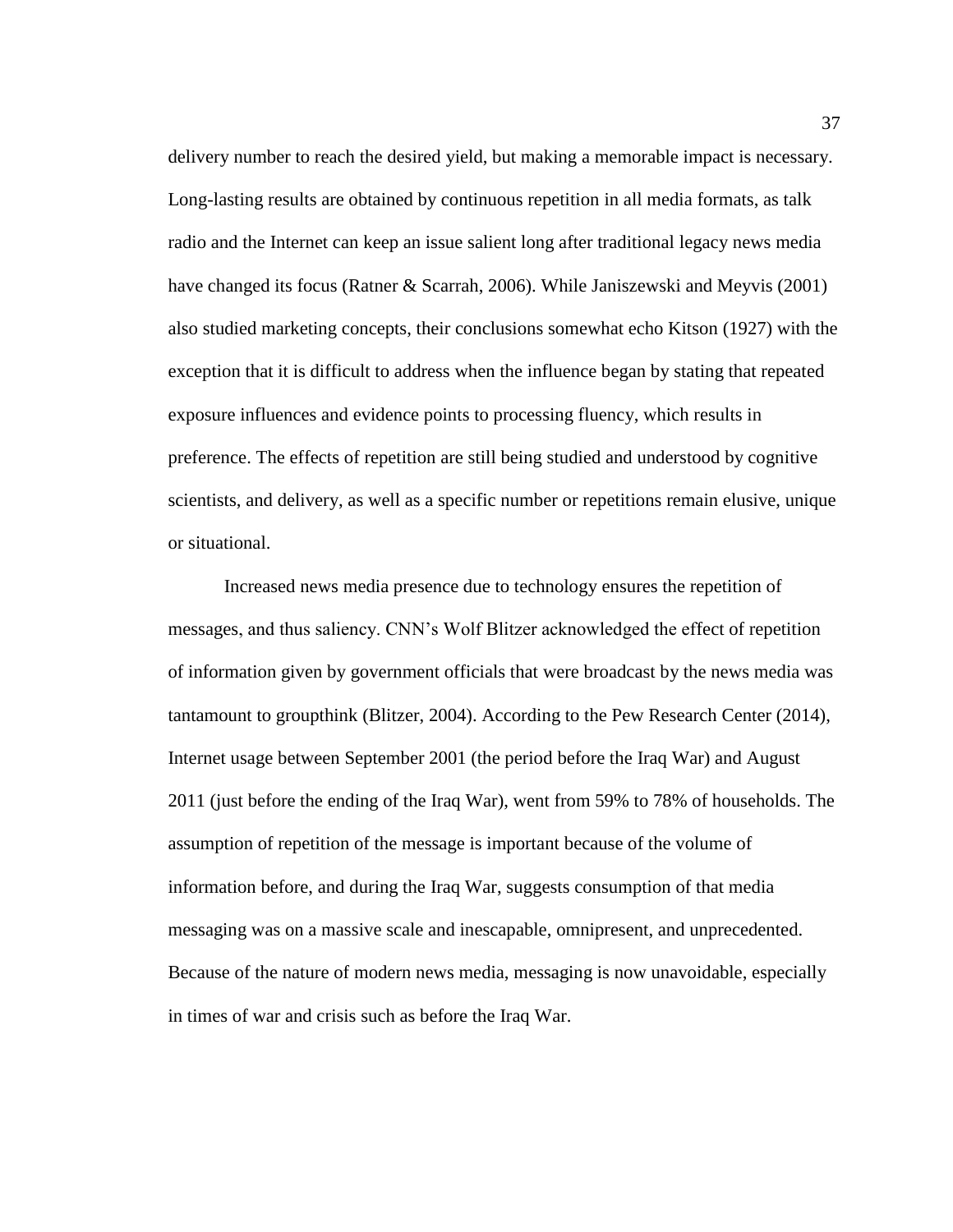### **Factors Beyond Education that Shape Public Opinion**

Public opinion is complex, and many factors are part of the process of shaping it. Education is one of the primary drivers, as addressed above, but there are other factors that need to be considered in this study. Key demographics that aid in the understanding of public opinion includes ideology, sex, race, income level, and political party. I used these variables to control for systematic differences in public opinion.

With age comes an interest in politics, and current events. Traditionally, older U.S. citizens tend to be interested in policy as it affects their attitudes and values, needs and goals (Caprara, Capanna, Vecchione, & Barbaranelli, 2006; Krosnick, 1988), however, this may no longer be the case. Regardless of political demographic, citizens are becoming more politically active at younger ages, such as at the high school level or younger, who may be sensitive to policies that directly affects them. Fahmy (2006/2016) stated that linking a specific causality to the political system and young people is difficult. A specific age is difficult to pinpoint, though the proclivity to use media and be exposed to news stories has become more commonplace with young people consuming new media sources. There is a rise in pro-government youth, but it is unclear if this trend will continue (Benedict-Nelson, 2012). Lee and Yang (2014) found that news media viewers in Korea who relied heavily upon legacy news media tend to have more political knowledge than those who either avoided news or only consumed emerging news media (The Internet, and social media). While older citizens tend to cling to legacy media, sources are changing due to the influx of technology, affecting citizens at younger ages than previously understood.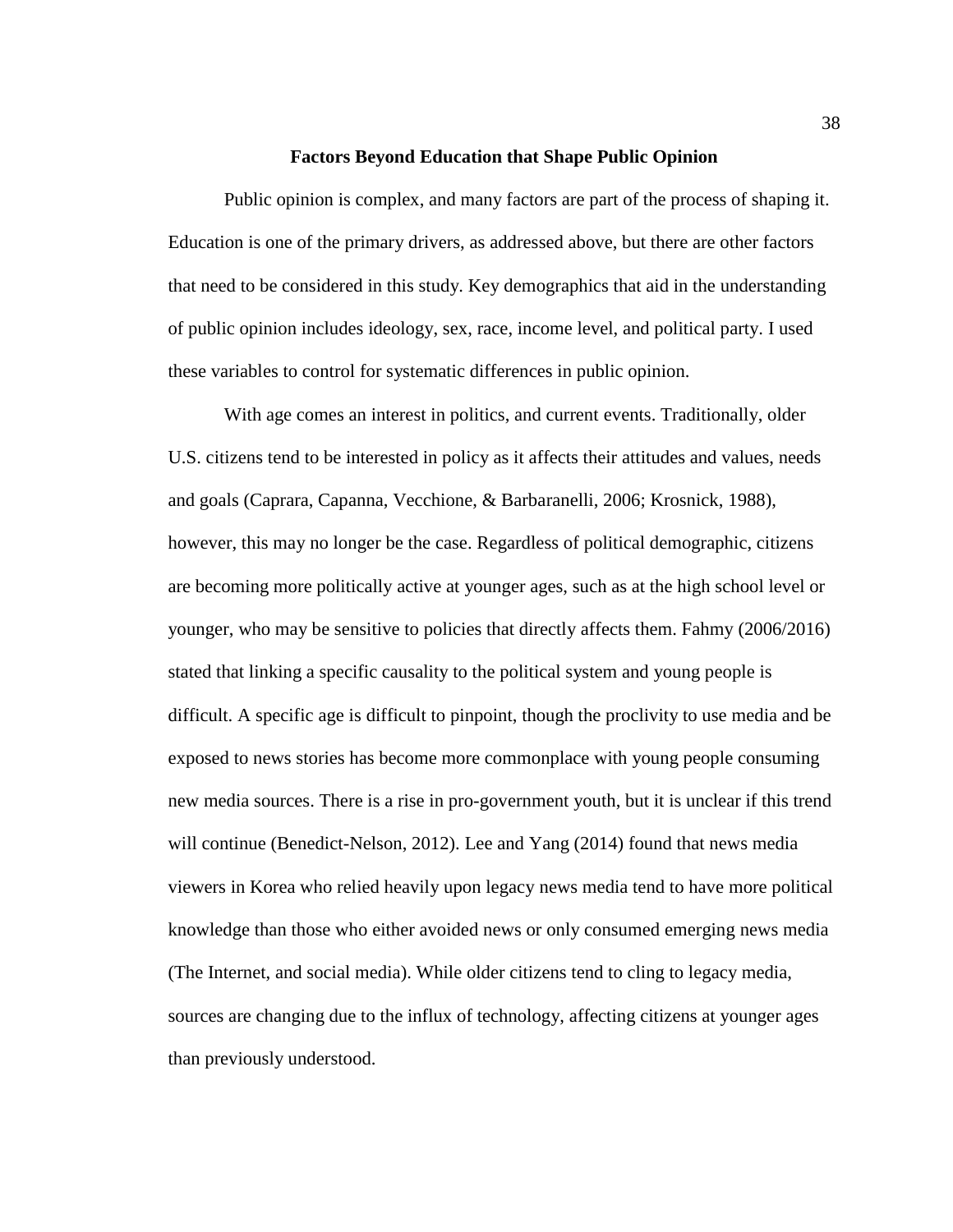The Internet has grown as a source for news media since its broad use as an informational tool, with younger citizens who are accustomed to using it their entire lives. Data regarding Internet usage is varied; Davis (1999) asserted that the Internet does not initiate political interest, while Bonchek (1997) believed that it increased the political information that resulted in more participation. Wang (2007) agreed with Bonchek (1997), finding the Internet has "positive effects on political attitudes and political participation" (p. 393). Civic education has been in decline for the past few decades in the United States (Galston, 2001), and impacts the formation of public opinion, particularly with the use of Internet news (Wang, 2007). While there are exceptions, many minors, and young adults are not actively engaged in the political process. After the September 11, 2001, terrorist attacks, the idea of reinstating the draft was discussed, as was compulsory service (Kamarck, 2016), but neither policy garnered public or political support for implementation (Ross, 2011), yet these policy initiatives garnered only apathy among the young citizens who would have been directly affected. Age is correlated with where U.S. citizens get their news, so it is important to consider age in analyzing public opinion. Senior citizens preferred CBS and Fox News before the Iraq War (Rich, 2014), while younger citizens are more likely to obtain their news from social media (Barthel, Shearer, Gottfried, & Mitchell, 2015; Duggan, 2015; Holcomb, Gottfried, & Mitchell, 2013). Younger citizens tend to be more drawn to breaking news than their older counterparts (Social and Demographic Differences, 2014). While many age groups get their news from social media, younger citizens are inclined to do so more than their older peers.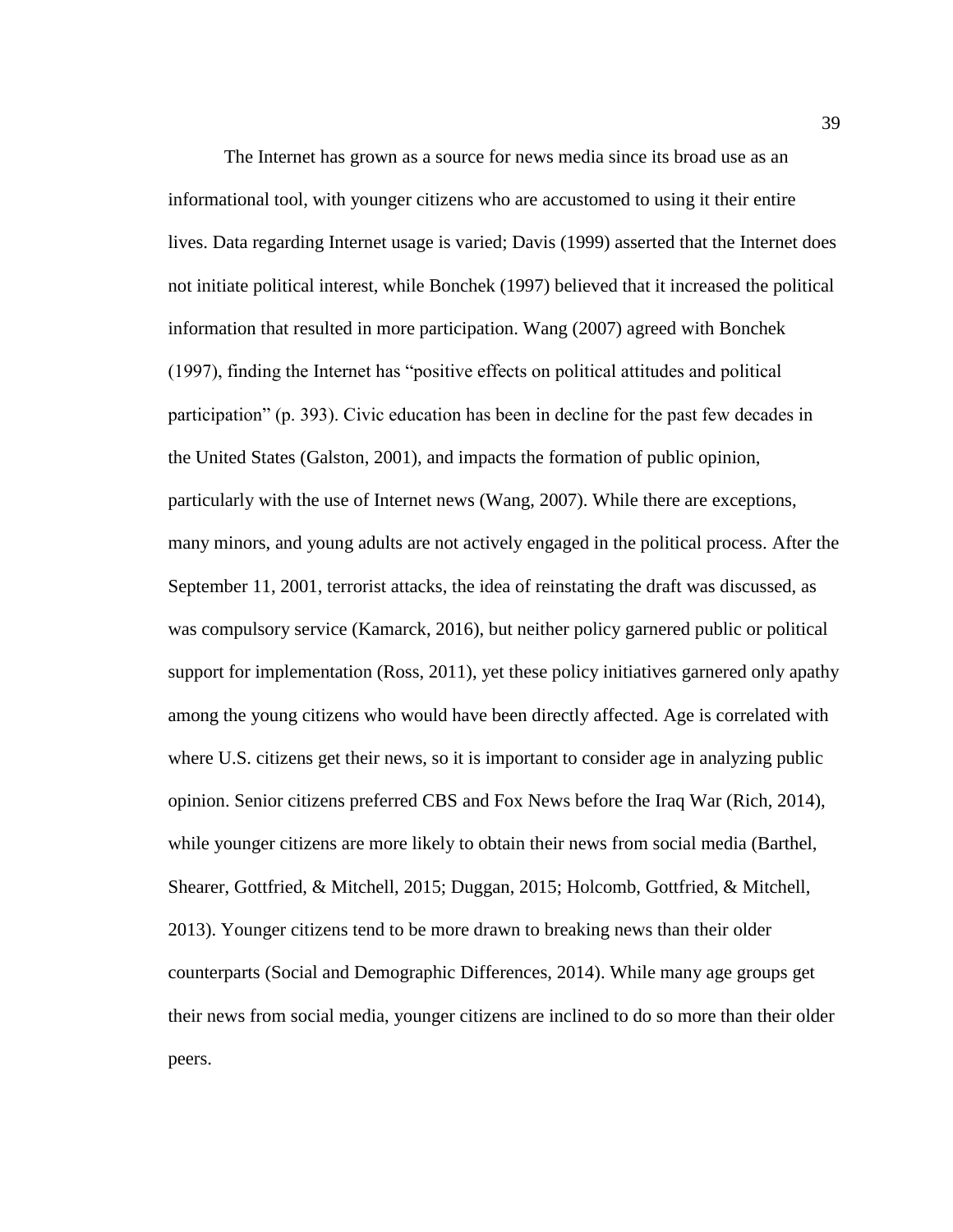Earlier studies indicated that Facebook influenced political participation and protest (Gil de Zúñiga, Jung, & Valenzuela, 2012; McClurg, 2003), however, later studies from Chan (2016) and Theocharis and Lowe (2015) found evidence that Facebook does not aid in electoral campaign participation. Social media, while powerful in making citizens aware, does little to sway them to participate in democracy. Paulo Serra (2014) posited that citizens displeased with government propaganda in mainstream news media turn to the Internet as alternative news sources. President Obama (as cited in Solon, 2016b) stated in a press conference in Germany with respect to misinformation on social media that, "if we can't discriminate between serious arguments and propaganda, then we have problems" (para. 2). Social media has recently come under fire for being a propaganda tool by way of disseminating false information against political rivals and ideologies. Vosoughi, Roy, and Aral's (2018) research indicated that humans were responsible for spreading false news stories on the social media site, *Twitter*, not bots, and political stories were spread faster and farther than any other type of news story. The issue of veracity is the obvious concern, especially regarding issues of national importance and the mere ability for false stories to influence public opinion.

Political Party identification seems to condition opinions of citizens. Jones (2003) found political party identification was a key indicator of military support against Iraq. Before the Iraq War, overall support for the invasion was 76% (Erikson & Tedin, 2010), with Republican support at 93% (Jones, 2003). Democrats typically favor anti-war policies, however, before the Iraq War, the Democratic political party leadership was unclear of their stance on the invasion, which became a temporary anomaly. Before the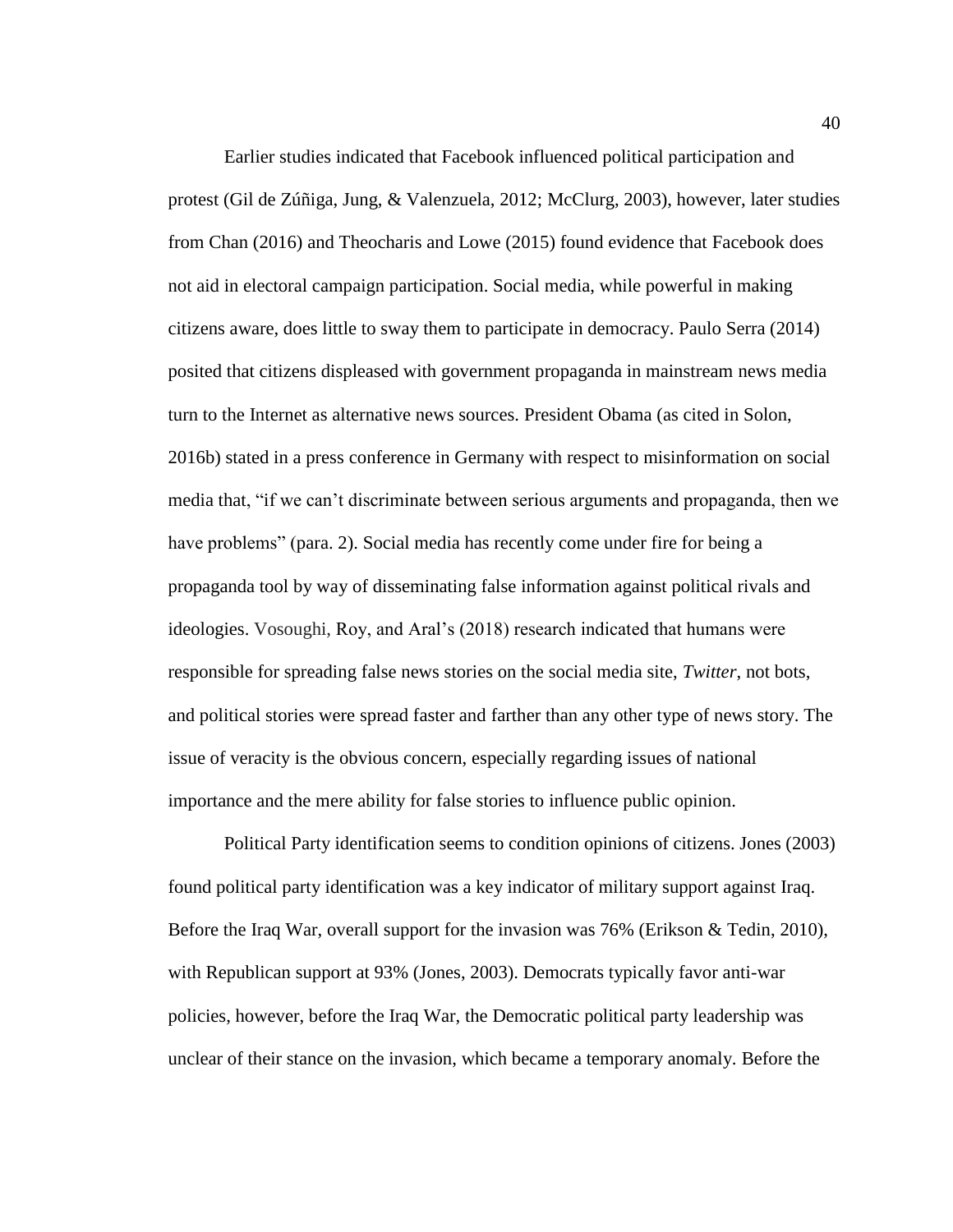Iraq War, Democratic support of invasion was at 53% (Jones, 2003). Other studies found between 57% and 59% favoring diplomacy rather than an invasion of Iraq (Berinsky, 2007; Erikson & Tedin, 2010; Hetherington & Suhay, 2011). When the Democratic political party did find unity on the issue of Iraq, the War was mired in controversy, casualties, and cost. It became difficult for dissenters to have a voice, as the Bush administration and supporters of the Iraq War perpetually changed the goals and questioning their support of the troops, patriotism, and loyalty to their country.

Socioeconomic status such as ideology, sex, race, income level, and political party can also affect public opinion. Individuals with income less than \$10,000 per year supported military action in Iraq from 1991 to 2003 (Slusser & Williams, 2008). In one study on foreign policy among college students, males scored slightly higher than females, with the authors hypothesizing that females may learn differently than their male counterparts (Arbitter, Bach, Berkowitz, Brown, & Krebs, 2011). Seventy-seven percent of men favored the Iraq War, while 66% of women were in support (Jones, 2003). Overall support for the Iraq War by Whites was 78%, while Black support was at 29% (Jones, 2003). With sharp divides between socioeconomic demographics, clear lines of support were drawn.

Republicans were more apt to favor the Iraq War than their Democratic counterparts. The Iraq War was initiated by the Bush administration and highly supported by the Republican political party throughout, while Democratic and general support decreased markedly in May 2004 (Berinsky, 2007; Everts & Isernia, 2005). Ideology, sex, race, income level, and political party variables are all factors that may shape public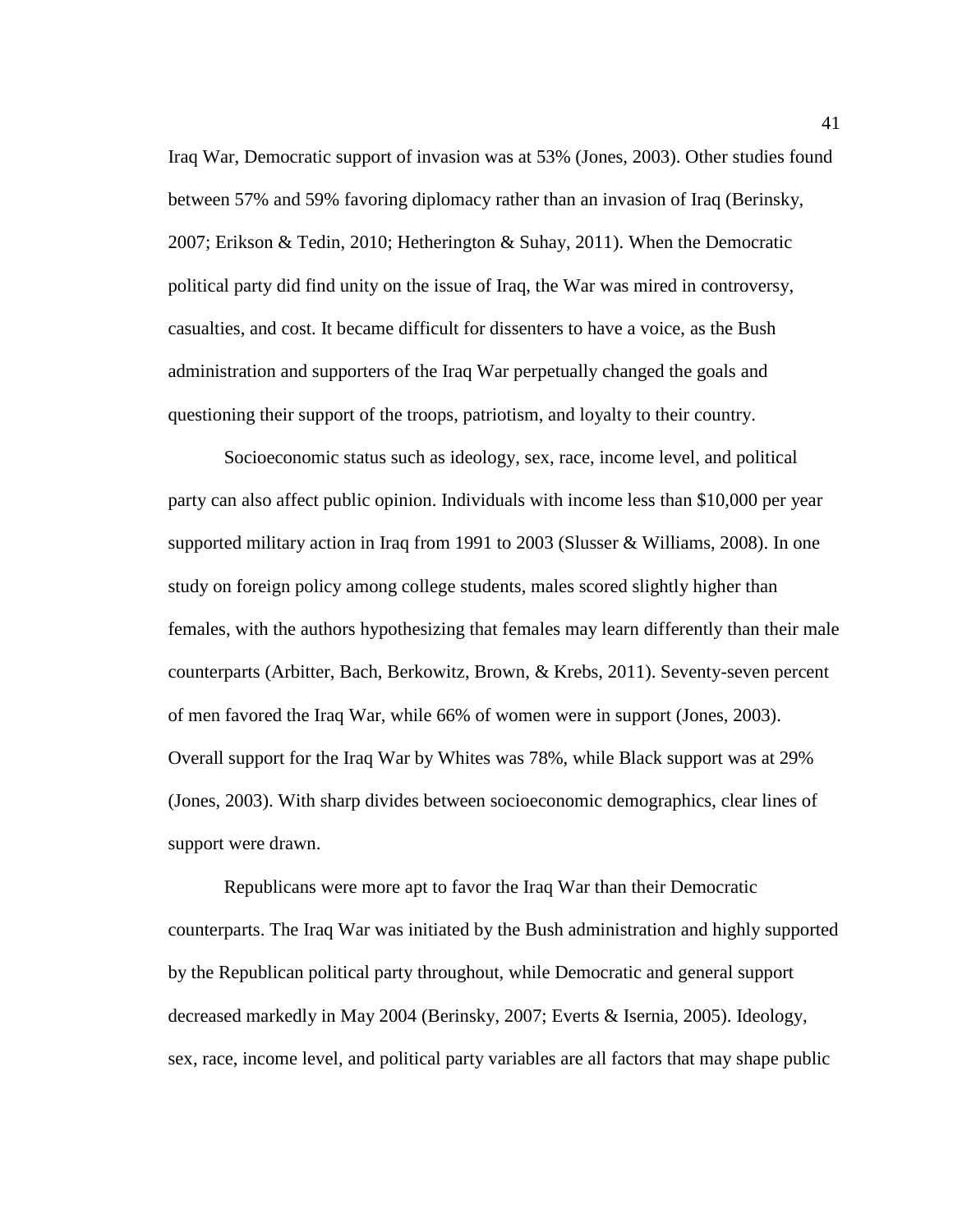opinion. I controlled for each of these in my statistical analysis, so they did not affect the dependent variable. This way I determined the relationship between the independent variable of education levels on the dependent variables and avoided any confounding effects (Vogt & Johnson, 2011).

### **Summary and Conclusion**

In Chapter 2, I presented an introduction to the theoretical foundation of agendasetting. The purpose of this quantitative research study was to determine the role that education levels played in shaping public opinion on public policy during periods of crisis, such as before the Iraq War. The frequency and placement of news as subject matter by news media that creates agenda-setting (McCombs, 2004/2014). McCombs (2004/2014) detailed how agenda-setting creates salience, especially in situations similar to the period before the Iraq War. Public opinion is shaped through agenda-setting by the news media, and delivered by media elites to change public opinion and policy through the method of increased message salience (McCombs, 2004/2014). Both repetition and agenda-setting helped shape the news messages the public heard before the Iraq War.

Education is thought to provide a role when critically viewing news stories, propaganda and political commentary, but this may not occur in all situations. Education has many benefits on the individual, including to help stabilize political opinions (Converse, 1964/2006; Zaller, 1991) and informs better opinions (Makowsky & Miller, 2014), though there is no guarantee of intelligence (Deary  $\&$  Johnson, 2010). However, there is a correlation between higher education and knowledge of complex ideologies, domestic, and foreign policies (Feldman & Lynch, 1988). Johansen and Joslyn (2008)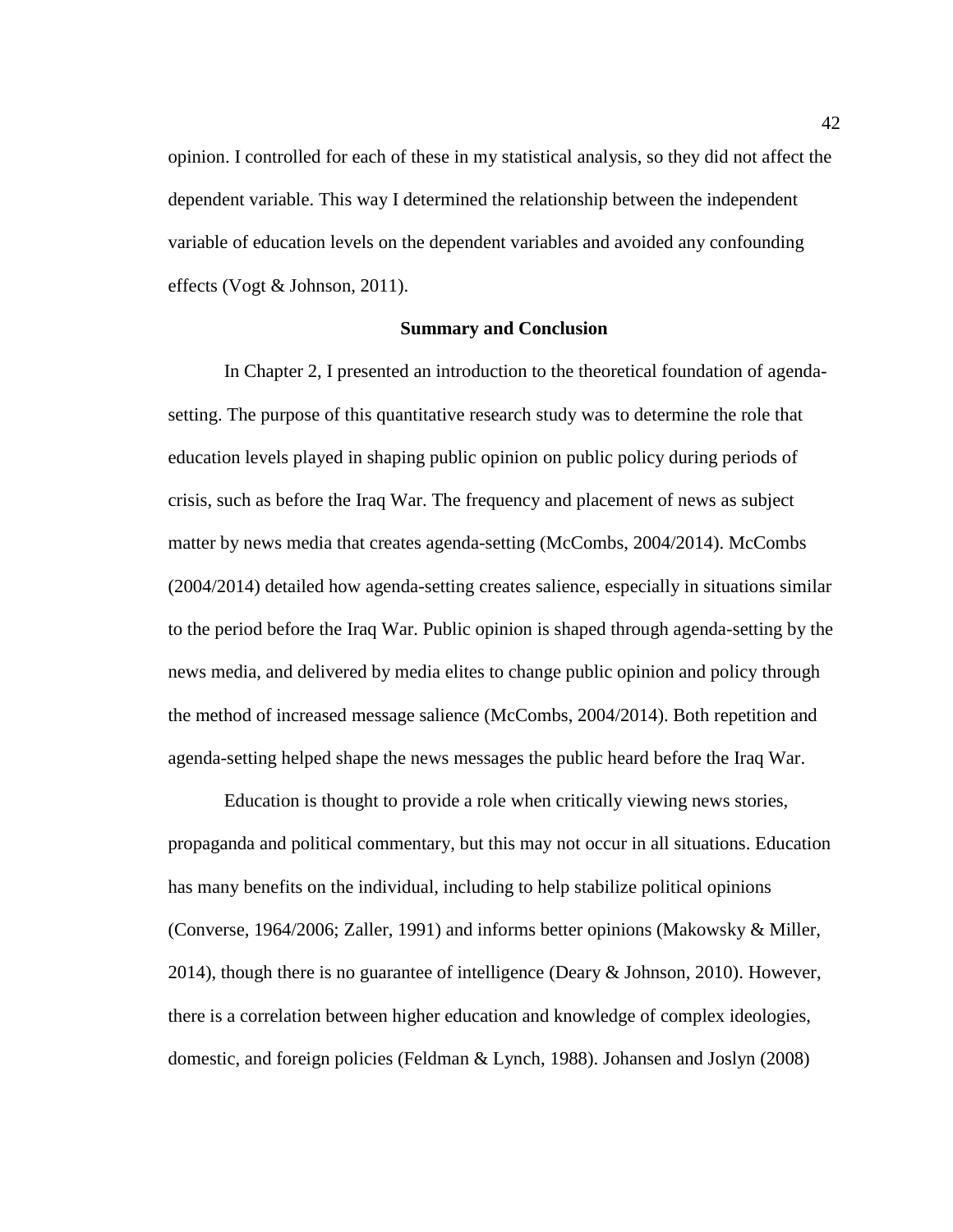examined news media coverage preceding and during the Iraq War and discovered education offered no protection against propaganda when news was obtained from a singular source. Education may not be a protective barrier for viewers when repetition is present.

Repetition contributes to the role in which individuals recall and process information methodology. The Bush administration and the news media heavily relied upon repetition and metaphor, which were inescapable before the Iraq War and changed public opinion. Message repetition may enhance memory action (Brown & Nix, 1996; Dubuisson et al., 2012; Lakoff, 2006; Rampton & Stauber, 2003; Saville, 2011; Schreiber et al., 2013), but it may be at odds with critical thinking (Gordon, Soldan, Thomas, & Stern, 2013). Further, Brown and Nix (1996) outlined a large body of literature that supports the effect of repetition on perception, and Rampton and Stauber (2003) documented the occurrence of agenda-setting before and during the Iraq War. Repetition equates to news media saturation, ensuring messages are consumed in some capacity.

There was a gap in the literature regarding the role that education levels play in shaping public opinion on public policy during periods of crisis, such as before the Iraq War. Research is currently limited on repetition and its effects on public opinion and agenda-setting. Agenda-setting may circumvent aspects of political knowledge that an education provides during periods of crisis such as before the Iraq War. The purpose of this research was to determine if there was a relationship between education levels in public opinion before the Iraq War.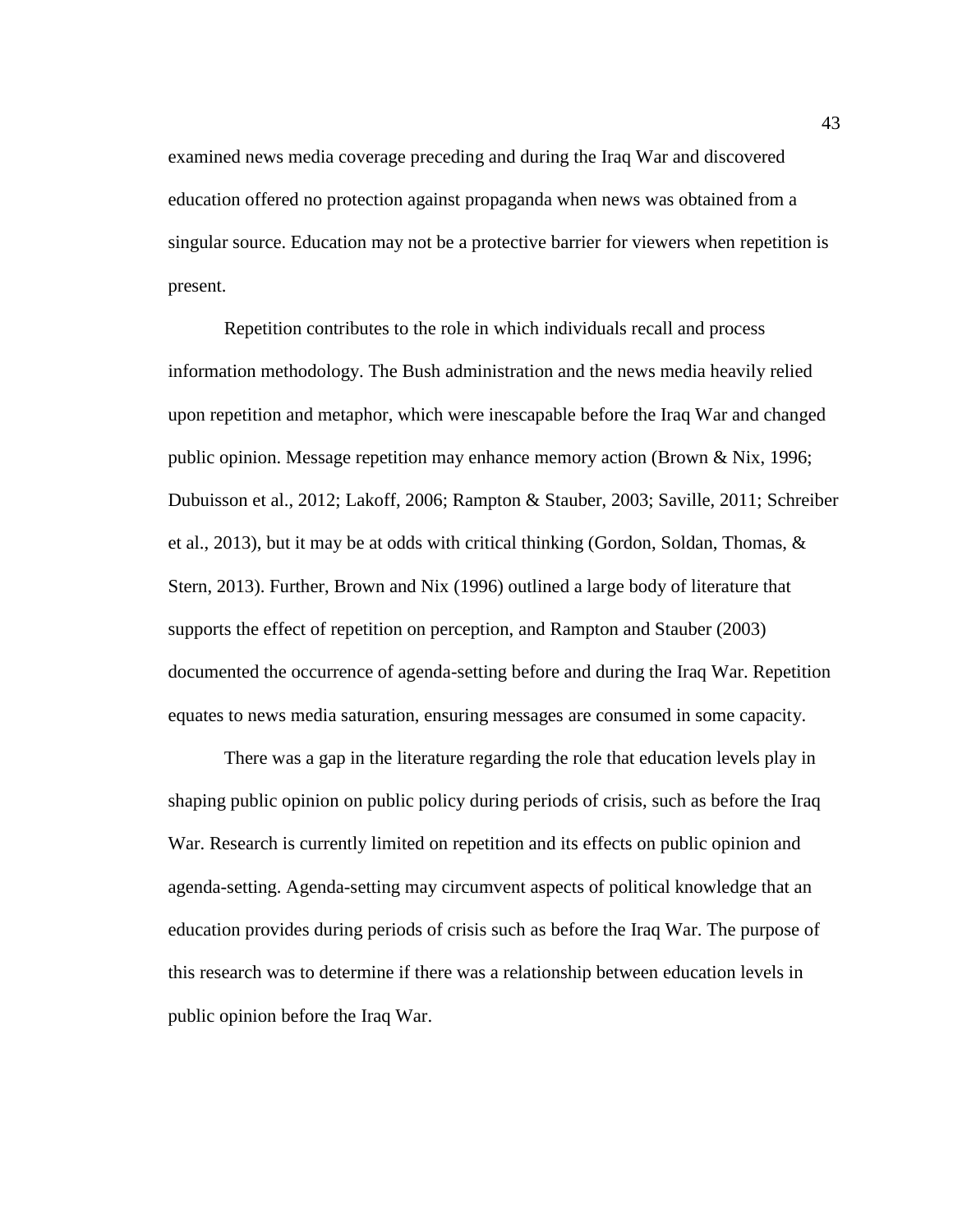In Chapter 3, I will address the methodology I used to examine the research question regarding the relationship between education levels and public opinion in the year before the United States war with Iraq. I chose to use secondary data from the American Public Opinion and U.S. Foreign Policy survey of 2002 to address the research question, and associated hypotheses. Binomial logistic regression analysis were used to test the relationship between education, and public opinion before the Iraq War. I will also discuss threats to validity and ethical considerations in the chapter.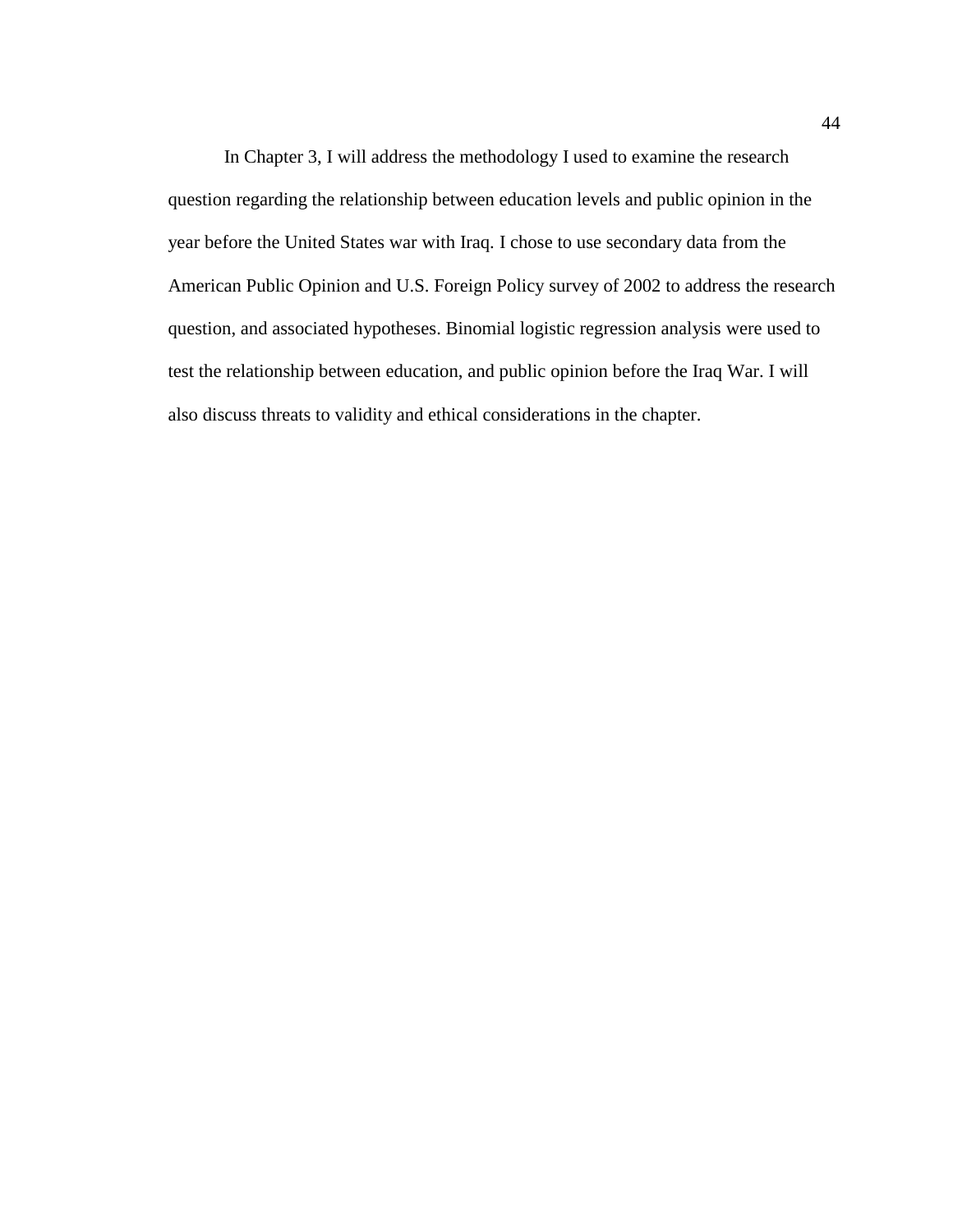### Chapter 3: Research Method

### **Introduction**

Agenda-setting may bypass education and political knowledge with messages that speak to emotion instead of intellect. Repetition of messaging may enhance the effectiveness of agenda-setting, and it is unknown if education affects agenda-setting in a repetitive environment. Agenda-setting is well-studied in political communication (Jenkins & Monroe, 2012; Johansen & Joslyn, 2008; McCombs, 2004/2014; Minor, 2013; O'Neal, 2011; Steuter & Wills, 2008); however, little if any research has been conducted linking agenda-setting, education, and repetition. To understand these linkages further, I examined the role that education levels played in shaping public opinion on public policy during periods of crisis, such as before the Iraq War. To do so, I used secondary data analysis on a survey of public opinions regarding a wide variety of foreign policy questions before the Iraq War.

Chapter 3 includes descriptions of the research design rationale, the secondary data from Inter-University Consortium for Political and Social Research that I used for the study, a detailed explanation of methodology, the data analysis used, issues of validity, and ethical concerns. Lastly, I will provide a summary and transition into Chapter 4.

### **Research Design and Rationale**

The purpose of the quantitative study was to determine if there is a relationship between education level attainment and public opinion before the Iraq War. I conducted a quantitative study that employed binomial logistic regression using a secondary data set,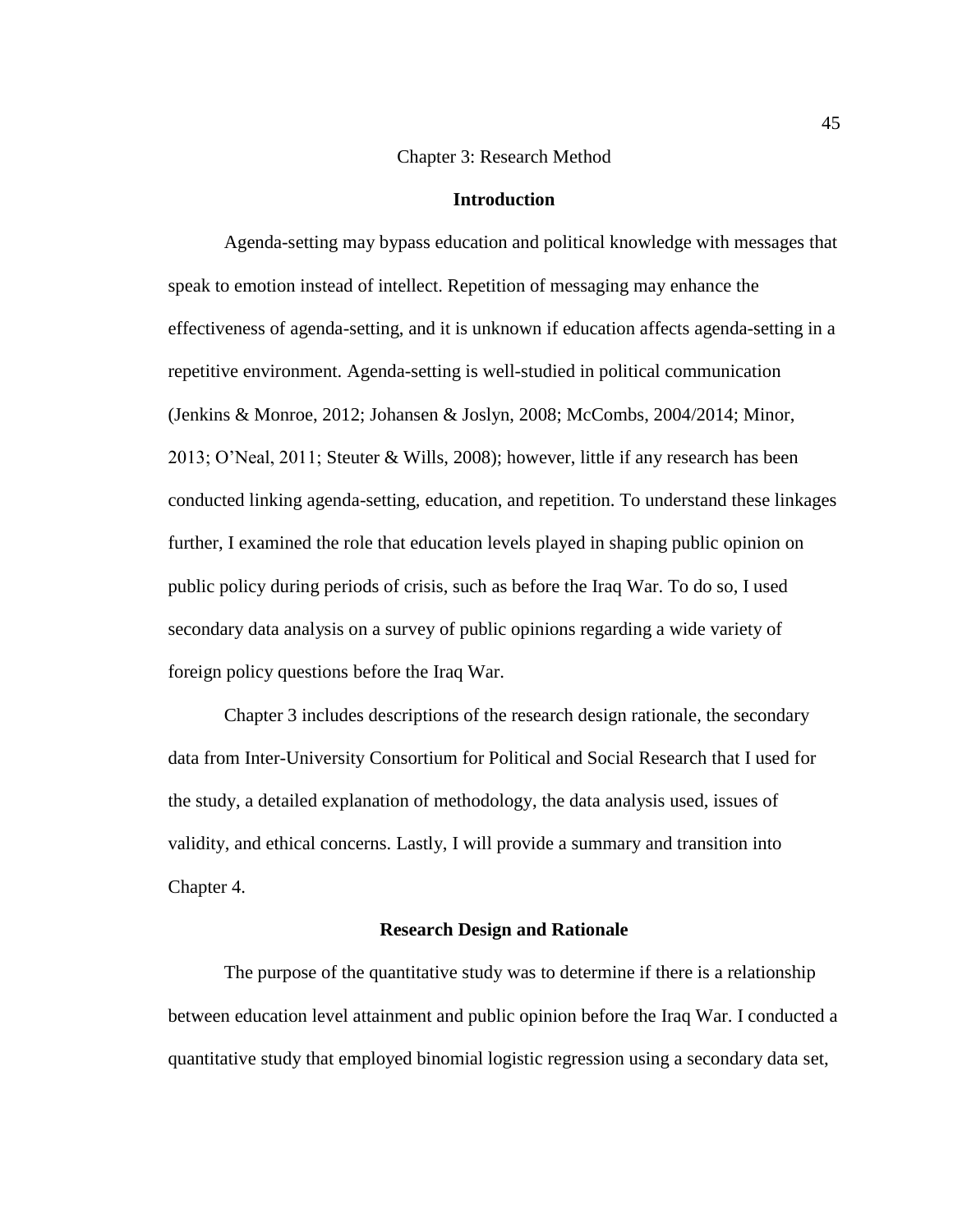Inter-University Consortium for Political and Social Research Study Number 3673, which was a study of public opinion before the Iraq War. The American Public Opinion and U.S. Foreign Policy (2002) nonexperimental survey data were gathered between June 1–30, 2002 by The Chicago Council on Foreign Relations, and The German Marshall Fund of the United States (funded by the MacArthur Foundation and the McCormick Tribune Foundation). Inter-University Consortium for Political and Social Research was part of a quadrennial series investigating opinions and attitudes of the general public about funding, aid, support, opposition, policy goals, treaties, terrorism, justification of troop involvement, invasion of Iraq, and the overthrow of Saddam Hussein (Chicago Council on Foreign Relations, 2002). American Public Opinion and U.S. Foreign Policy (Chicago Council on Foreign Relations, 2002) included two parts. Part 1: opinion leader data (decision-makers in positions of leadership in government, academia, business, labor, media, religious institutions, special interest groups, and private foreign policy organizations) and, Part 2: general population data from a national probability sample (men and women over the age of 18). For this analysis, I only used Part 2 as it could be used to test assumptions about public opinion during a 30-day period before the Iraq War.

My objective for this study was to determine if there was a relationship between the independent variable of interest, education level, with different questions regarding public opinion related to Iraq. Five dependent variables were tested: favor economic sanctions against Iraq, combating international terrorism as a foreign policy goal, Iraq developing weapons of mass destruction in the next 10 years, favor or oppose the use of U.S. troops if Iraq invaded Saudi Arabia, and, support for the United States using troops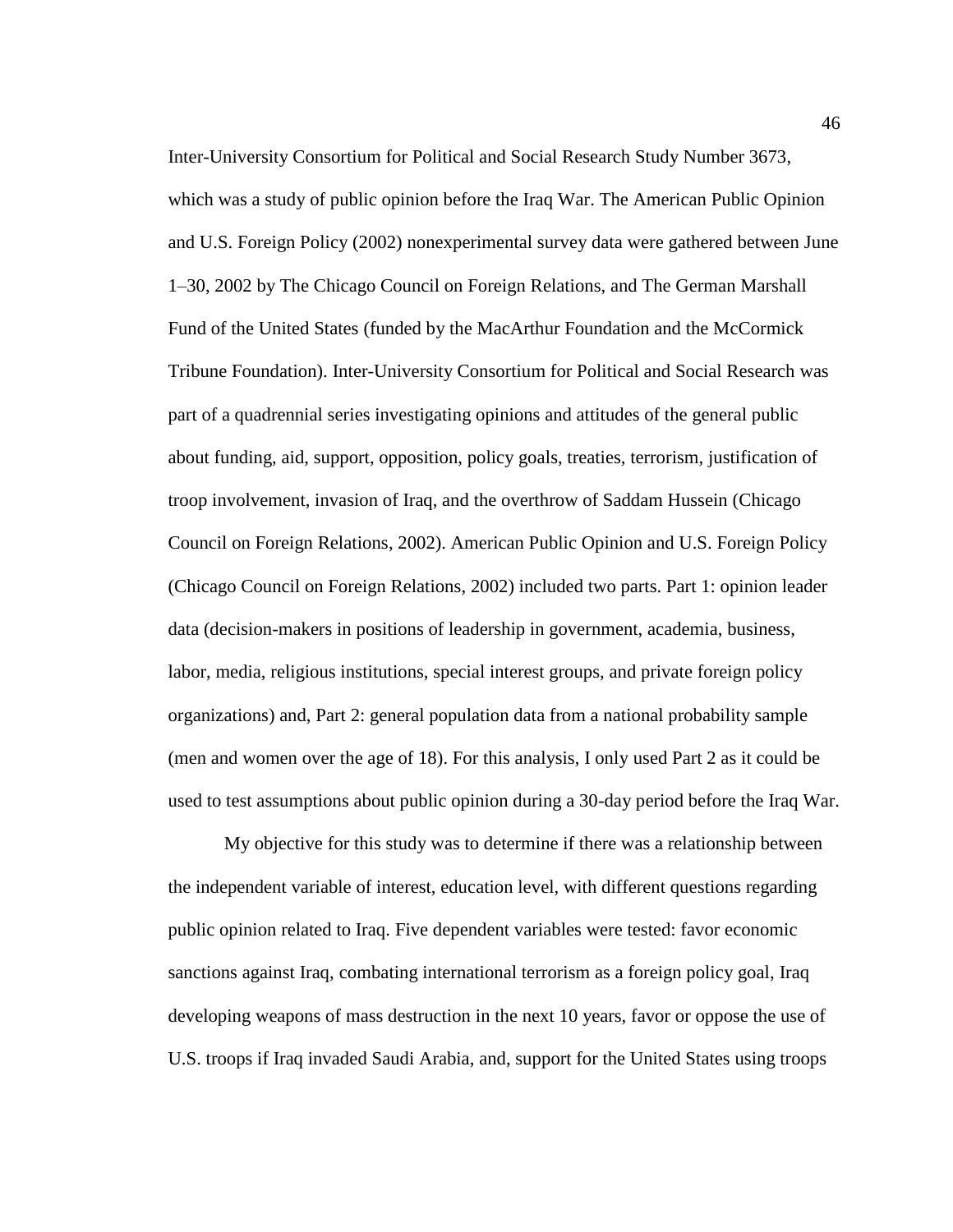to invade Iraq and overthrow the government of Saddam Hussein. Covariates included ideology, sex, race, income level, and political party. I analyzed the data using binomial logistic regression to test five hypotheses because the dependent variables were dichotomous. The nature of the research question was best addressed with a quantitative approach because it relied on public opinion data collected by a survey in the past.

It was necessary to obtain secondary data collected during a period when public opinion on foreign affairs was high due to the impending preemptive strike against, subsequent invasion, and war with Iraq. The timing and the questions asked of respondents of this survey coincide directly with the period before the Iraq War and effectively captures public opinion at that time. The importance of the time-frame was to have statistical data on public opinion surrounding the events before the Iraq War. It would have been impossible for me as a graduate student with limited resources and access to conduct a national study. Further, using a secondary data set is necessary, as the study deals with events and public opinion in the past, immediately preceding the Iraq War, so the data can no longer be collected.

### **Methodology**

The data I used for this study were originally used in the American Public Opinion and U.S. Foreign Policy survey of 2002. The data were collected by telephone, and personal interviews of the general population from June 1, 2002–June 30, 2002, and the Project Managers were David Krane, and Shawn Wade (Chicago Council on Foreign Relations, 2002). The unit of observation was the individual. The population for the sample was all people over the age of 18 in the United States (Chicago Council on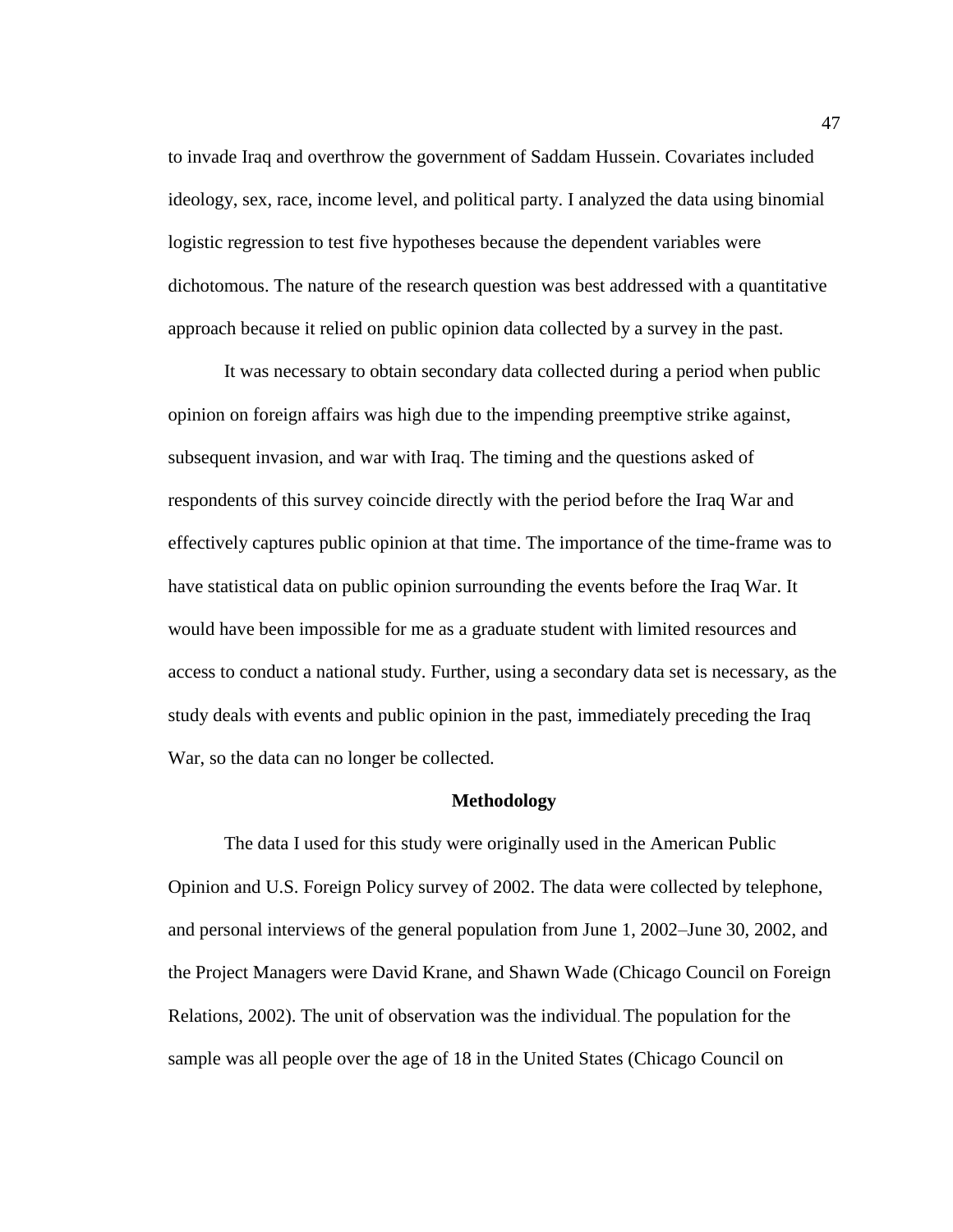Foreign Relations, 2002). The researchers used a national probability sampling technique to collect the data. The data set includes a total of 3,262 respondents with 2,862 being from phone interviews and 400 in-home interviews. All interviews were conducted by Harris Interactive. All participation of respondents was voluntary. The survey was designed to certify equal representation of households in differing regions such as city, suburban, and rural areas within the United States (Chicago Council on Foreign Relations, 2002). Harris Interactive supervisory staff continually monitored the interviews to ensure quality results (Chicago Council on Foreign Relations, 2002).

In conducting statistical analysis, such as binomial logistic analysis, it is critical to determine if the sample size is large enough to determine if the results are statistically significant. I completed a power analysis based on the overall population in the United States of those 18-years-old and above; a total of 344 respondents were needed to have a margin of error of 5%, and a confidence level of 95% (Raosoft, 2004). Because the sample size in the dataset was 3,262 respondents, it was large enough to test my hypotheses and find statistical significance.

The secondary data set needed for this study was available through ICPSR, of which Walden University is a member. As a Walden student, I had access to the dataset. I downloaded the data set after IRB gave approval; no other permissions were needed. The data were provided by ICPSR within a Sav file format that was uploaded into SPSS for analysis.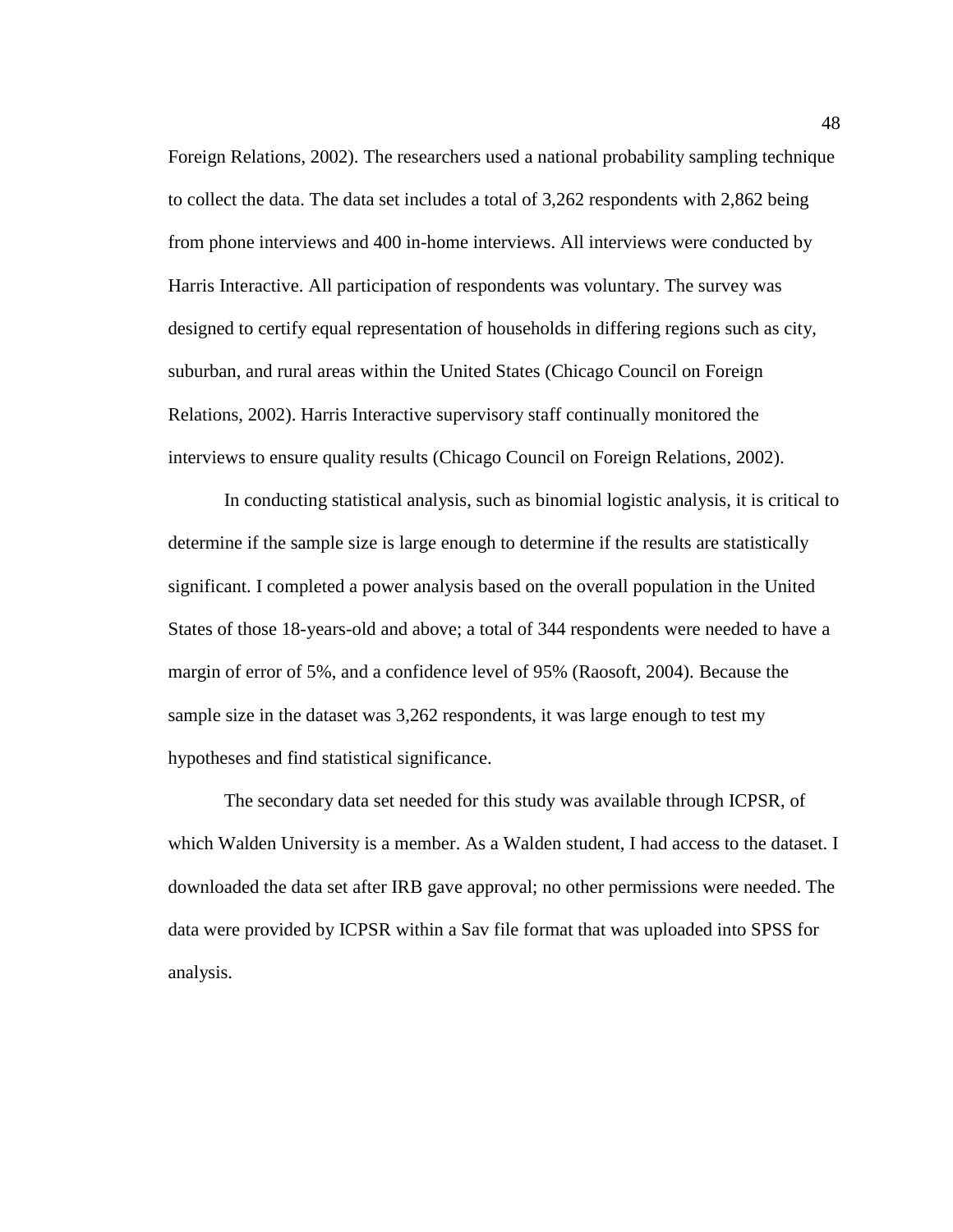### **Operationalization of Variables**

I chose the variables for this study with the consideration of alignment to the research question, and relevance to the topic. The variables I chose are defined below based on American Public Opinion and U.S. Foreign Policy, 2002 (2002). Coding can be viewed in Table 1.

# **Independent Variable**

*Education level.* This variable captured the respondent's last grade of school completed.

### **Dependent Variables**

*Favoring economic sanctions against Iraq.* This variable was measured by asking respondents if they favor or oppose the use of economic sanctions against Iraq.

*Combating international terrorism as a foreign policy goal.* This variable was measured by asking respondents their opinion about combating international terrorism as a U.S. foreign policy goal. Answers were given on a Likert scale of *very important*, *somewhat important*, and *not important at all*. I determined that the observations were less than 2% without simplifying categories. However, once the data were analyzed, there were very few (less than 2%) of the respondents who answered that combating international terrorism as a foreign policy goal was not at all important. Given the lack of variance in the (lower/higher) end of the scale, the two responses not at all important and somewhat important were merged into a new variable. Further, making the transformation allowed the hypothesis to be tested using a binomial logistic regression model instead of multiple ordinal regression.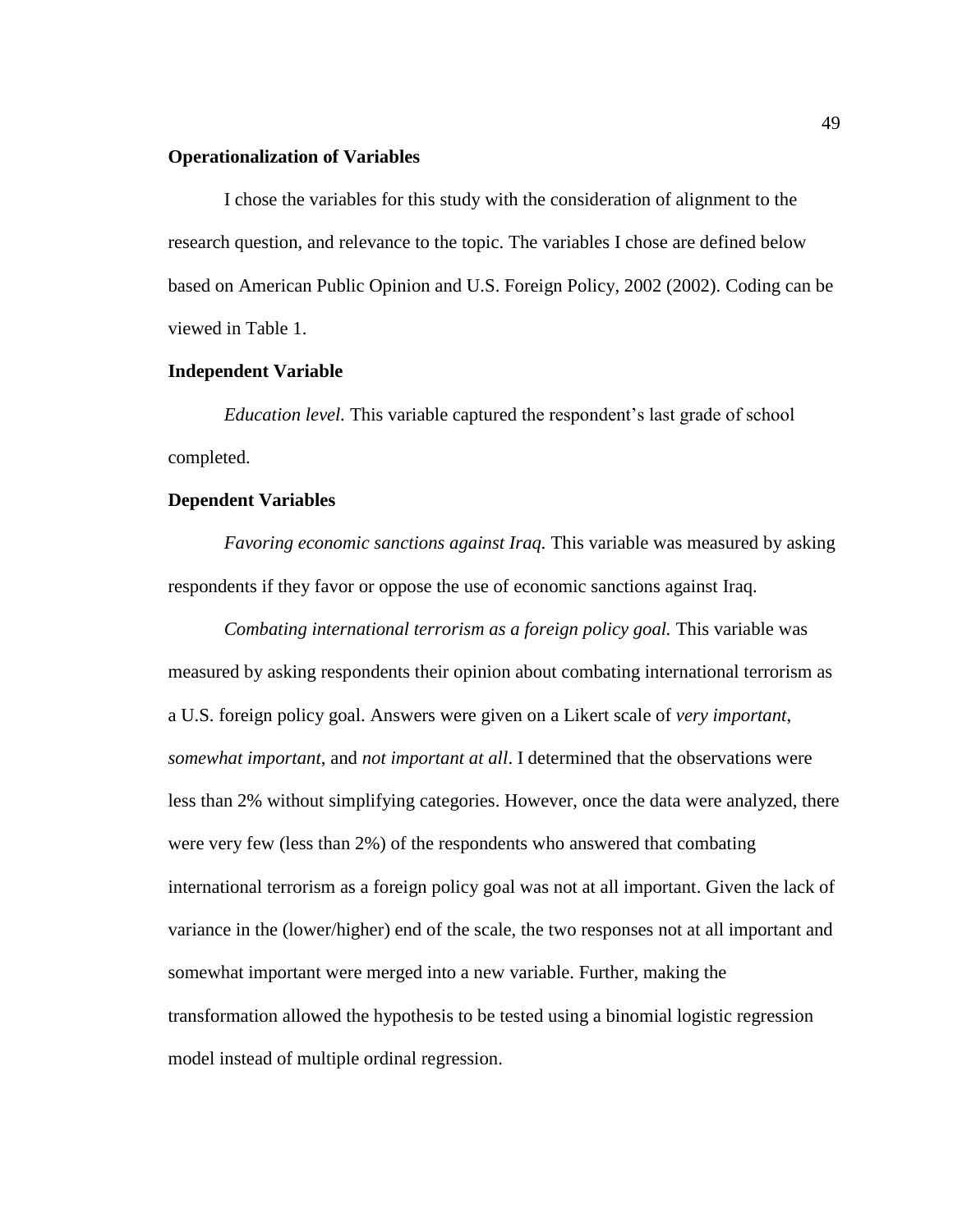*Iraq developing weapons of mass destruction in the next 10 years.* This variable was classified by listing possible threats to the vital interest of the United States in the next 10 years, there are three potential responses: *critical threat*, *important but not critical threat, not an important threat at all*. I determined that the observations were less than 2% without simplifying categories. However, once the data were analyzed, there were very few (less than 2%) of the respondents who answered that Iraq developing weapons of mass destruction in the next 10 years was not at all important. Given the lack of variance in the (lower/higher) end of the scale, the two responses not at all important and important but not critical were merged into a new variable. Further, making the transformation allowed the hypothesis to be tested using a binomial logistic regression model instead of multiple ordinal regression.

*Favor or oppose the use of U.S. troops if Iraq invaded Saudi Arabia.* This variable was classified by asking respondents if there was justification for using U.S. troops if Iraq invaded Saudi Arabia. Respondents were asked if they favor or oppose the use of U.S. troops.

*Support for the United States using troops to overthrow Saddam Hussein's government.* This variable was selected as respondents were asked whether the United States should use its troops to invade Iraq and overthrow the government of Saddam Hussein. Respondents were asked if they favored or opposed.

## **Covariates**

*Ideology*. This variable was identified by asking respondents how they would describe their political views.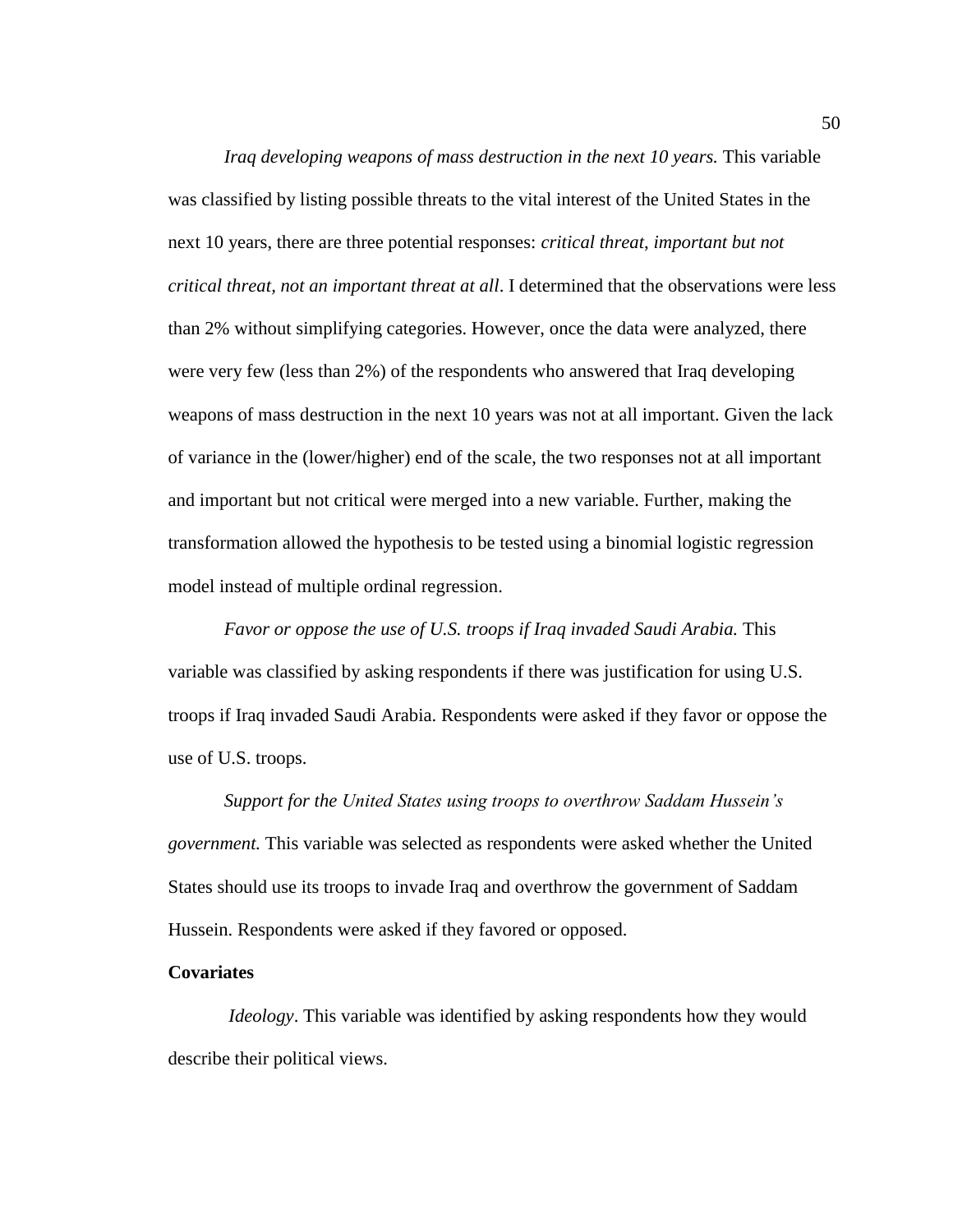*Sex.* This variable ascertained if the respondent identified as male or female.

*Race.* This variable was identified by asking respondents their race and ethnic origin.

*Income level.* I selected income level as a variable to ascertain the respondent's total 2001 household income.

*Political Party affiliation.* This variable was created to determine political party affiliation. Using Q1010, where each respondent identified which political party affiliation they considered themselves: Republican; Democratic; Independent; or other. The Independents who leaned were merged into the Republican or Democratic parties, respectively, with the true independents narrowed down from those that remained and who identified as independent. Those without political party identification of Republican, Democratic, or Independent were eliminated from the sample.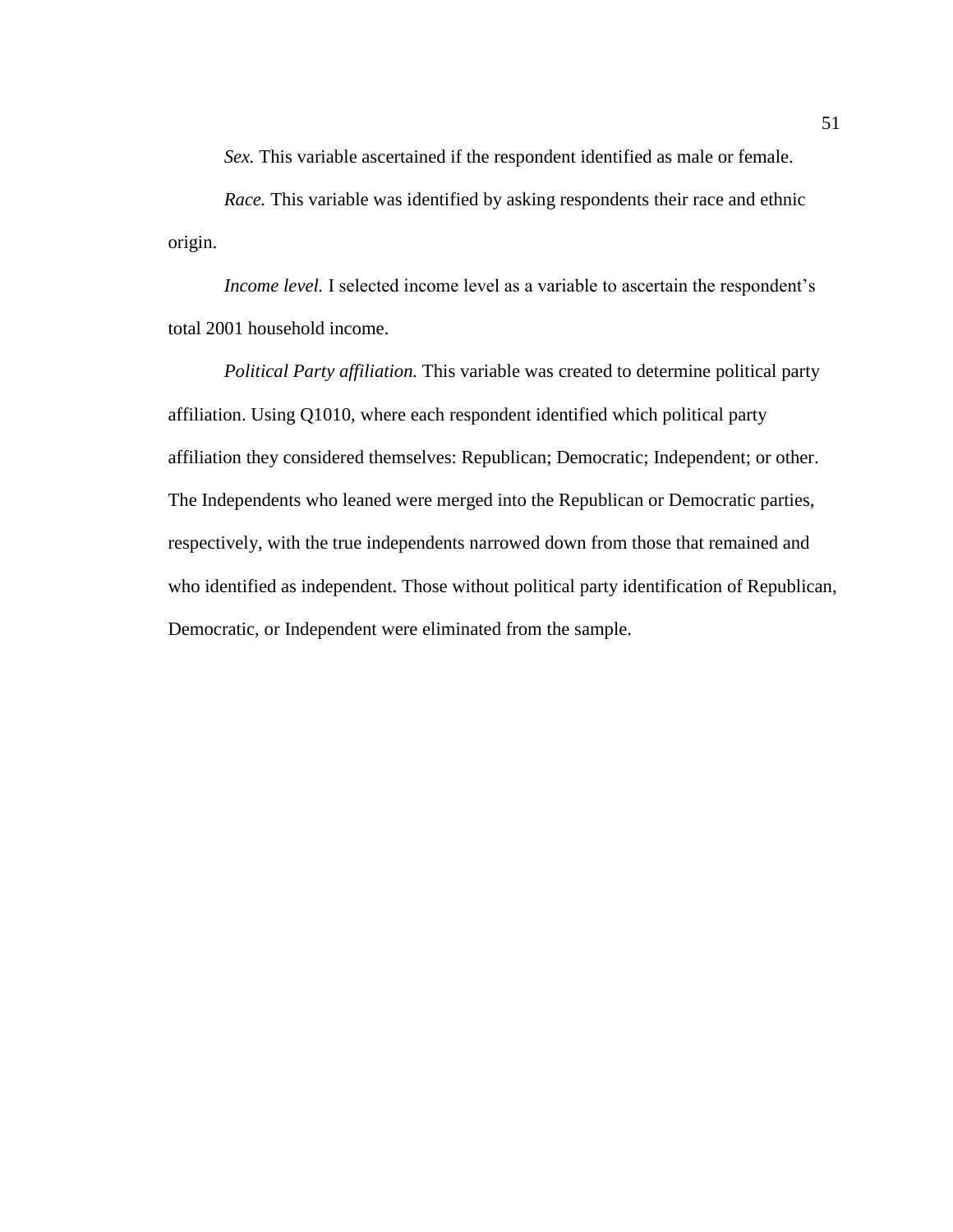# Table 1

# *Values and Categories of Variables*

| Variables                             | Categories                                                                                                                                               |
|---------------------------------------|----------------------------------------------------------------------------------------------------------------------------------------------------------|
| Education                             | $0 = 8th$ grade or less, 1 = Some high school,<br>$2 =$ High school graduate, $3 =$ Some<br>college, $4 =$ College graduate, $5 =$<br>Postgraduate study |
| Economic sanctions against Iraq       | $0 = Oppose, 1 = Favor$                                                                                                                                  |
| <b>International Terrorism</b>        | $0 = Not important at all/somewhat$                                                                                                                      |
| Iraq will develop WMDs                | important, $1 = \text{Very important}$<br>$0 = Not$ an important threat at all/important                                                                 |
|                                       | but not critical threat, $1 =$ Critical threat                                                                                                           |
| U.S. troops if Iraq invaded S. Arabia | $0 = Oppose, 1 = Favor$                                                                                                                                  |
| Overthrow Saddam Hussein/Iraq         | $0 = Oppose, 1 = Favor$                                                                                                                                  |
| Ideology                              | $0 = V$ ery liberal, $1 = F$ airly liberal, $2 =$                                                                                                        |
|                                       | Middle of the road, $3 =$ Fairly conservative,                                                                                                           |
|                                       | $4 = V$ ery conservative                                                                                                                                 |
| <b>Sex</b>                            | 0 for male, and 1 for female                                                                                                                             |
| Race                                  | 0 for non-Hispanic White and 1 for all other<br>groups                                                                                                   |
| Income level                          | $0 = $14,999$ or less, $1 = $15,000 - $24,999$ ,                                                                                                         |
|                                       | $2 = $25,000 - $34,999, 3 = $35,000 -$                                                                                                                   |
|                                       | $$49,9999.4 = $50,000 - $74,999, 5 =$                                                                                                                    |
|                                       | $$75,000 - $99,999, 6 = $100,000 -$                                                                                                                      |
|                                       | $$124,999, 7 = $125,000 - $149,999, 8 =$                                                                                                                 |
|                                       | $$150,000 - $199,999, 9 = $200,000 -$                                                                                                                    |
|                                       | \$249,999, $10 = $250,000$ or more                                                                                                                       |
| <b>Political Party</b>                | $0$ = Republican, 1 = Democratic                                                                                                                         |

# **Data Analysis Plan**

I used binomial logistic regression to test those hypotheses because the dependent variables were binary. I used Statistical Packages for Social Sciences version 24 software (SPSS 24.0) to test the hypotheses.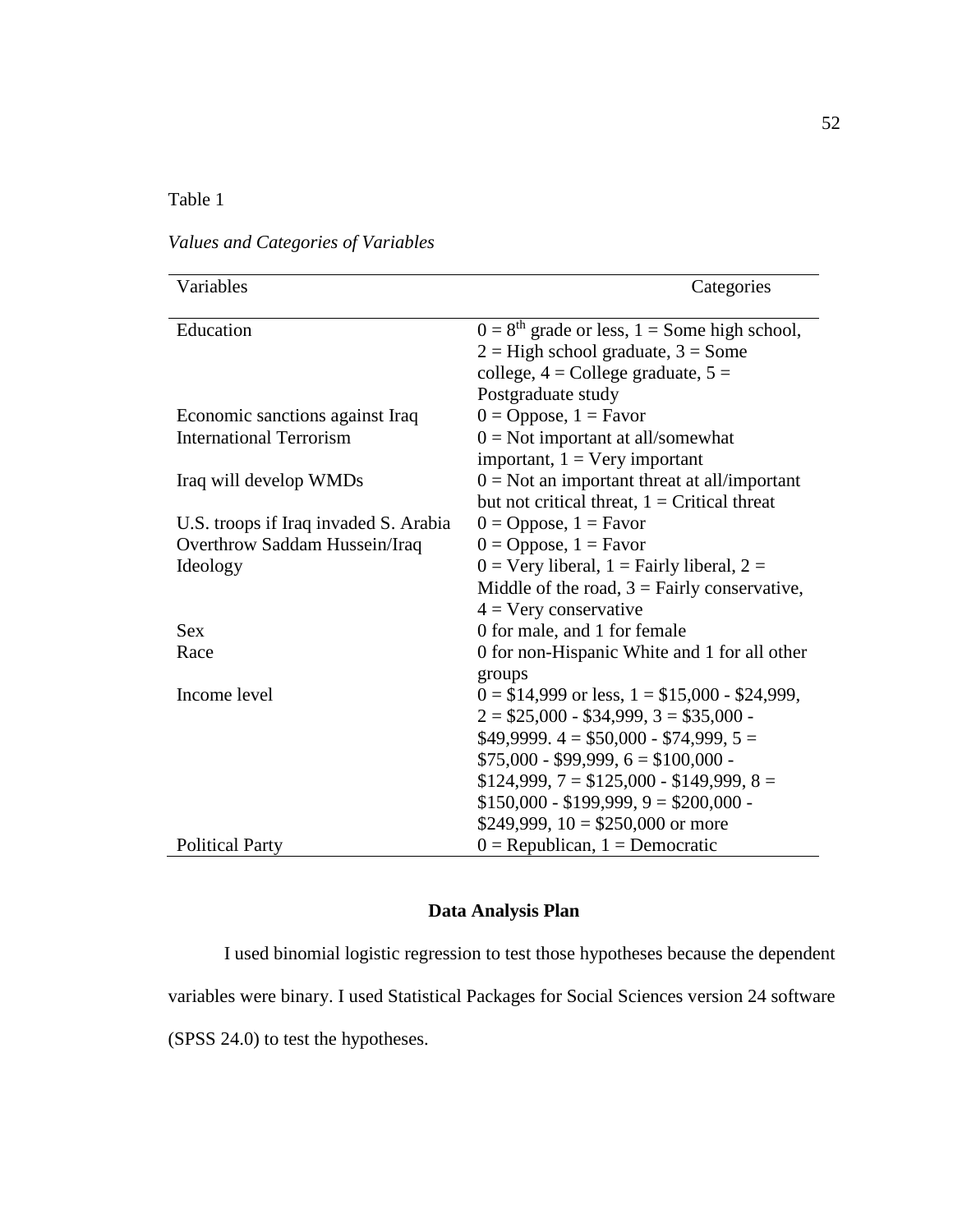Because the data were of a secondary nature, a careful review was necessary to clean, and remove any identifying information, or errors within the data set. This required a visual and electronic inspection of the data fields to ensure mitigation of errors (Osborne, 2012). Additionally, I ran a frequencies check to ensure there were not missing data fields in the data set and recoded any missing variables by inputting a value of 99. Any case with a missing value in the regression equation was omitted from the analysis.

As outlined above, it was necessary to recode some of the data and merge variables because of the infrequent observations in some categories. These issues were addressed by re-coding the data by hand and extensive double checking to ensure accuracy.

The following research question guided this study.

## **Research Question**

What is the relationship between education levels and public opinion on foreign policy issues covered extensively by the news media during periods of crisis such as before the Iraq War?

The following five hypotheses were formulated to help answer this research question by examining various aspects of public opinion before the Iraq War.

**H01A.** There is no significant difference in public opinion opposing economic sanctions on Iraq by the United States based on education levels.

**Ha1A.** There is significant difference in public opinion opposing economic sanctions on Iraq by the United States based on education levels.

**H01B.** There is no significant difference in public opinion rating combating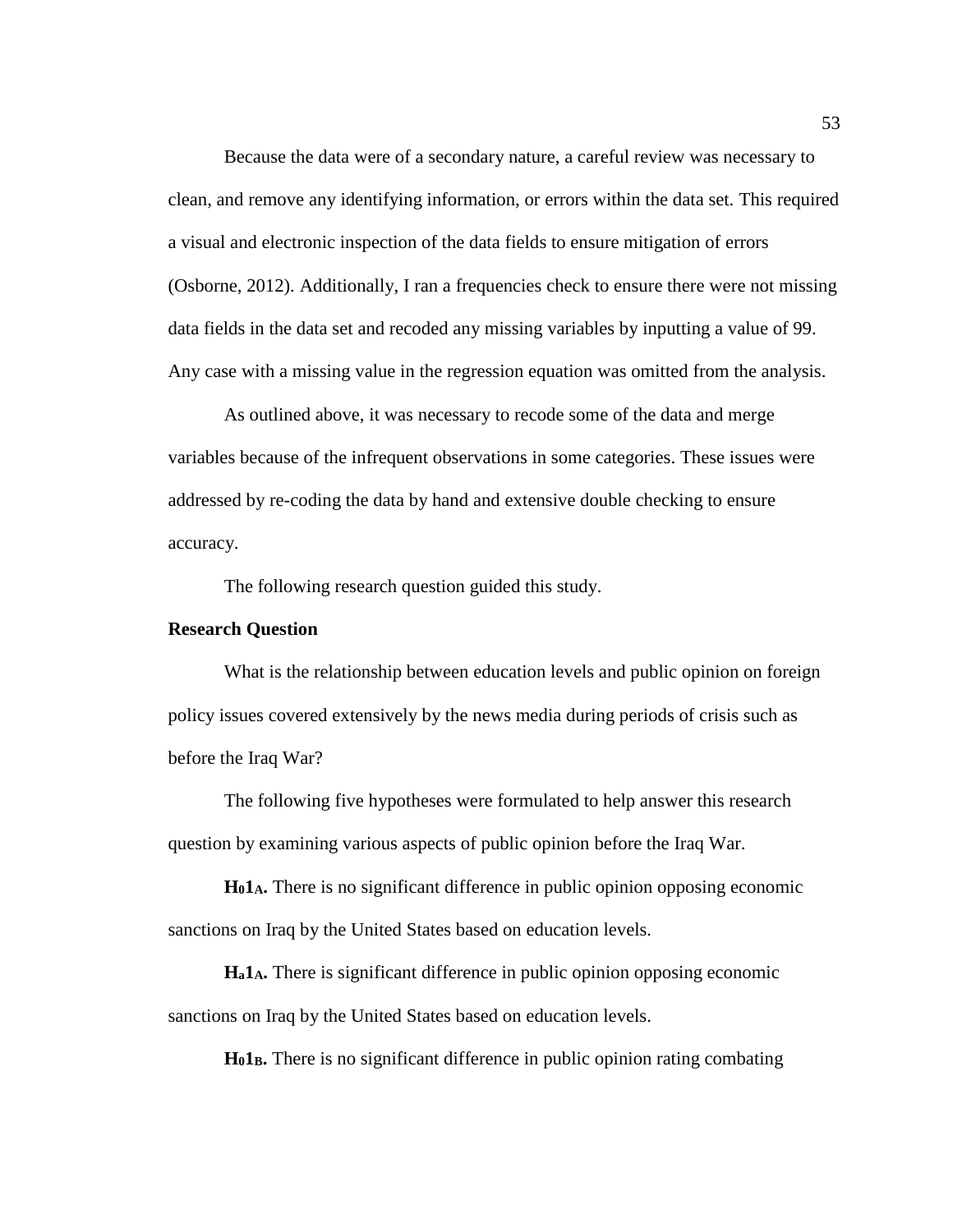international terrorism as a United States foreign policy goal based on education levels.

**Ha1B.** There is significant difference public opinion rating combating international terrorism as a United States foreign policy goal based on education levels.

**H01C.** There is no significant difference in public opinion regarding if Iraq will develop weapons of mass destruction based on education levels.

**Ha1C.** There is significant difference in public opinion regarding if Iraq will develop weapons of mass destruction based on education levels.

**H01D.** There is no significant difference in public opinion of favoring or opposing the use of U.S. troops if Iraq invaded Saudi Arabia based on education levels.

**Ha1D.** There is significant difference in public opinion on favoring or opposing the use of U.S. troops if Iraq invaded Saudi Arabia based on education levels.

**H01E.** There is no significant difference in public opinion on using U.S. troops to invade and overthrow the government of Saddam Hussein/Iraq based on education levels.

**Ha1E.** There is significant difference in public opinion on using United States troops to invade and overthrow Saddam Hussein/Iraq based on education levels.

I performed binomial logistic regression to test on all of the hypotheses. At least two variables are needed to use binomial logistic regression (Laerd Statistics, 2015). To determine if the data were appropriate for binomial logistic regression analysis, I specifically tested to ensure a linear relationship existed. Binomial logistic regression makes four key assumptions: (1) that dependent variables are measured by means of a dichotomous scale; (2) independent variables must be continuous or categorical; (3) independence of observations, as well as mutually exclusive and exhaustive categories;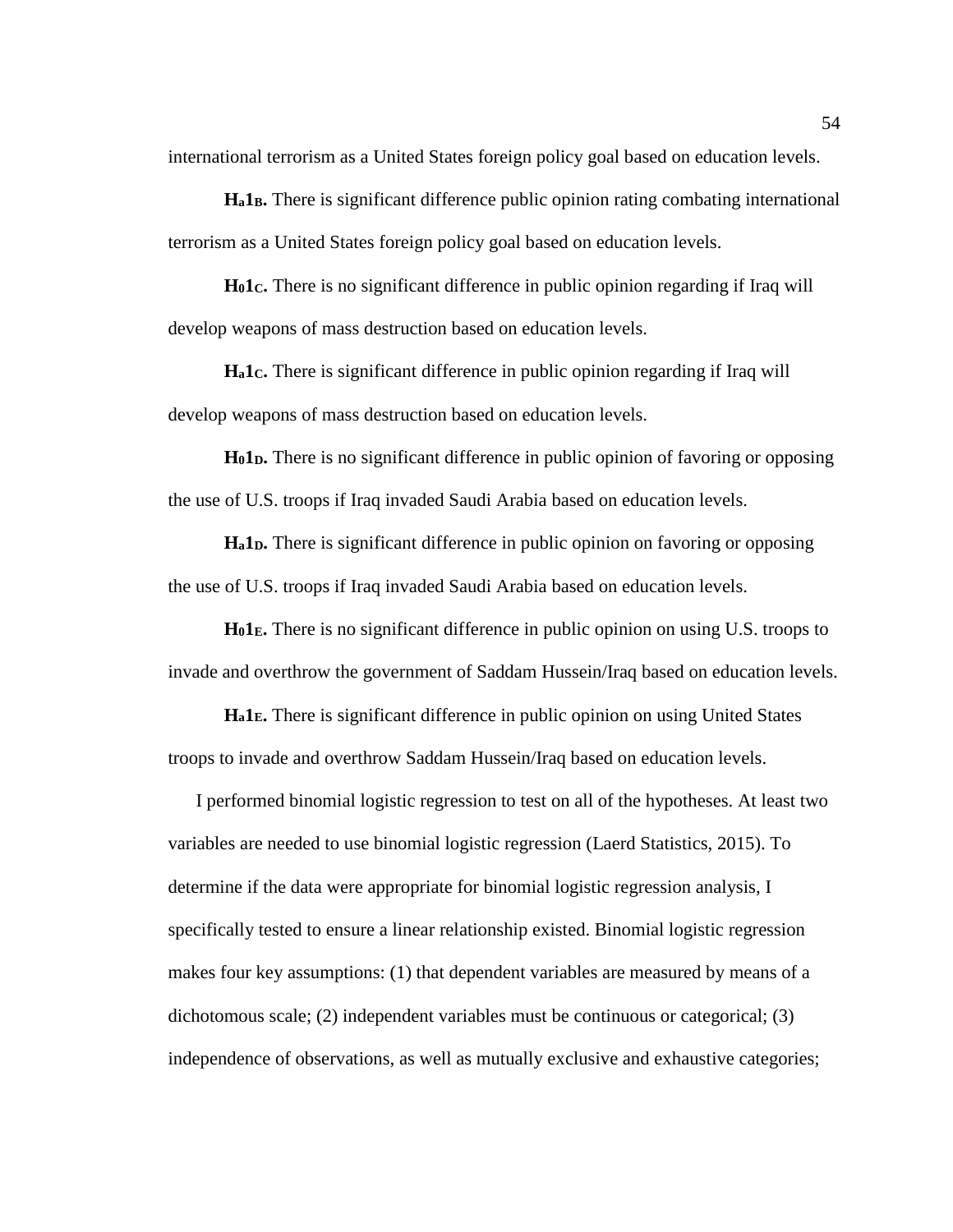(4) linear relationship between the independent variable and logistic change of the dependent variables (Laerd Statistics, 2015; Pampel, 2000). Laerd Statistics (2015) suggested checking the assumptions in the order listed, because if a violation of the assumptions exist, and are not correctable, binomial logistic regression cannot be used.

I searched for multicollinearity to ensure the hypotheses were accurately plotted (Vogt & Johnson, 2011). Because each regression model had more than one variable, there existed the likelihood of multicollinearity. If there is a high probability of correlation, it will be difficult to discern their distinct effects on the dependent variable (Li, 2011; Vogt & Johnson, 2011). Once I determined that the data met the assumptions of binomial logistic, I tested my five hypotheses with the same independent variable (education level), and each of the five dependent variables. All models also included five covariates (ideology; sex; race; income level and political party) to control for demographic factors that could influence public opinion.

I performed alpha-level testing to conclude if each of the null hypotheses were to be rejected (Vogt & Johnson, 2011). Each H<sup>0</sup> were rejected for *p*-values less than *α*, otherwise, the *p*-value was represented (Gill, 1999). The alpha error level was *p <* .05 to minimize Type I errors (Moyé, 2003).

#### **Threats to Validity**

Validity is the quality and accuracy of data, indicating the strength of the research design, while threats to external validity are applying the research to other studies (Vogt & Johnson, 2011). Further, threats to validity "can lead to false conclusions" (Vogt  $\&$ Johnson, 2011, p. 399). Because the data was of a secondary nature from the American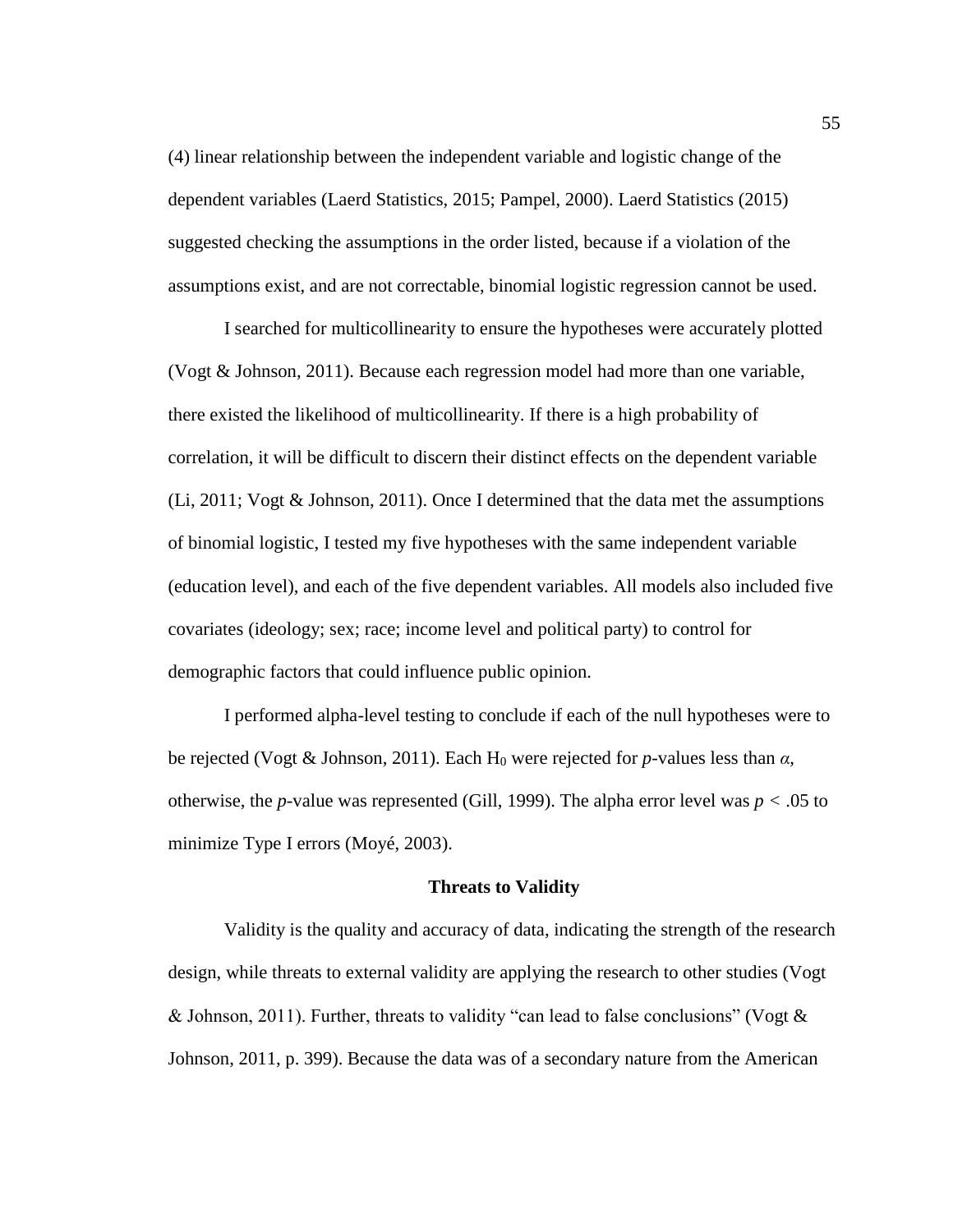Public Opinion and U.S. Foreign Policy (2002), external threats to validity were minimized due to the original study utilizing random participants that appear to be an accurate representation of the population. The original survey data was part of a quadrennial study by a reputable research organization. Further, maturation is limited or non-existent, since the respondents of the original survey are not being tested except for opinions during a given thirty-day period. Developers of the study did not indicate what percentages of the telephone interviews were conducted via a landline vs. cellphone. There is concern that data could be skewed toward older citizens who prefer landline phones versus younger citizens who prefer cell phones. There was also concern that the study was not completed just by those who were willing to answer the survey. It was taken at face value that Harris Interactive did an effective job of obtaining a representative sample, given the inherent limits of telephone polling.

The original study was conducted in June 2002, examining public opinion and attitudes of the general public. This study determined if education affected agenda-setting despite the repetition of the message before the Iraq War. Generalizability is the degree by which outcomes from the sample of the study are characteristic of results obtained from the study's overall population (Furr, 2011). The findings of this study may not be generalizable to public opinion on foreign affairs in all situations, such as when lowmessaging is present. Findings should be generalizable to foreign affairs where highmessaging is present.

There exists an internal threat to the results of the study because validity about the repetition of the message cannot be measured. However, the Bush administration citation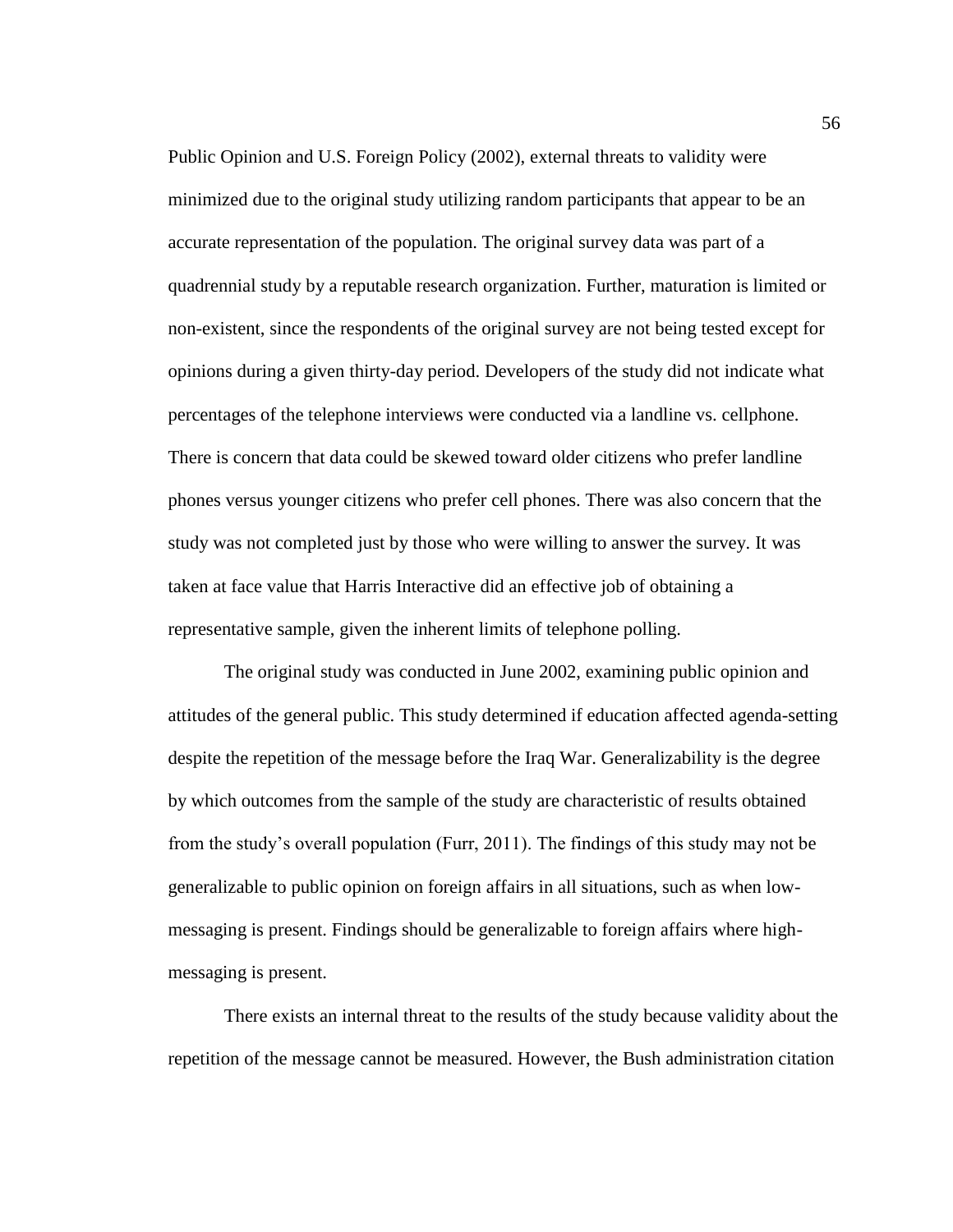of links to Iraq complicit in the terrorist attacks on September 11, 2001, as justification for the invasion was perpetuated by the news media. The news media continued the narrative that Hussein was involved in some capacity to the terrorist attacks was repeated continually, which aided in changing public opinion about Hussein, Iraq and the subsequent justification for invasion. News coverage of the lead-up to the invasion of Iraq was available in a variety of sources that it is probable individuals in the United States were exposed to this messaging. It was impossible to quantify the messaging due to each person's unique news media ingestion, but it is unlikely that individuals over the age of 18 in the United States participating in public opinion polls were not aware of news media messaging.

### **Ethical Procedures**

Because the nature of the secondary data derived from the American Public Opinion and U.S. Foreign Policy survey of 2002, ethical concerns are minimized and negligible. The survey available had no identifying information; therefore, no ethical concerns were present for participants in the survey. The original ICPSR 3673 code book cited that any inadvertent identification of individuals was discouraged and should be reported to ICPSR. Also, the data was be double-checked for errors and the presence of identifiable information. Any identifiable information was corrected before testing in accordance with Walden University IRB standards, as well as reported to David Krane and Shawn Wade, the Project Managers on Inter-University Consortium for Political and Social Research Study Number 3673 per their request (Chicago Council on Foreign Relations, 2002). The Inter-University Consortium for Political and Social Research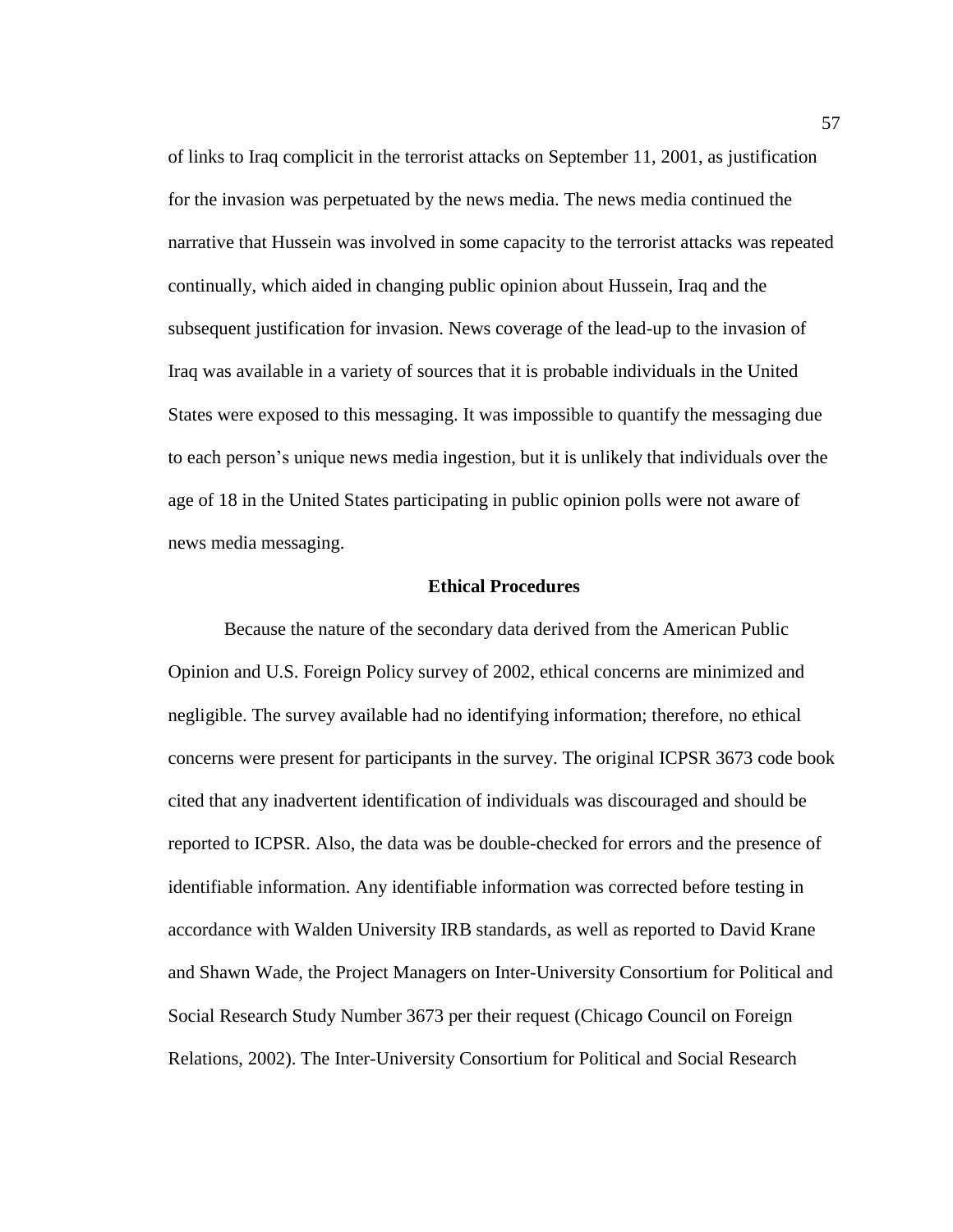dataset was available on the website of ICPSR to an affiliated organization, such as Walden University, and was not confidential data. After IRB approval, the data was downloaded from ICPSR, secured, stored and password protected within my Dropbox account, as well as my PC for five years, and then it will be destroyed from my personal files using an overwrite erase software.

# **Summary**

In Chapter 3, I examined the dataset to be used, the methodology, and design for the study. I proposed a quantitative, correlative study using binomial logistic regression that would determine the extent education levels had upon public opinion before the Iraq War, with assumed repetition of message. I drew the data from ICPSR Study Number 3673 (Chicago Council on Foreign Relations, 2002), and used statistical analysis to predict public opinion of a general population.

The variables I used were determined by their relative association to the research question and the hypotheses. My study used one independent variable (higher education level), five covariates (ideology; sex; race; income level; and political party), which were expected to have an effect on the ability to affect agenda-setting, and five dependent variables (favoring economic sanctions against Iraq; combating international terrorism as a foreign policy goal; Iraq developing weapons of mass destruction in the next 10 years; favor or oppose the use of U.S. troops if Iraq invaded Saudi Arabia; and, support for the United States using troops to invade Iraq and overthrow the government of Saddam Hussein).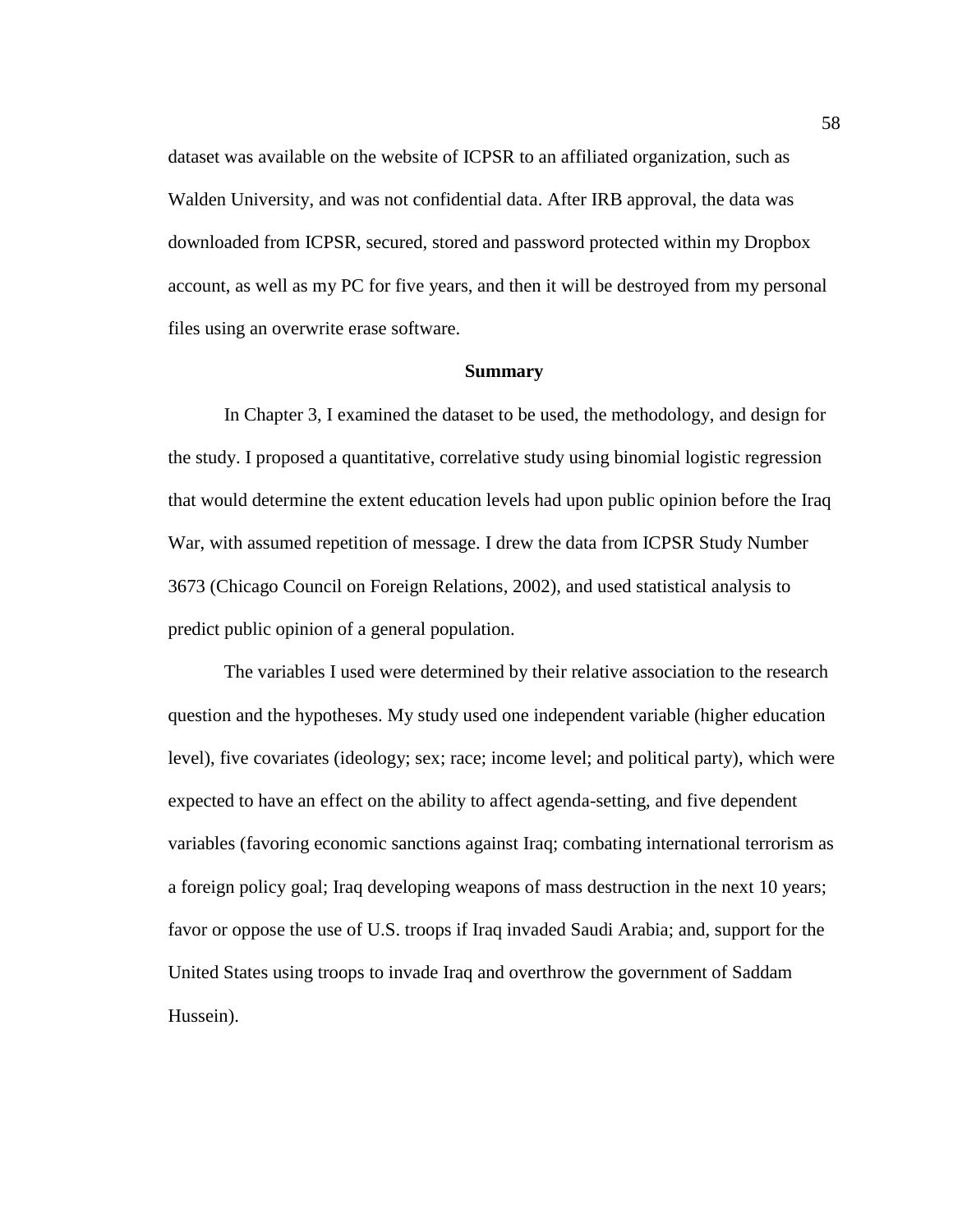Detailed statistical analysis and survey results of the study are presented in Chapter 4. I will documentand presentany found discrepancies in data collection. I will analyze the statistical data, discuss the hypotheses tested and summarize the research question.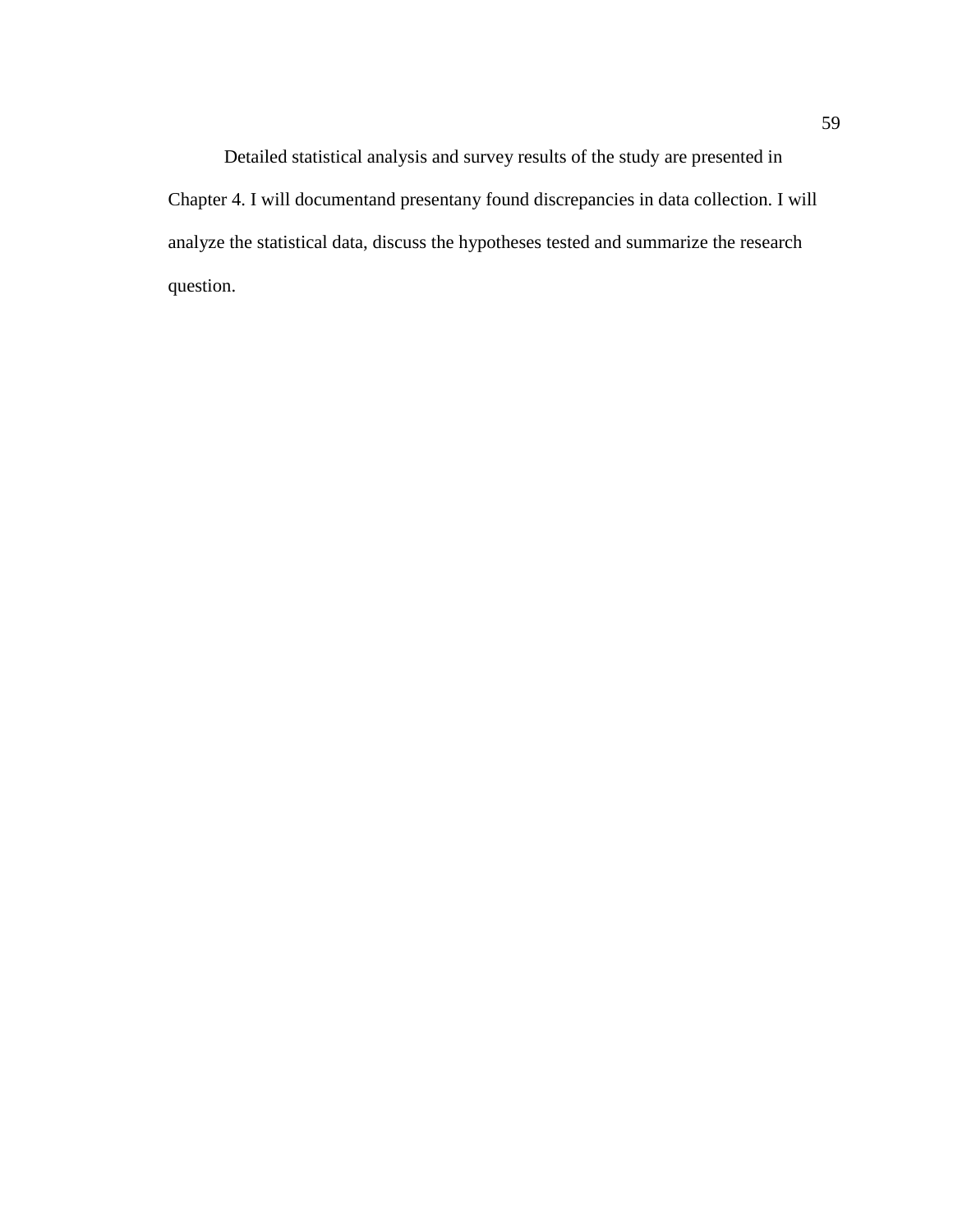# Chapter 4: Results

### **Introduction**

The purpose of this quantitative study was to determine if there was a relationship between education level attainment and public opinion before the Iraq War started. I used secondary data to answer the following research question: what is the relationship between education levels and public opinion on foreign policy issues covered extensively by the news media during periods of crisis such as before the Iraq War? I tested five hypotheses independently, using binomial logistic regression.

In this chapter, I will discuss the data collection and the results of my study. I will discuss how I procured the data, and the methods I used to clean and recode. I restate the research question that guided this study, as well as the hypotheses used to help answer this research question. This chapter will detail the descriptive statistics and the analysis process used in this study. Finally, I will summarize the results and transition to Chapter 5.

# **Data**

I used a secondary dataset in my study. My data use was approved by the Walden IRB. Once Walden IRB granted permission to retrieve the ICPSR dataset (approval #07- 27-17-0197654) it was downloaded from ICPSR's website and imported into SPSS 24 for analysis.

### **Descriptive Statistics**

Preliminary testing by means of frequency analysis and descriptive statistics was used to observe a basic summary of the data. The frequencies check ensured there were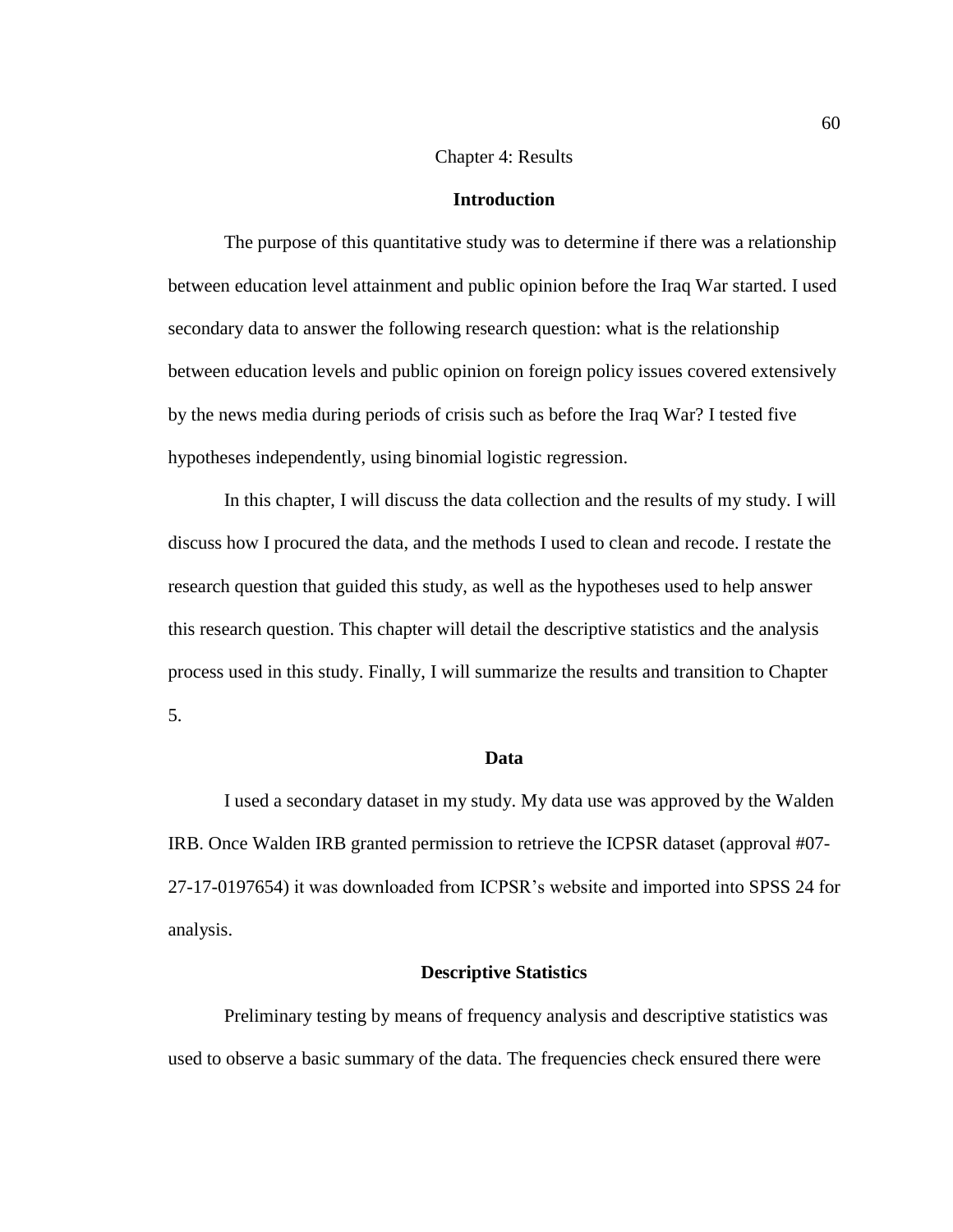no missing data fields in the data set and I recoded any missing variables by inputting a value of 99. Any case with a missing value in the variables of interest were omitted from the analysis. I recoded the data containing independent variables and covariates to ensure normal distribution was present to prepare it for statistical analysis. As a result of the missing data, the sample size was for testing hypothesis 1 was 656, 1100 for hypothesis 2, 1108 for hypothesis 3, 1034 for hypothesis 4, and 656 for hypothesis 5. I determined the mean, median, and mode of the independent variable of education levels, as well as for each of the five dependent variables: economic sanctions against Iraq, international terrorism, Iraq will develop WMDs, U.S. troops if Iraq invaded Saudi Arabia, and overthrow Saddam Hussein/Iraq (See Table 2). In addition, I also determined the mean, median and mode of each of the five covariates: ideology, sex, race, income level, and political party, as they were expected to have an effect on the testing of agenda-setting theory.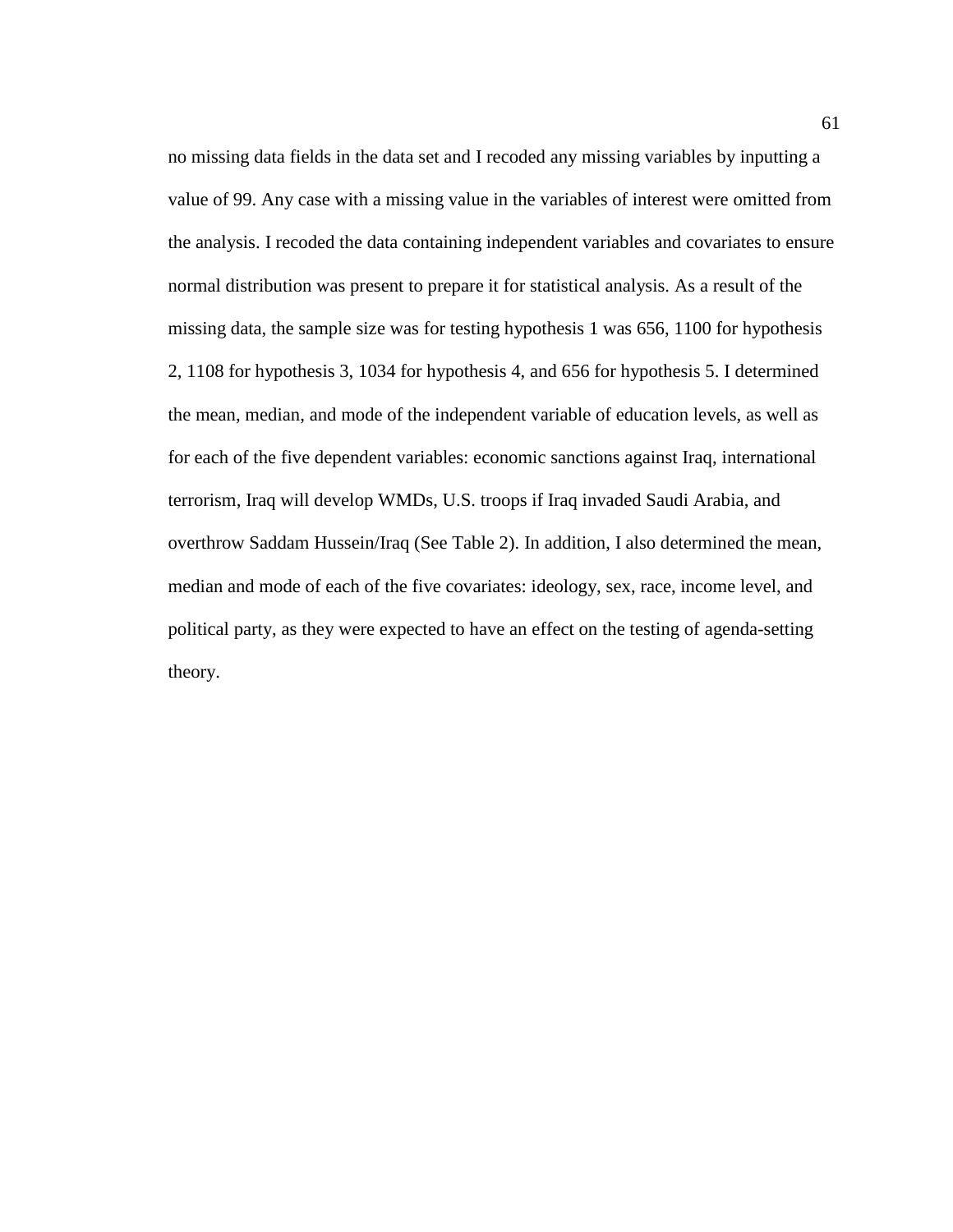# Table 2

## *Descriptive Statistics – All Variables*

| <b>Independent Variable</b>           |          |     |      |       |
|---------------------------------------|----------|-----|------|-------|
|                                       | Min      | Max | Mean | SD    |
| Education                             | $\Omega$ | 5   | 3.19 | 1.197 |
| Dependent Variable                    |          |     |      |       |
| Economic sanctions against Iraq       |          | 1   | .74  | .437  |
| <b>International Terrorism</b>        |          |     | .91  | .284  |
| Iraq will develop WMDs                |          |     | .86  | .346  |
| U.S. troops if Iraq invaded S. Arabia |          |     | .52  | .500  |
| Overthrow Saddam Hussein/Iraq         | 0        |     | .73  | .446  |
| Covariates                            |          |     |      |       |
| Ideology                              | $\theta$ | 4   | 2.20 | 1.033 |
| <b>Sex</b>                            |          |     | .50  | .500  |
| Race                                  |          |     | .17  | .377  |
| Income level                          |          | 10  | 3.30 | 2.157 |
| <b>Political Party</b>                |          |     | .510 | .500  |

The original ICPSR 3673 dataset was a national probability sample, ensuring respondents represented a general cross-section of individuals 18 years and older living in the United States. Since the original dataset was generalized, its use as a secondary data should also be generalizable to the U.S. population. While population shifts occur, the most notable shift between the 2000 and 2010 Census' indicated a 43% increase in the Hispanic population, and 97% of the total U.S. population identified as a single race (2010 Census, 2011). Since the original data was collected in June 2002, two years after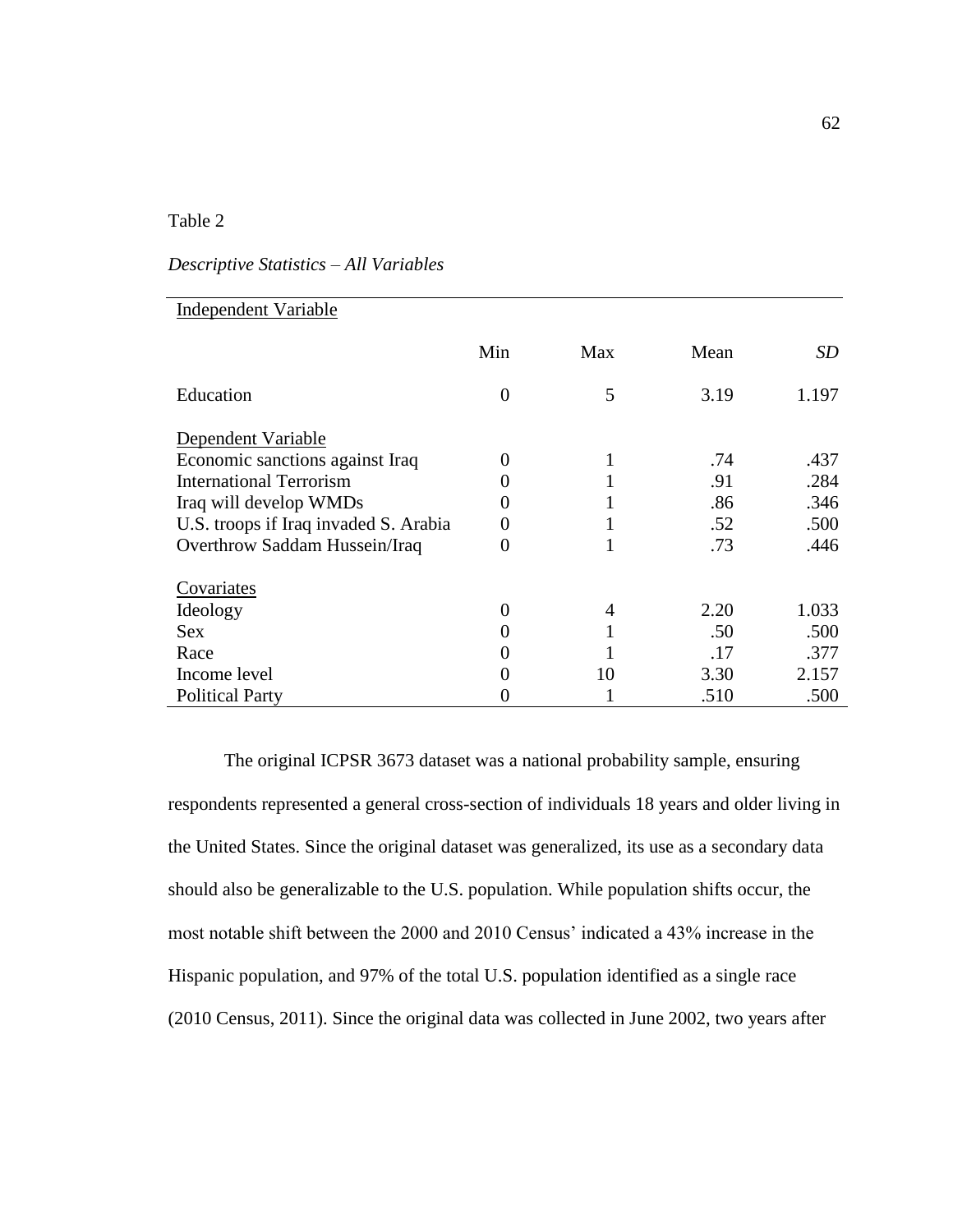the 2000 Census and eight years prior to the 2010 Census, it is then reasonable to believe that the data is still generalizable to American public opinion.

#### **Assumption Testing**

Laerd Statistics (2015) clarified that the assumptions for binomial logistic regression are met if there is an independence of observations, the dependent variable is dichotomous and ordinal, and the independent variable mutually exclusive and exhaustive. There must be one or more independent variables that are measured as continuous or nominal. Laerd (2015) also stated, "there must be a linear relationship between the independent variable and the logit transformation of the dependent variable," and "data must not show multicollinearity" (p. 5). It is necessary that the dataset must not violate the assumptions of binomial logistic regression, or missing data.

In each of the dependent variables, the assumption of independence of observations was met, as each variable was dichotomous and ordinal. I had one independent variable, education level, which was continuous, measuring level of education attainment, thereby meeting the assumption of the independent variable. I tested for multicollinearity by performing multiple regression looking at variance inflation factors (VIF). I determined that the highest VIF values were within tolerance thresholds and are annotated within each variable. The necessary statistical assumptions regarding each variable were fulfilled prior to analysis. Significance was accepted at .05.

To determine linearity and non-linearity, binomial analyses were performed to test assumptions of the model for each dependent variable. An analysis of the dependent variable, independent variable and the covariates were performed and were normally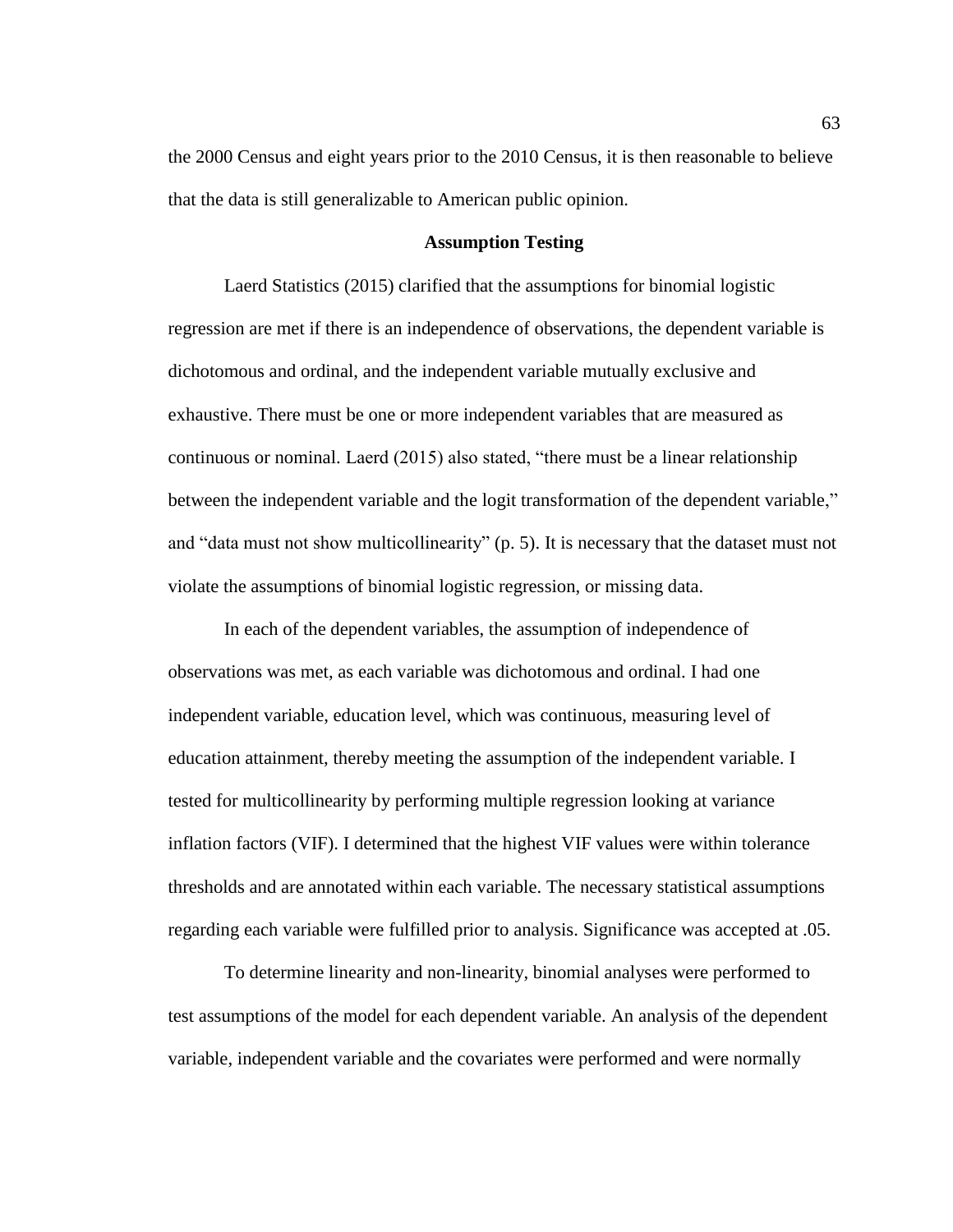distributed at  $(n = 1,008, \mu = .74, s = .437)$ . The independent variable, education levels, which remained constant regardless of dependent variable, distributed at  $(n = 3,254, \mu =$ 3.19, *s* = 1.197). Rating dependent variable combating international terrorism as a United States foreign policy goal, an analysis of the dependent variable, independent variable, and the covariates were performed and were normally distributed at  $(n = 1,100, \mu = .91, s)$ = .284). The dependent variable regarding if Iraq will develop weapons of mass destruction, an analysis of the dependent variable, independent variable, and the covariates were performed and were normally distributed at  $(n = 1,108, \mu = .86, s = .346)$ . Favoring or opposing the use of U.S. troops if Iraq invaded Saudi Arabia, an analysis of the dependent variable, independent variable, and the covariates were performed and were normally distributed at  $(n = 1.034, \mu = .52, s = .5)$ . Concerning the use of U.S. troops to invade and overthrow the government of Saddam Hussein/Iraq, an analysis of the dependent variable, independent variable, and the covariates were performed and were normally distributed at ( $n = 656$ ,  $\mu = .73$ ,  $s = .446$ ). The assumption testing proved acceptable, as there were no violations. Because the assumption criterion were met, I moved forward using SPSS version 24 to test the five hypotheses using binomial logistic regression.

#### **Results**

The following research question guided this study: what is the relationship between education levels and public opinion on foreign policy issues covered extensively by the news media during periods of crisis such as before the Iraq War? The null hypotheses associated with the research question presumed that there was no significant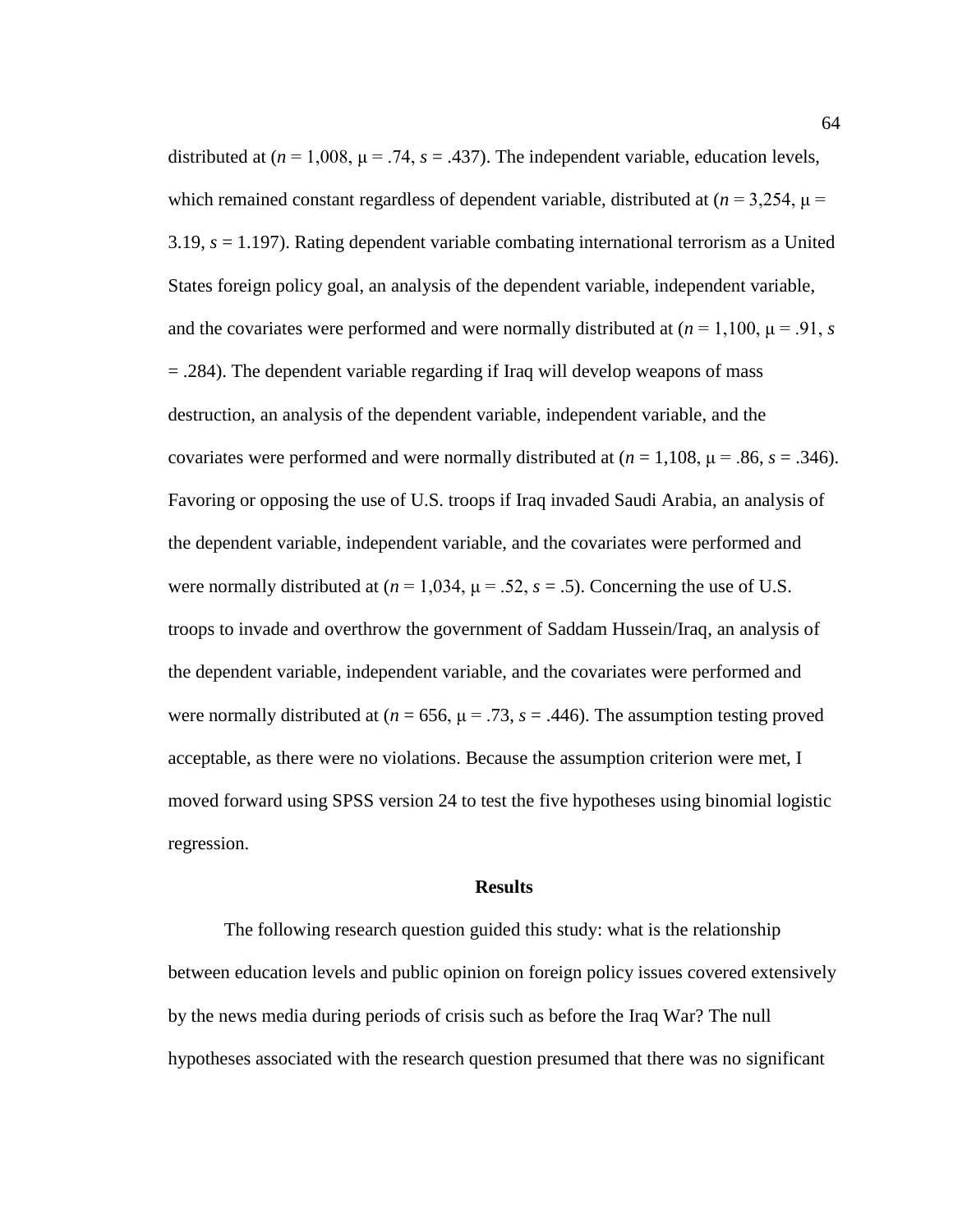difference in public opinion on a dependent variable affecting education levels. I evaluated the significance of the variables to either accept or reject the null hypotheses.

**H01A.** There is no significant difference in public opinion opposing economic sanctions on Iraq by the United States based on education levels.

I used binomial logistic regression to ascertain the effects of ideology, sex, race, income level, and political party on the respondent's opinions rating public opinion opposing economic sanctions on Iraq by the United States based on education levels. The measure of the dependent variable is nominal and dichotomous. The VIF ranged between 1.038 and 1.402 on all six variables. The Hosmer and Lemeshow test indicated a good fit of  $p = .462$ . Linearity of the continuous variables with respect to the logit of the dependent variable was addressed via the Box-Tidwell (1962) procedure. A Bonferonni correction was applied using all terms in the model resulting in statistical significance being accepted when  $p < .00625$ . Of the six predictor variables only one was statistically significant: political party (as shown in Table 3). All other variables were not statistically significant from baseline. Because significance for the education levels variable was not high enough to accept the alternative hypothesis, I accepted the null hypothesis, that there is no significant difference in public opinion opposing economic sanctions on Iraq by the United States based on education levels.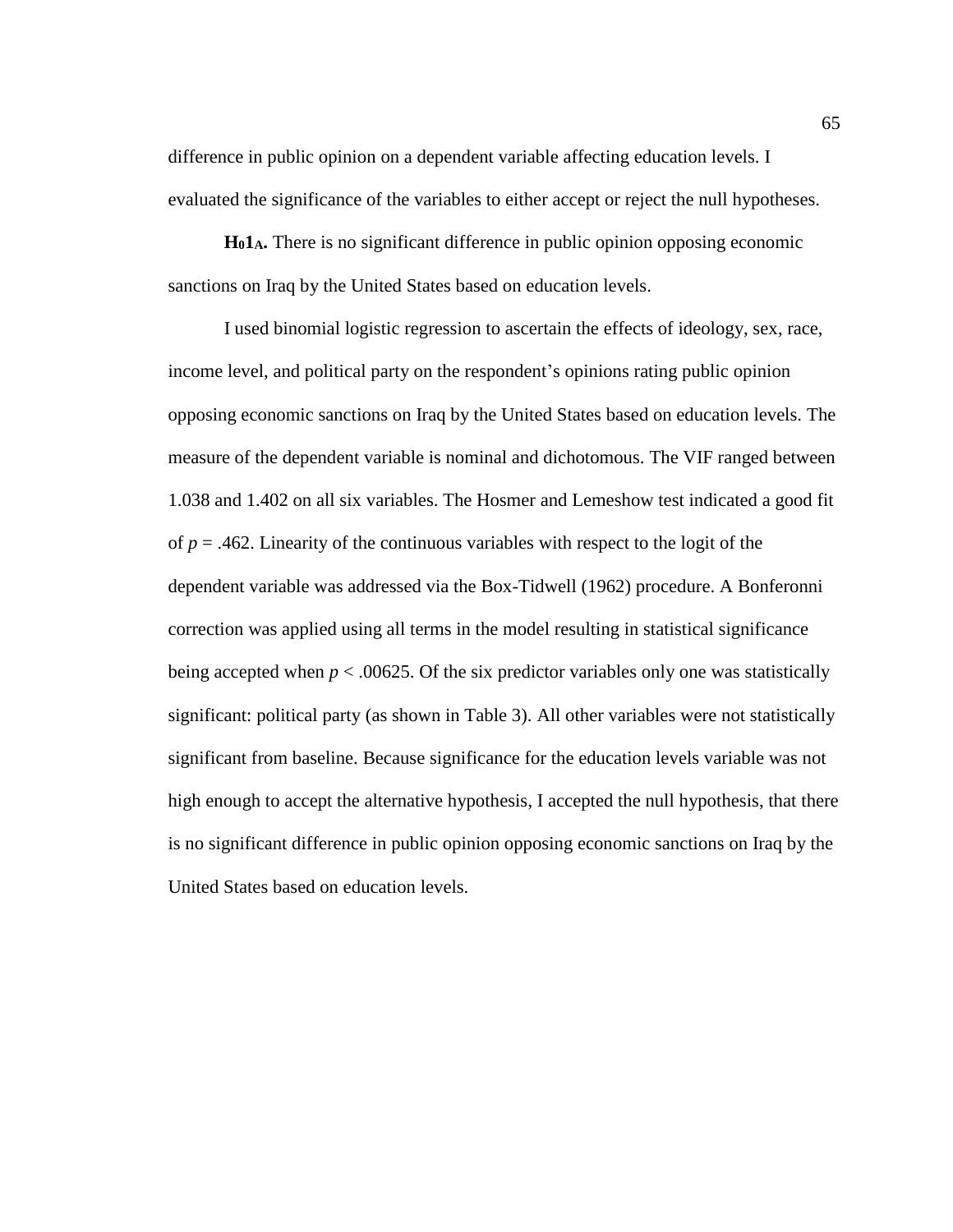## Table 3

*Favoring or opposing economic sanctions against Iraq*

| Variable               | $\boldsymbol{B}$ | S.E. | Wald  | df             | Sig. | Exp(B) |             | 95% C.I. for |
|------------------------|------------------|------|-------|----------------|------|--------|-------------|--------------|
|                        |                  |      |       |                |      |        |             |              |
|                        |                  |      |       |                |      |        |             | EXP(B)       |
|                        |                  |      |       |                |      |        |             |              |
|                        |                  |      |       |                |      |        | Lower Upper |              |
| Education              | .134             | .082 | 2.705 | $\mathbf{1}$   | .100 | 1.144  | .975        | 1.343        |
|                        |                  |      |       |                |      |        |             |              |
| Ideology               | .074             | .098 | .561  | $\mathbf{1}$   | .454 | 1.076  | .888        | 1.305        |
|                        | $-.059$          | .184 |       | $\mathbf{1}$   | .748 | .942   |             | 1.353        |
| <b>Sex</b>             |                  |      | .104  |                |      |        | .656        |              |
| Race                   | $-.195$          | .245 | .635  | $\mathbf{1}$   | .425 | .823   | .509        | 1.329        |
|                        |                  |      |       |                |      |        |             |              |
| Income                 | .064             | .049 | 1.740 | $\overline{1}$ | .187 | 1.066  | .969        | 1.173        |
|                        |                  |      |       |                |      |        |             |              |
| <b>Political Party</b> | $-.651$          | .212 | 9.408 | $\mathbf{1}$   | .002 | .522   | .344        | .791         |

**Ha1B.** There is a significant difference public opinion rating combating international terrorism as a United States foreign policy goal based on education levels.

I used binomial logistic regression to ascertain the effects of ideology, sex, race, income level, and political party on the respondent's opinions rating combating international terrorism as a United States foreign policy goal. The measure of the dependent variable is ordinal and dichotomous. The VIF ranged between 1.044 and 1.333 on all six variables. The Hosmer and Lemeshow test indicated a good fit of  $p = .313$ . Linearity of the continuous variables with respect to the logit of the dependent variable was addressed via the Box-Tidwell (1962) procedure. A Bonferonni correction was applied using all terms in the model resulting in statistical significance being accepted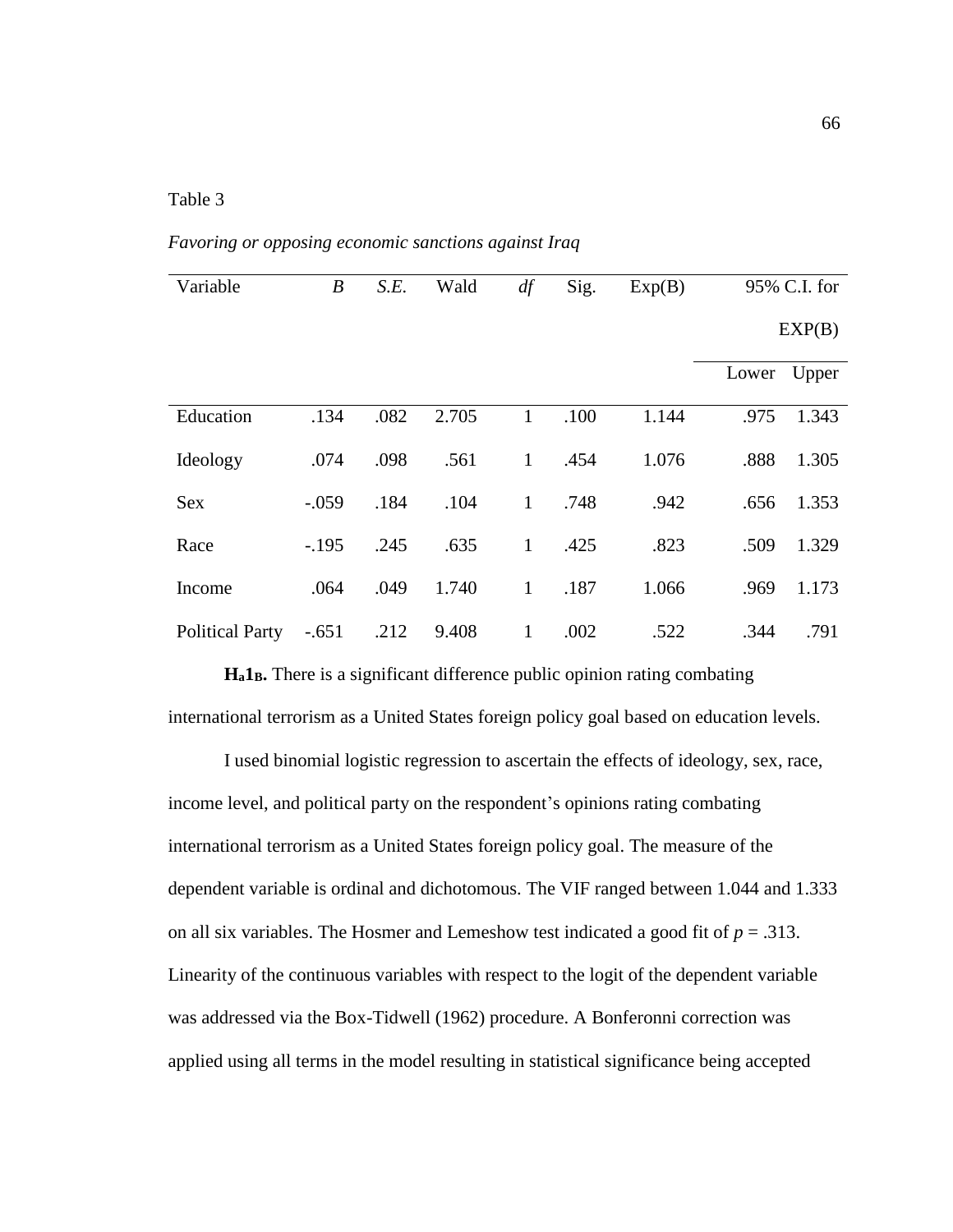when  $p < .00625$ . Of the six predictor variables only one was statistically significant: education level (as shown in Table 4). All other variables were not statistically significant from baseline. Based on these findings, I rejected the null hypothesis, as there is a significant difference public opinion rating combating international terrorism as a United States foreign policy goal based on education levels.

Table 4

*Opinions rating combating international terrorism as a United States foreign policy goal*

| Variable               | $\boldsymbol{B}$ | S.E. | Wald  | df           | Sig. | Exp(B) | 95% C.I. for |       |
|------------------------|------------------|------|-------|--------------|------|--------|--------------|-------|
|                        |                  |      |       |              |      |        | EXP(B)       |       |
|                        |                  |      |       |              |      |        | Lower Upper  |       |
| Education              | $-0.312$         | .128 | 5.985 | $\mathbf{1}$ | .014 | .732   | .570         | .940  |
| Ideology               | .105             | .138 | .577  | $\mathbf{1}$ | .447 | 1.111  | .847         | 1.457 |
| <b>Sex</b>             | .424             | .275 | 2.374 | $\mathbf{1}$ | .123 | 1.528  | .891         | 2.621 |
| Race                   | $-.560$          | .303 | 3.419 | $\mathbf{1}$ | .064 | .571   | .315         | 1.034 |
| Income                 | .106             | .074 | 2.037 | $\mathbf{1}$ | .153 | 1.112  | .961         | 1.287 |
| <b>Political Party</b> | $-.311$          | .321 | .937  | $\mathbf{1}$ | .333 | .733   | .391         | 1.375 |

**H01C.** There is no significant difference in public opinion regarding if Iraq will develop weapons of mass destruction based on education levels.

I used binomial logistic regression to ascertain the effects of ideology, sex, race, income level, and political party on the respondent's opinions regarding if Iraq will develop weapons of mass destruction. The measure of the dependent variable is ordinal and dichotomous. The VIF ranged between 1.041 and 1.329 on all six variables. The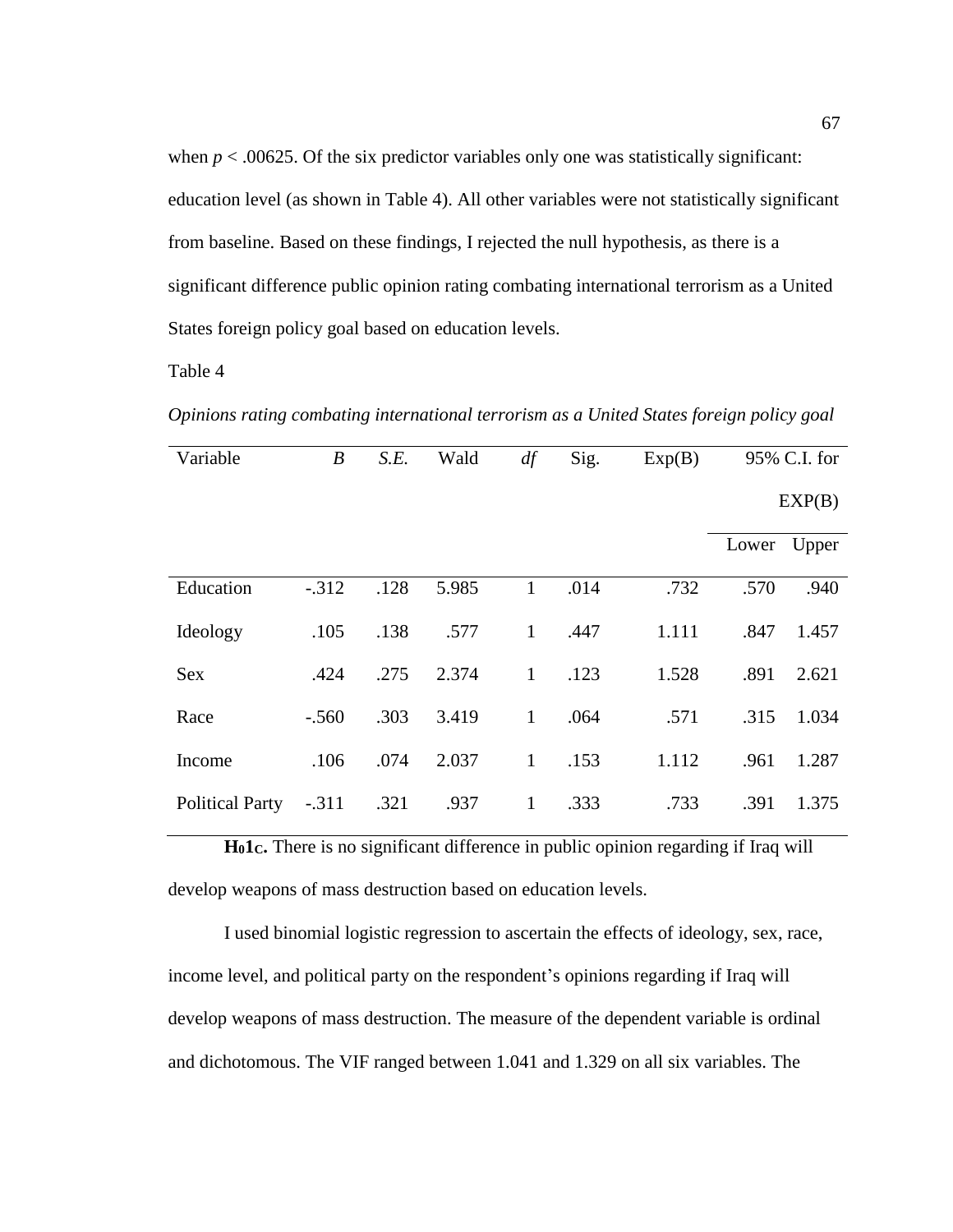Hosmer and Lemeshow test indicated a good fit of  $p = .634$ . Linearity of the continuous variables with respect to the logit of the dependent variable was addressed via the Box-Tidwell (1962) procedure. A Bonferonni correction was applied using all terms in the model resulting in statistical significance being accepted when  $p < .00625$ . Of the six predictor variables only one was statistically significant: sex (as shown in Table 5). All other variables were not statistically significant from baseline. Based on these findings, I accepted the null hypothesis, that there is no significant difference in public opinion regarding if Iraq will develop weapons of mass destruction based on education levels. Table 5

*Opinions regarding if Iraq will develop weapons of mass destruction*

| Variable               | $\boldsymbol{B}$ | S.E. | Wald   | df           | Sig. | Exp(B) |       | 95% C.I. for |
|------------------------|------------------|------|--------|--------------|------|--------|-------|--------------|
|                        |                  |      |        |              |      |        |       | EXP(B)       |
|                        |                  |      |        |              |      |        | Lower | Upper        |
| Education              | $-.108$          | .096 | 1.269  | 1            | .260 | .897   | .744  | 1.083        |
| Ideology               | $-.075$          | .115 | .424   | $\mathbf{1}$ | .515 | .928   | .740  | 1.163        |
| <b>Sex</b>             | .930             | .228 | 16.662 | $\mathbf{1}$ | .000 | 2.534  | 1.621 | 3.959        |
| Race                   | .204             | .311 | .431   | $\mathbf{1}$ | .512 | 1.226  | .667  | 2.253        |
| Income                 | .103             | .058 | 3.105  | $\mathbf{1}$ | .078 | 1.108  | .989  | 1.243        |
| <b>Political Party</b> | $-.002$          | .488 | .000   | $\mathbf{1}$ | .995 | .998   | .614  | 1.622        |

**H01D.** There is no significant difference in public opinion of favoring or opposing the use of U.S. troops if Iraq invaded Saudi Arabia based on education levels.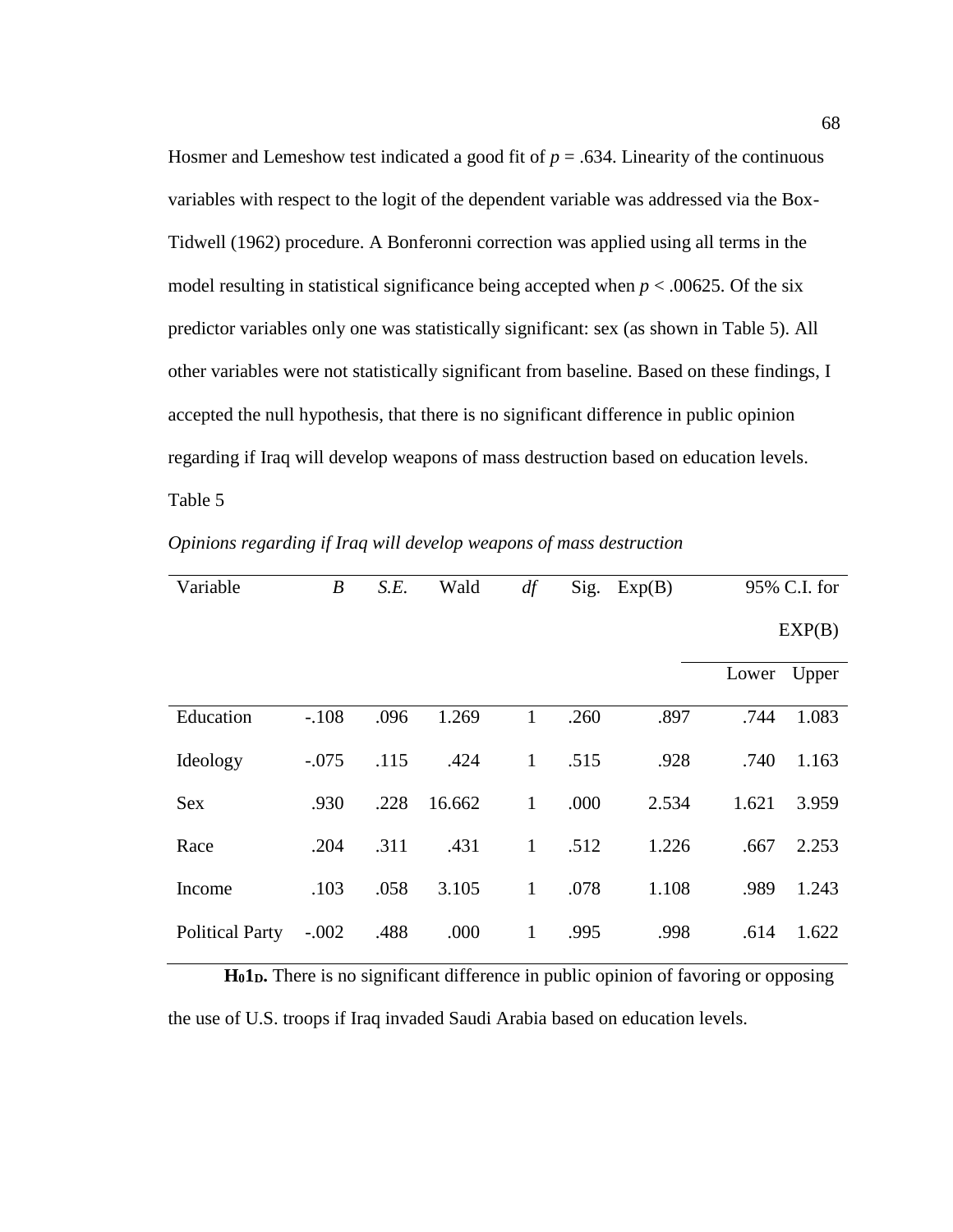I used binomial logistic regression to ascertain the effects of ideology, sex, race, income level, and political party on the respondent's opinions on favoring or opposing the use of U.S. troops if Iraq invaded Saudi Arabia. The measure of the dependent variable is nominal and dichotomous. The VIF ranged between 1.048 and 1.451 on all six variables. The Hosmer and Lemeshow test indicated a good fit of *p* = .084. Linearity of the continuous variables with respect to the logit of the dependent variable was addressed via the Box-Tidwell (1962) procedure. A Bonferonni correction was applied using all terms in the model resulting in statistical significance being accepted when  $p < .00625$ . Of the six predictor variables only one was statistically significant: sex (as shown in Table 6). All other variables were not statistically significant from baseline. Based on these findings, I accepted the null hypothesis, that there is no significant difference in public opinion of favoring or opposing the use of U.S. troops if Iraq invaded Saudi Arabia based on education levels.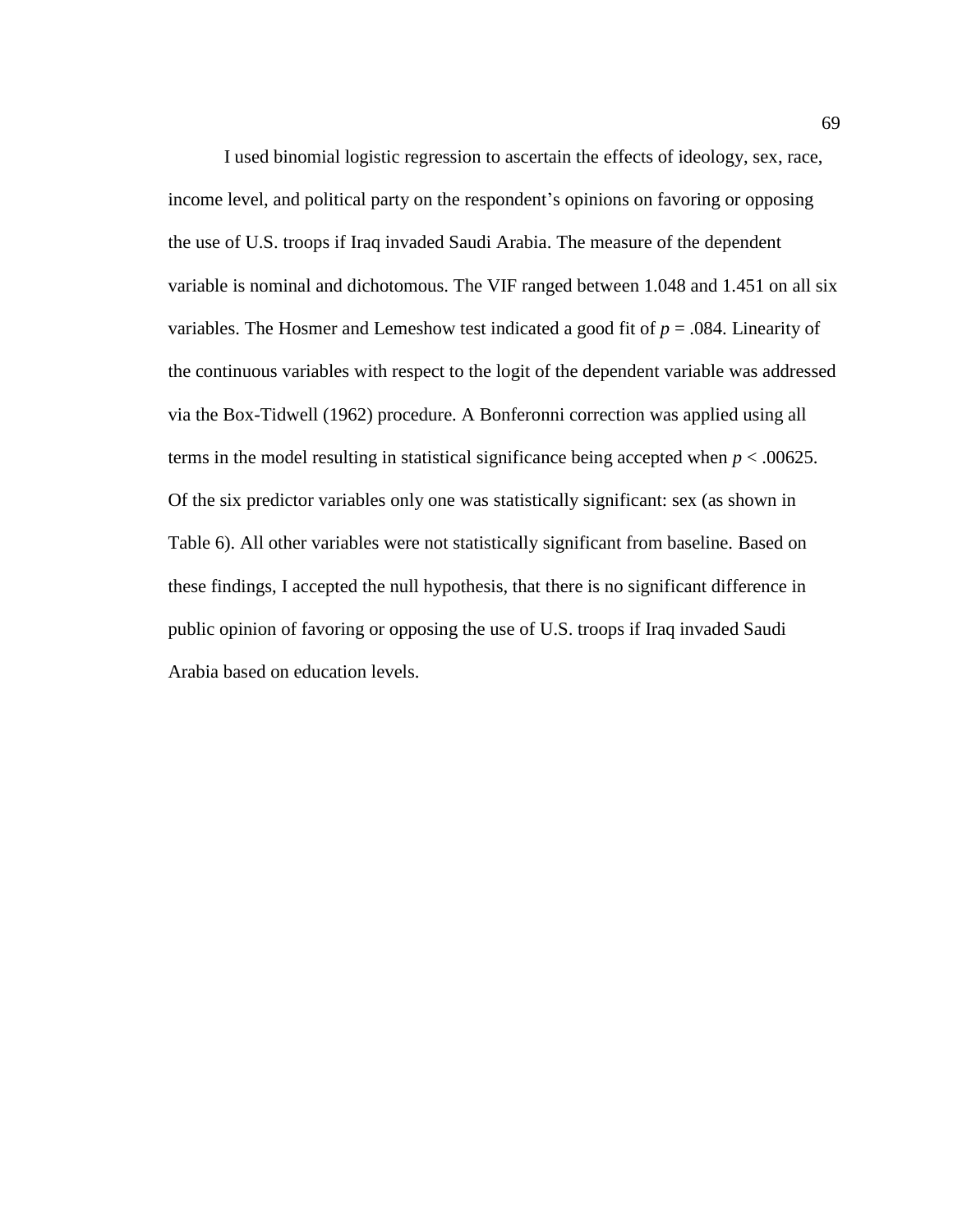*Opinions of favoring or opposing the use of U.S. troops if Iraq invaded Saudi Arabia*

| Variable               | $\boldsymbol{B}$ | S.E. | Wald  | df           |      | $Sig.$ Exp $(B)$ | 95% C.I. for |       |
|------------------------|------------------|------|-------|--------------|------|------------------|--------------|-------|
|                        |                  |      |       |              |      |                  | EXP(B)       |       |
|                        |                  |      |       |              |      |                  | Lower Upper  |       |
| Education              | .106             | .069 | 2.355 | $\mathbf{1}$ | .125 | 1.112            | .971         | 1.274 |
| Ideology               | .127             | .085 | 2.242 | $\mathbf{1}$ | .134 | 1.135            | .962         | 1.341 |
| Sex                    | .435             | .156 | 7.808 | $\mathbf{1}$ | .005 | .647             | .477         | .878  |
| Race                   | $-.284$          | .215 | 1.752 | $\mathbf{1}$ | .186 | .753             | .494         | 1.146 |
| Income                 | .027             | .041 | .432  | $\mathbf{1}$ | .511 | 1.027            | .948         | 1.112 |
| <b>Political Party</b> | $-.118$          | .183 | .418  | $\mathbf{1}$ | .518 | .889             | .621         | 1.271 |

**Ha1E.** There is a significant difference in public opinion on using United States troops to invade and overthrow Saddam Hussein/Iraq based on education levels.

I used binomial logistic regression to ascertain the effects of ideology, sex, race, income level, and political party on the respondent's opinions favoring or opposing the support for the United States using troops to overthrow Saddam Hussein's government. The measure of the dependent variable is nominal and dichotomous. The VIF ranged between 1.048 and 1.446 on all six variables. The Hosmer and Lemeshow test indicated a good fit of  $p = .002$ . Linearity of the continuous variables with respect to the logit of the dependent variable was addressed via the Box-Tidwell (1962) procedure. A Bonferonni correction was applied using all terms in the model resulting in statistical significance being accepted when  $p < .00625$ . Of the six predictor variables, three were statistically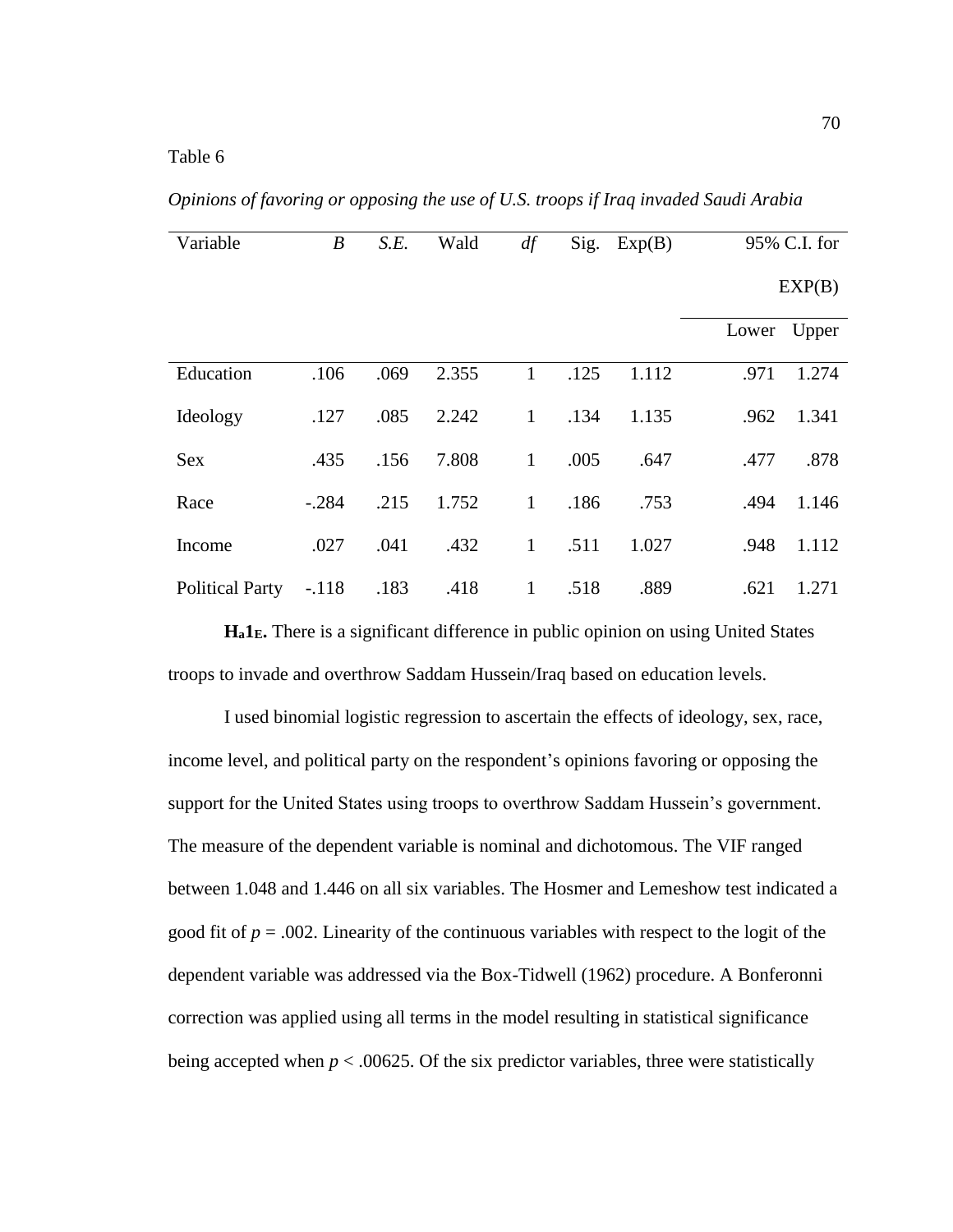significant: education, ideology, and political party (as shown in Table 7). All other variables were not statistically significant from baseline. Based on these findings, I reject the null hypothesis, as there is a significant difference in public opinion on using United States troops to invade and overthrow Saddam Hussein/Iraq based on education levels. Table 7

| Variable               | $\boldsymbol{B}$ | S.E. | Wald   | df           | Sig. | Exp(B) | 95% C.I. for $EXP(B)$ |       |
|------------------------|------------------|------|--------|--------------|------|--------|-----------------------|-------|
|                        |                  |      |        |              |      |        | Lower Upper           |       |
| Education              | $-439$           | .108 | 16.535 | 1            | .000 | .645   | .522                  | .797  |
| Ideology               | .305             | .123 | 6.146  | $\mathbf{1}$ | .013 | 1.357  | 1.066                 | 1.727 |
| <b>Sex</b>             | .009             | .221 | .002   | 1            | .969 | 1.009  | .655                  | 1.554 |
| Race                   | $-0.319$         | .263 | 1.474  | $\mathbf{1}$ | .225 | .727   | .434                  | 1.216 |
| Income                 | .024             | .054 | .199   | 1            | .656 | 1.025  | .921                  | 1.140 |
| <b>Political Party</b> | $-1.118$         | .268 | 17.464 | 1            | .000 | .327   | .193                  | .552  |

*Opinions on using United States troops to invade and overthrow Saddam Hussein/Iraq*

#### **Summary**

The research question that guided my research was what is the relationship between education levels and public opinion on foreign policy issues covered extensively by the news media during periods of crisis such as before the Iraq War? In testing the five hypotheses, I rejected the null hypothesis for two: there is a significant difference in public opinion combating international terrorism as a United States foreign policy goal based on education levels; and there is a significant difference in public opinion on using United States troops to invade and overthrow Saddam Hussein/Iraq based on education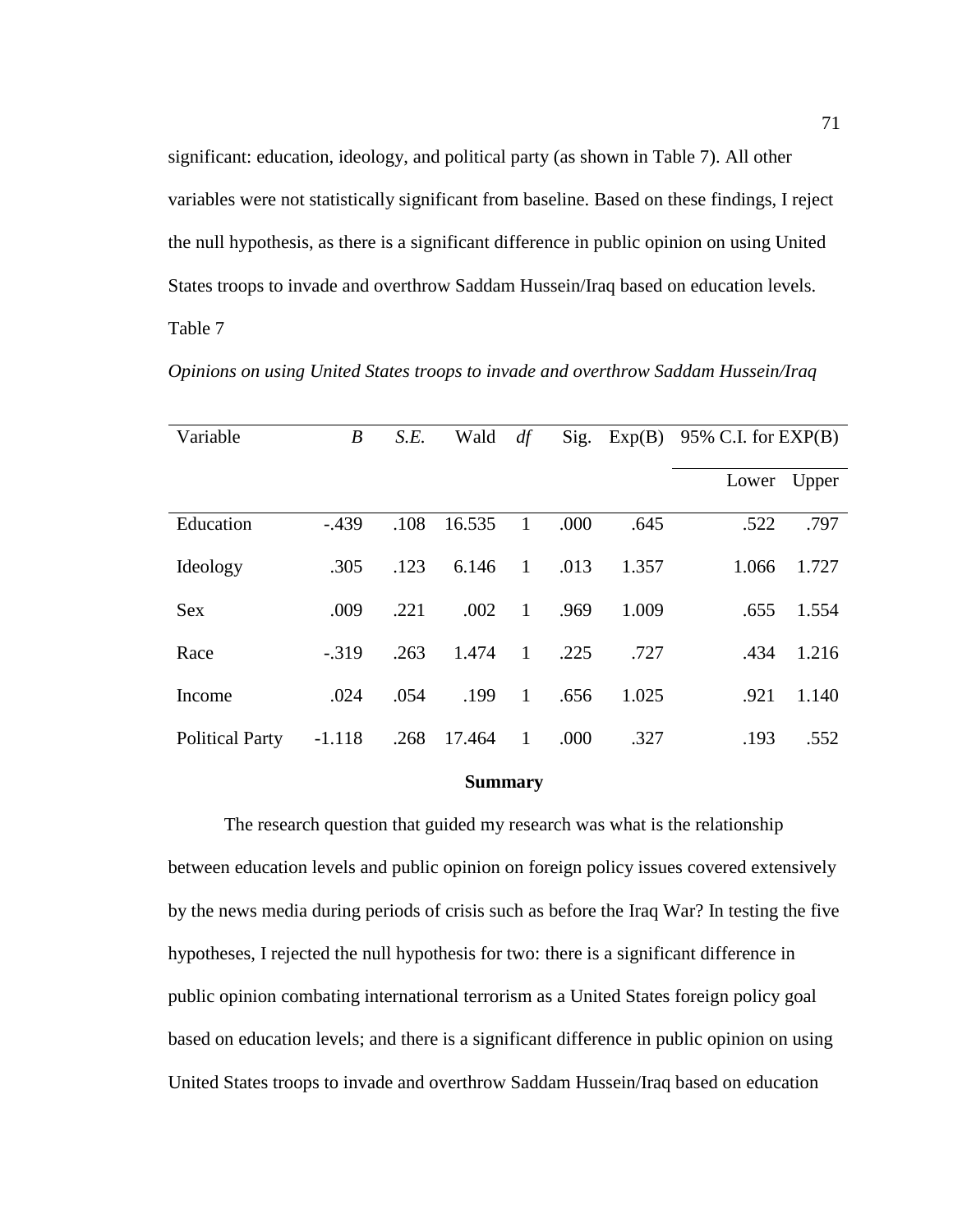levels. Three null hypotheses were accepted: there is no significant difference in public opinion opposing economic sanctions on Iraq by the United States based on education levels; there is no significant difference in public opinion regarding if Iraq will develop weapons of mass destruction based on education levels; and there is no significant difference in public opinion of favoring or opposing the use of U.S. troops if Iraq invaded Saudi Arabia based on education levels. While a majority of the hypotheses could not reject the null hypotheses, with a margin of 3-to-2, in some cases, education levels had influenced public opinion prior to the Iraq War.

In this chapter, I detailed the data collection and procedures used for analysis. In Chapter 5, I will interpret my findings, discuss their implication on public policy and social change, as well as discuss limitations of the study and further recommendations for study.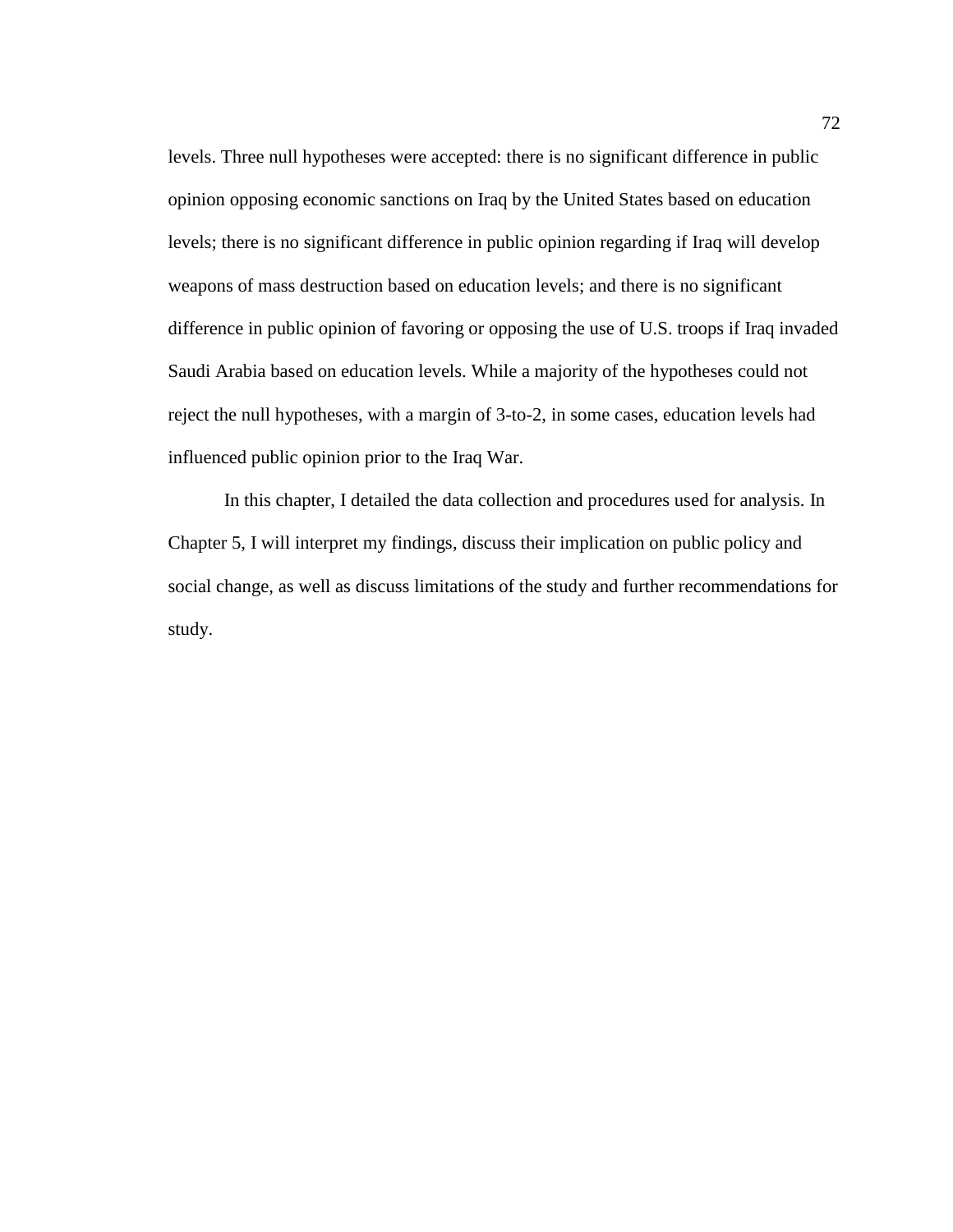Chapter 5: Discussion, Conclusions, and Recommendations

#### **Introduction**

The purpose of this quantitative study was to examine the relationship between education levels and public opinion on foreign policy issues covered extensively by the news media during periods of crisis such as before the Iraq War using McCombs's (2004/2014) agenda-setting theory. I used secondary data from ICPSR Study 3673 which was originally conducted in June 2002. I used the covariates of ideology, sex, race, income level, and political party to control for influence on the independent variable of education levels. The dependent variables were: favoring economic sanctions against Iraq; combating international terrorism as a foreign policy goal, Iraq developing weapons of mass destruction in the next 10 years, favor or oppose the use of U.S. troops if Iraq invaded Saudi Arabia, and support for the United States using troops to invade Iraq and overthrow the government of Saddam Hussein.

In this study I analyzed the effect education levels have on public opinion using binomial logistic regression analysis, and accepted the null hypotheses of three of the five hypotheses presented. Not all of the hypotheses were nullified; I demonstrated that education levels can have an influence on public opinion on two of the five hypotheses.

This chapter includes an interpretations of the findings and the limitations of the study. I will conclude the chapter with recommendations for future research and policy implications for positive social change.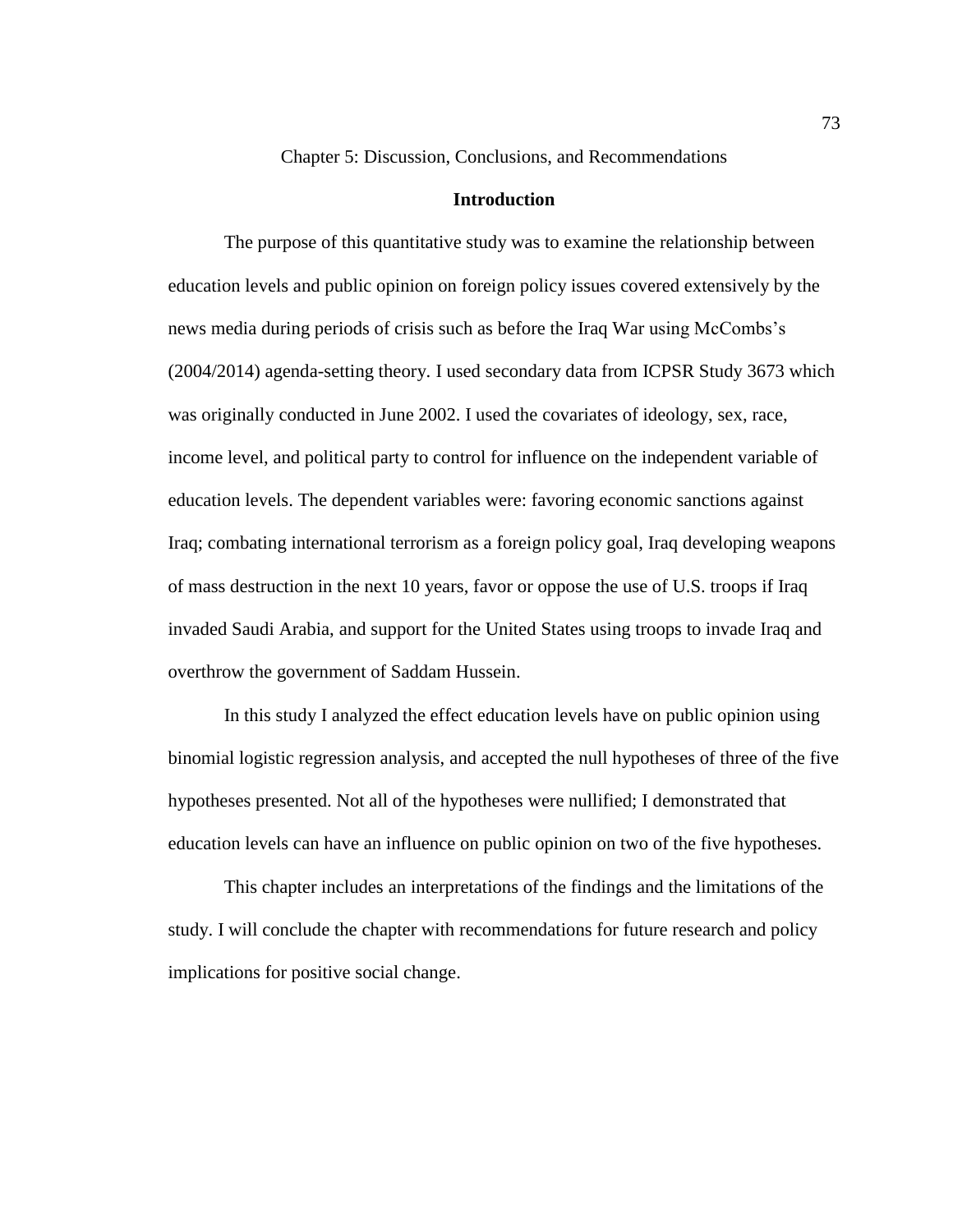### **Interpretation of the Findings**

While there has been research devoted to agenda-setting, types of news media consumption, and post-September 11, 2001, this research extended study on the effects of education levels on public opinion. Research on the impact of news media on foreign policy is limited (Eissler, Russell, & Jones, 2014). Further, studies on the effects of repetitious news media during crisis have been nonexistent up to this point. This study links agenda-setting, education, and repetition during a foreign affairs crisis.

Understanding the effects of education levels on public opinion is important, as it is known to stabilize the political opinions of those with higher education compared to their less educated counterparts (Converse, 1964/2006; Zaller, 1991). Higher education is a means to combat political propaganda but not as effective in an uncompetitive news media environment (Johansen & Joslyn, 2008). The effect of higher education on public opinion may have important ramifications for news media consumption. My research aided in closing the gap by determining that, depending on the particular issue, education levels were influential upon public opinion during a foreign affairs crisis when there is repetitious and uniform media coverage, such as before the Iraq War.

Education level is not always a predictor of opinion. I found that higher education was not a significant predictor in public opinion opposing economic sanctions on Iraq by the United States, if Iraq will develop weapons of mass destruction, and favoring or opposing the use of U.S. troops if Iraq invaded Saudi Arabia. However, in some cases, I found that higher education levels were a significant predictor of public opinion. The instances where higher education played a significant role were combating international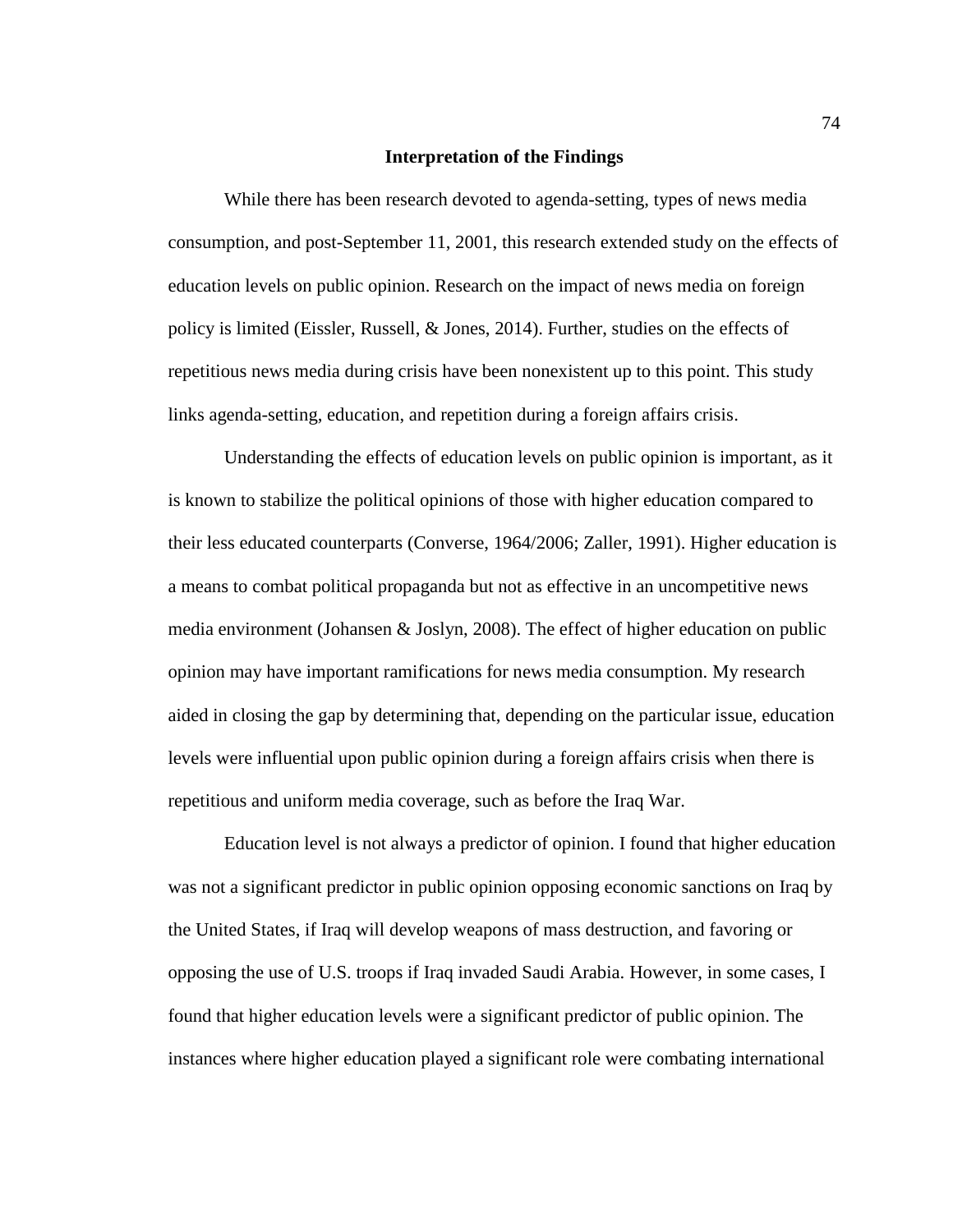terrorism as a United States foreign policy goal and using United States troops to invade and overthrow Saddam Hussein/Iraq. In testing international terrorism as a United States foreign policy goal as a dependent variable, only education levels were a significant predictor variable. The significance was .014 and the Exp(B) was .732. In some specific foreign policies, it appears that opinions about combating international terrorism may have been more significant due the fact that those with more education grasp politics and its consequences more than the less educated (Campbell, 2013).

I also found education levels a significant predictor of opinions on the topic of using United States troops to invade and overthrow Saddam Hussein/Iraq. Education levels were highly significant at .000 and the Exp(B) was .645. Ideology and political party also showed significant prediction of using United States troops to overthrow Saddam Hussein/Iraq. Those identifying with the Democratic political party, and who considered themselves very liberal ideologically had the lowest favorability of favoring an overthrow of Hussein/Iraq with 5.5%. The closest statistical landmark was that of the far right, very conservative, which held at 10.1%. In fact, those who considered themselves fairly liberal were only 17.6% likely to favor an overthrow of Hussein/Iraq. Ideology was significant at .013 and an Exp(B) of 1.357. Political party was highly significant at .000 and an Exp(B) of .327. Further, the overthrow hypothesis details that there was significantly less support for the overthrow of Saddam Hussein/Iraq amongst those with higher education levels. The Bush administration was accused of intentionally misusing gathered intelligence, and disregarded information from the intelligence community that did not fit the narrative that justified the invasion of Iraq to the United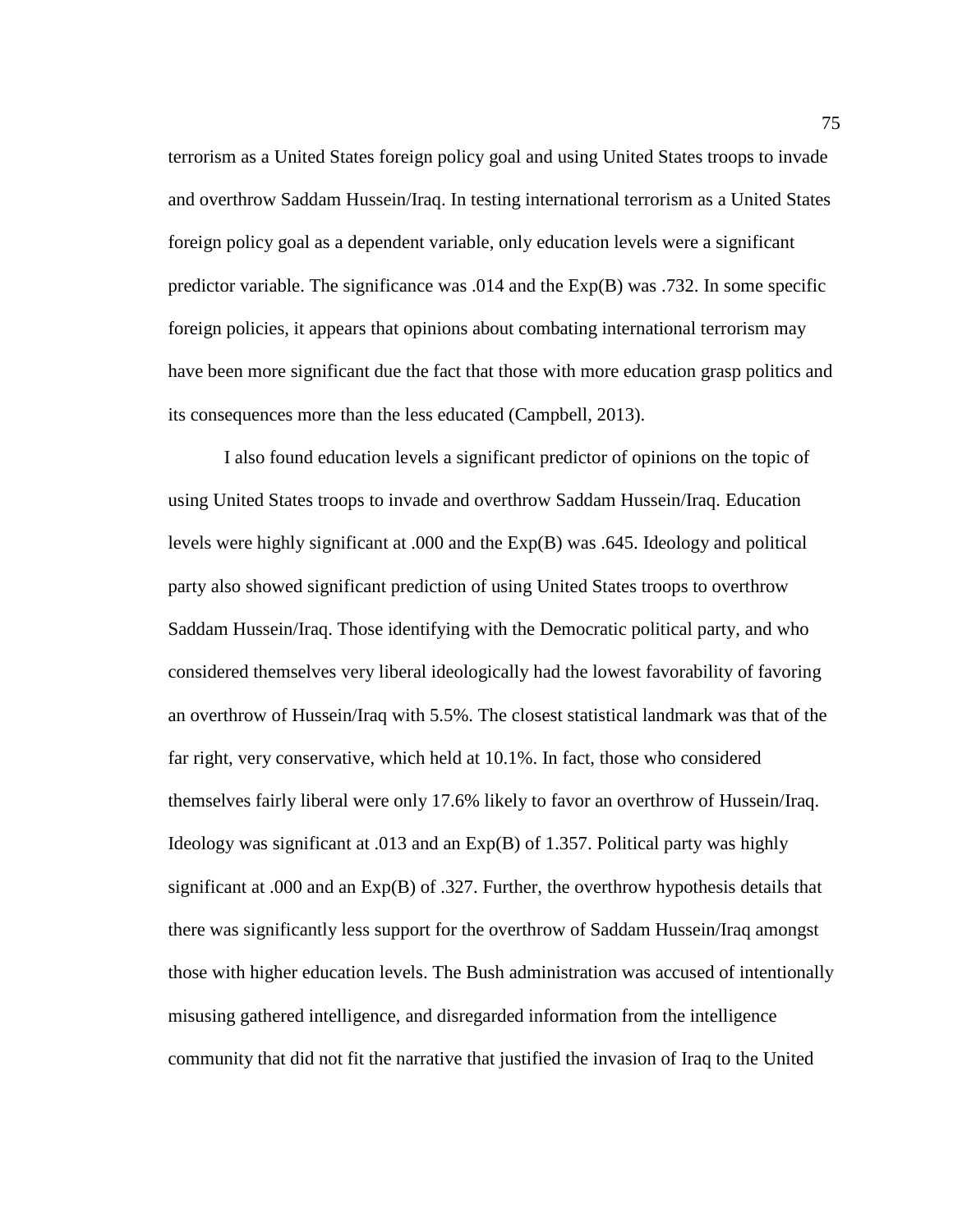Nations, as well as to American citizens (Fox, 2006; Pincus, 2006; van der Heide, 2013). Because the initial invasion was tied to the overthrow of Hussein/Iraq through the use of a preemptive strike, and a subsequent war, perhaps of the five hypotheses, this was the most important.

I used McCombs (2004/2014) agenda-setting theory as the foundation for the study. McCombs (2004/2014) stated that the coverage of the news media becomes what individuals then wish to see regarding topics of the day. This coverage loop then becomes an increased salience of topic and stored in long-term memory (McCombs, 2004/2014). Zaller (1992) stated that an individual pulls information from the sources they have readily available. In this case, most Americans derive their knowledge of politics and current events from the news media. Rampton and Stauber (2003) indicated that repetitious messaging can promote false narratives. Research has shown that repetition reinforces memory, the recall of message, and subsequently influences future action (Brown & Nix, 1996; Dubuisson, et al., 2012; Lakoff, 2006; Rampton & Stauber, 2003; Saville, 2011; Schreiber et al., 2013). Consumption of repeated of media messaging is assumed in this study. If the news media is providing false equivalency, erroneous information, or biased coverage of events, this perspective is then set into the consciousness of the news consumer. The susceptibility of news media consumers to agenda-setting has been well documented (McCombs, 1967; McCombs & Weaver, 1973; Tolman, 1932; Weaver, 1991; Westley & Borrow, 1959). McCombs (2004/2014) indicating that the greater the increased salience of topic, the more profound an impact on public opinion. The September 11, 2001 terrorist attacks, subsequent conversations about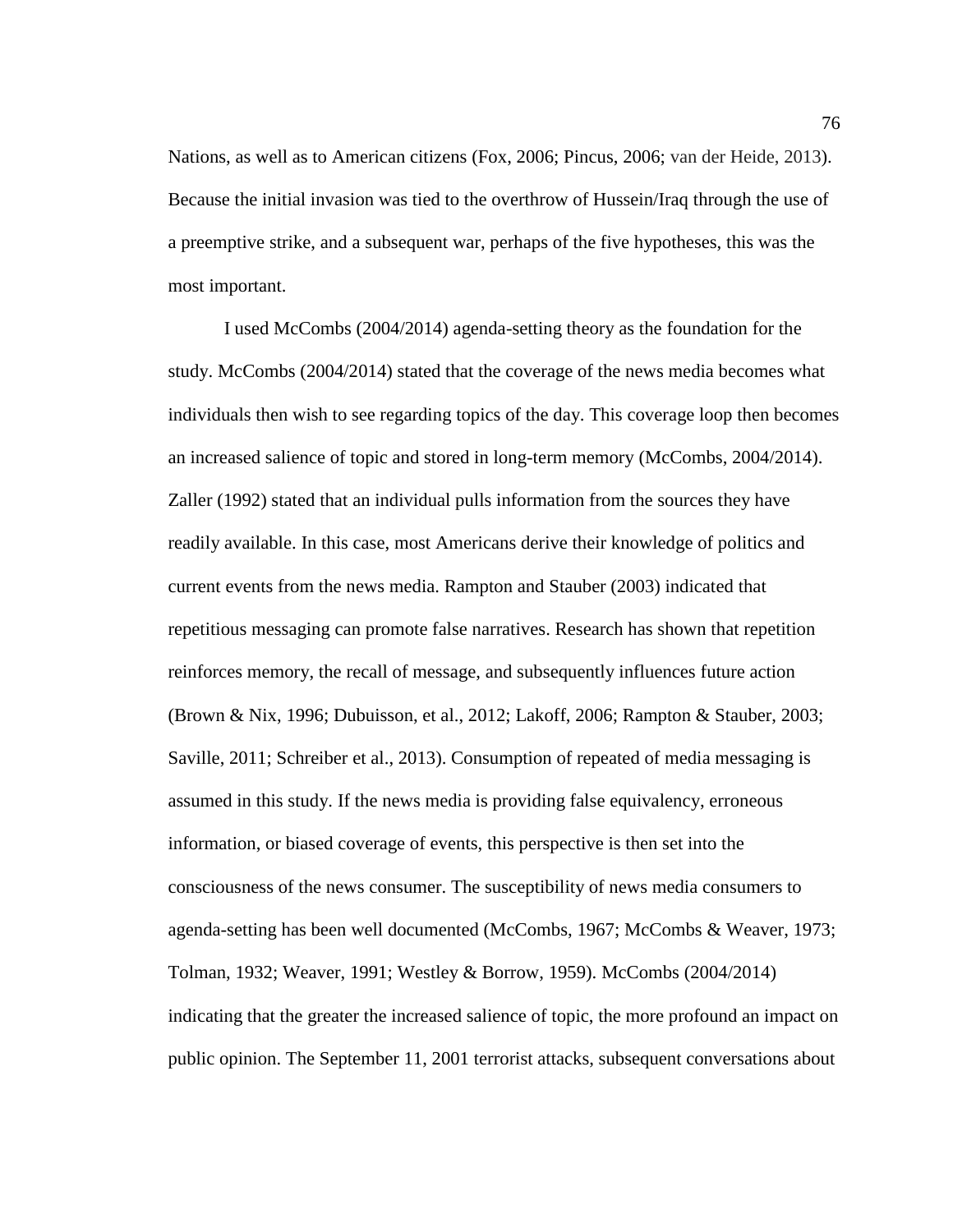blaming Iraq, and the talk of potential war with Iraq, may have been the most covered news story of the past century, and increased salience of topic was not only high, but inescapable.

There were a few interesting insights in examining the data per the relationship between education levels and public opinion on foreign policy issues covered extensively by the news media during periods of crisis such as before the Iraq War. The results showed that perhaps some of the fears being driven by the media repetitiously prior to the Iraq War might have driven the three null hypotheses that there is no significant difference in public opinion opposing economic sanctions on Iraq by the United States based on education levels, there is no significant difference in public opinion regarding if Iraq will develop weapons of mass destruction based on education levels, and there is no significant difference in public opinion of favoring or opposing the use of U.S. troops if Iraq invaded Saudi Arabia based on education levels.

As these were highly reported stories in the time prior to the Iraq War, it is possible that agenda-setting played a significant role in altering public opinion. This research links agenda-setting, education, and public opinion, especially during times of war, and crisis with high repetition.

#### **Limitations of the Study**

The limitations of this study were consistent with those described in Chapter 1. While there were some missing data, no compromises to the analysis were necessary. Because the data were secondary, no known internal risks to validity exist. Further, external risks are minimal or nonexistent, as the survey data were part of a quadrennial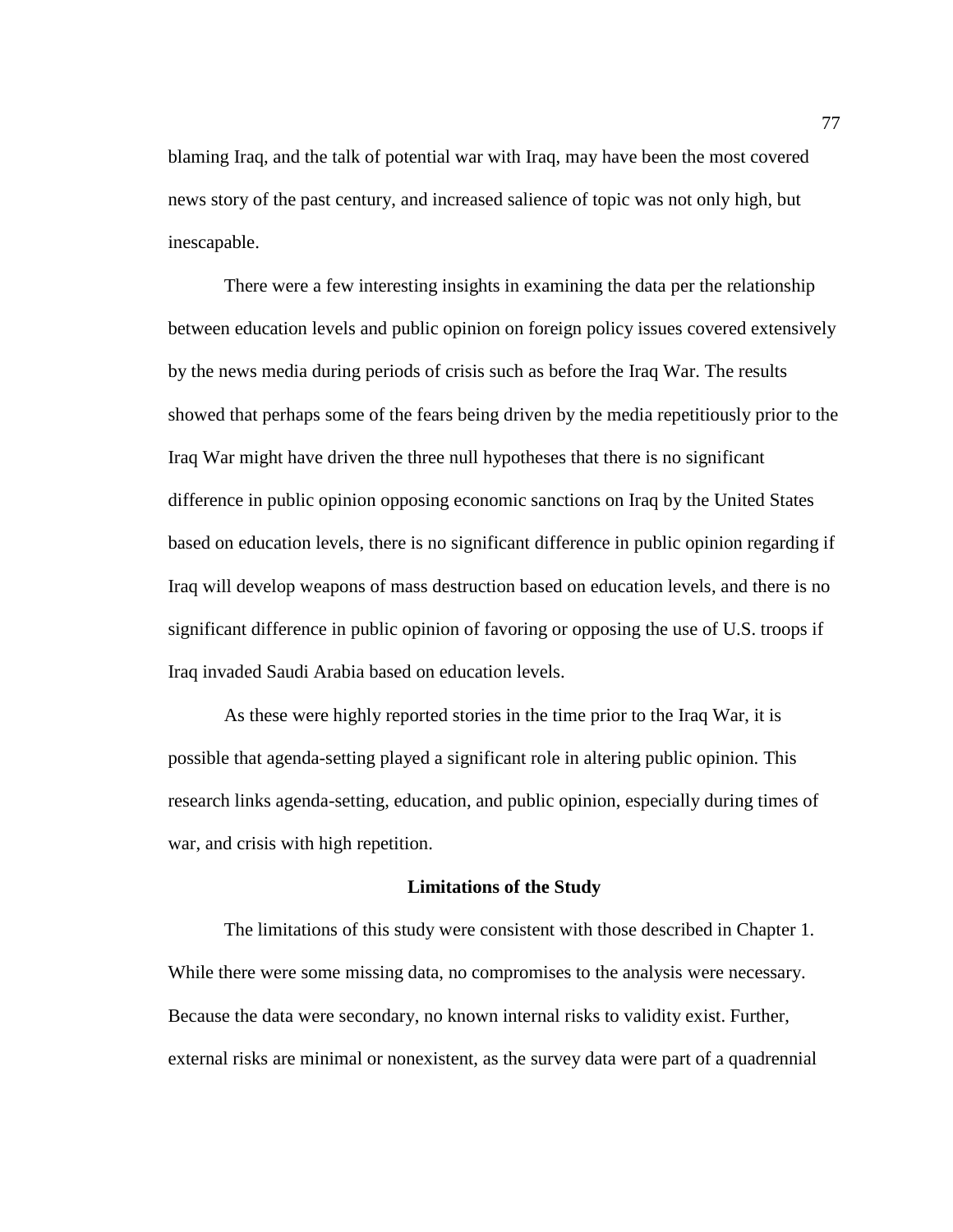study in June 2002 by a reputable research organization, there was a reasonable expectation that the sampling was of high quality. I found nothing that made me question the validity or quality of their original work. Therefore, the trustworthiness, validity, and reliability of the ICPSR Study 3673 were valid.

My study was limited by the by the steps taken by the original researchers in collecting the data. Any personal biases I may have had were eliminated through the use of standard statistical methods and the use of secondary data, because I did not participate in collecting. Despite any limitations, this study provides insight into agenda-setting, education, and repetition and their effect on public opinion.

## **Recommendations**

I examined the relationship between education levels and public opinion on foreign policy issues covered extensively by the news media during periods of crisis such as before the Iraq War. I assumed the repetition of news media messaging was present. Agenda-setting leads to the repetition of news media messages. The Iraq War began over 15 years ago, and the September 11, 2001 and terrorist attacks slightly longer ago. In that period, the United States has seen news media proliferation and changes in media distribution, as well as consumption.

Johansen and Joslyn (2008) and Kull et al. (2003) identified problems with viewership during the lead-up to the Iraq War; biased news coverage from CBS and Fox News caused viewers in an uncompetitive news media environment to be misinformed about facts surrounding Iraq. Further, even as the Iraq War was nearing its end, Fox News proved a predictor for support for the war, while non-Fox News programs proved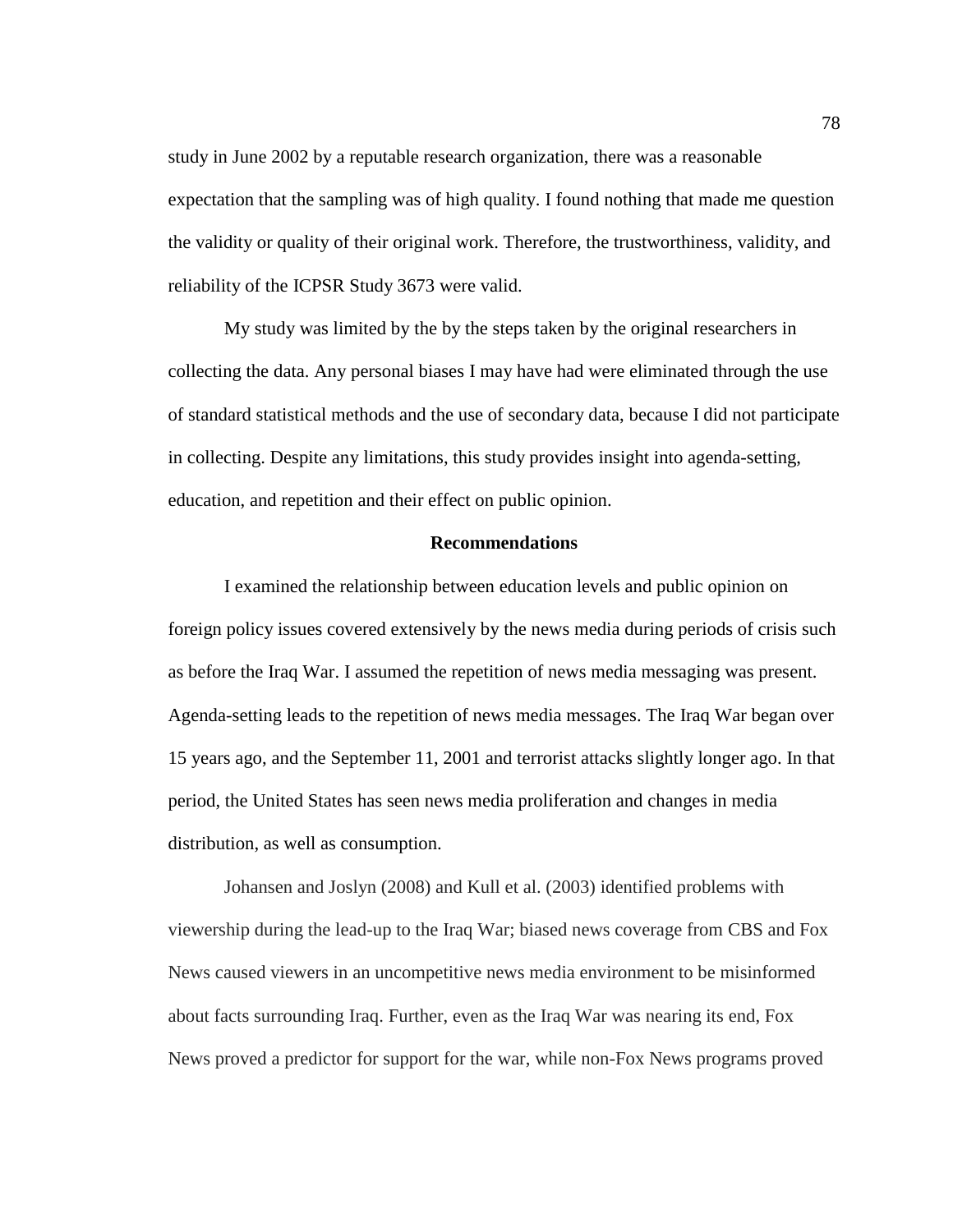insignificant predictors of support for war (Lin, 2009). Research indicated that false information that is repeated is just as accepted as factual information (Arkes, Hackett,  $\&$ Boehm, 1989; Bacon, 1979; Begg, Anas, & Farinacci, 1992; Begg & Armour, 1991; Begg, Armour, & Kerr, 1985; Brown & Nix, 1996; Gigerenzer, 1984; Hasher et al., 1977; Rampton & Stauber, 2003); Schwartz, 1982). Brown and Nix (1996) determined that if false, repetitious information is not corrected immediately, it becomes truth to the viewer. Vosoughi, Roy, and Aral (2018) found that political stories were spread faster and farther than any other type of news story. Biased news media coverage may circumvent education, as inaccurate and misrepresented stories create flawed understandings of complex events. Holding the news media accountable so that they remain unbiased and deliver factual information to their audience is an ongoing consideration. A new consideration is that of social media providers and their part in fake news proliferation or mitigation.

In order to further understand how public opinion is shaped by repetitious news media messaging, especially during periods of crisis such as before the Iraq War, more study is needed. Eissler, Russell and Jones (2014) determined that research on the effect of news media on foreign policy is limited. Further studies might include asking respondents about specific news sources, their media consumption habits, including their preferences of method of viewing said news media, if they remember hearing or reading the story more than a determined amount of times, and using a journal to document their media habits. By asking the respondents more specific questions about the media, usage and acknowledgement of repetitious messaging, a more complete picture could be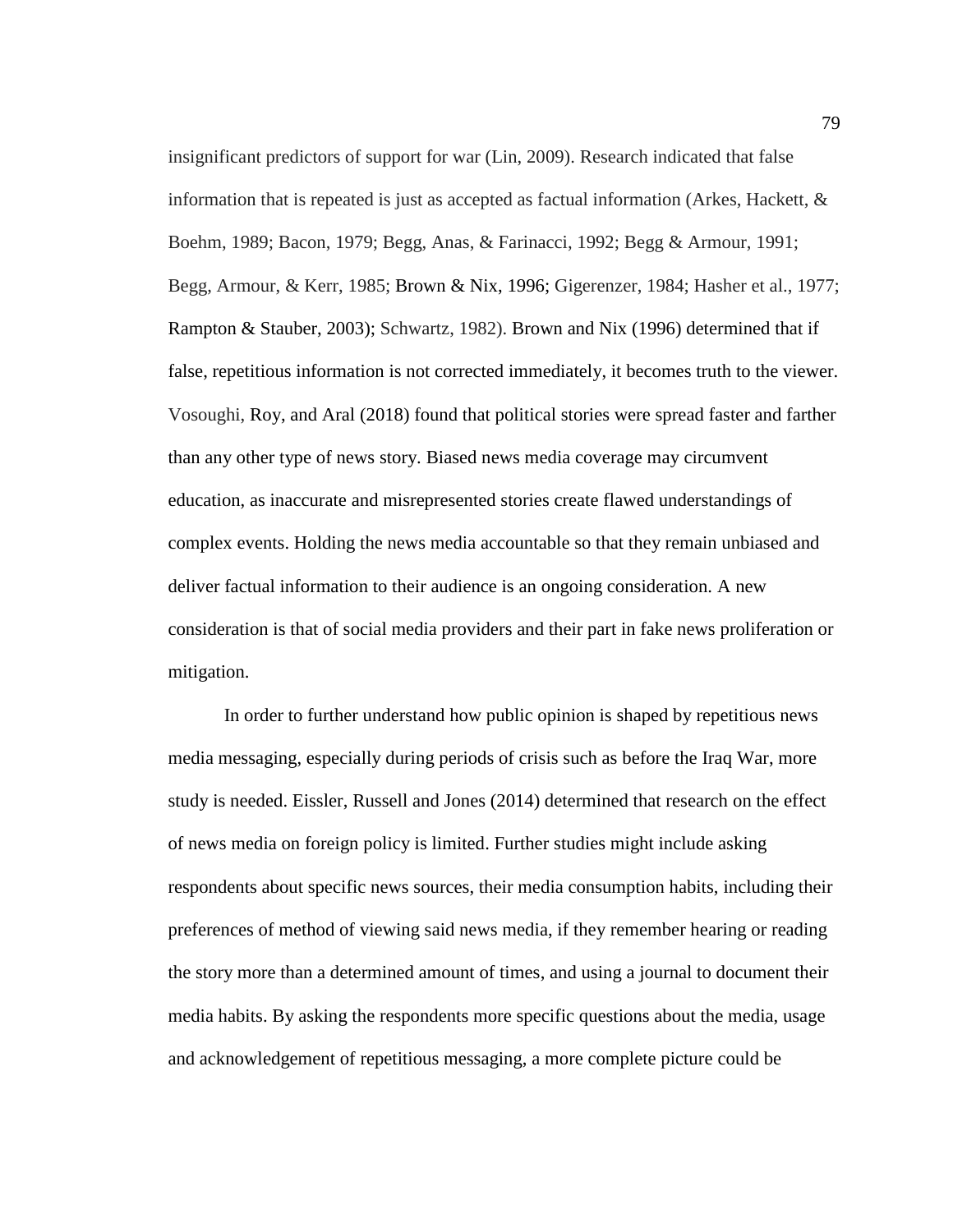ascertained. An additional area of study could be conducted by a researcher wishing to determine the outcome from news stories that were purposefully manipulated in an intervention group and observe differences of opinion based upon education levels.

Another area of interest that may prove significant is a study of education levels broken down by fields of general study and the effect each have on a significant public opinion event, such as war, environmental concerns, or foreign policy. Such research could indicate if some schools of academic thought teach or attract individuals who are more or perhaps less resilient to disinformation strategies, propaganda techniques, or control mechanisms than others, as an example. This hierarchy of education level fields with deference to agenda-setting and political propaganda studies would be of significant value to academics.

## **Implications**

This research aided in closing the gap in the literature concerning the impact of education levels on public opinion during a foreign affairs crisis when there is repetitious and uniform media coverage, such as before the Iraq War. While education has had the benefit of informing better opinions (Makowsky & Miller, 2014) and stabilizing political opinions (Converse, 1964/2006; Zaller, 1991), the effect of education levels in response to agenda-setting has been unknown. Repetition of messages by the news media may also increase the effectiveness of agenda-setting, which may perpetuate inaccurate, misleading, or false information. Normally, education is a barrier to negative aspects of repetition and agenda-setting, but this may not be the case in periods of crisis, affecting public opinion on foreign affairs.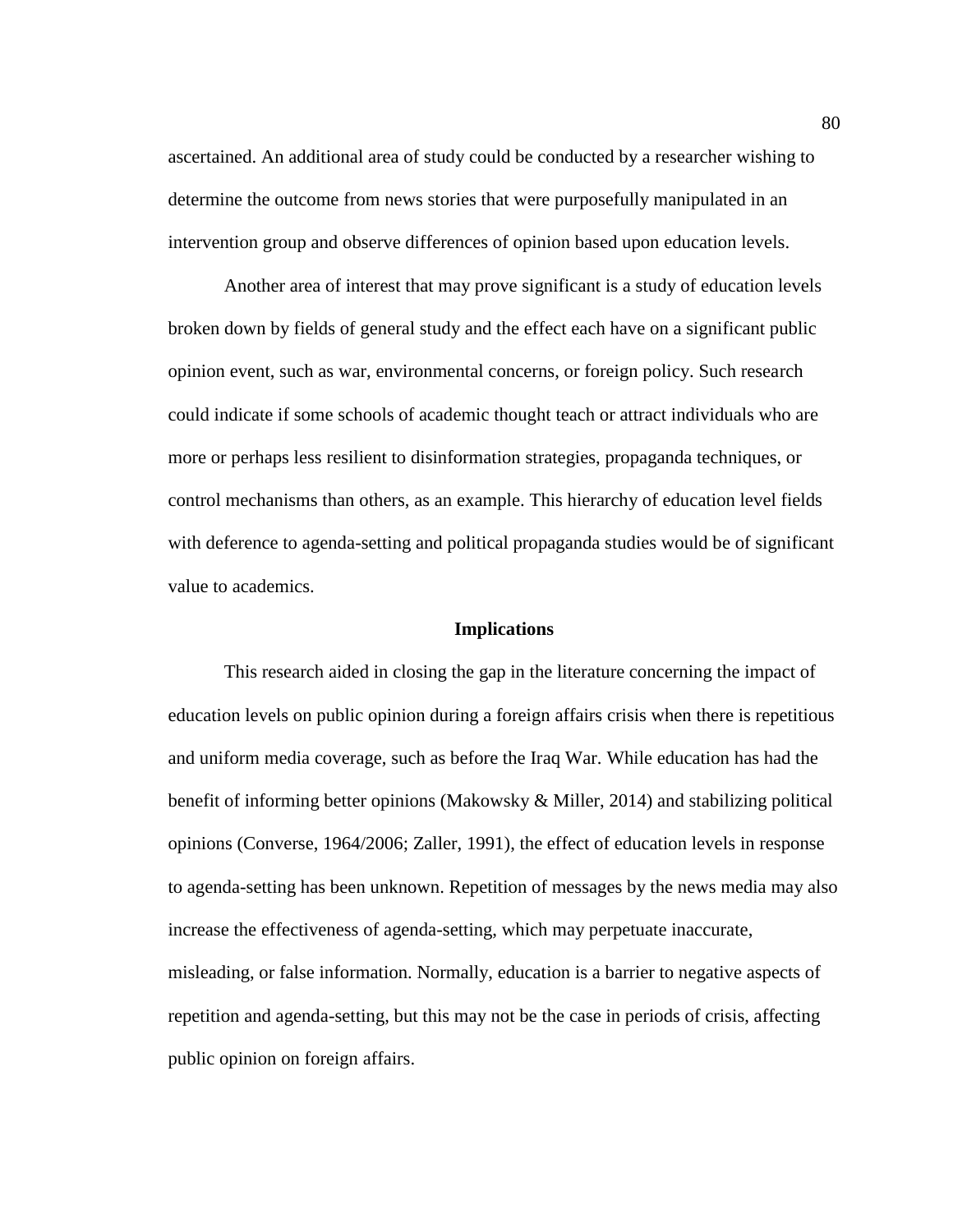An implication of positive social change is through the betterment of public policy by improving an understanding of how public opinion is formed, thereby improving policy initiatives. Research shows that political knowledge is a predictor of voting behavior (Delli Capini & Keeter, 1996; Popkin & Dimock, 1999). Not every citizen is a candidate for or wishes to pursue higher education. Nor is higher education for everyone viable or probable. Civics knowledge is an efficient means to instill interest in government and citizenship.

Civics courses in K-12 education used to prepare young citizens for the complexities of domestic and foreign policy, as well as their rights, obligations, and duties in American society. These courses had substantial value in discourse, having a lasting effect on their political interests and involvement. Since their eradication in recent decades (Civics Education Testing, 2012), there are few states that still offer these civics programs, with more of an increased educational policy focusing on work skills for graduates (Dillon, 2011). The lack of civics knowledge causes problems with the fundamental understanding of American diplomacy and security, as well as leaving the citizens open for mental high jacking by news media or disinformation strategies. In lieu of higher education, or a desire to self-educate, civics coursework is necessary for the active citizenry. The decline of civics courses comes as individuals shift their focus from news media sources to social networking sites, putting American citizens at risk for misinformation. Social media disinformation strategies have increased since the 2016 Presidential Election (Allcott & Gentzkow, 2017; Rogers & Engel Bromwich, 2016; Solon, 2016a). During that period, there were many sources of disinformation that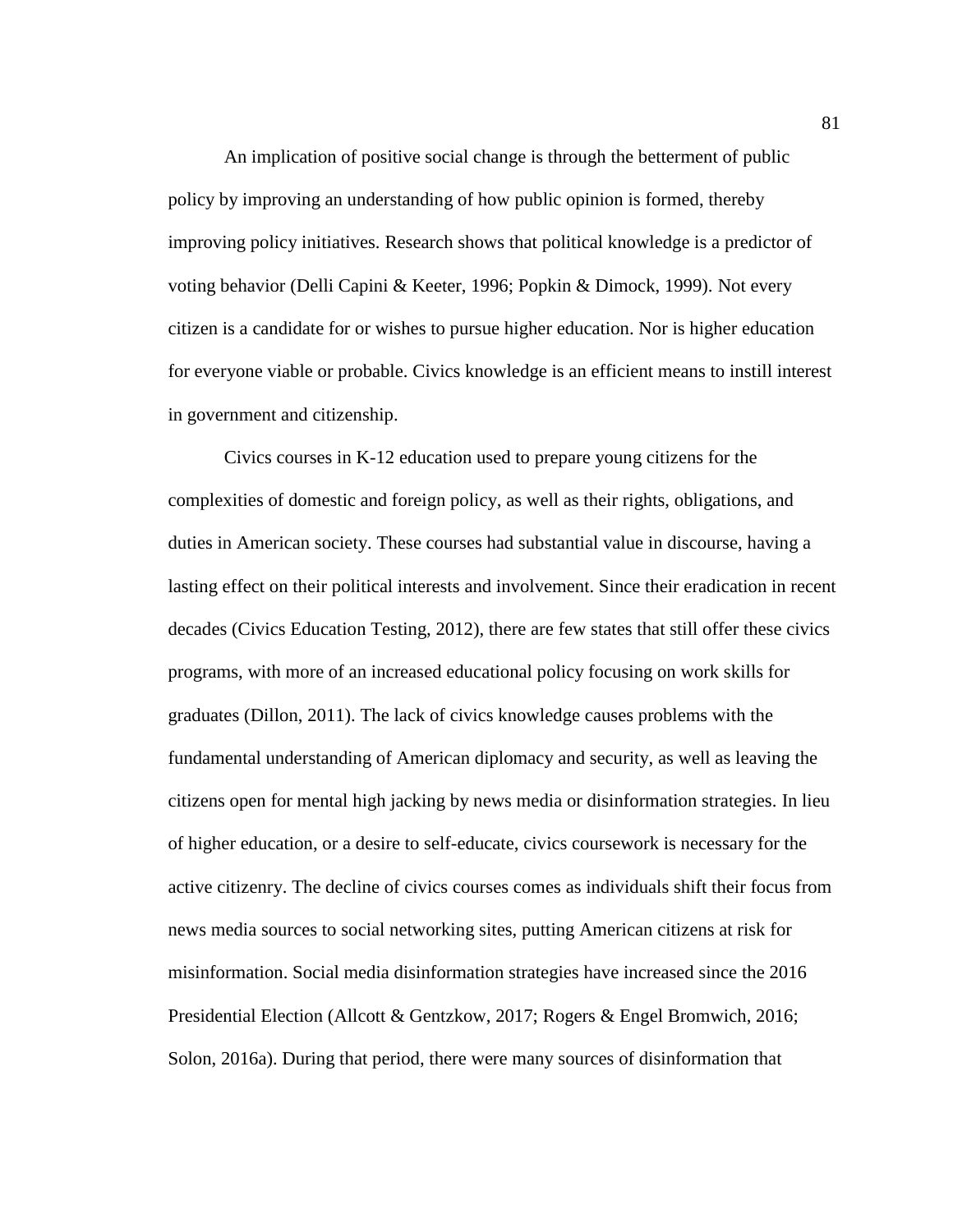changed public opinion leading up to the outcome of the election, being widely reported as the hacking of Democracy. Research indicated that political stories were spread 6 times faster than any other type of news story (Vosoughi, Roy, & Aral, 2018). These false news sources may become more incumbent to mitigate in the future, as social media disinformation strategies affect perceptions of domestic and foreign issues. Informed citizenry is an important characteristic of democracy.

If citizens are not engaged in actively participating in the process of being informed and informing their elected representatives of their needs, elected officials may simply enact their own agendas. This is not to say that all elected officials will listen to their constituents and represent them accordingly, but they are held more accountable by citizens who are educated on topics than those who are not. Further, education can only be mandated at the K-12 level. By the time an individual reaches the voting age without being educated on domestic and foreign policy at a university, their chances of learning this information independently is probably negligible. It becomes necessary to not only teach children the intricacies of civics in K-12, but the earlier, the better. Research shows that learning civics at an early age sticks with individuals longer, preparing them for lifelong involvement (Feldman, 2007). Further, early lessons would aid young children in the understanding of their government, the news media, and how to spot disinformation campaigns easier. Americans stand to benefit from more active citizenry, should the educational systems reinstitute civics courses. In absence of civics lessons, teaching children how to become more aware of media messaging, as well as how to self-inform, to guard against messaging that may alter their perceptions in deleterious ways. A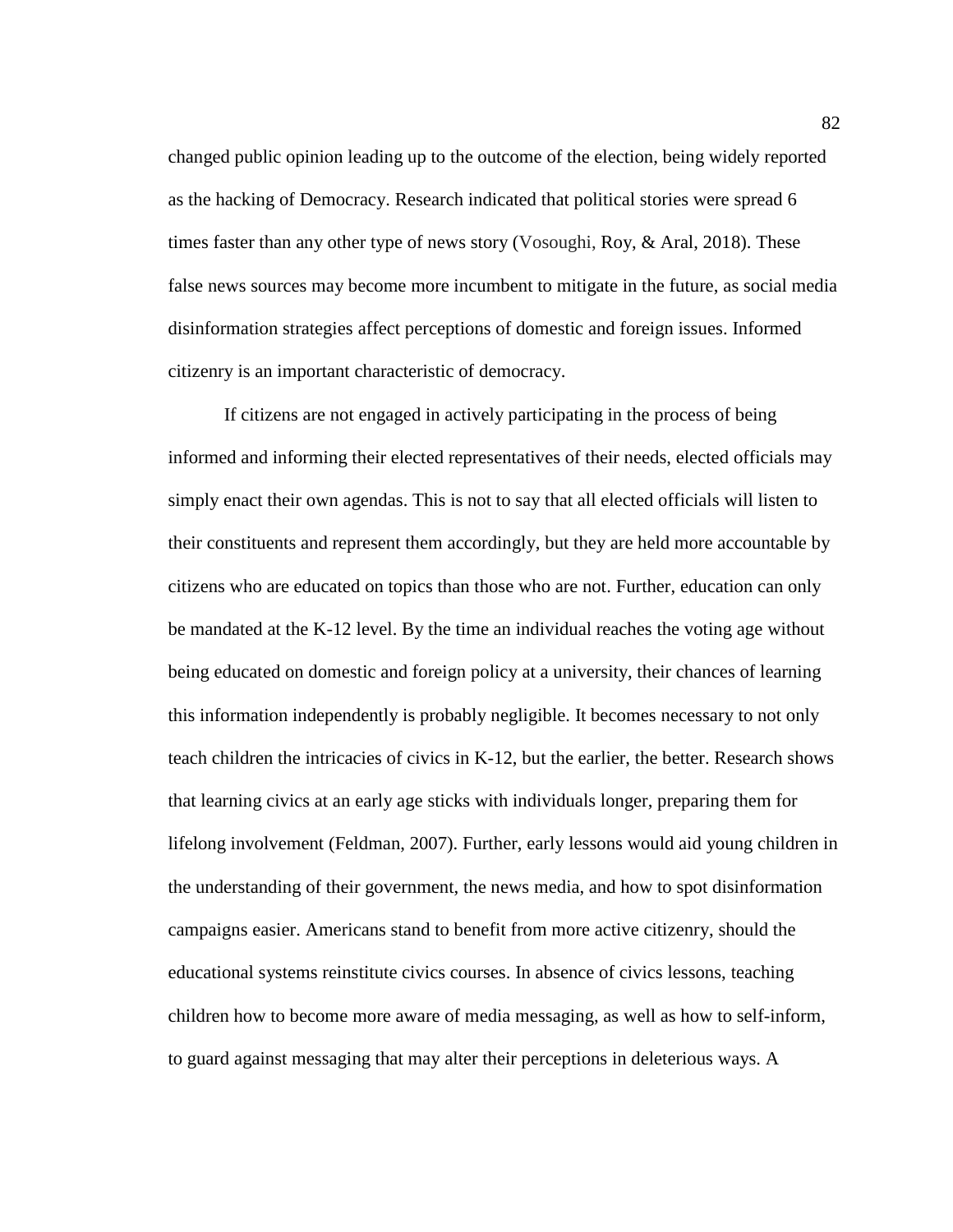reinstitution of civics coursework in K-12 education helps protect Americans and American interests from misinformation, propaganda, and control.

Not only is it important that the citizens desire an understanding of how government works, but it is incumbent of legislative bodies to protect not only their constituents, but also the very constructs of government which they serve. Perhaps nothing is more important to positive social change as ensuring citizens are fully aware of how their participation, volunteerism, activism, running for public office, and voting affect their communities, as well as their ability to understand the news media around them. My research indicated education levels had some significance in altering public opinion on foreign policy issues covered extensively by the news media during periods of crisis such as before the Iraq War. War may or may not be generalizable to other high frequency events, however, it is certainly generalizable to potential future conflict.

### **Conclusion**

My research indicated that education levels may be, in certain instances, linked to public opinion on foreign policy issues covered extensively by the news media during periods of crisis, such as before the Iraq War. Further research is needed to determine if there are other areas that are tangential, but it is clear that education does play at least some significant role in public opinion on foreign policy. The areas in which education did conclusively have significance may not prove the value of education but verify its role in civic discourse. Individuals obtaining higher education are likely to have a better understanding of government, policy, media, and public opinion than their less educated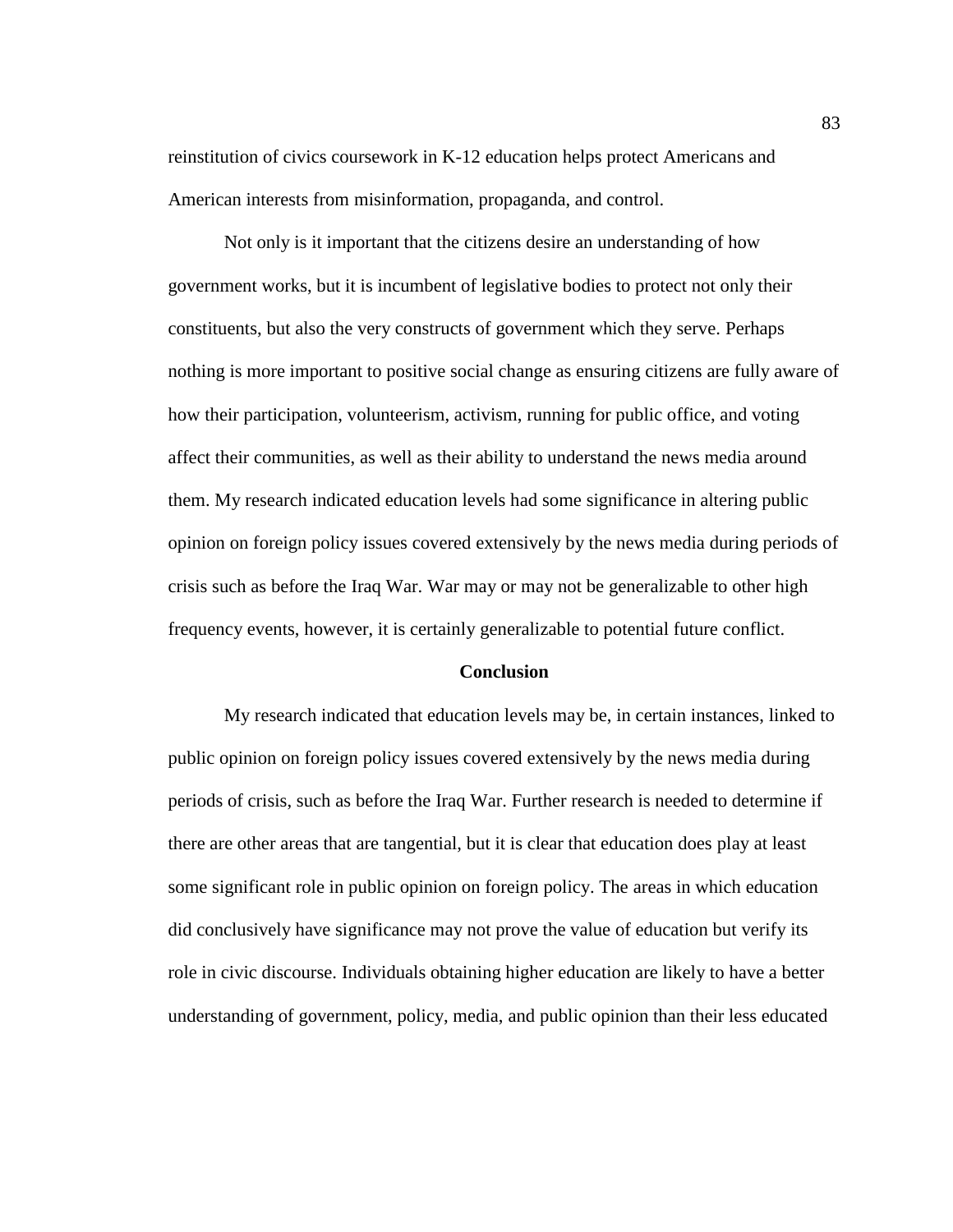counterparts, even those with civics lessons within their K-12 education, but something is better than nothing.

There were a few interesting insights in examining the data per the relationship between education levels and public opinion on foreign policy issues covered extensively by the news media during periods of crisis such as before the Iraq War. The results showed that perhaps some of the fears being driven by the news media repetitiously prior to the Iraq War might have driven the three null hypotheses that were accepted: there is no significant difference in public opinion opposing economic sanctions on Iraq by the United States based on education levels; there is no significant difference in public opinion regarding if Iraq will develop weapons of mass destruction based on education levels; and there is no significant difference in public opinion of favoring or opposing the use of U.S. troops if Iraq invaded Saudi Arabia based on education levels.

As each of these topics were talking points well reported by the news media prior to the Iraq War, it is possible that agenda-setting played a significant role in altering public opinion. The results showed that in some instances, higher education played a significant role in public opinion prior to the Iraq War by the alternate hypotheses that were accepted: there is a significant difference public opinion rating combating international terrorism as a United States foreign policy goal based on education levels; and there is a significant difference in public opinion on using United States troops to invade and overthrow Saddam Hussein/Iraq based on education levels.

This research links McCombs's (2004/2014) theory of agenda-setting, education, repetition, and public opinion, especially during times of war, and crisis with high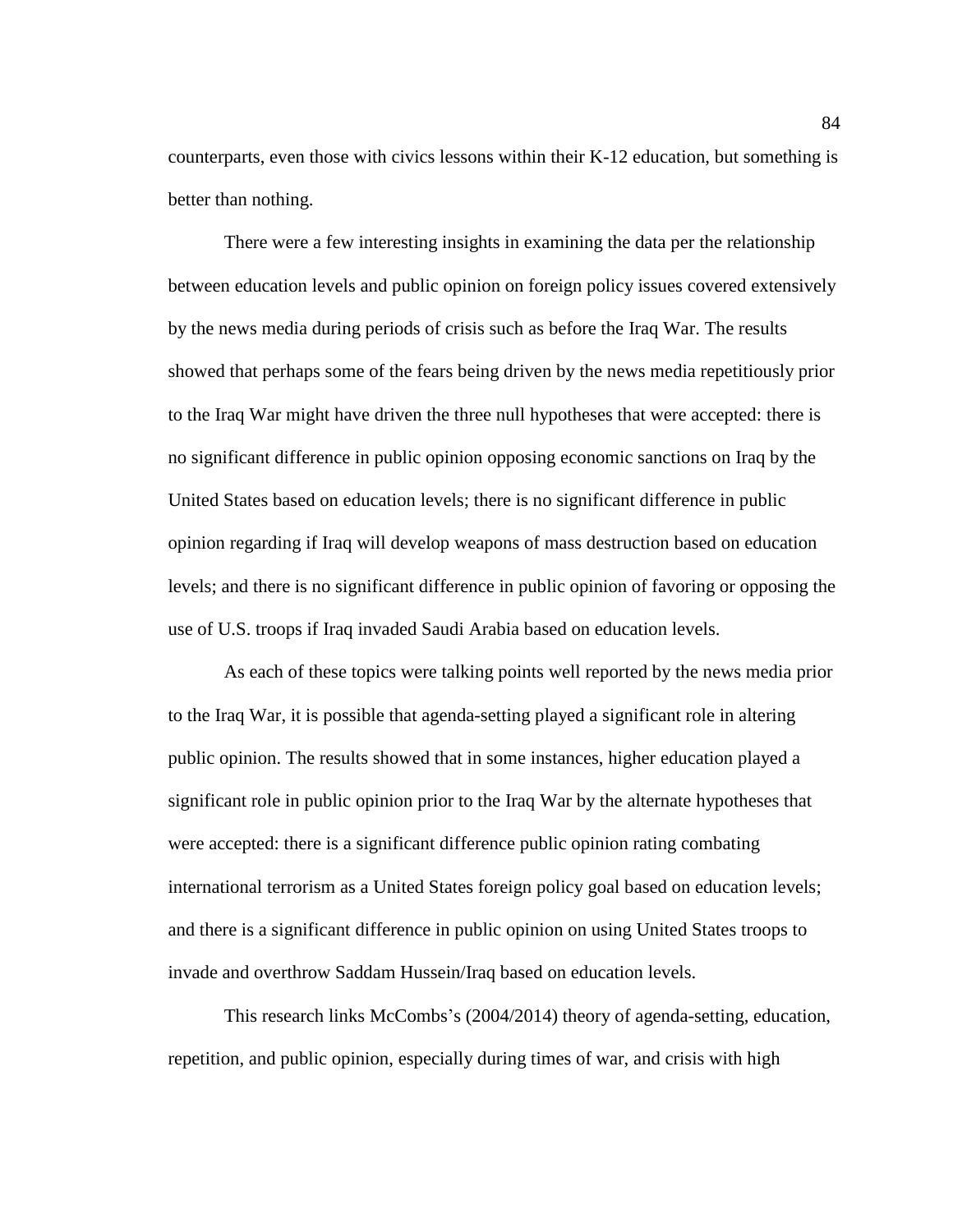repetition present. Further research of agenda-setting in these specific conditions may determine to what degree, and when higher education mitigates the effects of repeititious political propaganda. Lastly, such reseach may indicate what areas of study could be more resilant to negative effects of repetition during periods of crisis, if any.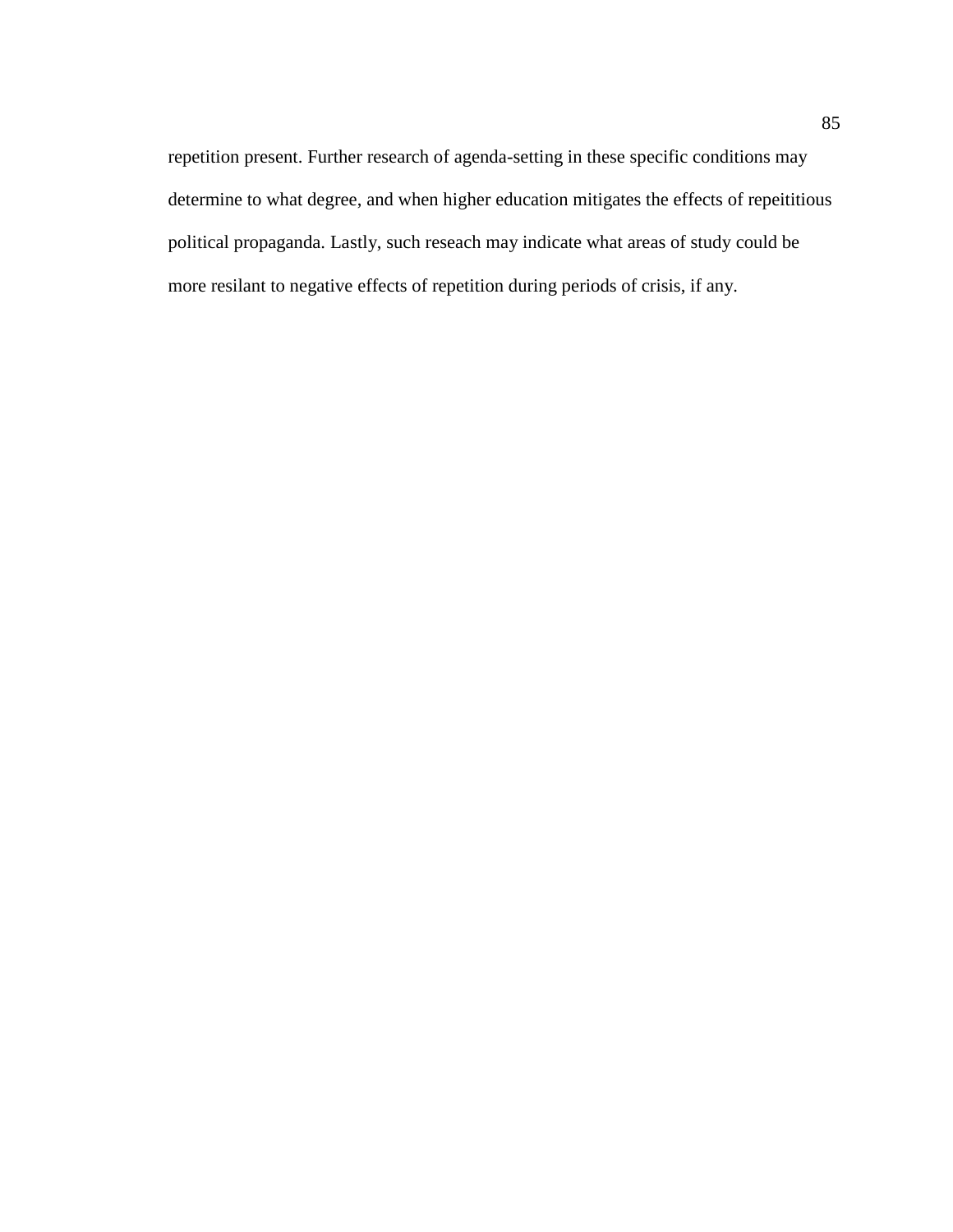#### References

- 2010 Census shows America's diversity. (2011, March 24). Retrieved from https://www.census.gov/newsroom/releases/archives/2010\_census/cb11cn125.html
- Aday, S. (2010). Attitude extremity. In R. Petty, & J. Krosnick (Eds.), *Attitude strength: Antecedents and consequences* (pp. 25-41). Mahwah, NJ: Lawrence Erlbaum.

Allcott, H, and Gentzkow, M. (2017, Spring). Social media and fake news in the 2016 election. *Journal of Economic Perspectives, 31*(2), p. 211-236. doi:10.1257/jep.31.2.211

Allen, M. (2002, September 26). Bush asserts that al Qaeda has links to Iraq's Hussein. *The Washington Post.* Retrieved from

https://www.washingtonpost.com/archive/politics/2002/09/26/bush-asserts-thatal-qaeda-has-links-to-iraqs-hussein/ed1807ee-baa5-40ce-9d04-dd7680e396d9/.

- Almond, G. (1950). *The American people and foreign policy.* New York, NY: Harcourt Brace.
- American Public Differs from Experts on War Opinions. (1939). Retrieved from EBSCO*host*.
- Anderson, C. J. (1998, October). When in doubt, use proxies: Attitudes toward domestic politics and support for European integration. *Comparative Political Studies, 31*(5), p. 569-601. doi:10.1177/0010414098031005002.
- Arbitter, B., Bach, H., Berkowitz, M., Brown, T., & Krebs, K. (2011). Connecting the dots: the tale of an undergraduate research experience investigating international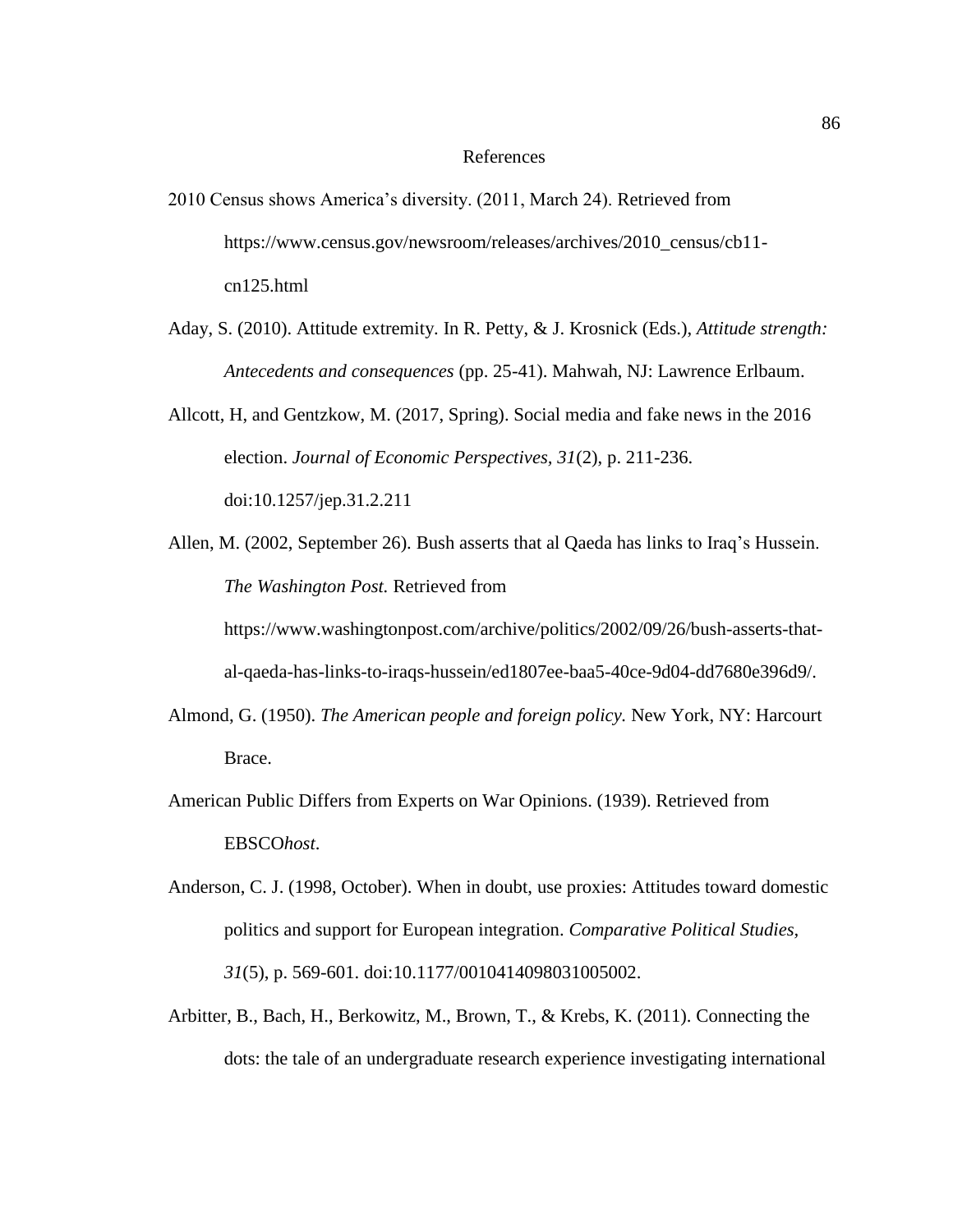affairs knowledge. *Journal of Political Science Education*, *7*(3), 348-356. doi:10.1080/15512169.2011.564905

- Arkes, H. R., Hackett, C., & Boehm, L. (1989). The generality of the relation between familiarity and judged validity. *Journal of Behavioral Decision Making*, *2*, 81– 94. doi:10.1002/bdm.3960020203
- Arrow, K. J. (1951/1963). *Social choice and values.* New York, NY: John Wiley and Sons.
- Asch, S. E. (1952). Some remarks on propaganda. In S. E. Asch (Ed.), *Social psychology, 13, -* (pp. 617-634). Englewood Cliffs, NJ. doi:10.1037/10025-020
- Atkin, C. K., & Rice, R. E. (2012). Theory and principles of public communication campaigns. In R. E. Rice, & C. K. Atkin (Eds.), *Public Communication Campaigns* (4th ed., pp. 3-20). Thousand Oaks, CA: SAGE.
- Bacon, F. T. (1979). Credibility of repeated statements: Memory for trivia. *Journal of Experimental Psychology: Human Learning and Memory*, *5*, 241– 252. [http://dx.doi.org/10.1037/0278-7393.5.3.241](http://psycnet.apa.org/doi/10.1037/0278-7393.5.3.241)
- Barnhurst, K. G. (2011). The problem of modern time in American journalism. *Kronoscope*, *11*(1/2), 98-123. doi:10.1163/156852411X595297
- Bartels, L. M. (1991). Constituency opinion and congressional policy making: The Reagan defense buildup. *American Political Science Review, 85*(2), 429–456.
- Barthel, M., Shearer, E., Gottfried, J., & Mitchell, A. (2015, July 14). The evolving role of news on Twitter and Facebook. *Pew Research Center.* Retrieved from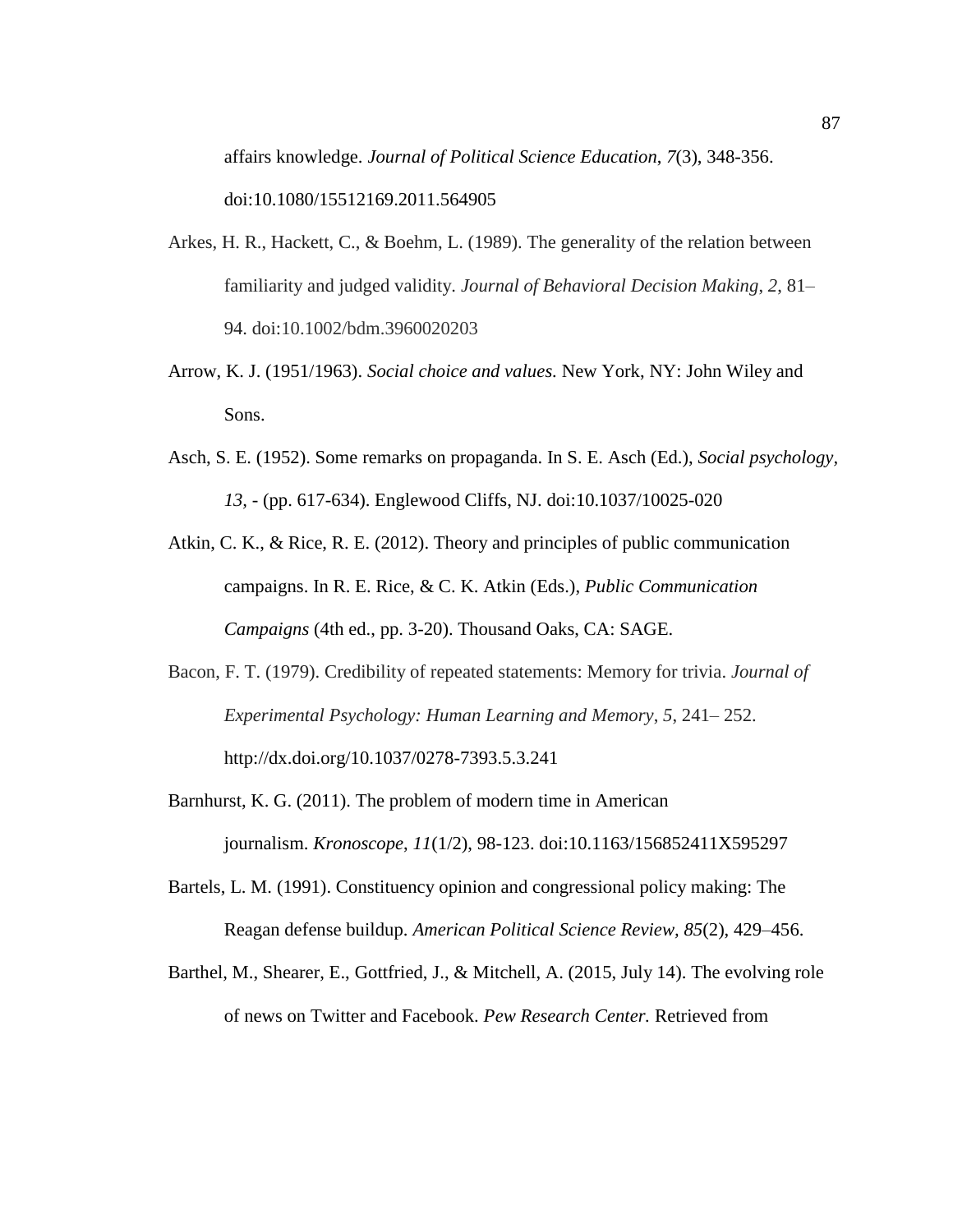http://www.journalism.org/2015/07/14/the-evolving-role-of-news-on-twitter-andfacebook/

- Bandura, A. (1986). *Social foundations of thought and action: A social cognitive theory.*  Englewood Cliffs, NJ: Prentice Hall.
- Baum, M. A. (2013). The Iraq coalition of the willing and (politically) able: Party systems, the press, and public influence on foreign policy. *American Journal of Political Science*, *57*(2), 442-458. doi:10.1111/j.1540-5907.2012.00627.x
- Baum, M A., & Potter, P. B. K. (2008). The relationship between mass media, public opinion, and foreign policy: Toward a theoretical synthesis. *Annual Review of Political Science, 11*(0), 39-65. doi:10.1146/annurev.polisci.11.060406.214132
- Bas, O., & Grabe, M. E. (2015, March). Emotion-provoking personalization of news: informing citizens and closing the knowledge gap? *Communication Research, 42*(2), p. 159-185. doi:10.1177/0093650213514602
- Becker, G. S., & Mulligan, C. B. (2016, December 04). Is voting rational or instrumental? In J. Hall (Ed)., *Explorations in public sector economics* (pp. 1-11). Basel, Switzerland: Springer International Publishing. doi: 10.1007/978-3-319- 47828-9\_1

Begg, I. M., Anas, A., & Farinacci, S. (1992). Dissociation of processes in belief: Source recollection, statement familiarity, and the illusion of truth. *Journal of Experimental Psychology: General, 121*(4), 446-458. http://dx.doi.org/10.1037/0096-3445.121.4.446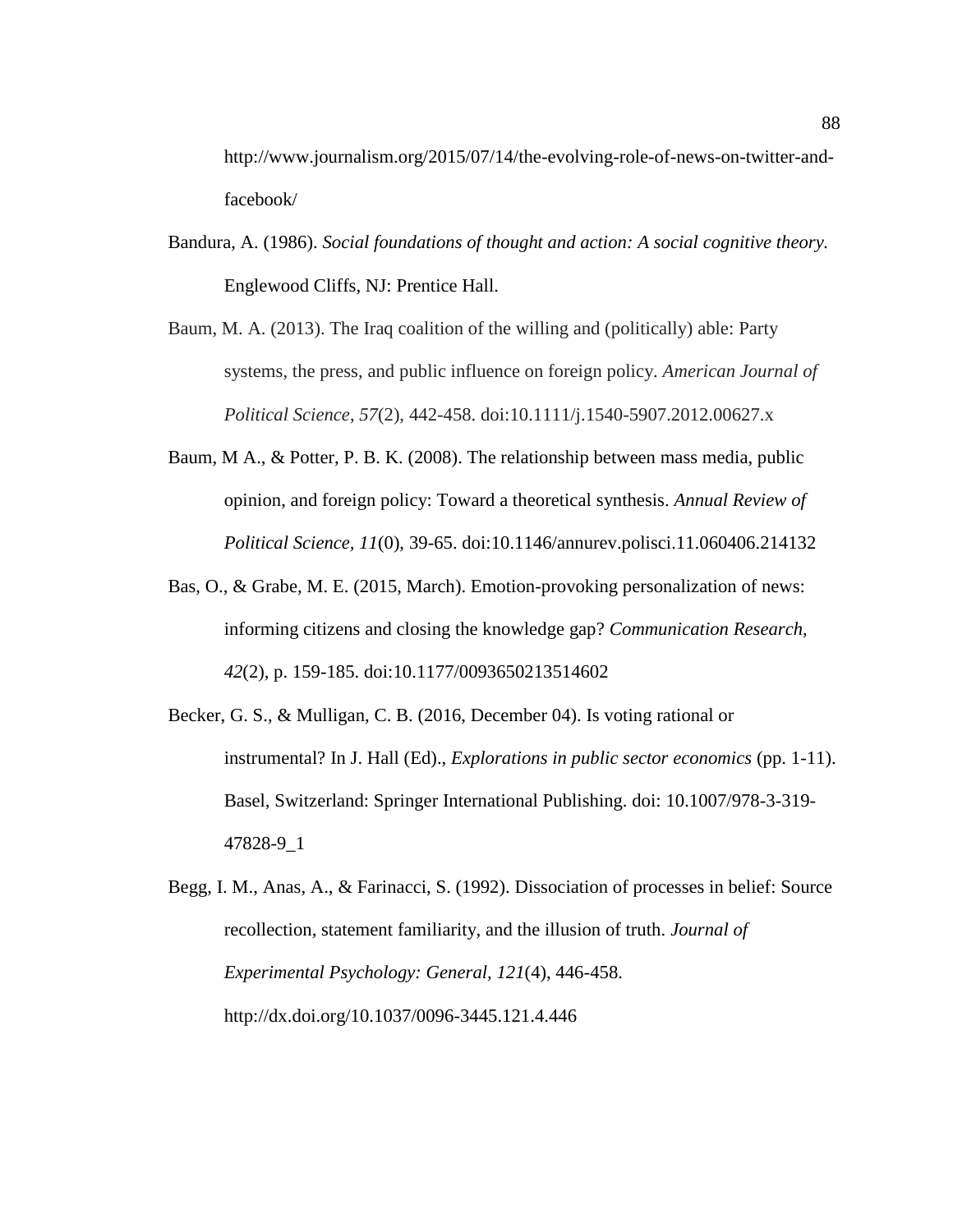Begg, I. M., & Armour, V. (1991). Repetition and the ring of truth. *Canadian Journal of Behavioral Science*, *23*(2)*,* 195– 213. Retrieved from http://dx.doi.org/10.1037/h0079004

Begg, I. M., Armour, V., & Kerr, T. (1985). On believing what we remember. *Canadian Journal of Behavioral Science*, *23*(3), 199– 214. http://dx.doi.org/10.1037/h0080140

- Benedict-Nelson, A. (2012, July 16). Young people and political engagement. Pew Research Center. http://www.pewresearch.org/2012/07/16/ask-the-expert-youngpeople-and-political-engagement/
- Bennet, W. L., Breuing, C., & Givens, T. (2008, July 30). Communication and political mobilization: Digital media and the organization of anti-Iraq War demonstrations in the U.S. *Political Communication, 25*(3), 269-289. <http://dx.doi.org/10.1080/10584600802197434>
- Berganza, R., & Martin, M. (1997). *Selective exposure to highly politicized media.* Paper presented at the World Association for Public Opinion Research region conference, Pamplona, Spain.
- Berinsky, A. J. (2007, November). Assuming the costs of war: events, elites, and American public support for military conflict. *The Journal of Politics, 69*(4), 975- 997. doi:10.1111/j.1468-2508.2007.00602.x

Bernays, E. (1928). *Propaganda*. Brooklyn, NY: Ig Publishing.

Biddle, W. W. (1931). A psychological definition of propaganda. *The Journal of Abnormal and Social Psychology, 26*(3), 283-295. doi:10.1037/h0074944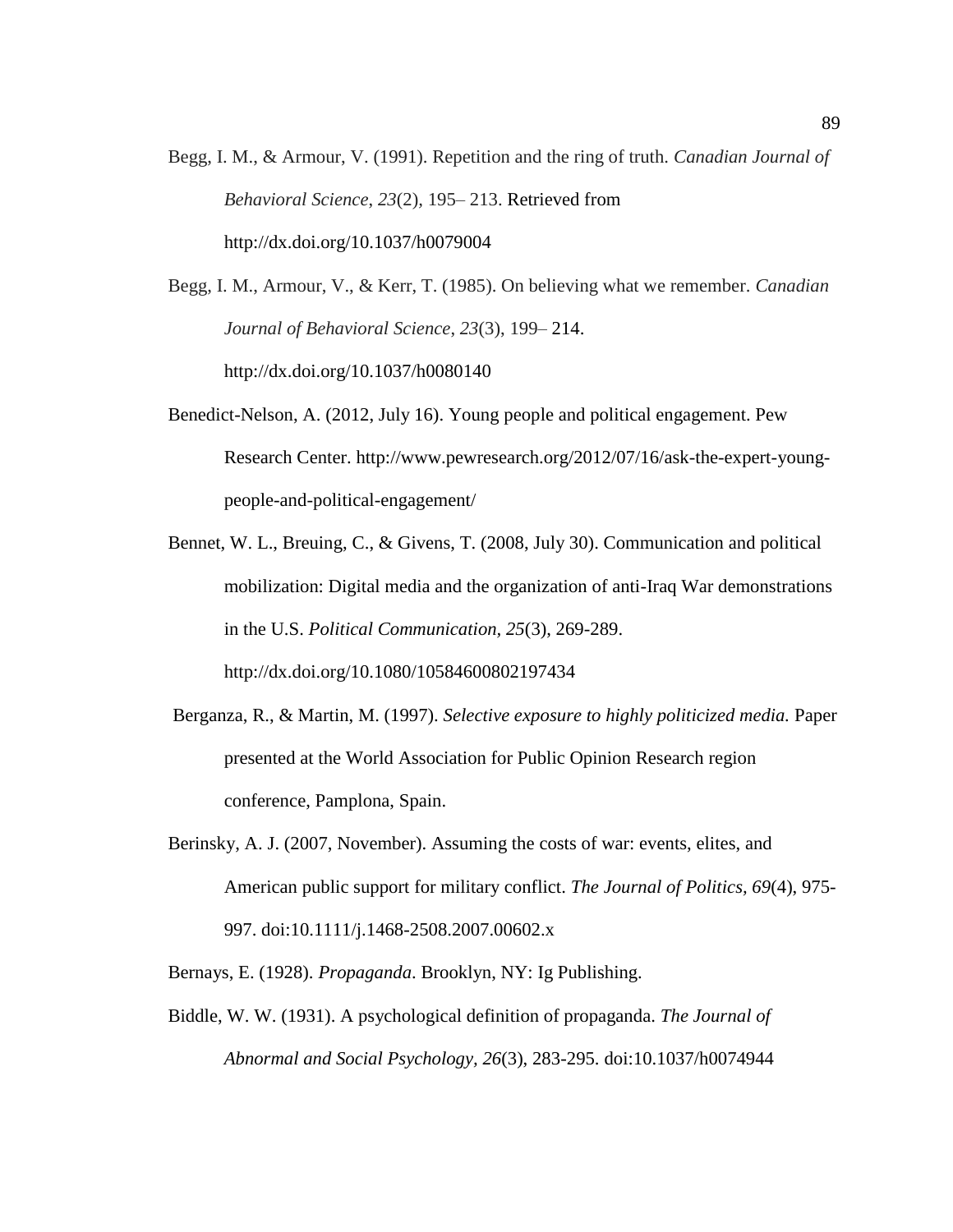Blitzer, W. (2004, July 13). Transcript. *The Daily Show with John Stewart.* New York, NY: Comedy Central.

Boaz, C. (2011, July 2). Fourteen propaganda techniques Fox "News" uses to brainwash Americans. Truthout.org. Retrieved from http://www.truthout.org/news/item/1964:fourteen-propaganda-techniques-fox-news-uses-tobrainwash-americans

- Bonchek, M. S. (1997). *From broadcast to netcast: The internet and the flow of political information.* Unpublished PhD dissertation, Harvard University.
- Borchers, T. A. (2013). *Persuasion in the media age.* (3rd ed.). Long Grove, IL: Waveland Press.
- Box, G. E. P., & Tidwell, P. W. (1962). Transformation of the independent variables. *Technometrics*, 4, 531-550.
- Brooks, J. E. (1985, June). Democratic frustration in the Anglo-American polities: A quantification of inconsistency between mass public opinion and public policy. *Western Political Quarterly, 38*(2), 250-261. doi:10.1177/10659129850380020
- Brown, A. S., & Nix, L. A. (1996). Turning lies into truths: Referential validation of falsehoods. *Journal of Experimental Psychology: Learning, Memory, And Cognition*, *22*(5), 1088-1100. doi:10.1037/0278-7393.22.5.1088
- Buckmaster, A., & McKenzie, K. (2009, March). Cognitive dissonance and students' opinions on the invasion and occupation of Iraq. *Defence Studies*, *9*(1), 118-128. doi:10.1080/14702430802666595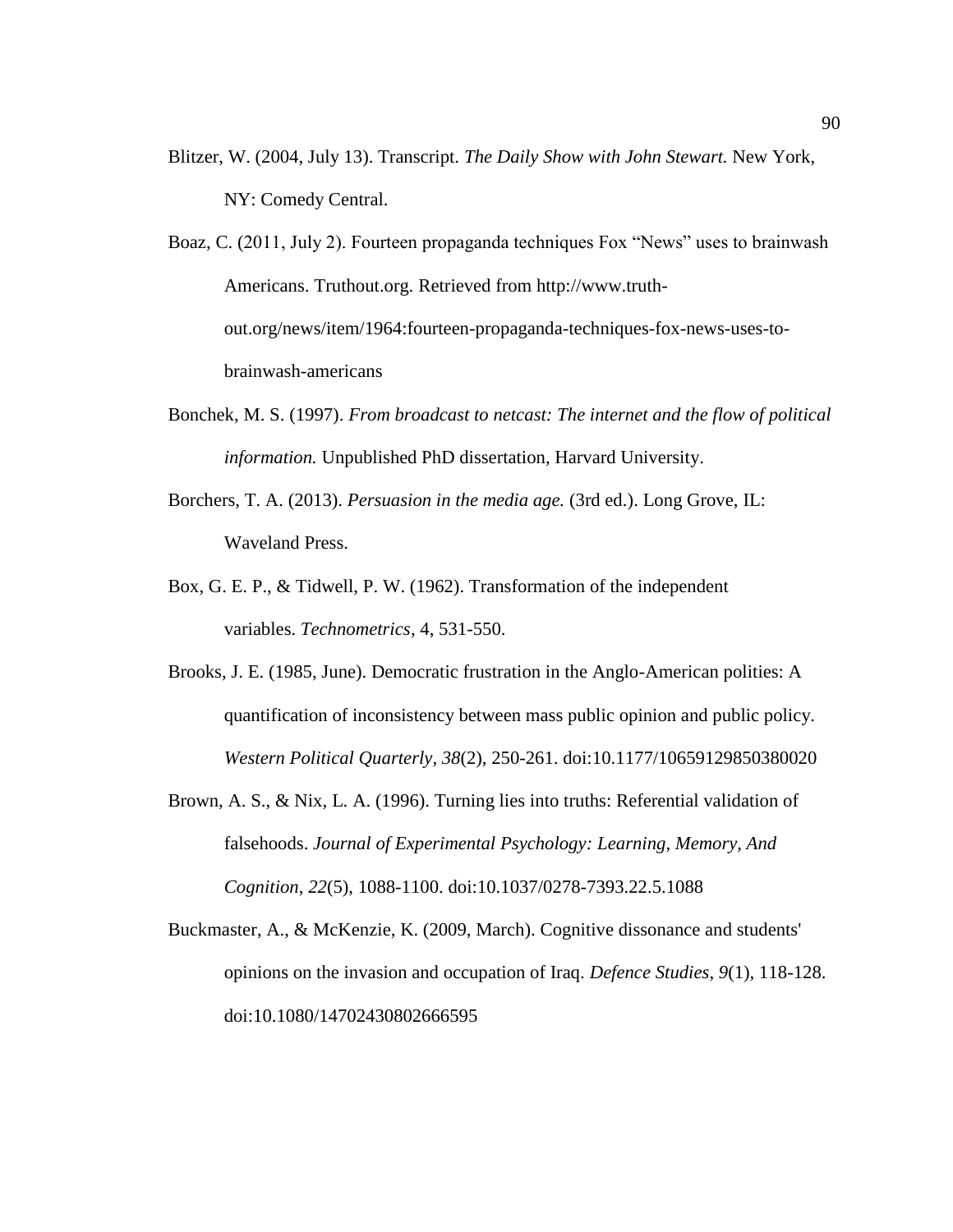- Burris, V. (2003). From Vietnam to Iraq: Continuity and change in public attitudes to war in the post-Vietnam era. *Conference Papers -- American Sociological Association*, 1. doi: asa\_proceeding\_35649.PDF
- Campbell, A., Converse, P. E., Miller, W. E., & Stokes, D. E. (1960). *The American voter.* New York, NY: John Wiley.
- Campbell, D. E. (2013). Social networks and political participation. *Annual Review of Political Science, (16)* 33-48. doi:10.1146/annurev-polisci-033011-201728
- Campbell, D. T., & Stanley, J. C. (1966). *Experimental and quasi-experimental designs for research*. Boston, MA: Houghton Mifflin Company.
- Cappella, J., Fishbein, M., Hornik, R., Ahern, R. K., & Sayeed, S. (2001). Using theory to select messages in anti-drug media campaigns: Reasoned action and media priming. In R. E. Rice, & C. K. Atkin (Eds.), *Public Communication Campaigns*  (3rd ed., pp. 214–230)*.* Thousand Oaks, CA: SAGE.
- Caprara, G. V., Schwartz, S., Capanna, C., Vecchione, M., & Barbaranelli, C. (2006). Personality and politics: values, traits, and political choice. *Political Psychology*, *27*(1), 1-28. doi:10.1111/j.1467-9221.2006.00457.x.
- Chan, M. (2016). Social network sites and political engagement: Exploring the impact of Facebook connections and uses on political protest and participation. *Mass Communication & Society*, *19*(4), 430-451. doi:10.1080/15205436.2016.1161803
- Chicago Council on Foreign Relations, and German Marshall Fund of the United States. American Public Opinion and U.S. Foreign Policy. (2002). ICPSR03673-v1. Ann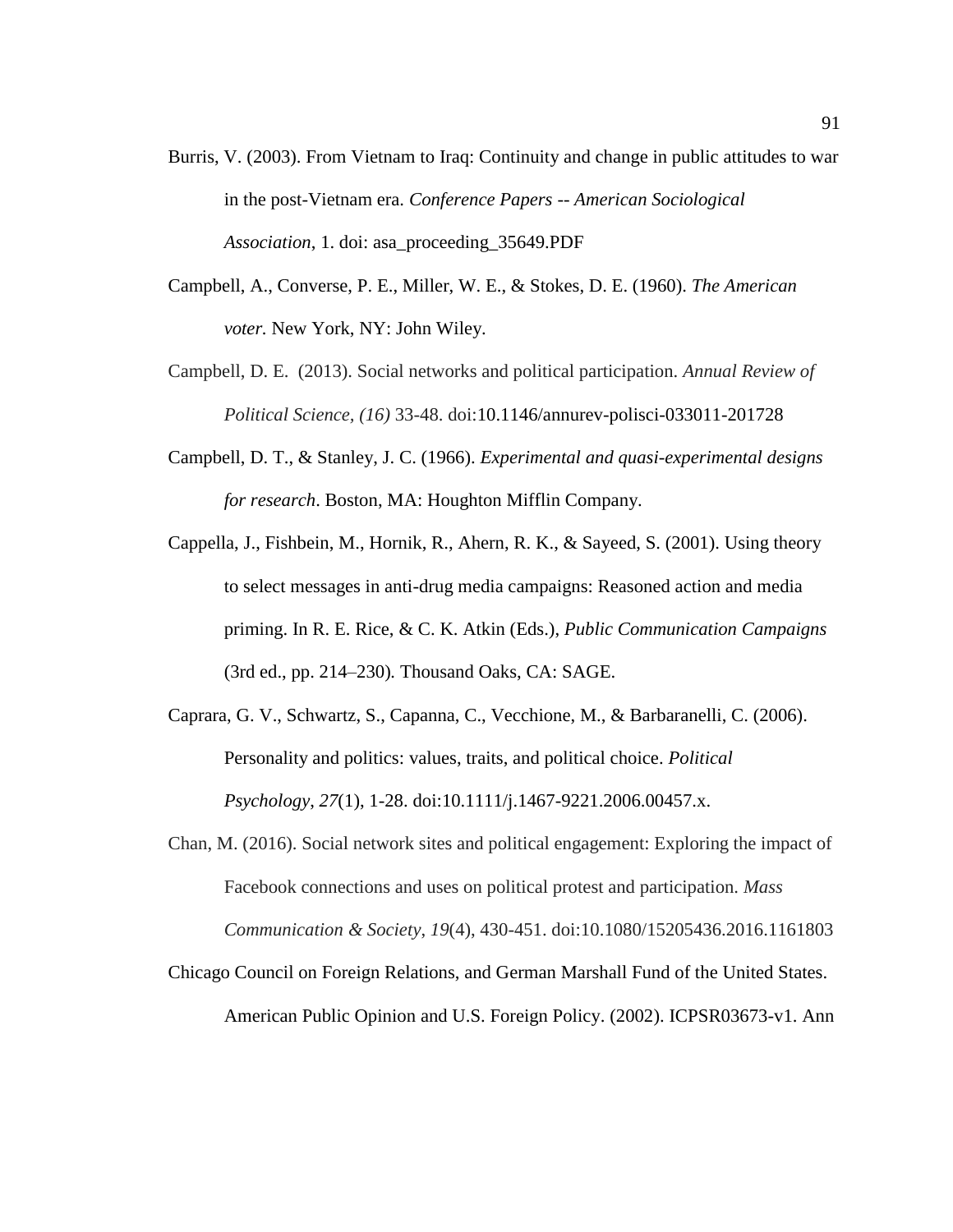Arbor, MI: Inter-university Consortium for Political and Social Research

[distributor], 2004. https://doi.org/10.3886/ICPSR03673.v1

- *Civics education testing only required in 9 states for high school graduation: Circle study.* (2012, October, 12). Retrieved from http://www.huffingtonpost.com/2012/10/12/circle-study-finds-mosts\_n\_1959522.html
- Clampitt, P. G. (2012, November 21). *Communicating for managerial effectiveness: Problems – strategies - solutions.* (5th ed.). SAGE Publications, Inc., 352 pages.
- Cobb, R., & Elder, C. (1973, September). Participation in American politics: The dynamics of agenda-building. American Political Science Association, 63(2). doi:10.2307/1958664.
- Converse, P. E. (1964/2006). The nature of belief systems in mass publics. *Critical Review: A Journal of Politics and Society, 18*(1-3), 1-74.

doi:10.1080/08913810608443650.

- Converse, P. E. (1987). Changing conceptions of public opinion in the political process. *Public Opinion Quarterly, 51*(2), 12-24. Retrieved from [http://www.uvm.edu/~dguber/POLS234/articles/converse.pdf.](http://www.uvm.edu/~dguber/POLS234/articles/converse.pdf) http://dx.doi.org/10.1093/poq/51.4\_part\_2.s12
- Conway, B. A., Kenski, K., & Wang, D. (2015, May 11). The rise of Twitter in the political campaign: Searching for intermedia agenda-setting effects in the presidential primary. *Journal of Computer-Mediated Communication, 20*(4), 363- 380. doi:10.1111/jcc4.12124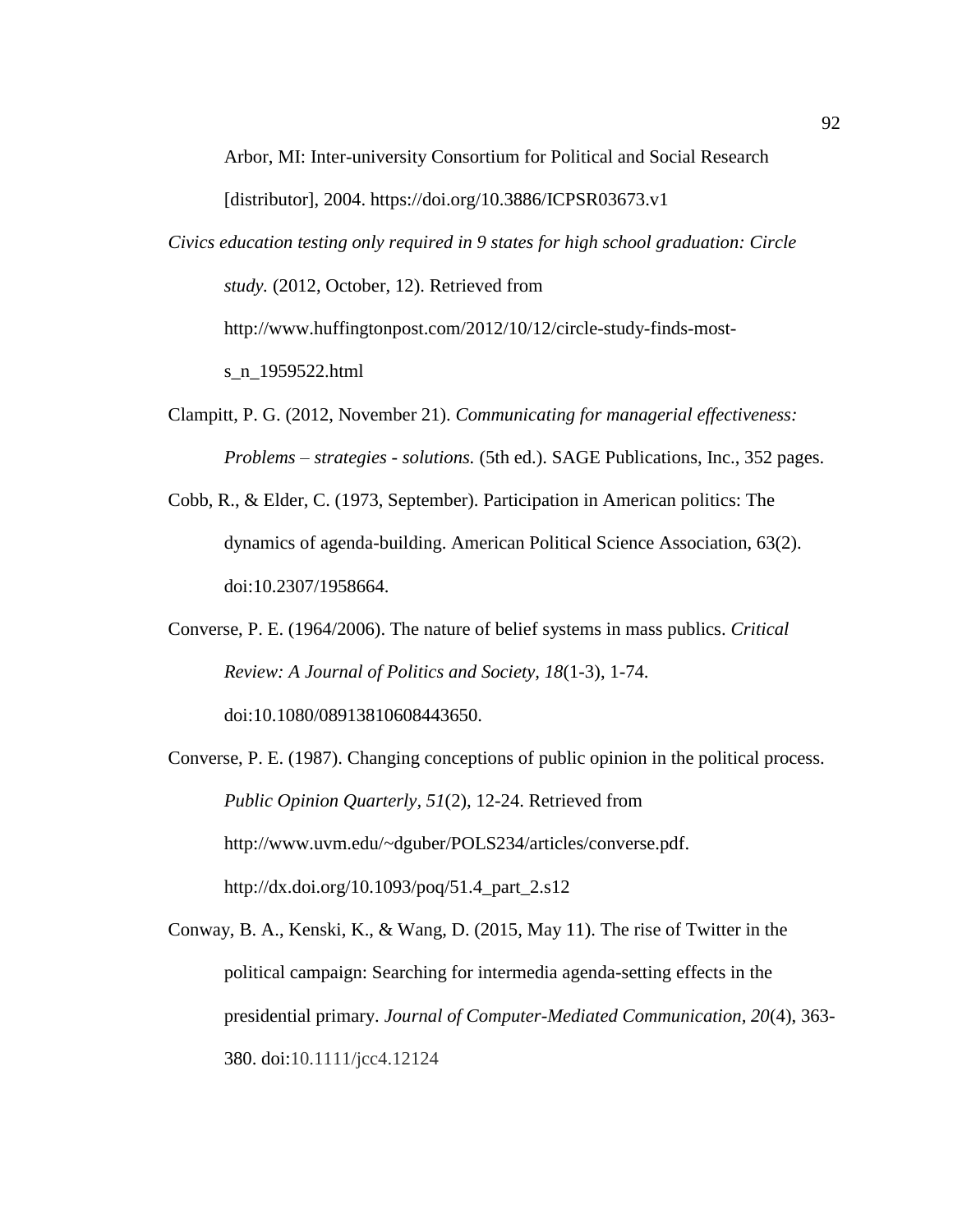- Costenbader, C., Donahoe, C., Dry, D., Harvey, S., & Miller, J. (2012, November 29). *Just war, national interest, and the Iraq War: Analyzing the strategic rhetoric used to mobilize the American public for war.* Westmont College. Retrieved from http://www.westmont.edu/institute/conversations/2013\_program/documents/Coste nbaderEtAl.pdf
- Crotty, J. M. (2012, March 7). 7 signs that U.S. education decline is jeopardizing its national security. *Forbes.* Retrieved from http://www.forbes.com/sites/jamesmarshallcrotty/2012/03/26/7-signs-thatamericas-educational-decline-is-jeopardizing-its-national-security/
- Dahl, R. A. (1956). *A preface to democratic theory*. Chicago, IL: University of Chicago Press.
- Dardis, F. E. (2009). Attenuating the negative effects of perceived incongruence in sponsorship: How message repetition can enhance evaluations of an "incongruent" sponsor. *Journal of Promotion Management, 15*(1/2), 36-56. doi:10.1080/10496490902837759
- Davis, R. (1999). *The Web of Politics: The Internet's impact on the American political system.* New York, NY: Oxford University Press.
- Deary, I., & Johnson, W. (2010, May 6). Intelligence and education: Casual perceptions drive analytic processes and therefore conclusions. *International Journal of Epidemiology.* Oxford University Press. doi:10.1093/ije/dyq072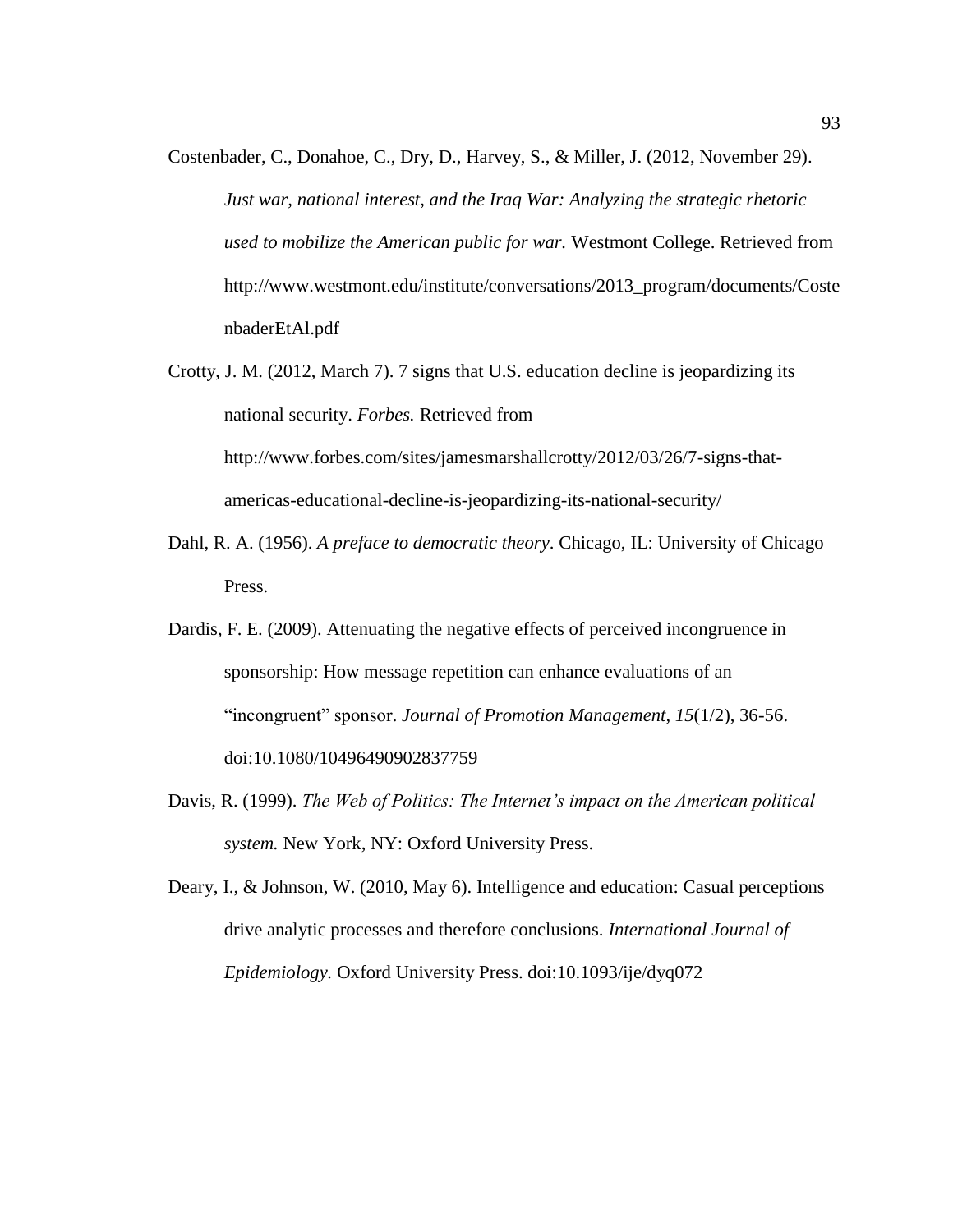- DellaVigna, S., & Kaplan, E. (2007, June 26). The political impact of media bias. In Roumeen Islam (Ed), *Information and public choice: From media markets to policy making.* Washington D.C.: The World Bank.
- Delli Carpini, M. X., & Keeter, S. (1996). *What Americans know about politics and why it matters*. New Haven, CT: Yale University Press
- Dillon, S. (2011, May 4). Failing grades on civics exam called a 'crisis.' *The New York Times.* Retrieved from

http://www.nytimes.com/2011/05/05/education/05civics.html?\_r=0

- Donnelly, F. (2013, August 8). *Securitization and the Iraq War: The rules of engagement in world politics (Routledge critical security studies).* Routledge, MA: Routledge.
- Doyle, W. R. (2007). Public Opinion, partisan identification, and higher education policy. *Journal of Higher Education*, *78*(4), 369-401.
- Dubuisson, J., Fiori, N., & Nicolas, S. (2012). Repetition and spacing effects on true and false recognition in the DRM paradigm. *Scandinavian Journal of Psychology*, *53*(5), 382-389. doi:10.1111/j.1467-9450.2012.00963.x
- Duggan, M. (2015, August 19). The demographics of social media users. Pew Research Center. Retrieved from http://www.pewinternet.org/2015/08/19/thedemographics-of-social-media-users/

Eichenberg, R. C. (2016, April). Public opinion on foreign policy issues. *Oxford Research Encyclopedia of Politics*, pp. 1-23. doi:10.1093/acrefore/9780190228637.013.78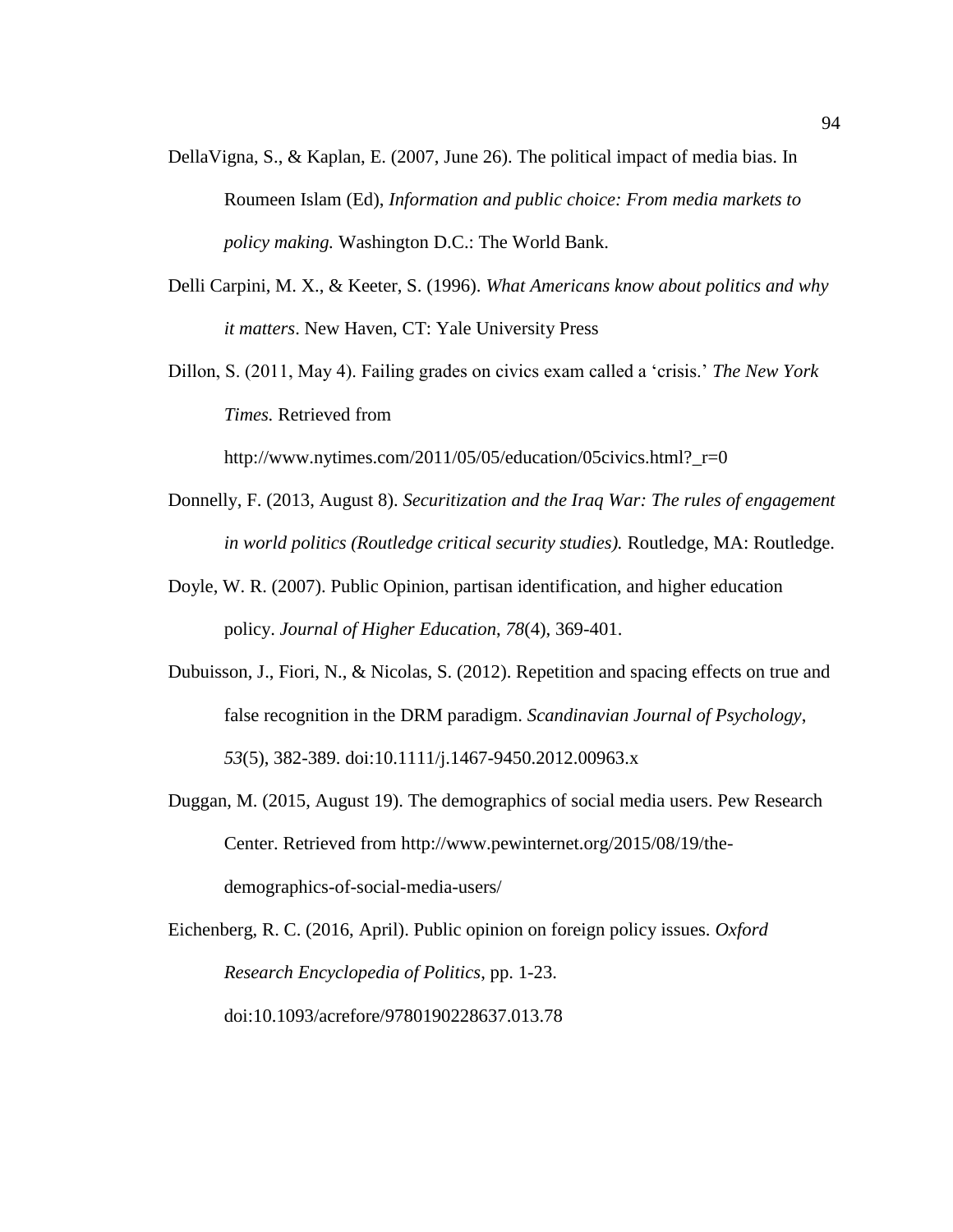- Eissler, R., Russell, A., & Jones, B. D. (2014). New avenues for the study of agendasetting. *Policy Studies Journal*, *42(*S)71-S86. doi:10.1111/psj.12048
- Enns, P. K., & Kellstedt, P. M. (2008, May 13). Policy mood and political sophistication: Why everybody moves mood. *British Journal of Political Science, 38*(3), 433– 454.<http://dx.doi.org/10.1017/s0007123408000227>
- Erikson, R. S., MacKuen, M. B., & Stimson, J. A. (2002). *The macro polity*. New York: Cambridge University Press.
- Erikson, R. S., & Tedin, K. L. (2010, July 8). American public opinion: It's origins, content, and impact. (8th ed.). Upper Saddle River, NJ: Pearson FT Press.
- Everts, P., & Isernia, P. (2005, January 1). The War in Iraq. *Public Opinion Quarterly*, *69*(2), 264-323. doi:10.1093 /poq/nfi016
- Fairclough, N. (1989). *Language and power.* London: Longman. Retrieved from http://www.geotek.or.id/Discourse/ebooksclub.org\_\_Language\_and\_Power\_\_Lan guage\_in\_Social\_Life\_.pdf
- Fahmy, E. (2006/2016). *Young citizens: Young people's involvement in politics and decision making.* New York, NY: Routledge.
- Fahmy, S., & Johnson, T. J. (2005, Summer). "How we performed": Embedded journalists' attitudes and perceptions towards covering the Iraq War. *Journalism & Mass Communication Quarterly, 82*(2), 301-317. doi:10.1177/107769900508200205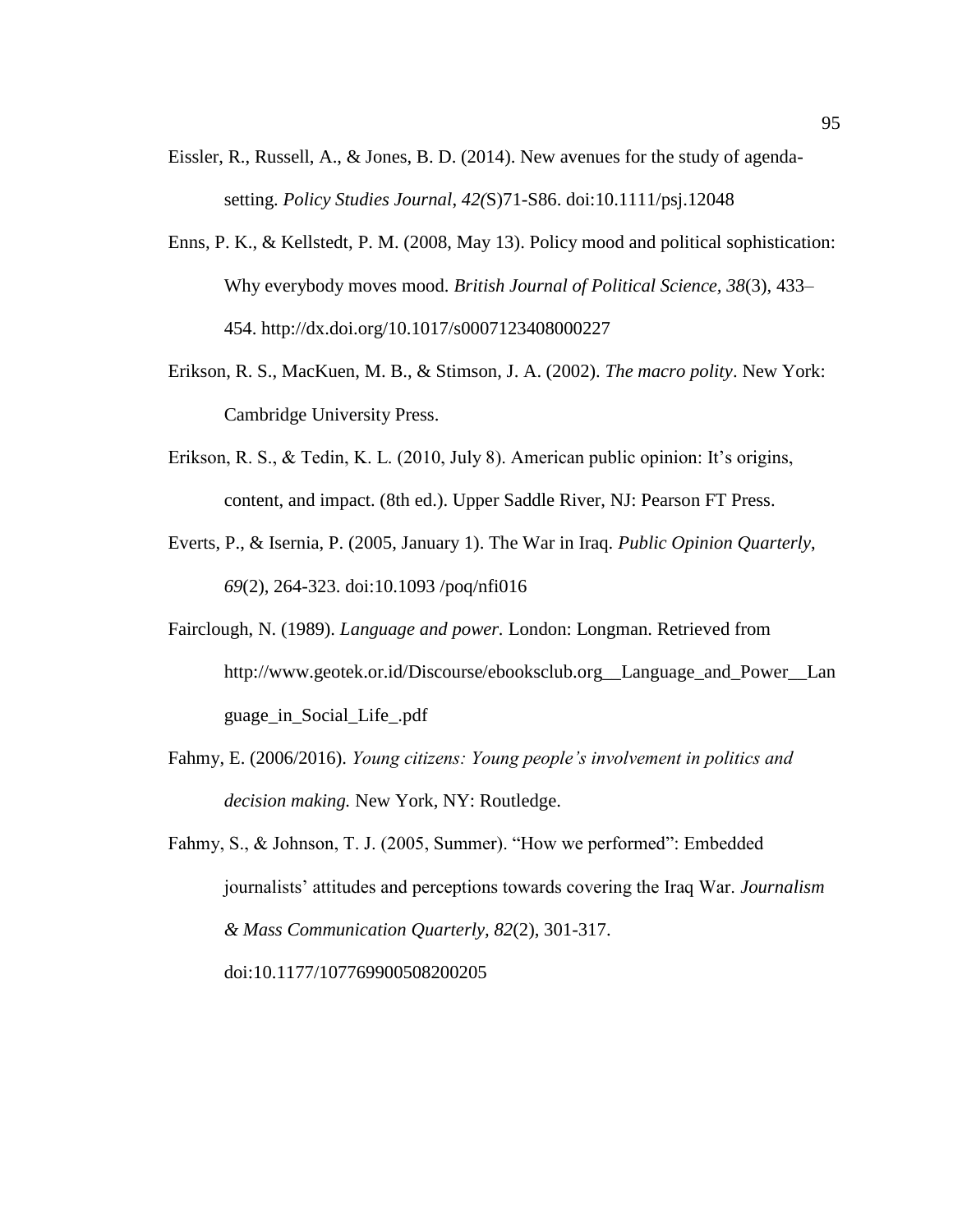- Feldman, D. (2007, June). Citizenship education: current perspectives from teachers in three states. *Educational Research Quarterly, 30*(4), 3-15. Retrieved from Academic Search Complete. (Accession No. 25245971)
- Feldman, J. M., & Lynch, J. G. (1988). Self-generated validity and other effects of measurement on belief, attitude, intention, and behavior. *Journal of Applied Psychology*, *73*(3), 421-435. doi:10.1037/0021-9010.73.3.421
- Feinstein, L., Sabates, R., Anderson, T., Sorhaindo, A., & Hammond, C. (2006, March 24). *What are the effects of education on health? Measuring the effects of education on health and civic engagement: Proceedings of the Copenhagen symposium.* Retrieved from http://www.oecd.org/edu/innovationeducation/measuringtheeffectsofeducationonhealthandcivicengagement.htm
- Finnegan, L. (2007). *No questions asked: news coverage since 9/11.* Westport, CT: Praeger.
- Fortunato, J. A. (2001, November 5). *The ultimate assist: The relationship and broadcast strategies of the NBA and television networks.* New York, NY: Hampton Press
- Fortunato, J. A., & Martin, S. E. (2016). The intersection of agenda-setting, the media environment, and election campaign laws. *Journal of Information Policy, 6*(0), 129-153.<http://dx.doi.org/10.5325/jinfopoli.6.2016.0129>

Fu, K., & Chau, M. (2014, April 7). Use of microblogs in grassroots movements in China: Exploring the role of online networking in agenda-setting. *Journal of Information Technology & Politics, 11*(3), 309-328. <http://dx.doi.org/10.1080/19331681.2014.909344>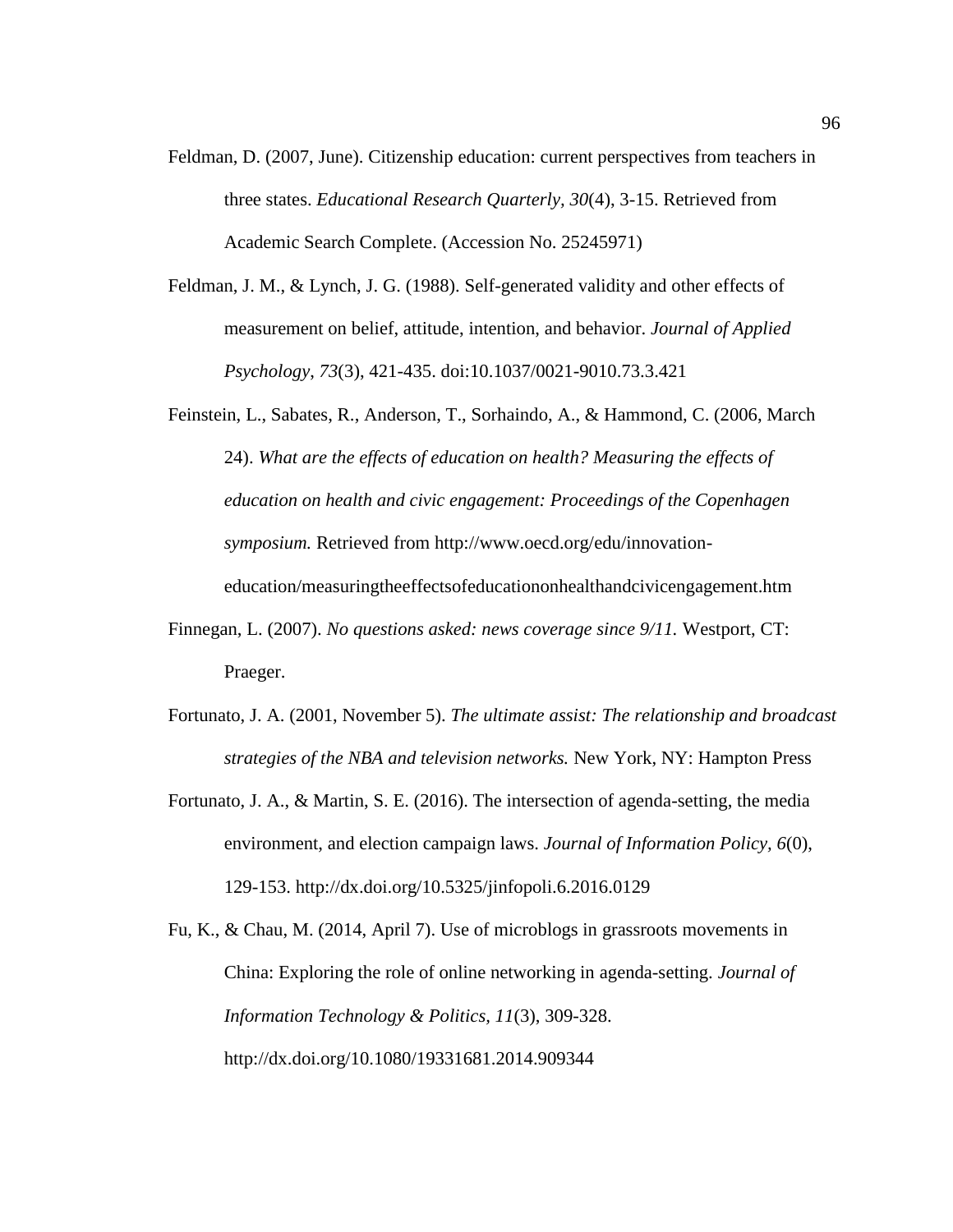Furr, R. (2011). Generalizability theory. In *the SAGE library of methods in social and personality psychology: Scale construction and psychometrics for social and personality psychology.* (pp. 110-126). London: SAGE Publications Ltd. http://dx.doi.org.ezp.waldenulibrary.org/10.4135/9781446287866.n9

Galston, W. A. (2001). Political knowledge, political engagement, and civic education. *Annual Review of Political Science*, *4*(1), 217-234. doi:10.1146/annurev.polisci.4.1.217

- Gardner, J. A. (2009). What are campaigns for? The role of persuasion in electoral law and politics. New York, NY: Oxford University Press. doi:10.1093/acprof:oso/9780195392616.003.0003
- Gelpi, C. (2010, September). Performing on cue? The formation of public opinion toward war*. Journal of Conflict Resolution, 54*(1), 88-116. doi:10.1177/0022002709352845
- Gigerenzer, G. (1984, Summer). External validity of laboratory experiments: The frequency–validity relationship. *The American Journal of Psychology*, *97*(2), 185– 195. doi:10.2307/1422594.
- Gil de Zúñiga, H., Jung, N., & Valenzuela, S. (2012). Social media use for news and individuals' social capital, civic engagement and political participation. *Journal of Computer-Mediated Communication, 17*(3), 319–336. <http://dx.doi.org/10.1111/j.1083-6101.2012.01574.x>
- Gill, J. (1999). The insignificance of null hypothesis significance testing. In W. P. Vogt (Ed.), *SAGE quantitative research methods, 52*(3), 648-151. Thousand Oaks, CA: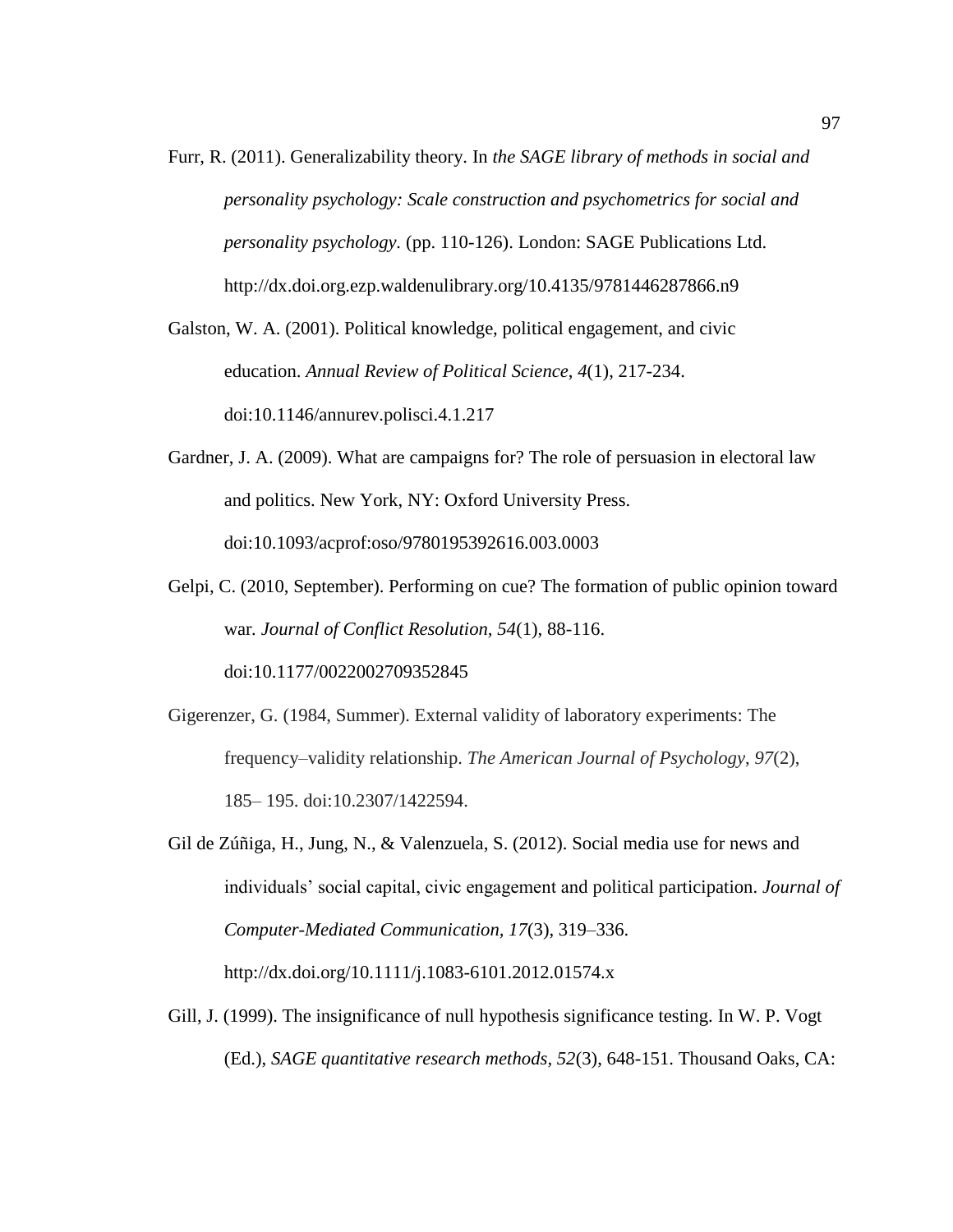SAGE Publications, Inc. Retrieved from

http://www.icp.puc.cl/Anthony\_Pezzola/Methods/Mindless/Gill\_Insignificance\_o f\_Null.pdf

- Glynn, C. J., Herbst, S., Lindeman, M., O'Keefe, G. J., & Shapiro, R. Y. (2016). *Public opinion*. (3rd ed.). Boulder, CO: Westview Press.
- Gordon, L. T., Soldan, A., Thomas, A. K., & Stern, Y. (2013). Effect of repetition lag on priming of unfamiliar visual objects in young and older adults. *Psychology and Aging*, *28*(1), 219-231. doi:10.1037/a0030929
- Graber, D. A. (1994, October 1). The infotainment quotient in routine television news: A director's perspective. *Discourse & Society, 5*(4), 483-508. <http://dx.doi.org/10.1177/0957926594005004004>
- Hallin, D. (1990, Spring). Whatever happened to the news? *Media & Values, 50*(0). Center for Media Literacy. Retrieved from [http://www.medialit.org/reading](http://www.medialit.org/reading-room/whatever-happened-news)[room/whatever-happened-news](http://www.medialit.org/reading-room/whatever-happened-news)
- Hampton, L. G. (2008, April 18). *Justifications for the Iraq War: An analysis of the government's public case for war, 2001 to 2003* (Doctoral dissertation)*.* University of Pittsburgh. Retrieved from <http://d-scholarship.pitt.edu/id/eprint/7366>
- Harp, D., Loke, J., & Bachmann, I. (2010). Voices of dissent in the Iraq War: Moving from deviance to legitimacy? *Journalism & Mass Communication Quarterly*, *87*(3/4), 467-483. doi:10.1177/107769901008700302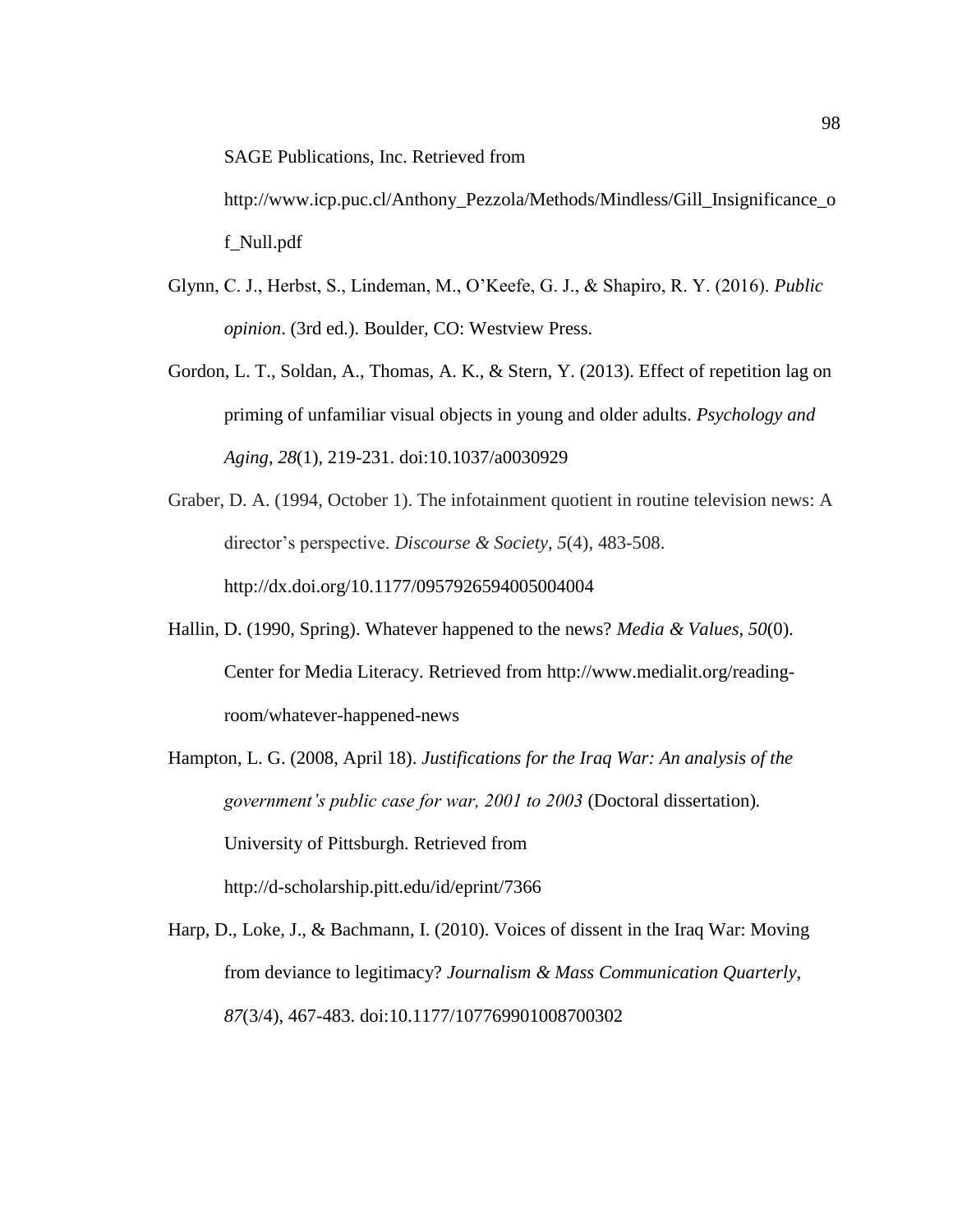Hasher, L., Goldstein, D., & Toppino, T. (1977). Frequency and the conference of referential validity. *Journal of Verbal Learning and Verbal Behavior*, *16*(1), 107– 112. [doi:10.1016/S0022-5371\(77\)80012-1.](http://dx.doi.org/10.1016/S0022-5371(77)80012-1)

Hayes, D., & Guardino, M. (2011). The influence of foreign voices on U.S. public opinion. *American Journal of Political Science*, *55*(4), 831-851. doi:10.1111/j.1540-5907.2011.00523.x

- Herber, L., & Filak, V. F. (2007). Iraq War Coverage Differs in U.S., German Papers. *Newspaper Research Journal*, *28*(3), 37-51. doi:10.1177/073953290702800304
- Herman, E.S., & Chomsky, N. (1988/2002). *Manufacturing consent.* New York: Pantheon Books.
- Hetherington, M., & Suhay, E. (2011). Authoritarianism, threat, and Americans' support for the war on terror. *American Journal of Political Science*, *55*(3), 546-560. doi:10.1111/j.1540-5907.2011.00514.x
- Hoffman, L. H., Glynn, C. F., Huge, M. E., Sietman, R. B., & Thomson, T. (2007). The role of communication in public opinion processes: understanding the impacts of intrapersonal, media, and social filters. *International Journal of Public Opinion Research, 19*(3), 287-312. doi:10.1093/ijpor/edm014

Holcomb, J. Gottfried, J., & Mitchell, A. (2013, November 13). *News use across social media platforms.* Pew Research Center. Retrieved from http://www.journalism.org/2013/11/14/news-use-across-social-media-platforms/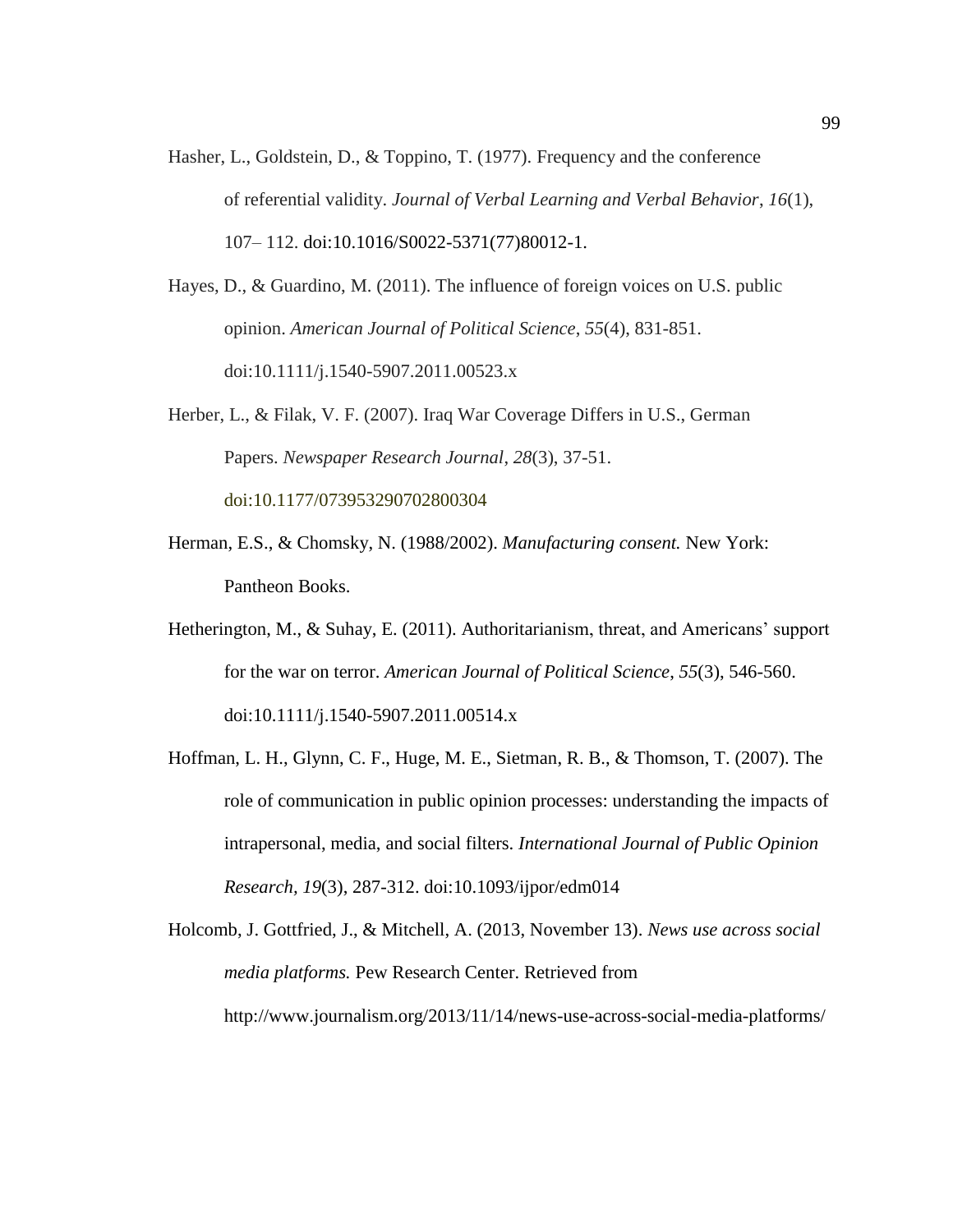- Holsti, O. R. (1992, December). Public opinion and foreign policy: Challenges to the Almond-Lippmann consensus Mershon series: Research programs and debates. *International Studies Quarterly, 36*(4), 439-466. doi:10.2307/2600734
- Holsti, O. R. (2004, June 14). *Public opinion and American foreign policy (analytical perspectives on politics).* (Rev. ed.). Ann Arbor: The University of Michigan Press.
- Holyk, G. G. (2011). Individual-level predictors of leader and public support for the use of force. *International Journal of Public Opinion Research*, *23*(2), 214-229. doi:10.1093/ijpor/edq047
- Hopmann, D., Vliegenthart, R., De Vreese, C., & Albæk, E. (2010). Effects of election news coverage: How visibility and tone influence party choice. *Political Communication*, *27*(4), 389-405. doi:10.1080/10584609.2010.516798
- Huxley, A. (1958, May 18). *The Mike Wallace Interview.* The Harry Ransom Center at The University of Texas at Austin. Retrieved from http://www.hrc.utexas.edu/multimedia/video/2008/wallace/huxley\_aldous\_t.html
- Jacobs, L. R., & Shapiro, R. Y. (1996/2000). Toward the integrated study of political communications, public opinion, and the policy-making process. *PS: Political Science and Politics, 29*(1), 10–13.<http://dx.doi.org/10.2307/420182>
- Janiszewski, C., & Meyvis, T. (2001, June 28). Effects of brand logo complexity, repetition, and spacing on processing fluency and judgment. *Journal of Consumer Research, 28*(1). doi:10.1086/321945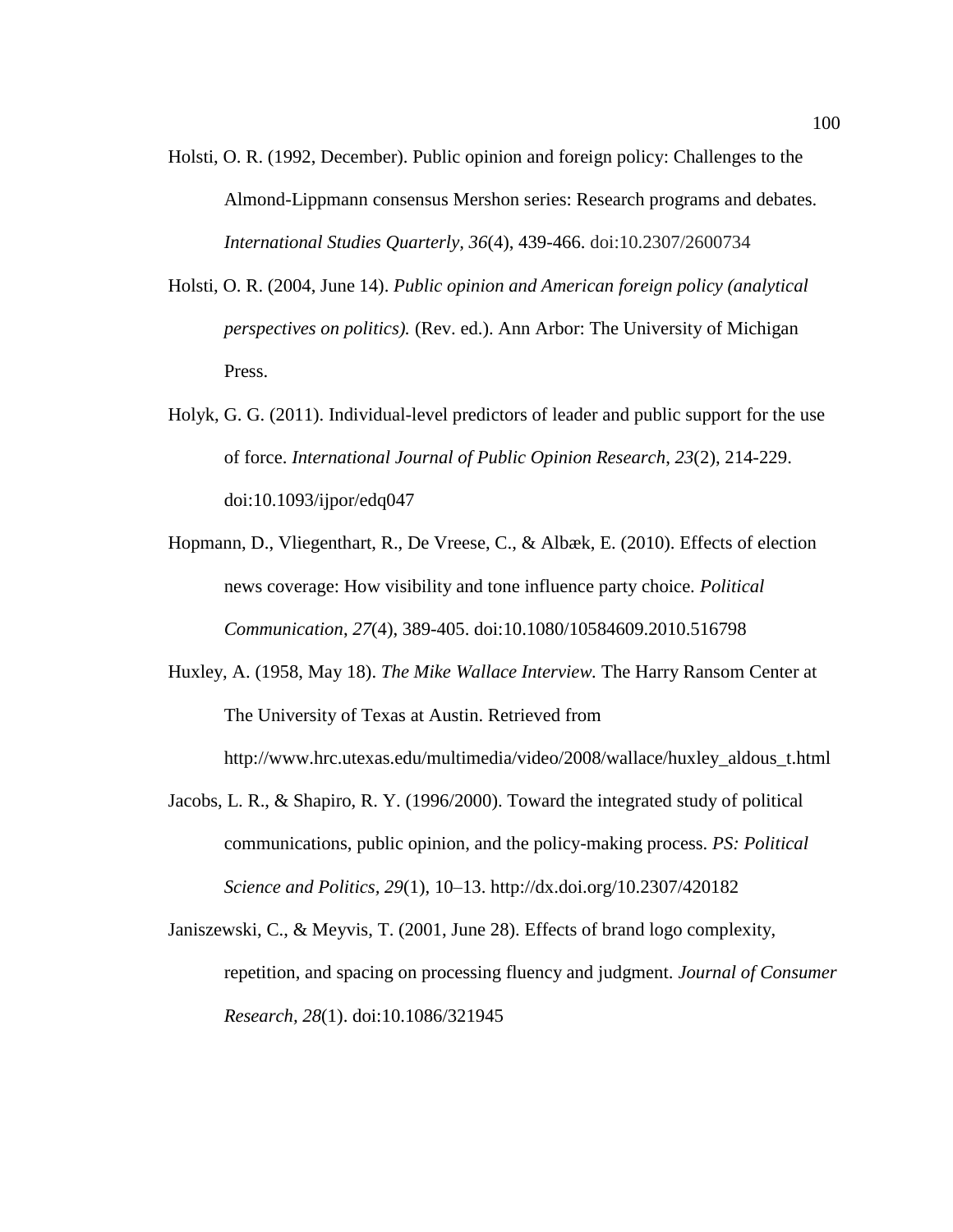- Jenkins, J. A., & Monroe, N. W. (2012). Buying negative agenda control in the U.S. house. *American Journal of Political Science*, *56*(4), 897-912. doi:10.1111/j.1540-5907.2012.00593.x
- Jones, J. M. (2003). *Blacks showing decided opposition to war*. (Special Report, The Gallup Organization). Retrieved from http://www.gallup.com/poll/8080/blacksshowing-decided-opposition-war.aspx
- Johansen, M. S., & Joslyn, M. R. (2008, September 1). Political persuasion during times of crisis: The effects of education and news media on citizens' factual information about Iraq. *Journalism & Mass Communication Quarterly, 85*(3), 591-608. http://dx.doi.org/10.1177/107769900808500307
- Kellner, D. (2008). War correspondents, the military, and propaganda: Some critical reflections. *International Journal of Communication 2,* 298-330. Retrieved from http://ijoc.org/index.php/ijoc/article/view/266/150
- Kitson, H. D. (1927). *The mind of the buyer: The psychology of selling.* New York, NY: MacMillan Co.
- Kim, S., Han, M., Choi, D., & Kim, J. (2012). Attribute agenda-setting, priming and the media's influence on how to think about a controversial issue. *The International Communication Gazette, 74*(1), 43-59. doi:10.1177/1748048511426991
- Krosnick, J. A. (1988). The role of attitude importance in social evaluation: A study of policy preferences, presidential candidate evaluations, and voting behavior. *Journal of Personality and Social Psychology, 55*(2), 196-210. doi:10.1037/0022- 3514.55.2.196.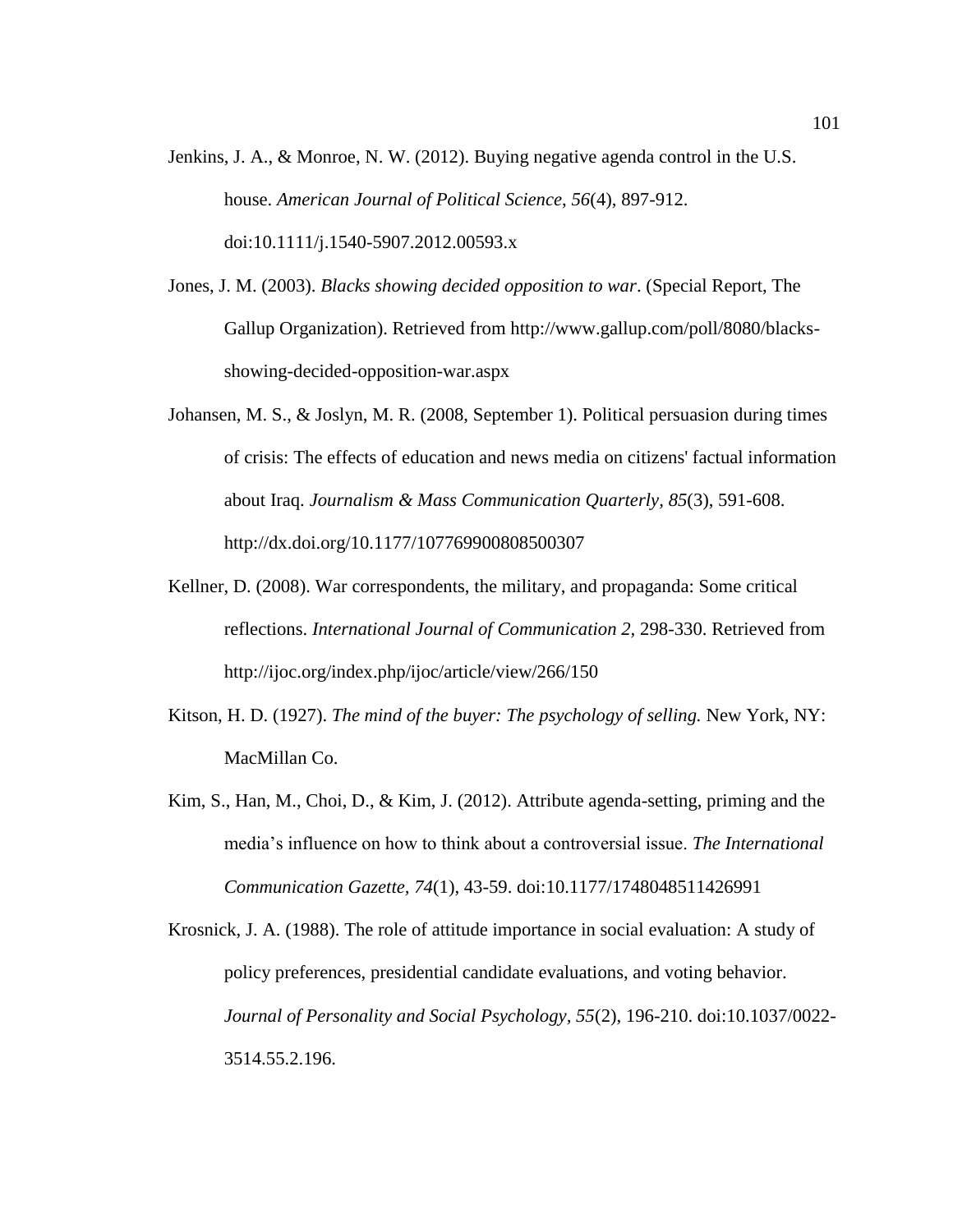- Krosnick, J. A., & Brannon, L. A. (1993, Winter). The media and the foundations of presidential support: George Bush and the Persian Gulf Conflict. *Journal of Social Issues, 49*(4), 167-182. doi[:10.1111/j.1540-4560.1993.tb01186.x](https://doi.org/10.1111/j.1540-4560.1993.tb01186.x)
- Kull, S., Ramsay, C., & Lewis, E. (2003). Misperceptions, the media, and the Iraq War. *Political Science Quarterly (Academy of Political Science)*, *118*(4), 569- 598. doi:10.1002/j.1538-165X.2003.tb00406.x
- Kumar, D. (2006, March). Media, war, and propaganda: Strategies of information management during the 2003 Iraq War. *Communication and Critical/Cultural Studies, 3*(1), 48-69.<http://dx.doi.org/10.1080/14791420500505650>
- Ladd, J., & Lenz, G. S. (2009). Exploiting a rare communication shift to document the persuasive power of the news media. *American Journal of Political Science, 53*(2), 394-410. doi:10.1111/j.1540-5907.2009.00377.x
- Laerd Statistics (2015). Binomial logistic regression using SPSS Statistics. *Statistical tutorials and software guides.* Retrieved from<https://statistics.laerd.com/>
- Lakoff, G. (2006). *Whose freedom? The battle over America's most important idea.* New York, NY: Farrar, Straus and Giroux.
- Lasorsa, D. L. (2009, September 21). Political interest, political knowledge, and evaluations of political news sources: Their interplay in producing context effects. *Journalism & Mass Communication Quarterly, 86*(3), 533-544. http://dx.doi.org/10.1177/107769900908600305
- Lasswell, H. D. (1930/1977). *Psychopathology and politics.* Chicago, IL: The University of Chicago Press.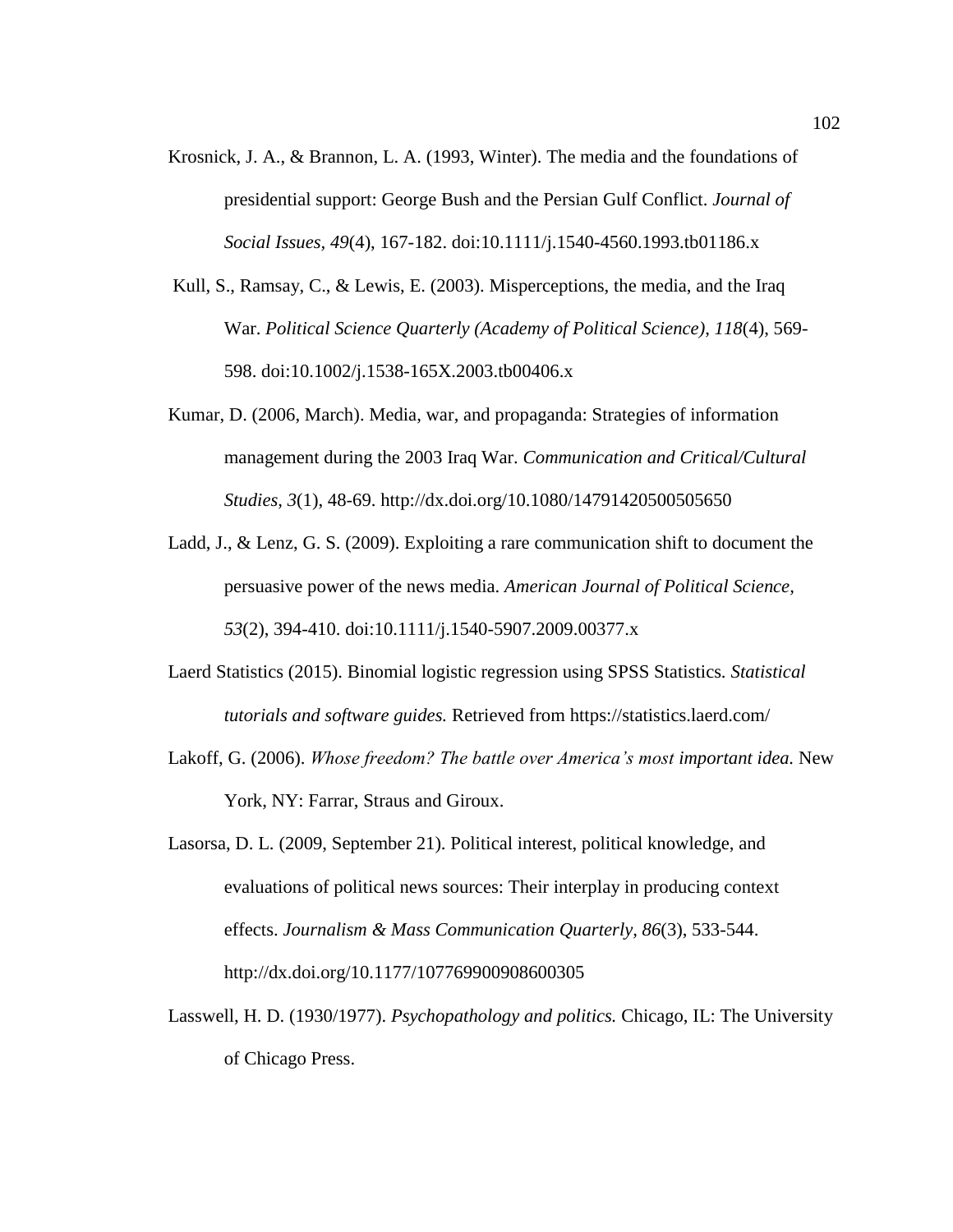- Lee, B., Kim, J., & Scheufele, D. A. (2015, September 1). Agenda-setting in the Internet age: The reciprocity between online searches and issue salience. *International Journal of Public Opinion Research, 28*(3), 440-455. doi:10.1093/ijpor/edv026
- Lee, H., & Yang, J. (2014). Political knowledge gaps among news consumers with different news media repertoires across multiple platforms. *International Journal of Communication*, *8*(2014), 597-617. doi:1932–8036/20140005
- Lenz, G. S., & Lawson, C. (2011). Looking the part: Television leads less informed citizens to vote based on candidates' appearance. *American Journal of Political Science, 55*(3), 574. doi:10.1111/j.1540-5907.2011.00511.x
- Light, P. C., & Lake, C. (1985). The election: Candidates, strategies, and decision. In M. Nelson (Ed). *The elections of 1984* (pp. 83-110). Washington, D.C.: Congressional Quarterly Press.
- Lin, C. A. (2009, January March). Selective news exposure, personal values, and support for the Iraq War. *Communication Quarterly*, *57*(1), 18-34. doi:10.1080/01463370802662440
- Lippman, W. (1921/2010). *Public opinion.* Lexington, KY: Greenbook Publications.
- Lippman, W. (1955/2009). *Essays in the public philosophy*. Transaction Publishers. New Brunswick, New Jersey.
- MacArthur, J. (2003, March 21 27). "An orwellian pitch: the inner workings of the war-propaganda machine,'' *LA Weekly.* Retrieved from http://www.laweekly.com/news/an-orwellian-pitch-2136128.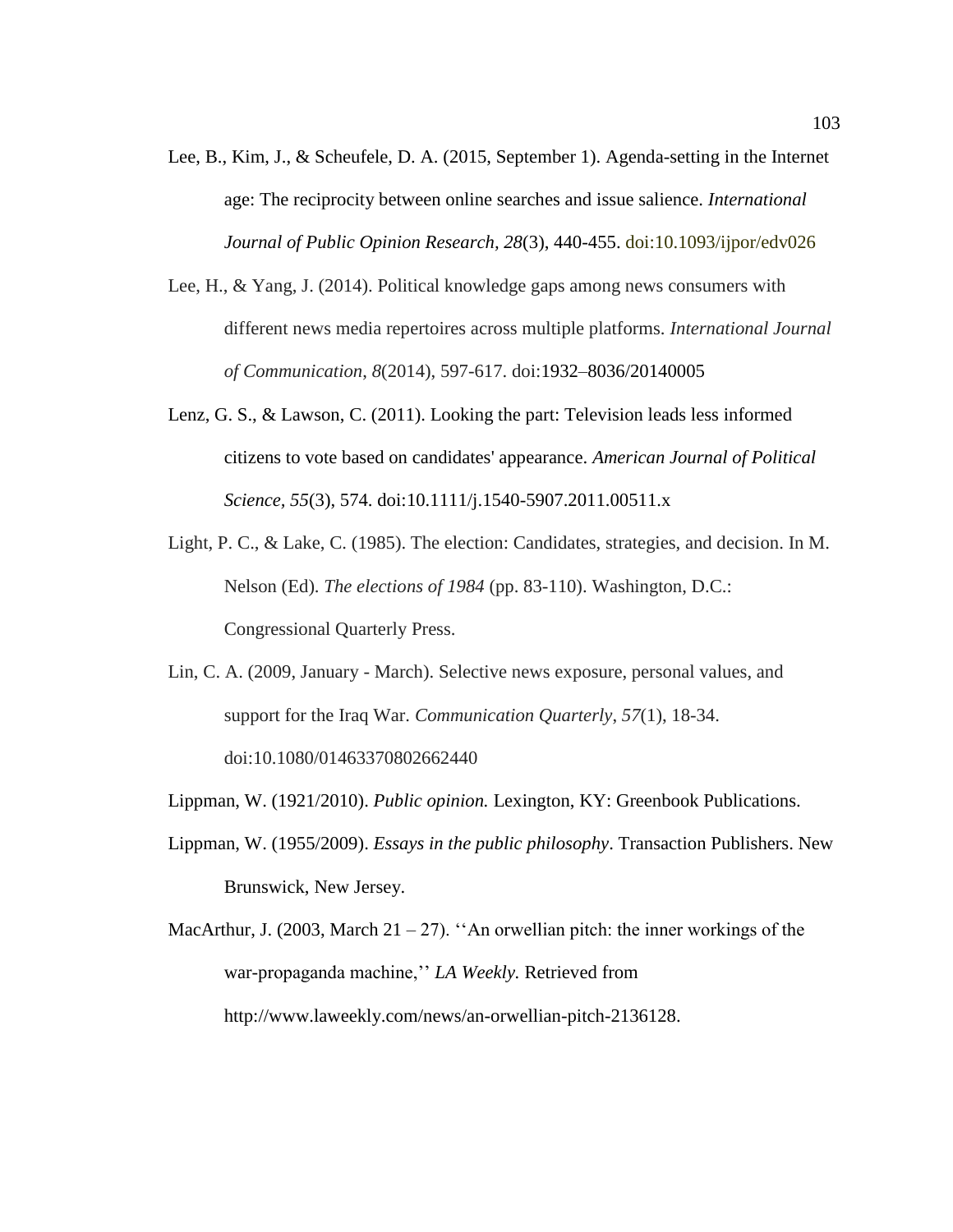- Makowsky, M. D., & Miller, S. C. (2014, November 25). Education, intelligence, and attitude extremity. *Public Opinion Quarterly, 78*(4), 832-858. doi:10.1093/poq/nfu041
- McClurg, S. D. (2003, December). Social networks and political participation: The role of social interaction in explaining political participation. *Political Research Quarterly, 56*(4), 449-464. doi:10.1177/106591290305600407
- McCombs, M. E. (1967, Autumn). Editorial endorsements: A study of influence. *Journalism Quarterly, 44*(3), 545-548. <http://dx.doi.org/10.1177/107769906704400318>
- McCombs, M. E. (2004/2014). *Setting the agenda: The mass media and public opinion.*  (2nd ed.). Malden, MA: Polity.
- McCombs, M. E. (2005). A look at agenda-setting: Past, present and future. *Journalism Studies, 6*(4), 543-557. Retrieved from

http://users.ipfw.edu/tankel/PDF/McCombsAgendaSetting.pdf

- McCombs, M. E., & Shaw, D. L. (1972). The agenda-setting function of mass media. *Public Opinion Quarterly*, *36*(2), 176-187. doi:10.1086/267990
- McCombs, M. E., Lopez-Escobar, E., & Llamas, J. P. (2000). Setting the agenda of attributes in the 1996 Spanish general election. *Journal of Communication, 50*(2), 77-92.<http://dx.doi.org/10.1111/j.1460-2466.2000.tb02842.x>
- McCombs, M. E., & Weaver, D. H. (1973, April). *Voters' need for orientation and use of mass communication.* Unpublished report prepared for presentation to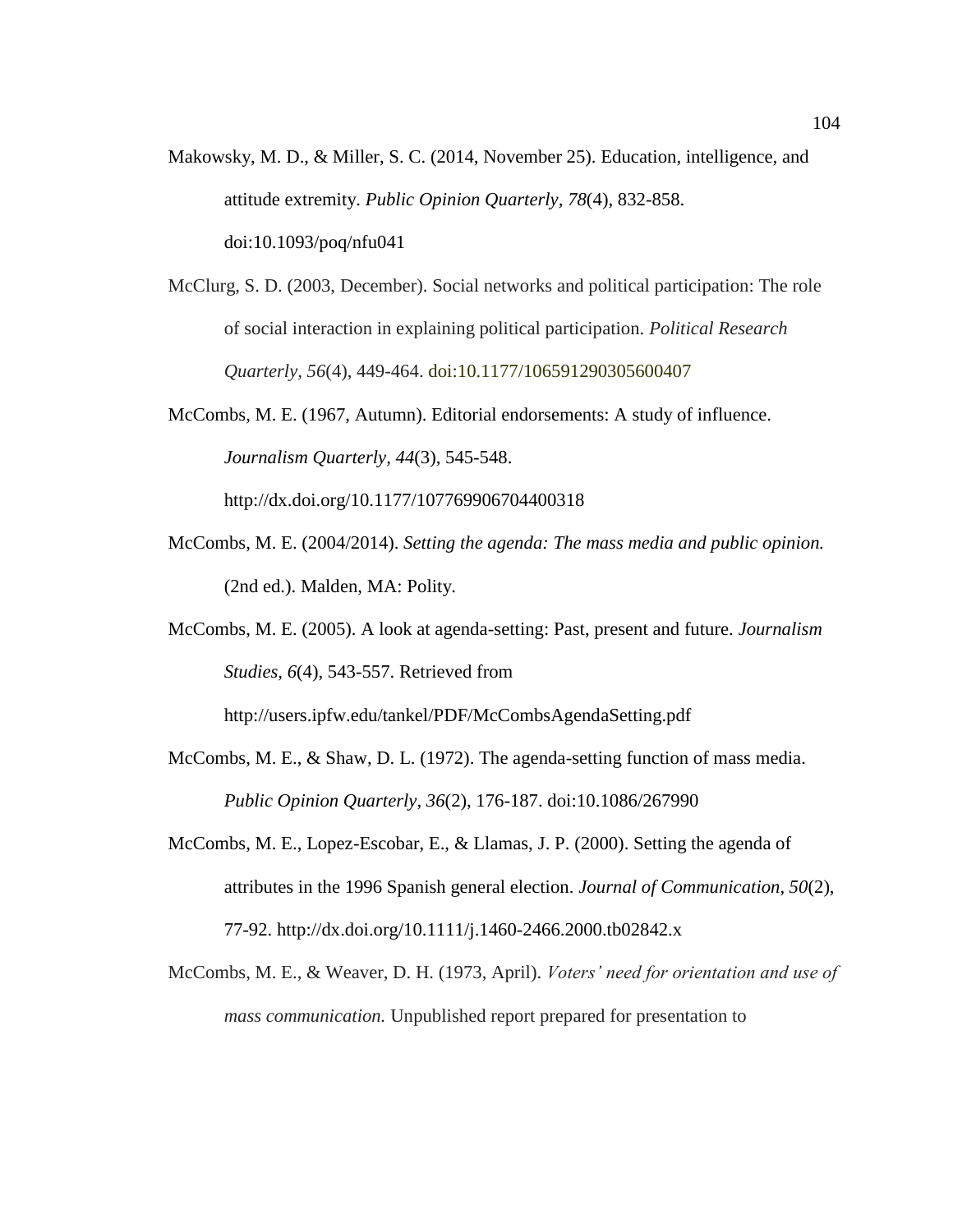International Communication Association, Montreal, Canada. Retrieved from http://files.eric.ed.gov/fulltext/ED077061.pdf

- Mellado, C., & van Dalen, A. (2016, February 24). Challenging the citizen–consumer journalistic dichotomy: A news content analysis of audience approaches in Chile. *Journalism & Mass Communication Quarterly, 0*(0), 1-25. doi:10.1177/1077699016629373.
- Mello, P. A. (2014). *Democratic participation in armed conflict: Military involvement in Kosovo, Afghanistan, and Iraq.* New York, NY: Palgrave Macmillan.
- Merritt, D. (1997, September 1). *Public journalism and public life: Why telling the news is not enough (Lea's communication series).* (2nd ed.) Mahwah, NJ: Erlbaum.
- Merzer, M. (2003, January 12). Americans don't want to fight Iraq alone, poll finds. *Detroit Free Press.* Retrieved from http://web.archive.org/web/20030413065006/http://www.freep.com/news/nw/pm

x12594\_20030110.htm

Mills, C.W. (1956/2000). *The power elite.* New York, NY: Oxford University Press. Retrieved from http://books.google.com/books?id=Kn\_OAuktbq4C&printsec=frontcover&dq=c.

+wright+mills&hl=en&sa=X&ei=K9XvU5OrEMWXyATm\_YL4Bw&ved=0CC cQ6AEwAg#v=onepage&q=c.%20wright%20mills&f=false

Milstein, J. (1973). The Vietnam War from the 1968 Tet Offensive to the 1970 Cambodian invasion. In H. R. Alker Jr., K W. Deutsch, & A. H. Stoetzel (Eds.),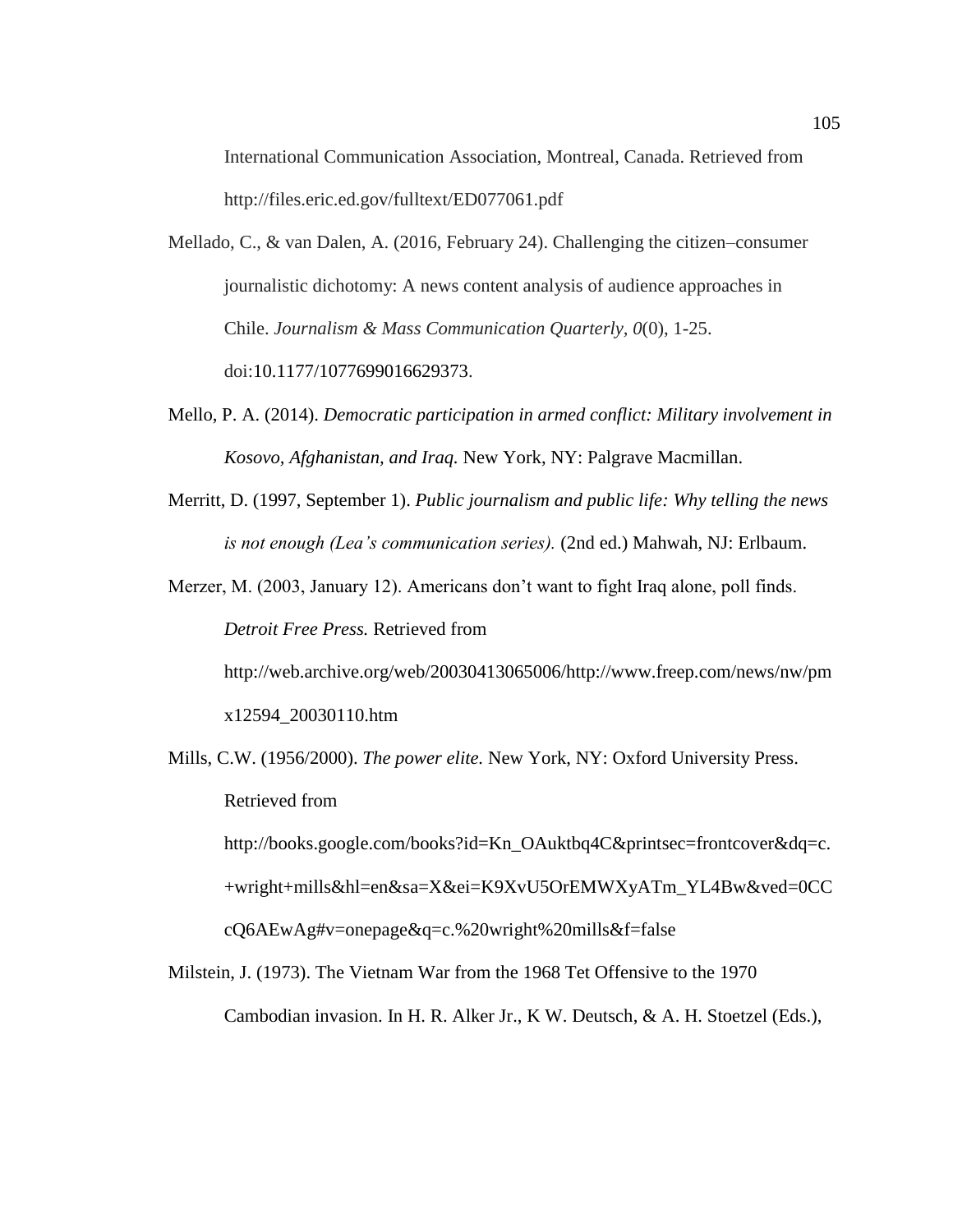*Mathematical Approaches to Politics* (pp. 113-136). New York, NY: Elsevier Scientific Publishing Company.

- Milstein, J. & Mitchell, W. C. (1968). Dynamics of the Vietnam Conflict: A quantitative analysis and computer simulation. *Papers, Peace Research Society (International) Papers, 10.*
- Minor, R. C. (2013). *Citizen participation: A case study of New Jersey's 2008 toll policy initiative* (Doctoral dissertation). Walden University, ProQuest, ProQuest Dissertations Publishing, 2013. 3561720.
- Monroe, A. D. (1998). Public opinion and public policy 1980 –1993. *Public Opinion Quarterly, 62*(1), 6 –28. doi:10.1086/297828.
- Moon, S. J. (2011, October 17). Attention, attitude, and behavior: Second-level agendasetting effects as a mediator of media use and political participation. *Communication Research*, 40(5), pp. 698 – 719. doi[:10.1177/0093650211423021](http://dx.doi.org/10.1177%2F0093650211423021)
- Moyé, L. (2003, December 15). Alpha, significance level of a test. In M. S. Lewis-Beck, A. Bryman, & T. F. Liao (Eds.), *The SAGE Encyclopedia of Social Science Research Methods* (pp. 11-12). Thousand Oaks, CA: SAGE Publications, Inc. http://dx.doi.org.ezp.waldenulibrary.org/10.4135/9781412950589.n11
- Muddiman, A., Stroud, N. J., & McCombs, M. (2014). Media fragmentation, attribute agenda-setting, and political opinions about Iraq. *Journal of Broadcasting & Electronic Media*, *58*(2), 215-233. doi:10.1080/08838151.2014.906433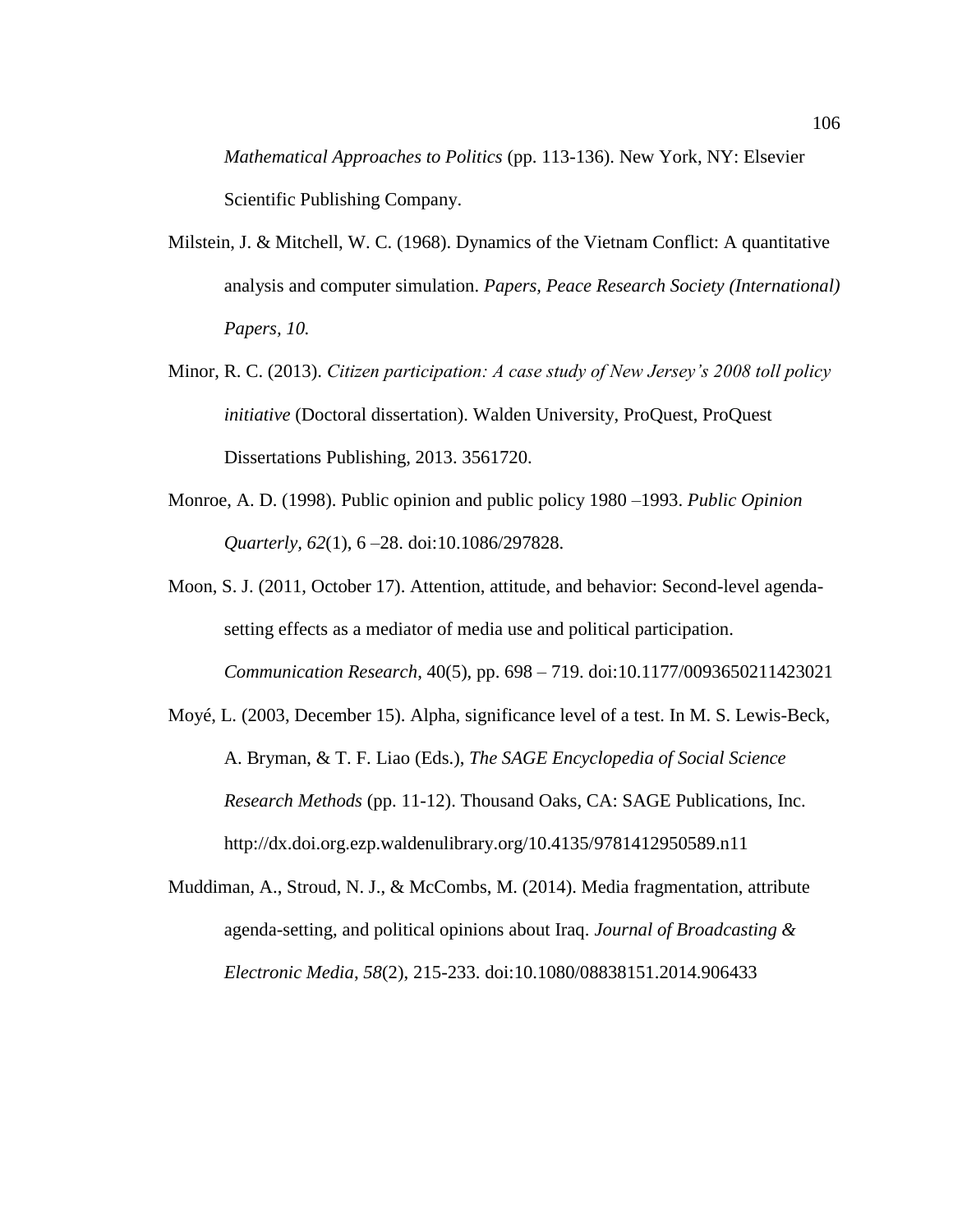- Mueller, J. (1971). Trends in popular support for the wars in Korea and Vietnam. *American Political Science Review, 65*(2), 658-675. <http://dx.doi.org/10.2307/1954454>
- Mueller, J. (1973). *War, presidents and public opinion.* New York, NY: John Wiley.
- Mueller, J. E., & Reichert, T. (2009, September 21). More engaged but still uninformed? 2004 presidential election coverage in consumer magazines popular with young adults. *Journalism & Mass Communication Quarterly*, *86*(3), 563-577. doi:10.1177/107769900908600307
- Neuman, W. R. (1986, January 1). *The paradox of mass politics: Knowledge and opinion in the American electorate.* Cambridge, MA: Harvard University Press.
- Nie, N. H. & Andersen, K. (1974, August). Mass belief systems revisited: Political change and attitude structure. *The Journal of Politics, 36*(3), 540-591. doi:10.2307/2129245.
- O'Neal, D. (2011). *Punctuated equilibrium, agenda-setting, and advocacy coalition frameworks in post-disaster housing response to Hurricane Katrina.* Walden University, ProQuest, UMI Dissertations Publishing, 2011. 3469204.
- Osborne, J. W. (2012). *Best practices in data cleaning: A complete guide to everything you need to do before and after collecting your data.* Thousand Oaks, CA: SAGE Publications.
- Page, B. I., & Shapiro, R. Y. (1983, March). Effects of public opinion on policy. *The American Political Science Review, 77*(1), 175-190. doi:10.2307/1956018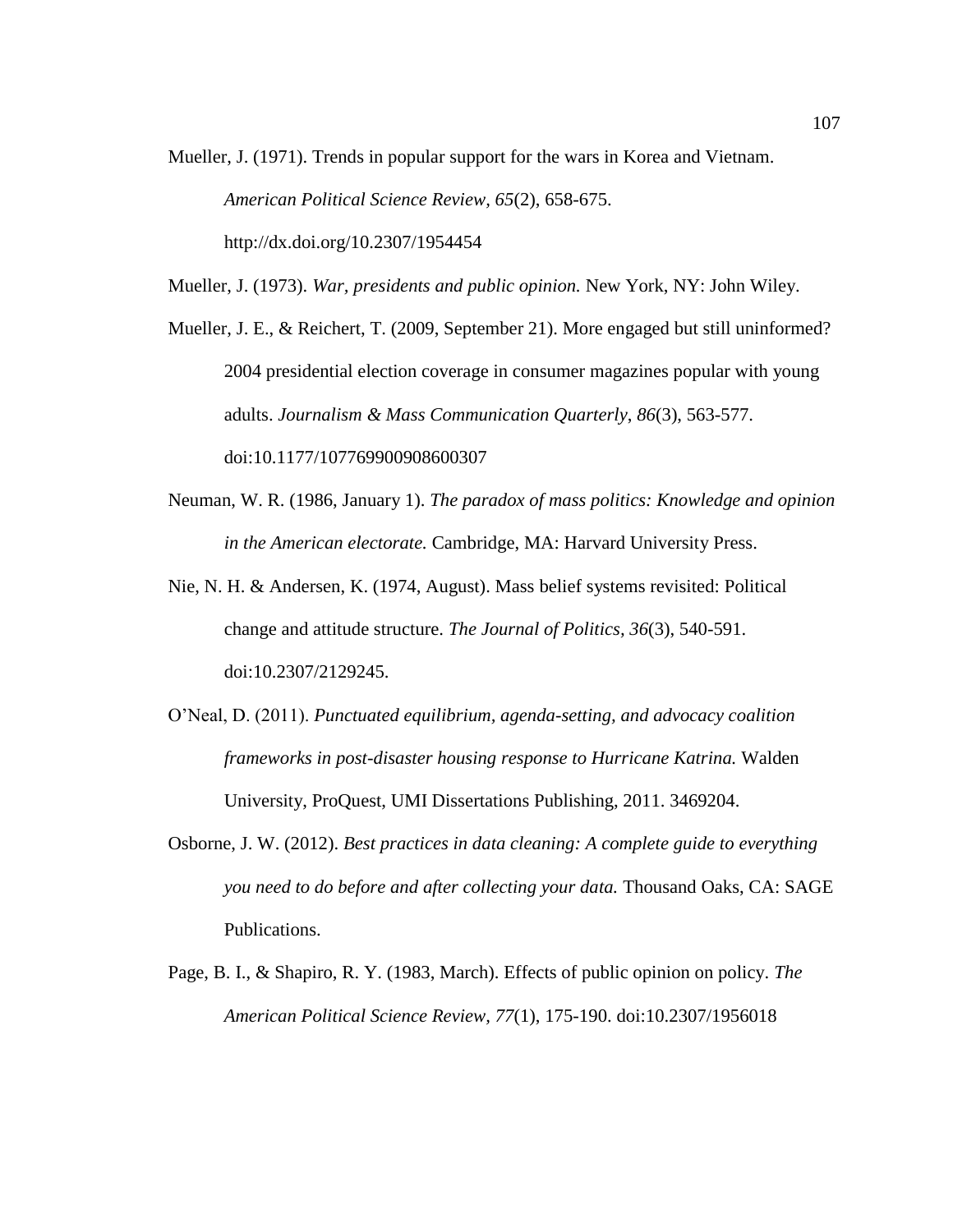- Pampel, F. C. (2000, May 26). *Logistic regression: A primer. quantitative applications in the social sciences.* Thousand Oaks, CA: SAGE Publications. <http://dx.doi.org.ezp.waldenulibrary.org/10.4135/9781412984805.n1>
- Patrick, B. A., & Thrall, A. (2007). Beyond hegemony: Classical propaganda theory and presidential communication strategy after the invasion of Iraq. *Mass Communication & Society, 10*(1), 95-118. doi:10.1080/15205430701229808
- Paulo Serra, J. (2014). Beyond propaganda and the Internet: The ethics of journalism. *Comunicação E Sociedade*, *25,* 301-310. Retrieved from http://revistacomsoc.pt/index.php/comsoc/article/view/1876
- Perry, Jr., H. W. (1991). *Deciding to decide: Agenda-setting in the United States Supreme Court*. Cambridge, MA: Harvard University Press.
- *Pew Research Center. Internet use over time.* (2014, January). Retrieved from http://www.pewinternet.org/data-trend/internet-use/internet-use-over-time/
- Pincus, W. (2006, February 10). Ex-CIA official faults use of data on Iraq. *The Washington Post.* Retrieved from http://www.washingtonpost.com/wpdyn/content/article/2006/02/09/AR2006020902418.html
- Pingree, R. J., Quenette, A. M., Tchernev, J., & Dickinson, T. (2013). Effects of media criticism on gatekeeping trust and implications for agenda-setting. *Journal of Communication, 63*(2), 351-372. doi:10.1111/jcom.12016
- Popkin, S. L., & Dimock, M. A. (1999). Political knowledge and citizen competence. In S. L. Elkin & K. E. Soltan (Eds.), *Citizen competence and democratic institutions* (pp. 117-146). University Park, PA: Pennsylvania State University Press.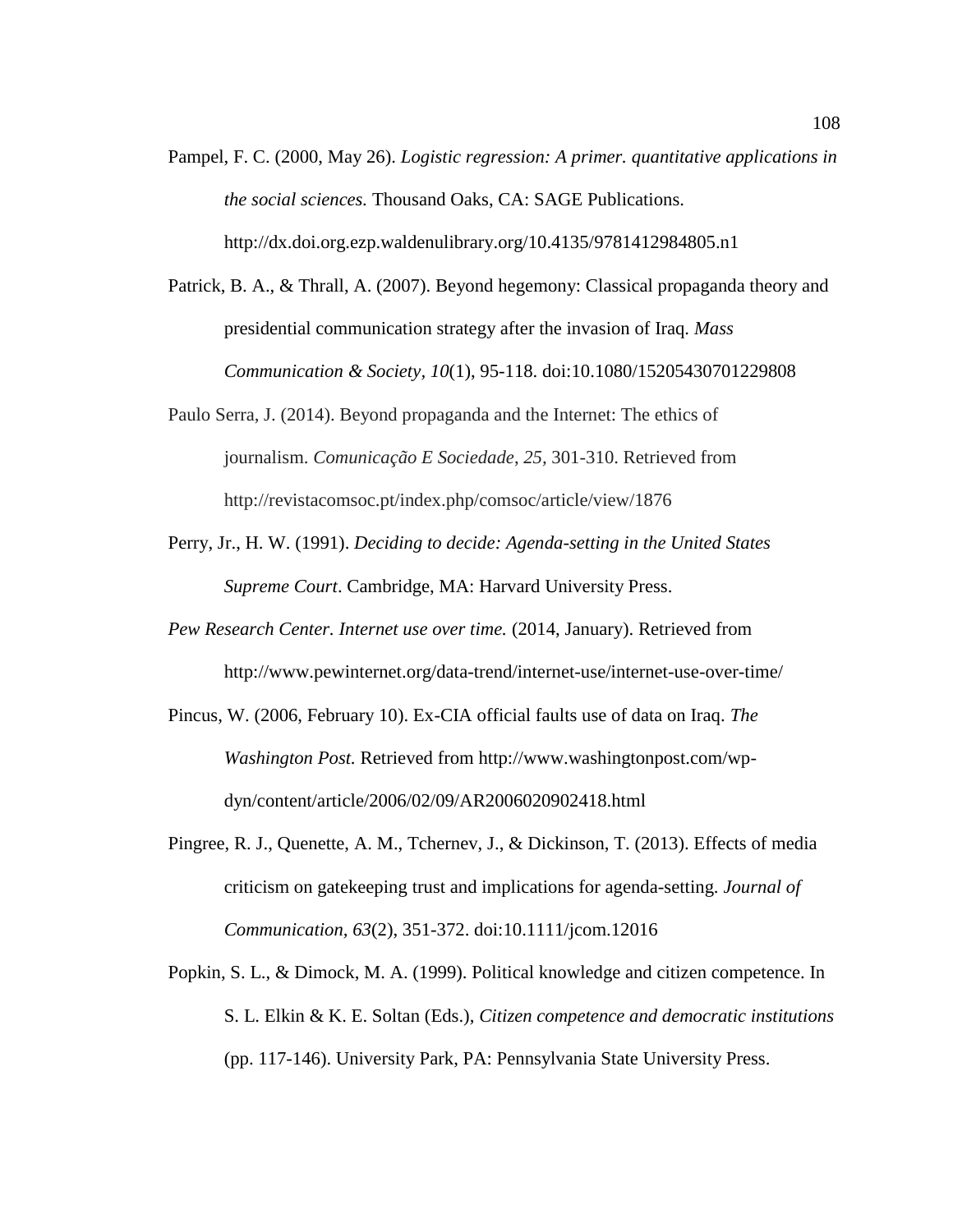- Putnam, R. D. (2000). *Bowling alone: The collapse and revival of American community.* New York, NY: Simon & Schuster.
- Rampton, S. & Stauber, J. (2003). *Weapons of mass deception: The uses of propaganda in Bush's war on Iraq.* New York: Penguin.

Raosoft. (2004). Sample size calculator. Retrieved from http://www.raosoft.com/samplesize.html

Ratner, E., & Scarrah, K. (2006, July). *Ready, set, talk!: A guide to getting your message heard by millions on talk radio, talk television, and talk Internet: A must-have resource for all kinds.* Vermont: Chelsea Green Publishing Company. Retrieved from

https://books.google.com/books?id=FxSkg45XqI4C&pg=PA30&lpg=PA30&dq= repetition+of+message+in+the+iraq+war&source=bl&ots=qgDGnVpyD9&sig=q Tv8UwBie8nDgMSMfS8t\_Fl-

ofA&hl=en&sa=X&ei=rnEkVcDzHtjkoASIxoHADQ&ved=0CDQQ6AEwAw#v =onepage&q=repetition%20of%20message%20in%20the%20iraq%20war&f=fals e

- Rethans, A. J., Swasy, J. T., & Marks, L. J. (1986, February). Effects of television commercial repetition, receiver knowledge, and commercial length: A test of the two-factor model. *Journal of Marketing Research, 23*(1), 50-61. doi:10.2307/3151776.
- Rich, F. (2014, January 26). Stop beating a dead fox: The conservative news channel's only real power is in riling up liberals, who by this point should know better. *New*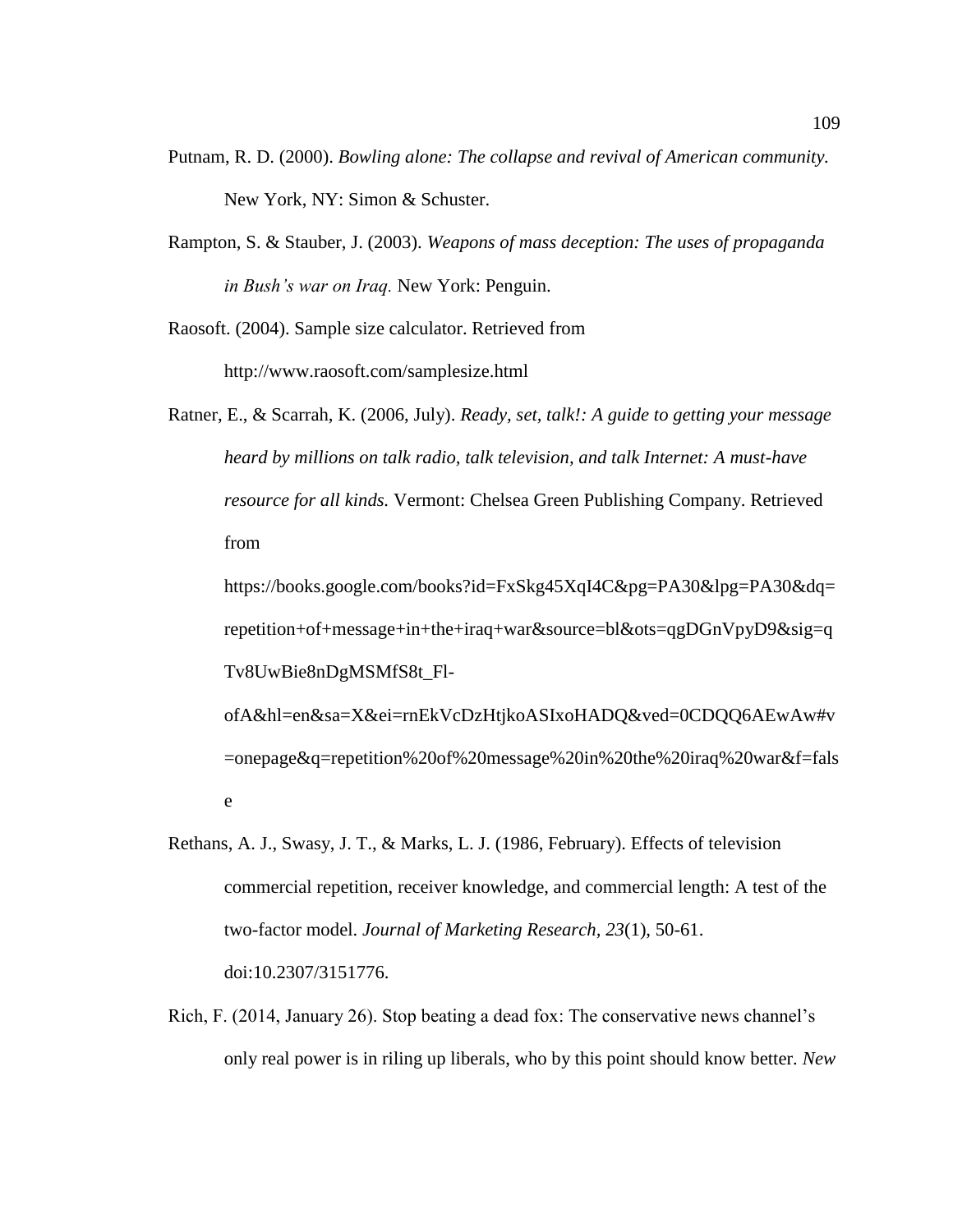*York Magazine.* Retrieved from http://nymag.com/news/frank-rich/fox-news-2014-2/#print

- Rogers, E. M. (1995/2003, August 16). *Diffusion of innovations.* (5th ed.). New York, NY: Free Press.
- Rogers, K., and Engel Bromwich, J. (2016, November 8). The hoaxes, fake news and misinformation we saw on election day. *The New York Times*. Retrieved from https://www.nytimes.com/2016/11/09/us/politics/debunk-fake-news-electionday.html
- Ross, S. M. (2011). Fighting two protracted wars. In S. Carlton-Ford, & M. G. Ender (Eds.), *The Routledge handbook of war and society: Iraq and Afghanistan* (pp. 9- 19). New York, NY: Routledge.
- Sahlane, A. (2012, March 11). Argumentation and fallacy in the justification of the 2003 war on Iraq. *Argumentation*, *26*(4), 459-488. doi:10.1007/s10503-012-9265-8
- Sanchez-Aranda, J. J., Canel, M. J., & Llamas, J. P. (1997). *Framing effects of television political advertising and the selective perception process*. Paper presented at the World Association for Public Opinion Research regional conference, Pamplona, Spain.
- Saville, K. (2011). Strategies for using repetition as a powerful teaching tool. *Music Educators Journal, 98*(1), 69-75. doi:10.1177/0027432111414432
- Schreiber, D., Fonzo, G., Simmons, A. N., Dawes, C. T., Flagan, T., Fowler, J. H., & Paulus, M. P. (2013). Red brain, blue brain: evaluative processes differ in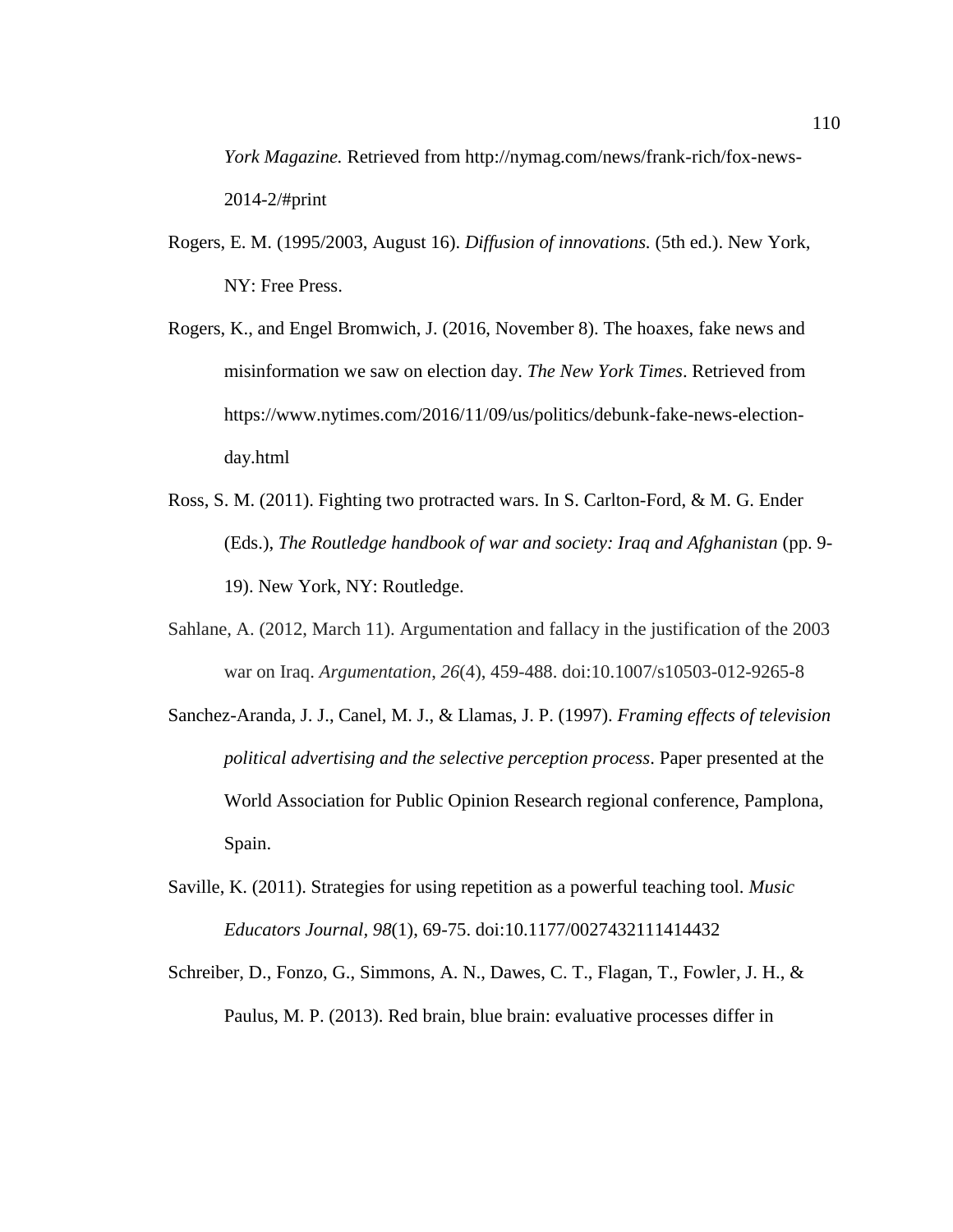democrats and republicans. *Plos ONE*, *8*(2), 1-6.

doi:10.1371/journal.pone.0052970

Sen, A. K. (1970). *Collective choice and social welfare*. San Francisco, CA: Holden-Day.

- Sellnow, D. D. (1996, March 1). Rhetorical strategies of continuity and change in the music of popular artists over time. *Communication Studies, 47*(1—2), 46-61. <http://dx.doi.org/10.1080/10510979609368463>
- Shaw, D. L., & Hamm, B. J. (1997). Agendas for a public union or for private communities? How individuals are using media to reshape American society. In M. E. McCombs, D. L. Shaw, & D. Weaver (Eds.), *Communication and democracy: Exploring the intellectual frontiers in agenda-setting theory* (pp. 209– 230). Mahwah, NJ: Lawrence Erlbaum Associates.
- Sheldon, R., & Stauber, J. (2003). *Weapons of mass deception: The uses of propaganda in Bush's war in Iraq*. New York: Jeremy P. Tarcher/Penguin.
- Slusser, S. R., & Williams, D. M. (2008, July 31). *Americans and Iraq, twelve years later: Comparing support for the Bush wars in Iraq.* Paper presented at the annual meeting of the American Sociological Association Annual Meeting, Sheraton Boston and the Boston Marriott Copley Place, Boston, MA. Retrieved from http://citation.allacademic.com/meta/p\_mla\_apa\_research\_citation/2/4/2/6/4/page s242649/p242649-1.php
- Social and Demographic Differences. (2014, March 17). Retrieved from https://www.americanpressinstitute.org/publications/reports/surveyresearch/social-demographic-differences-news-habits-attitudes/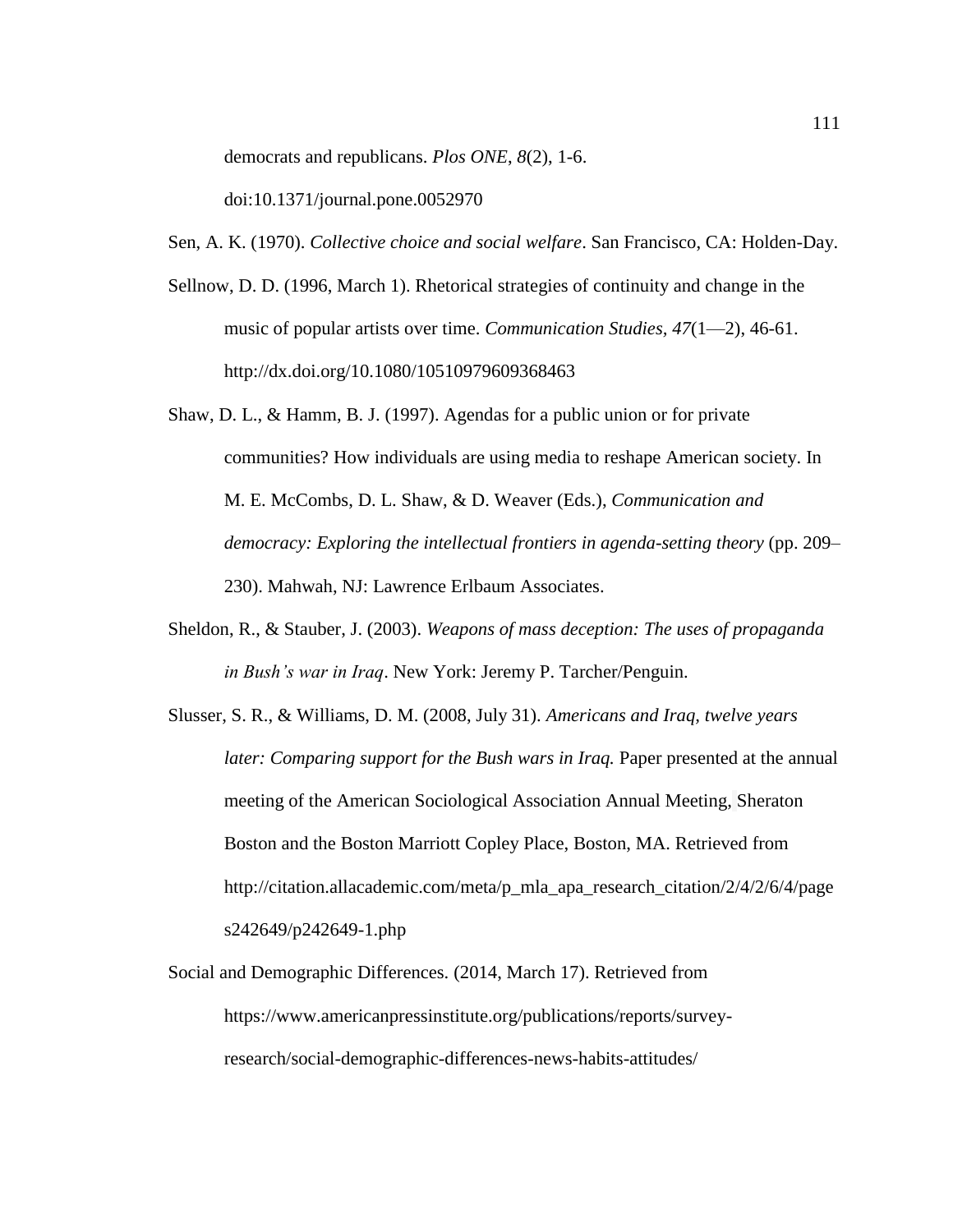Solon, O. (2016a, November 10). Facebook's failure: did fake news and polarized politics get Trump elected? *The Guardian*. Retrieved from https://www.theguardian.com/technology/2016/nov/10/facebook-fake-newselection-conspiracy-theories

Solon, O. (2016b, November 17). Barack Obama on fake news: 'we have problems' if we can't tell the difference. *The Guardian.* Retrieved from [https://www.theguardian.com/media/2016/nov/17/barack-obama-fake-news](https://www.theguardian.com/media/2016/nov/17/barack-obama-fake-news-facebook-social-media)[facebook-social-media](https://www.theguardian.com/media/2016/nov/17/barack-obama-fake-news-facebook-social-media)

Stephenson, M., & Witte, K. (2001). Creating fear in a risky world: Generating effective health risk messages. In R. E. Rice & C. K. Atkin (Eds.), *Public Communication Campaigns* (3rd ed., pp. 88–102). Thousand Oaks, CA: SAGE Publications.

Steuter, E., & Wills, D. (2008). *At war with metaphor*. Maryland: Lexington Books.

- Stimson, J. A. (1999). *Public opinion in America.* (2nd ed.). Boulder, CO: Westview.
- Stimson, J. A., MacKuen, M. B., & Erikson, R. S. (1995, September). Dynamic representation. *American Political Science Review, 89*(3), 543–565. <http://dx.doi.org/10.2307/2082973>
- Stone, G., & McCombs, M. E. (1981). Tracing the time lag in agenda-setting. *Journalism Quarterly, 58*(1), 51-55. Communication & Mass Media Complete. [http://dx.doi.org/10.1177/107769908105800108.](http://dx.doi.org/10.1177/107769908105800108)
- Stroud, N. J., & Sparrow, B. H. (2011). Assessing public opinion after 9/11 and before the Iraq War. *International Journal of Public Opinion Research*, *23*(2), 148-168. doi:10.1093/ijpor/edr008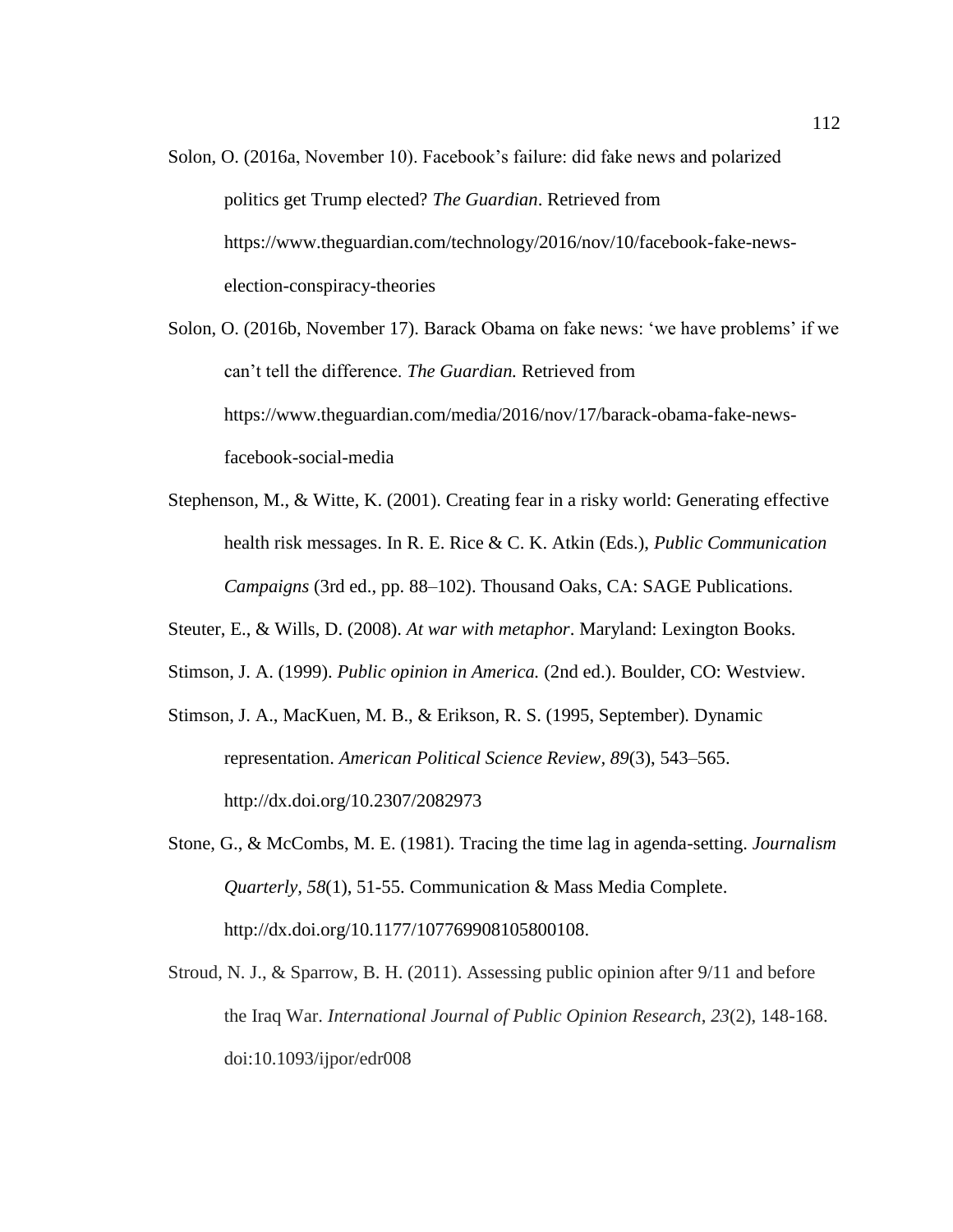- Schwartz, M. (1982). Repetition and rated truth value of statements. *American Journal of Psychology*, *95*(3), 393– 407. <http://dx.doi.org/10.2307/1422132>
- Taylor, P. M. (1998, August 6). *War and the media: Propaganda and persuasion in the Gulf War* (Rev. ed.). New York, NY: Manchester University Press.
- Theocharis, Y., & Lowe, W. (2015, December 17). Does Facebook increase political participation? Evidence from a field experiment. *Information, Communication & Society, 19*(10), 1465-1486.

<http://dx.doi.org.ezp.waldenulibrary.org/10.1080/1369118X.2015.1119871>

- Thrall, T. A. 2000. *War in the Media Age.* Cresskill, NJ: Hampton.
- Thussu, D. K. (2007). *News as entertainment: The rise of global infotainment.* Thousand Oaks, CA: SAGE Publications.
- Tolman, E. C. (1932). *Purposive behavior in animals and men.* Berkeley and Los Angeles, CA: University of California Press. Retrieved from https://books.google.com/books?id=U\_Y63YLp8V0C&printsec=frontcover&dq= Purposive+behavior+in+animals+and+men&hl=en&sa=X&ved=0ahUKEwi-38a5
	- sXRAhUi6IMKHYlgDpgQ6AEIHDAA#v=onepage&q=Purposive%20behavior %20in%20animals%20and%20men&f=false
- Unkelbach, C., Bayer, M., Alves, H., Koch, A., & Stahl, C. (2011, September). Fluency and positivity as possible causes of the truth effect. *Consciousness and Cognition, 20*(3), 594-602. doi:10.1016/j.concog.2010.09.015.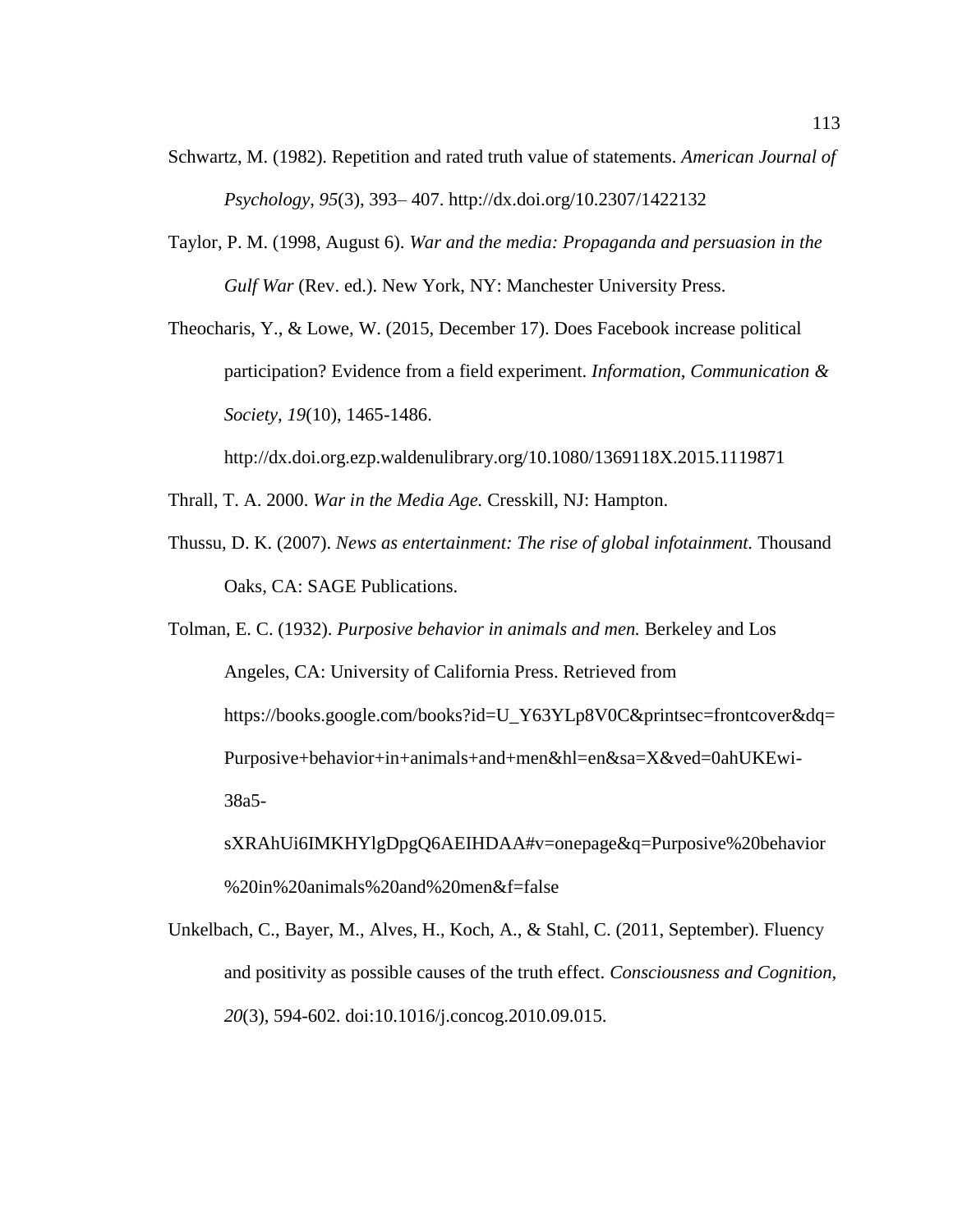- van der Heide, L. (2013). Cherry-picked intelligence. The weapons of mass destruction dispositive as a legitimation for national security in the post 9/11 age. In C. Zwierlein & B. de Graaf (Eds.), *Historical Social Research: Security and conspiracy in history, 16th to 21st century. Historical Social Research*, *38*(1). (pp. 286-307). Retrieved from [https://openaccess.leidenuniv.nl/bitstream/handle/1887/21534/13\\_HSR%2038%2](https://openaccess.leidenuniv.nl/bitstream/handle/1887/21534/13_HSR%2038%201%20van%20der%20Heide.pdf?sequence=2) [01%20van%20der%20Heide.pdf?sequence=2](https://openaccess.leidenuniv.nl/bitstream/handle/1887/21534/13_HSR%2038%201%20van%20der%20Heide.pdf?sequence=2) Stable URL:<http://www.jstor.org/stable/23644501>
- Visser, P. S., Holbrook, A., & Krosnick, J. A. (2008). Knowledge and attitudes. In W. Donsbach & M. W. Traugott (Eds.), *Public opinion research* (pp. 127-140). Thousand Oaks, CA: SAGE Publications.
- Vogt, W. P., & Johnson, R. B. (2011). *Dictionary of statistics & methodology: A nontechnical guide for the social sciences.* (4th ed.). Thousand Oaks, CA: SAGE Publications.
- Vosoughi, S., Roy, D., & Aral, S. (2018, March 9). The spread of true and false news online. *Science, 359*(6380), 1146-1151. doi: 10.1126/science.aap9559
- Wang, S. (2007). Political use of the Internet, political attitudes and political participation. *Asian Journal of Communication*, *17*(4), 381-395. doi:10.1080/01292980701636993.
- Wanta, W., Golan, G., & Lee, C. (2004, Summer). Agenda-setting and international news: Media influence on public perceptions of foreign nations. *Journalism &*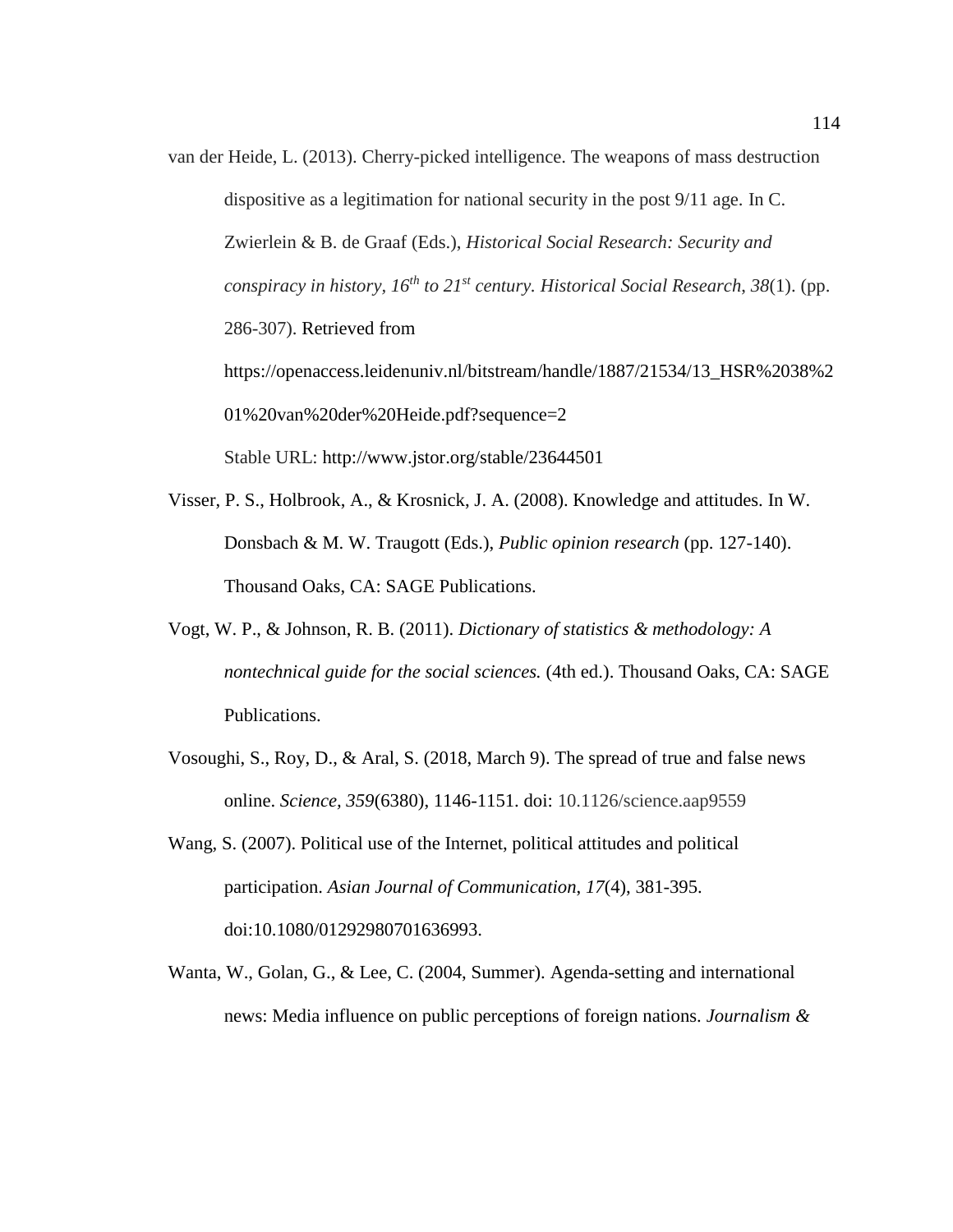*Mass Communication Quarterly, 81*(2), 364-377.

<http://dx.doi.org/10.1177/107769900408100209>

- Watts, D. J., & Dodds, P. S. (2007, December 1). Influentials, networks, and public opinion formation. *Journal of Consumer Research, 34*(4), 441-458. [http://dx.doi.org/10.1086/518527.](http://dx.doi.org/10.1086/518527) Retrieved from http://www.jstor.org/stable/10.1086/518527?origin=JSTOR-pdf
- Weaver, D. H. (1991). Political issues and voter need for orientation. In D. L. Protess  $\&$ M. McCombs (Eds.), *Agenda-setting: Readings on media, public opinion, and policymaking* (pp. 131-140). New York, NY: Routledge
- Weaver, D. H. (1997, February 1). Media agenda-setting and elections: 1970s-1990s. In Paletz, D. (Ed)., *Political Communication Research: Approaches, Studies, Assessments Vol. II* (2nd ed.). Norwood, NJ: Ablex Publishing Corporation.
- Weaver, D. H., McCombs, M., & Shaw, D. L. (2004). Agenda-setting research: Issues, attributes, and influences. In L. L. Kaid (Ed.), *Handbook of Political Communication Research.* (pp. 257-282). Mahwah, NJ: Lawrence Erlbaum Associates, Publishers.
- Weidman, L. (2011). *Consumer knowledge about Oregon wines: Applying agendasetting theory to the dissemination of information about consumer products.* Paper presented to the Midwest Association for Public Opinion Research, Chicago, IL.
- Westley, B. H., & Borrow, L. (1959, December 1). An investigation of news seeking behavior. *Journalism Quarterly, 36*(4), 431-38. <http://dx.doi.org/10.1177/107769905903600405>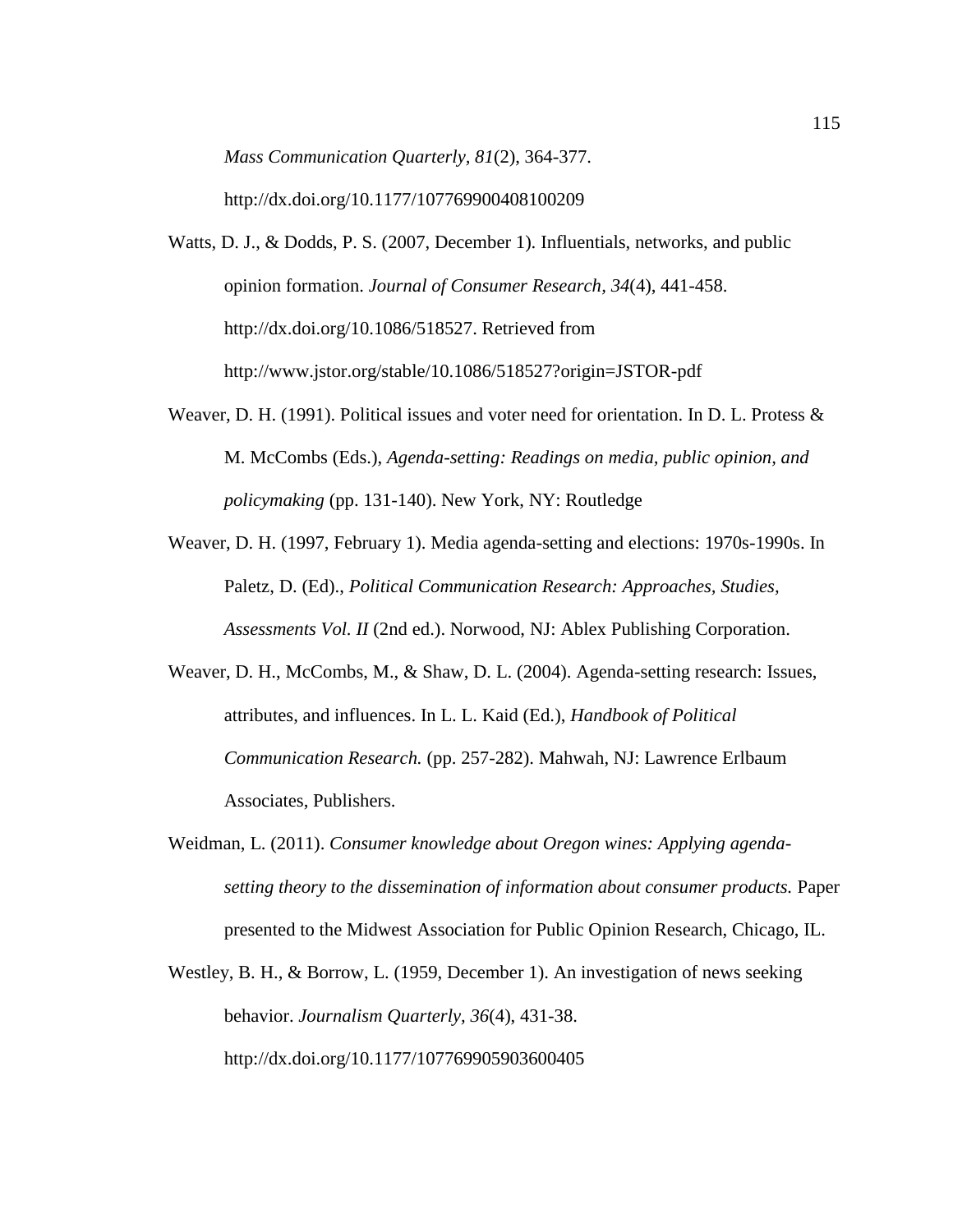- Wlezien, C. (2004, February). Patterns of representation: Dynamics of public preferences and policy. *The Journal of Politics, 66*(1), 1–24. doi:10.1046/j.1468- 2508.2004.00139.x
- Wood, B. D., & Peake, J. S. (1998). The dynamics of foreign policy agendasetting. *American Political Science Review, 92*(1), pp. 173–184. doi:10.2307/2585936
- Wolf, M. R., & Holian, D. B. (2006). Polls, elite opinion, and the president: How information and issue saliency affect approval. *Presidential Studies Quarterly, 36*(4), 584-605.<http://dx.doi.org/10.1111/j.1741-5705.2006.02569.x>
- *You Are Either with Us or Against Us.* (2001, November 6). Retrieved from http://edition.cnn.com/2001/US/11/06/gen.attack.on.terror/
- Zaller, J. R. (1991, December). Information, values, and opinion. *American Political Science Review, 85*(4), 1215. doi:10.2307/1963943
- Zaller, J. R. (1992). *The nature and origins of mass opinion.* Cambridge, MA: Cambridge University Press.
- Zaller, J. R., & Feldman, S. (1992, August). A simple theory of the survey response: Answering questions versus revealing preferences. *American Journal of Political Science*, *36*(3): 579–616.<http://dx.doi.org/10.2307/2111583>
- Zufari, A. (2013, December 10). Critical thinking and the educated person. [Video File]. Retrieved from<https://www.youtube.com/watch?v=p8v4Irzz7eg>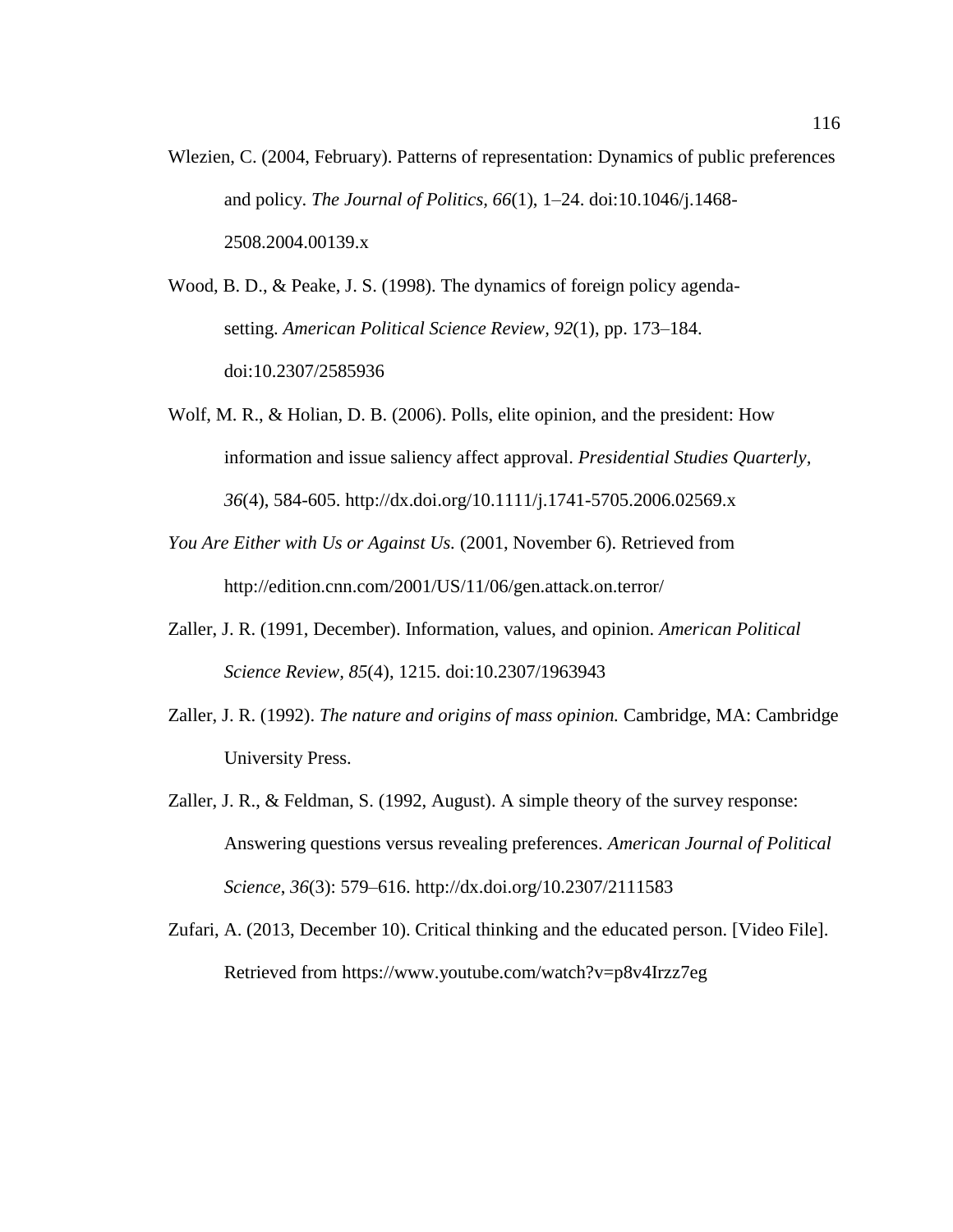## Appendix A: Operational Definitions Full Text from the original Survey used by ICPSR

| Question<br>number | Variables                                                                 | GSS code         | Survey question                                                                                                                                                                                                                                                                                                                                                                                                                     | Measure     |
|--------------------|---------------------------------------------------------------------------|------------------|-------------------------------------------------------------------------------------------------------------------------------------------------------------------------------------------------------------------------------------------------------------------------------------------------------------------------------------------------------------------------------------------------------------------------------------|-------------|
|                    | <b>Independent</b>                                                        |                  |                                                                                                                                                                                                                                                                                                                                                                                                                                     |             |
| Q1002/96           | <b>Education</b> level                                                    | <b>EDLEVEL</b>   | What is the last grade of school<br>you completed?                                                                                                                                                                                                                                                                                                                                                                                  | Categorical |
|                    | Dependent                                                                 |                  |                                                                                                                                                                                                                                                                                                                                                                                                                                     |             |
| Q675/2             | Favoring economic<br>sanctions against Iraq                               | <b>SANCTIONS</b> | Do you favor or oppose the use<br>of economic sanctions against<br>each of the following countries?<br>Iraq.                                                                                                                                                                                                                                                                                                                        | Dichotomous |
| Q575/6             | Combating<br>international terrorism<br>as a foreign policy<br>goal       | <b>INTERROR</b>  | I am going to read you a list of<br>possible foreign policy threats<br>that the United States might<br>have. For each one please say<br>whether you think that it should<br>be a very important foreign<br>policy goal of the United States,<br>a somewhat important foreign<br>policy goal, or not an important<br>goal at all. First, how important a<br>foreign policy goal should<br>combating international<br>terrorism [be]? | Dichotomous |
| Q530/19            | Iraq developing<br>weapons of mass<br>destruction in the next<br>10 years | <b>IRAQWMD</b>   | I am going to read you a list<br>possible threats to the vital<br>interest of the United States in<br>the next 10 years. For each one,<br>please tell me if you see this as a<br>critical threat, an important but<br>not critical threat, or not an<br>imporant threat at all?                                                                                                                                                     | Dichotomous |

## Study Number 3673 (Chicago Council on Foreign Relations, 2002).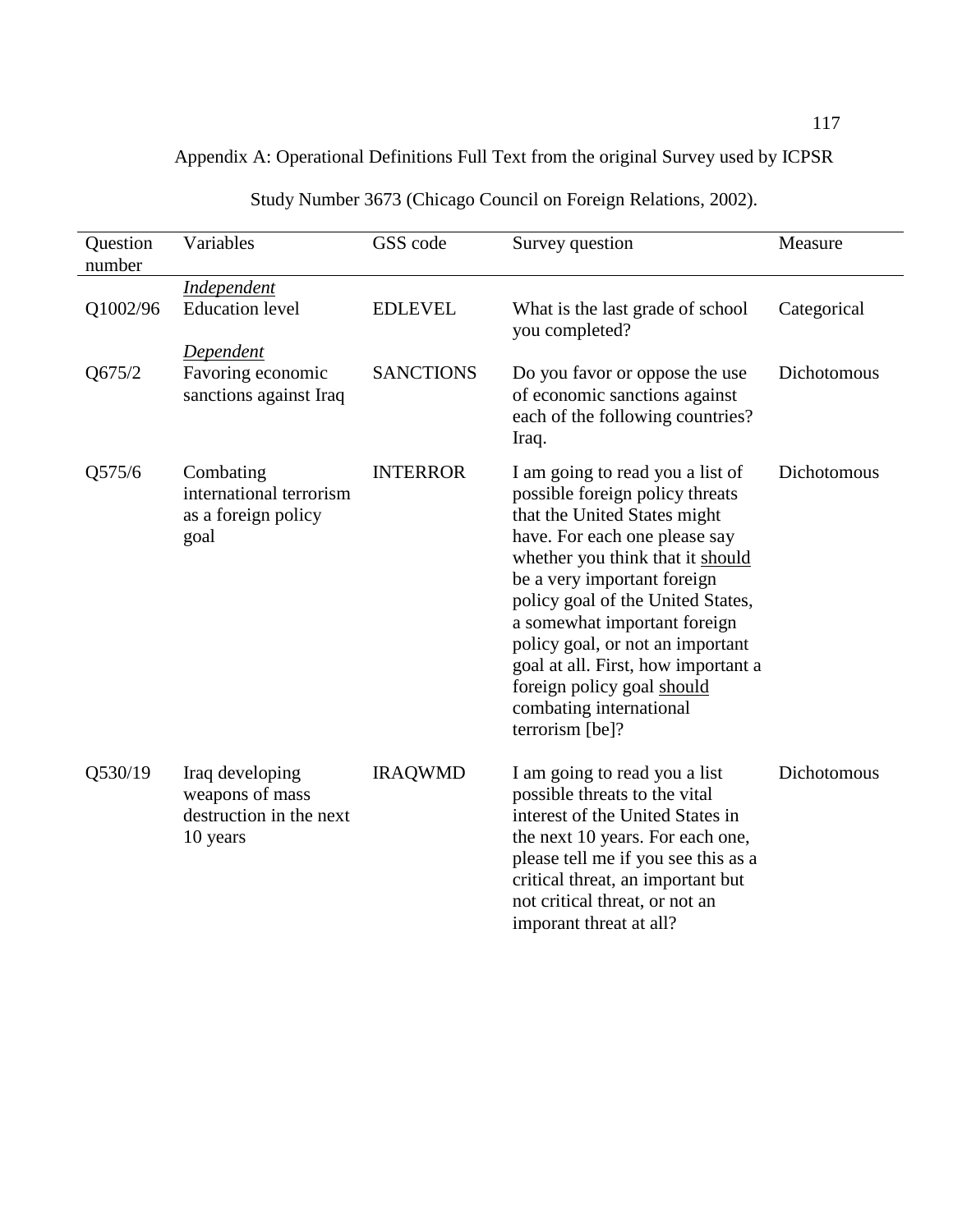| Q535/2          | Favor or oppose the<br>use of U.S. troops if<br>Iraq invaded Saudi<br>Arabia | <b>INVADE</b>                  | There has been some discussion<br>about the circumstances that<br>might justify using U.S. troops<br>in other parts of the world. I'd<br>like to ask your opinion about<br>some situations. First, would you<br>favor or oppose the use of U.S.<br>troops if Iraq invaded Saudi<br>Arabia?                                 | Dichotomous |
|-----------------|------------------------------------------------------------------------------|--------------------------------|----------------------------------------------------------------------------------------------------------------------------------------------------------------------------------------------------------------------------------------------------------------------------------------------------------------------------|-------------|
| Q540/2          | Support U.S. troops to<br>overthrow Saddam<br>Hussein's government           | <b>OVERTHROW</b>               | There has been some discussion<br>about the circumstances that<br>might justify using U.S. troops<br>in other parts of the world. I'd<br>like to ask your opinion about<br>some situations. First, would you<br>favor or oppose the use of U.S.<br>troops in order to overthrow<br>Saddam Hussein's government<br>in Iraq? | Dichotomous |
| Q1010 &<br>1025 | Covariates<br>Political party<br>affiliation                                 | <b>HAVEPARTY</b><br>REP_OR_DEM | Generally speaking, do you think Categorical<br>of yourself as a Republican, a<br>Democrat, an independent, or<br>what?<br>Do you think of yourself as<br>closer to the Republican Party or<br>to the Democratic Party?                                                                                                    |             |
| Q1005           | Political views                                                              | <b>IDEOLOGY</b>                | How would you describe your<br>political views: as very<br>conservative, fairly conservative,<br>middle of the road, fairly liberal,<br>or very liberal?                                                                                                                                                                   | Categorical |
| Q1001           | Gender                                                                       | <b>SEX</b>                     | <b>Record Gender</b>                                                                                                                                                                                                                                                                                                       | Categorical |
| Q1080           | Race                                                                         | <b>RACE</b>                    | Do you consider yourself White,<br><b>Black or African American,</b><br>Asian or Pacific Islander, Native<br>American or Alaskan native, or<br>some other race?                                                                                                                                                            | Categorical |